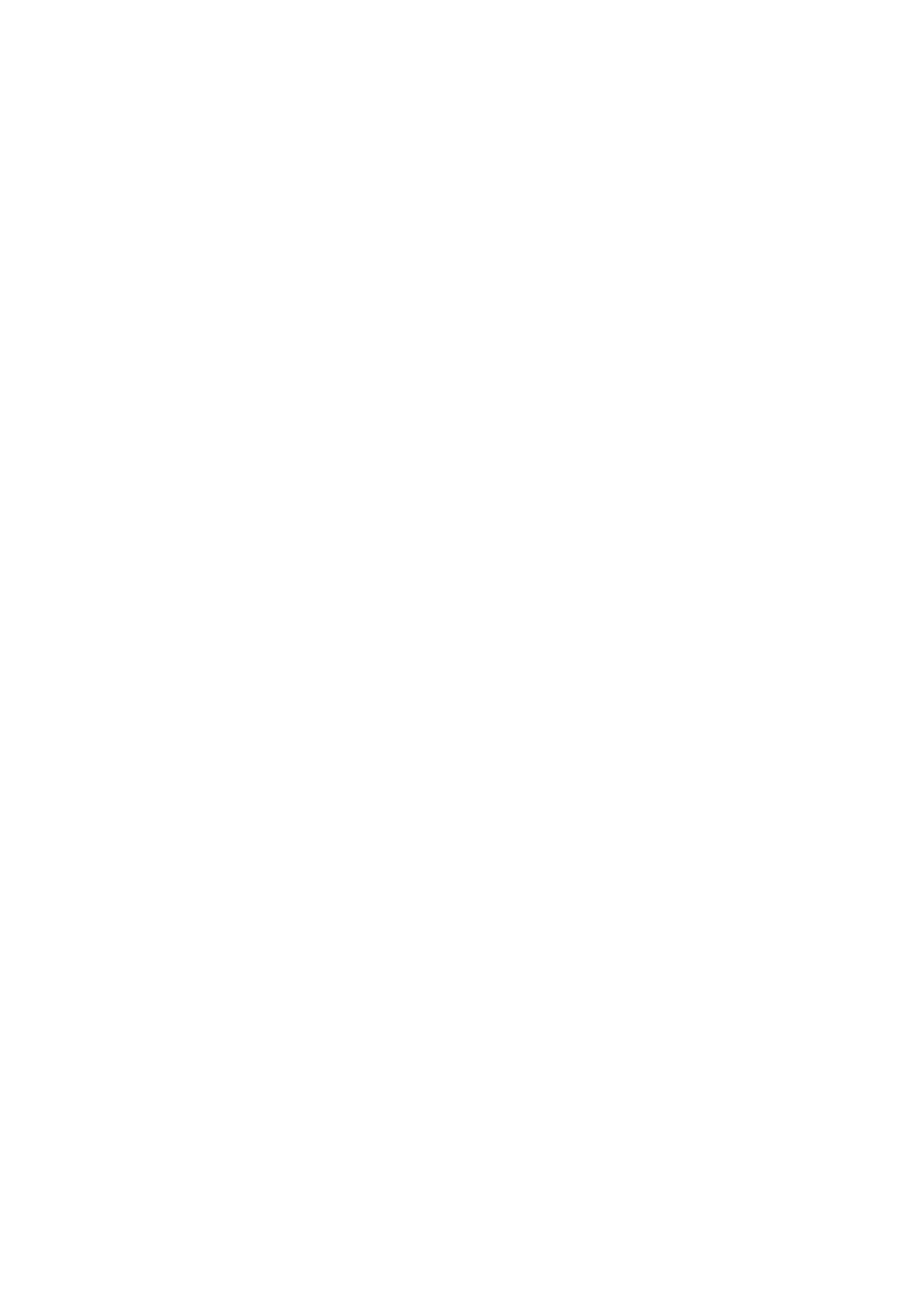Western Australia

# **Bail Act 1982**

# **Contents**

# **Part I — Preliminary**

| 1.               | Short title                                        | $\overline{c}$ |
|------------------|----------------------------------------------------|----------------|
| 2.               | Commencement                                       | $\overline{2}$ |
| 3.               | Terms used                                         | $\overline{2}$ |
| $\overline{4}$ . | Application of this Act                            | 8              |
| 4AB.             | <b>Courts and Tribunals (Electronic Processes</b>  |                |
|                  | <i>Facilitation</i> ) Act 2013 Part 2 applies      | 9              |
| 4A.              | Accused appearing on summons or court hearing      |                |
|                  | notice, detention and bail of                      | 9              |
|                  | Part $II$ — Rights of accused in                   |                |
|                  | relation to bail                                   |                |
| 5.               | Accused's rights to have bail considered           | 10             |
| 6.               | Arresting officer's duty to consider bail          | 10             |
| 6A.              | Officials considering bail may order release       |                |
|                  | without bail                                       | 12             |
| 7.               | Unconvicted accused, court to consider bail for    | 13             |
| 7A.              | Bail may be dispensed with by court                | 14             |
| 7B.              | Adult accused of murder                            | 14             |
| 7C.              | Child accused of murder                            | 15             |
| 7D.              | Bail after initial decision by court, court's duty |                |
|                  | as to                                              | 17             |
| 7E.              | Bail refused for trial, court's duty during trial  | 17             |
| 7F.              | Appeal from court of summary jurisdiction, bail in |                |
|                  | case of                                            | 18             |
| 8.               | Accused to be given information, approved forms    |                |
|                  | etc.                                               | 19             |

As at 01 Jul 2017 Version 09-d0-03 page i Published on www.legislation.wa.gov.au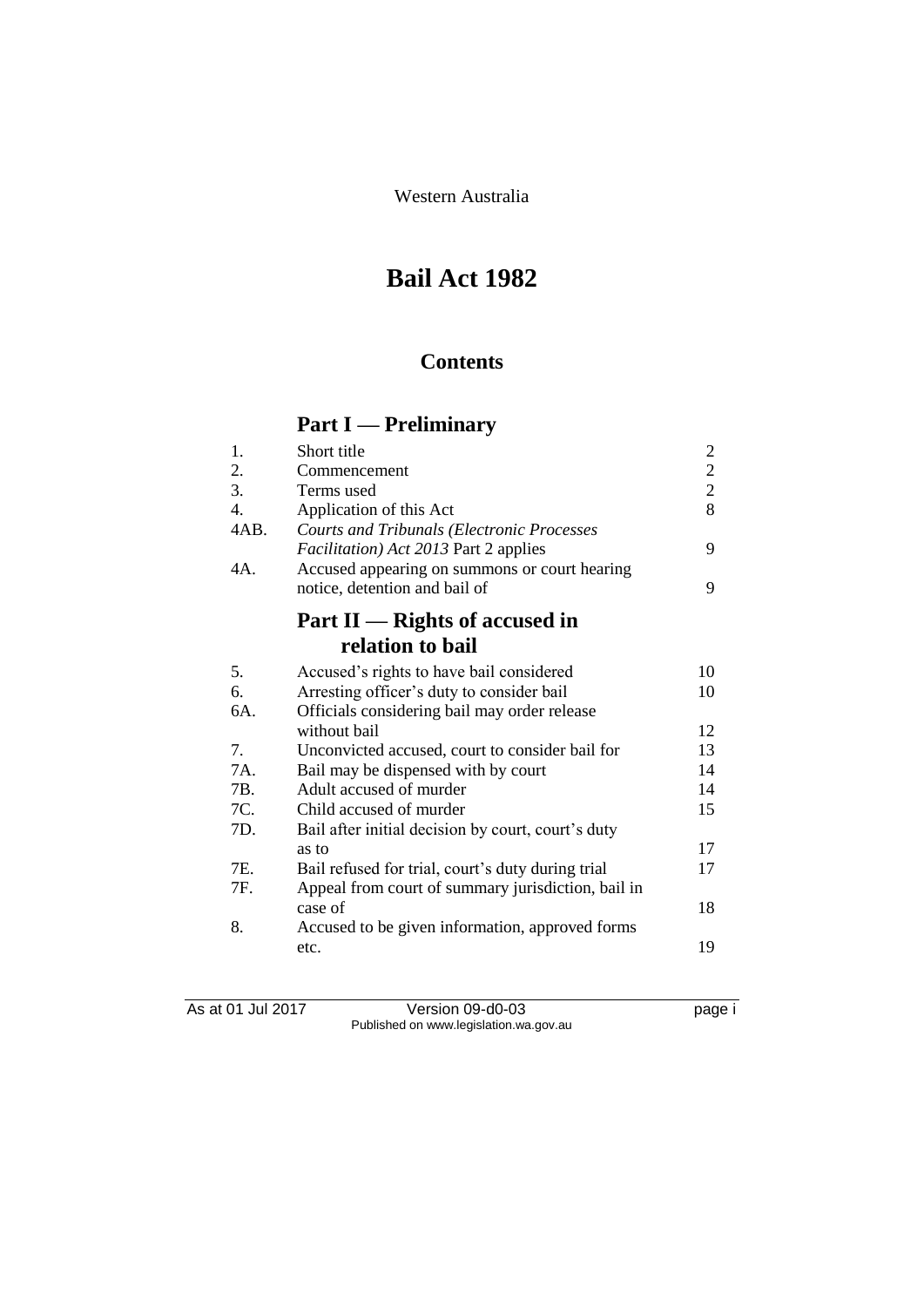| 9.   | Bail decision may be deferred until more             |    |
|------|------------------------------------------------------|----|
|      | information obtained                                 | 20 |
| 10.  | Sections 5, 6 and 7 do not apply if accused          |    |
|      | imprisoned for other cause                           | 21 |
| 11.  | Accused's rights following grant of bail             | 21 |
| 12.  | Rights in s. $7A(2)$ and 11, limitations on          | 22 |
|      | Part III — Jurisdiction relating to                  |    |
|      | hail                                                 |    |
| 13.  | Jurisdiction to grant bail, who has and exercise of  |    |
|      | (Sch. 1)                                             | 24 |
| 13A. | Jurisdiction in s. 7A to dispense with bail, who has |    |
|      | and exercise of                                      | 24 |
| 13B. | Notices under s. 13A(3), service and proof of        | 25 |
| 14.  | Judges, jurisdiction of                              | 26 |
| 15.  | Accused charged with murder, jurisdiction as to      |    |
|      | bail for                                             | 27 |
| 15A. | Appeal against judge's decision on bail,             |    |
|      | commencment and conduct                              | 28 |
| 15B. | Appeal under s. 15A, determination                   | 29 |
| 16.  | Person arrested on warrant, bail of                  | 30 |
| 16A. | Person arrested in urban area, restrictions on who   |    |
|      | can grant bail for in some cases                     | 30 |
| 17.  | Conditions on bail which may be imposed              | 32 |
| 17A. | Child on bail, changing responsible person for       |    |
|      | (Sch. 1 Pt. C cl. 2)                                 | 32 |
|      | Part IV — Hearing of case for bail,                  |    |
|      | parties, and evidence                                |    |
| 20.  | Bail hearing for indictable offence, court may       |    |
|      | restrict publication or hold in private              | 34 |
| 21.  | Parties to bail proceedings                          | 35 |
| 22.  | Evidence at bail hearings                            | 35 |
| 23.  | Accused not bound to supply information              | 35 |
| 24.  | Court or authorised officer may ask police to verify |    |
|      | accused's information or make report                 | 36 |
| 24A. | Court may ask community corrections officer to       |    |
|      | verify accused's information or make report          | 36 |

page ii Version 09-d0-03 As at 01 Jul 2017 Published on www.legislation.wa.gov.au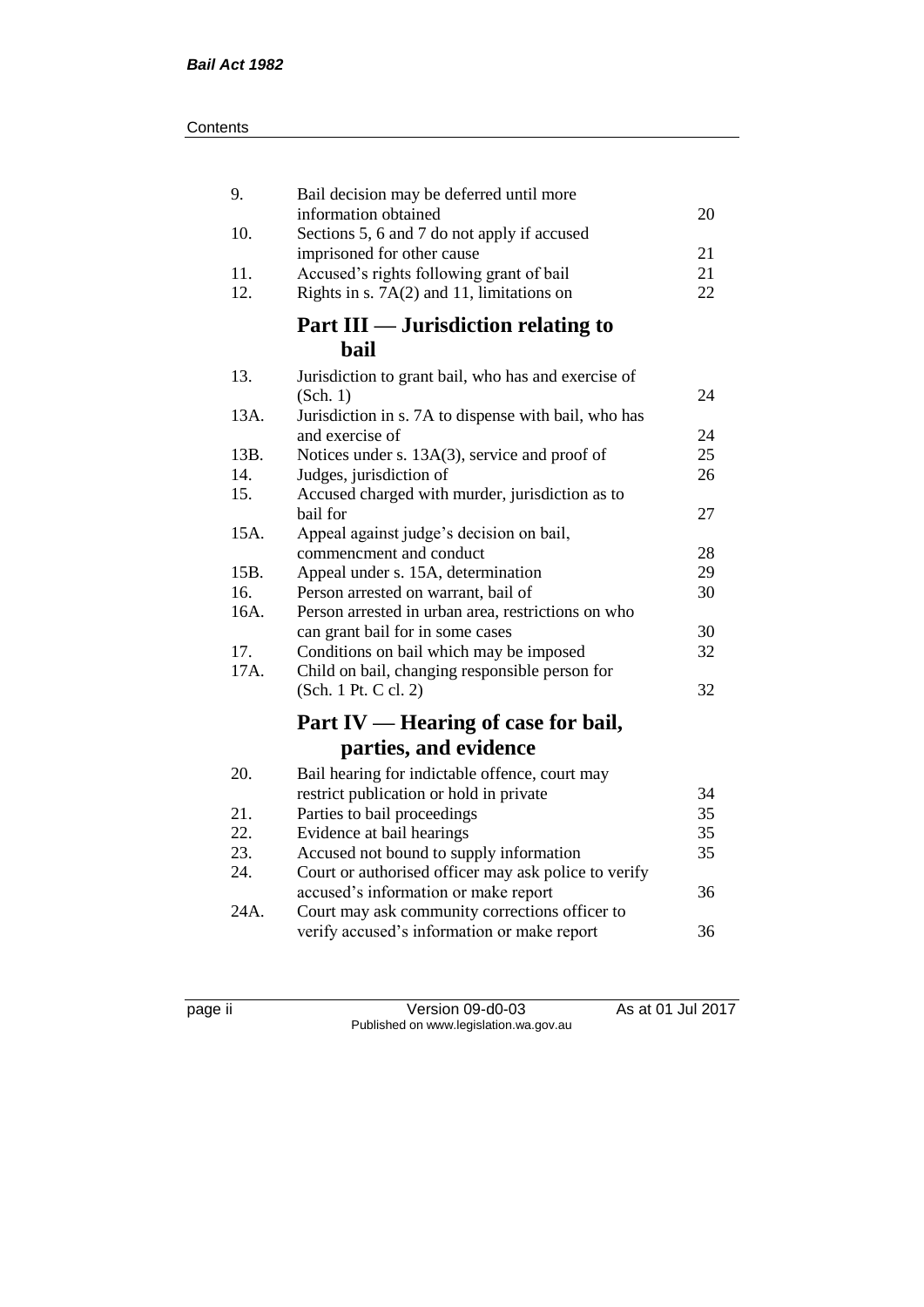| 25.  | Information given by accused for bail purposes not<br>admissible at trial |          |
|------|---------------------------------------------------------------------------|----------|
| 26.  | Record of bail decision and reasons                                       | 37<br>37 |
| 27.  | Relevant papers to be made available to court                             |          |
|      | where accused to appear                                                   | 38       |
| 27A. | Bail with home detention, papers to be sent to CEO                        |          |
|      | (corrections)                                                             | 39       |
|      | <b>Part V</b> — Bail undertakings                                         |          |
| 28.  | Bail undertaking, when required and nature of                             | 40       |
| 29.  | Before whom bail undertaking may be entered into                          | 41       |
| 30.  | Duties of person before whom bail undertaking is                          |          |
|      | entered into                                                              | 41       |
| 31.  | Different time and place for appearance,                                  |          |
|      | substituting                                                              | 42       |
| 31A. | Conditions on bail, amending during trial                                 | 44       |
| 32.  | Notices under s. 31, service and proof of                                 | 46       |
| 33.  | Judicial officer may order accused to enter into bail                     |          |
|      | undertaking                                                               | 47       |
| 34.  | When bail undertaking ceases to have effect                               | 48       |
|      | <b>Part VI</b> — Sureties and surety                                      |          |
|      |                                                                           |          |
|      | undertakings                                                              |          |
| 35.  | Surety and surety undertaking                                             | 49       |
| 36.  | Sureties, who may approve                                                 | 49       |
| 37.  | Proposed surety to receive certain information and                        |          |
|      | form                                                                      | 50       |
| 38.  | Persons disqualified from being sureties                                  | 50       |
| 39.  | Matters to be regarded when approving sureties                            | 51       |
| 40.  | Decision on application by proposed surety                                | 51       |
| 41.  | Finality of decision to refuse approval of surety                         | 52       |
| 42.  | Before whom surety undertaking may be entered                             |          |
|      | into                                                                      | 52       |
| 43.  | Duties of person before whom surety undertaking                           |          |
|      | is entered into                                                           | 52       |
| 43A. | Entering into surety undertaking where proposed                           |          |
|      | surety interstate                                                         | 53       |
| 44.  | When surety undertaking extends to different time                         |          |
|      | or different time and place substituted under s. 31                       | 54       |
| 45.  | Notices under s. 44, service and proof of                                 | 56       |

As at 01 Jul 2017 Version 09-d0-03 page iii Published on www.legislation.wa.gov.au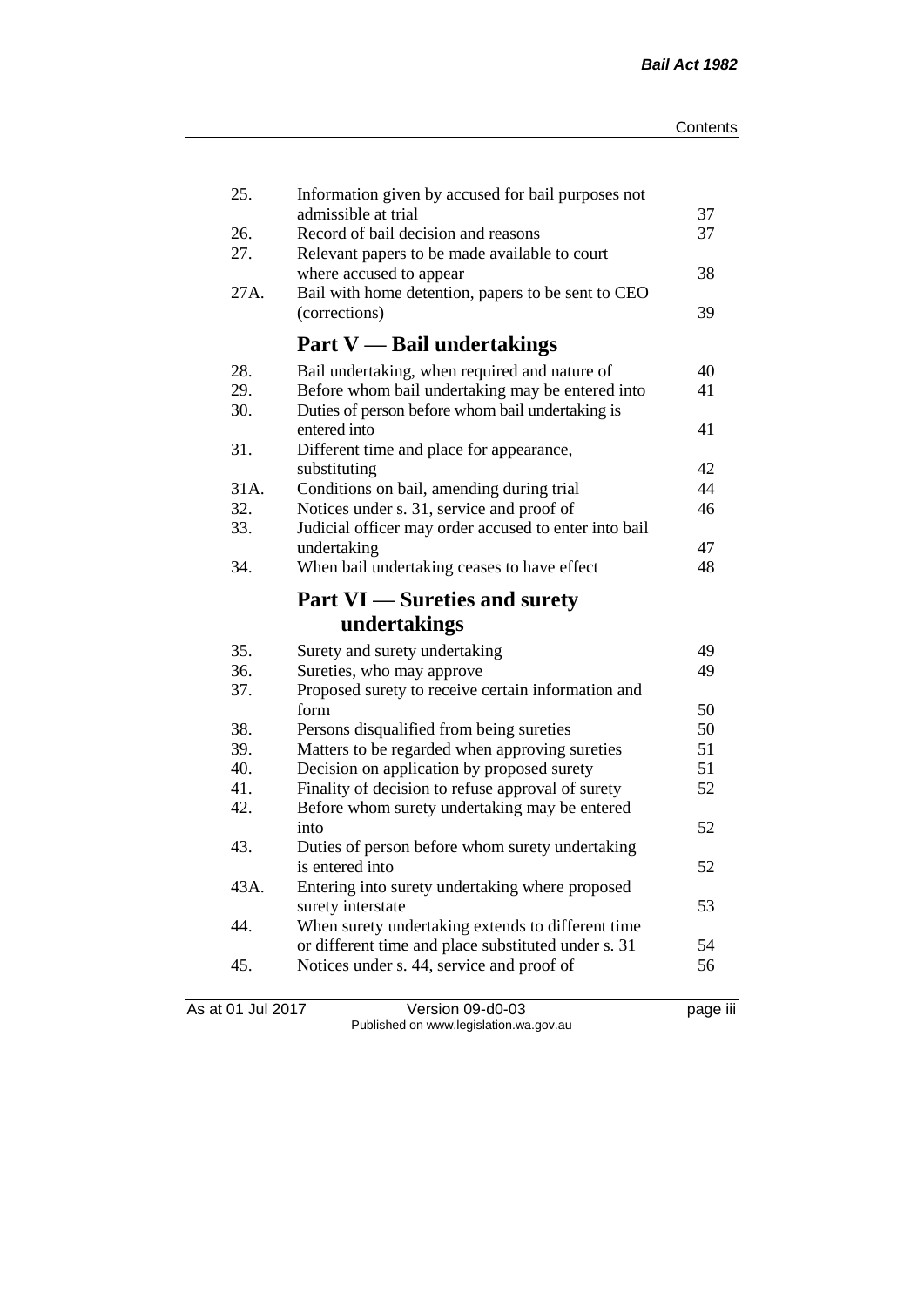| 46.  | Surety's power to arrest accused                    | 57 |
|------|-----------------------------------------------------|----|
| 47.  | When surety undertaking ceases to have effect       | 58 |
| 48.  | Surety may apply for cancellation of his            |    |
|      | undertaking                                         | 59 |
| 49.  | Surety's undertaking to pay money, enforcing        | 59 |
| 50.  | Indemnifying surety, offence                        | 62 |
|      | <b>Part VIA — Administration of home</b>            |    |
|      | detention conditions                                |    |
| 50A. | Powers of CEO (corrections)                         | 63 |
| 50C. | Powers and duties of community corrections          |    |
|      | officers                                            | 63 |
| 50D. | Powers of members of Police Force                   | 65 |
| 50E. | CEO (corrections) may substitute different place of |    |
|      | detention and apply conditions                      | 65 |
| 50F. | CEO (corrections) may revoke bail                   | 66 |
| 50G. | Procedure on arrest after revocation under s. 50F   | 66 |
| 50H. | Rules of natural justice excluded                   | 67 |
| 50J. | Delegation by CEO (corrections)                     | 67 |
| 50K. | Monitoring equipment, retrieving                    | 67 |
| 50L. | Rules for this Part                                 | 68 |
|      | <b>Part VII — Enforcement of bail</b>               |    |
|      | undertakings                                        |    |
| 51.  | Failing to comply with bail undertaking, offence    | 69 |
| 51A. | Prosecuting s. 51 offence for non-appearance in     |    |
|      | court of summary jurisdiction                       | 70 |
| 52.  | Prosecuting s. 51 offence for non-appearance in     |    |
|      | superior court                                      | 70 |
| 53.  | Appeal against decision made under s. 52            | 72 |
| 54.  | Bailed accused may be taken before judicial officer |    |
|      | to show cause against variation or revocation of    |    |
|      | bail                                                | 73 |
| 54A. | Accused on committal may be taken for purposes      |    |
|      | of s. 54 before judicial officer by which committed | 75 |
| 55.  | Accused before court under s. 54, judicial officer  |    |
|      | may revoke bail of etc.                             | 76 |
| 57.  | Offence under s. 51, court to order forfeiture of   |    |
|      | money under bail undertaking                        | 77 |
|      |                                                     |    |
|      |                                                     |    |

page iv Version 09-d0-03 As at 01 Jul 2017 Published on www.legislation.wa.gov.au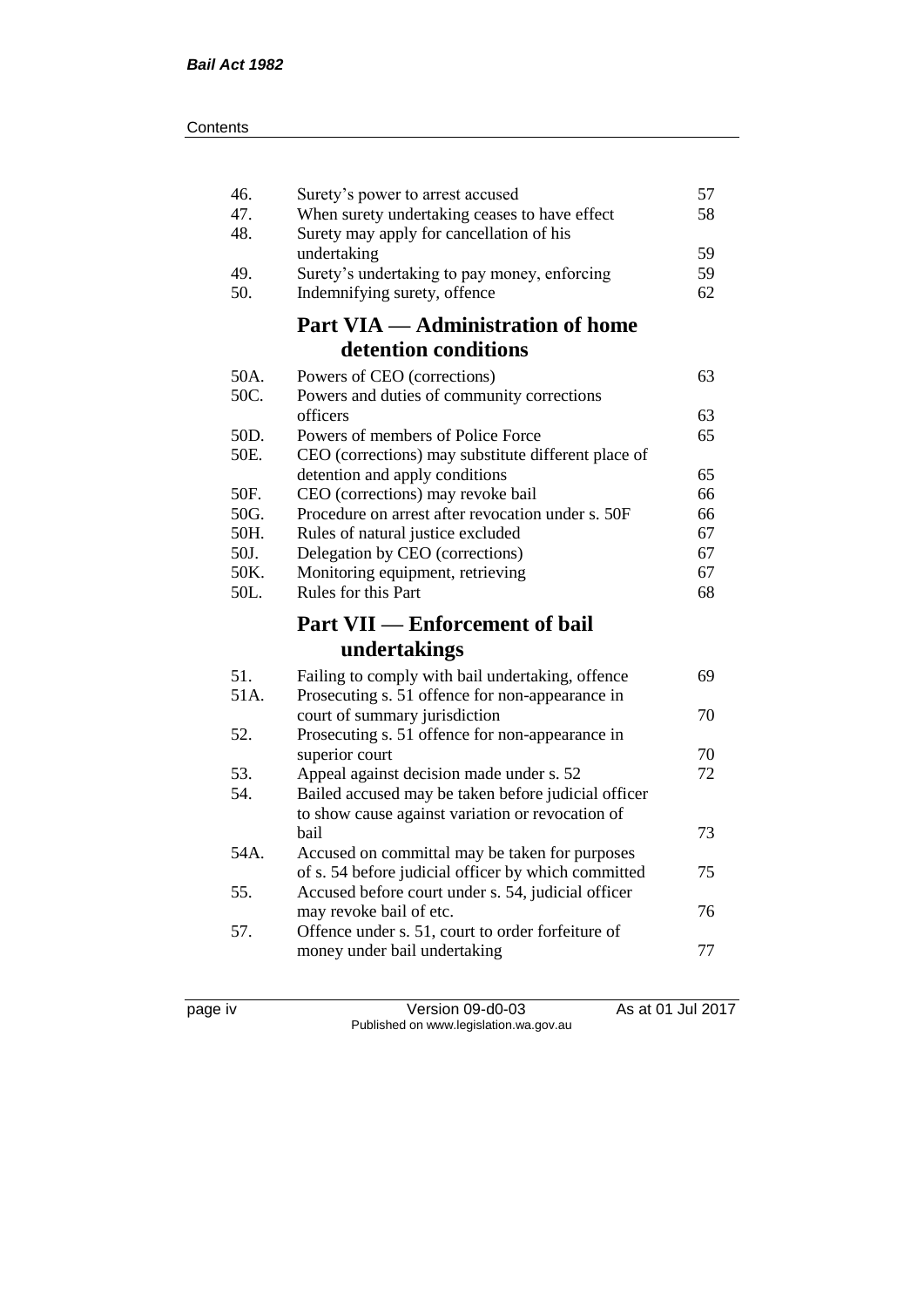| 58.         | Automatic forfeiture of money on expiration of<br>one year after absconding                           | 78       |
|-------------|-------------------------------------------------------------------------------------------------------|----------|
|             | <b>Part VIII — Miscellaneous</b>                                                                      |          |
| 59.<br>59A. | Order for forfeiture, court's additional powers as to<br>If bail dispensed with, accused may be taken | 79       |
|             | before judicial officer for reconsideration of matter                                                 | 79       |
| 59B.        | Absconding accused, warrant for arrest of                                                             | 80       |
| 60.<br>61.  | Change of address, accused and surety to notify<br>Failing to bring arrested person before court or   | 81       |
|             | person able to grant bail, offence                                                                    | 81       |
| 62.<br>63.  | Giving false information for bail purposes, offence                                                   | 82<br>82 |
| 64.         | Protection from personal liability<br>Proving appearance or non-appearance by accused                 | 82       |
| 65.         | Bail undertakings by child, effect of                                                                 | 83       |
| 66.         | Other powers or duties to grant bail abolished                                                        | 83       |
| 66A.        | Delegation by registrar of court                                                                      | 83       |
| 66B.        | Video link or audio link, use of in bail proceedings                                                  | 84       |
| 67.         | Regulations                                                                                           | 85       |
|             | Schedule 1 — Jurisdiction as to bail                                                                  |          |
|             | and related matters                                                                                   |          |
|             |                                                                                                       |          |
|             |                                                                                                       |          |
| 1.          | Part $A$ — Jurisdiction relating to bail                                                              | 87       |
| 2.          | Initial appearance<br>Appearance after adjournment                                                    | 88       |
| 3.          | Appearance on committal to Supreme Court or                                                           |          |
|             | District Court                                                                                        | 88       |
| 4.          | Appearance in connection with appeal, rehearing                                                       |          |
|             | etc.                                                                                                  | 88       |
| 5.          | Appearance prescribed by regulation                                                                   | 89       |
| 6.          | Appearances not otherwise provided for                                                                | 89       |
| 7.          | Term used: proceedings for an offence                                                                 | 89       |
|             | Part B — Cessation of powers relating to bail                                                         |          |
| 1.          | Upon decision by judge, power of other officers                                                       |          |
|             | ceases                                                                                                | 90       |
| 1A.         | Upon decision by Court of Appeal, other powers                                                        |          |
|             | cease                                                                                                 | 90       |
| 2.          | Upon decision by judicial officer, his power and<br>that of his peers ceases                          | 90       |

As at 01 Jul 2017 Version 09-d0-03 page v Published on www.legislation.wa.gov.au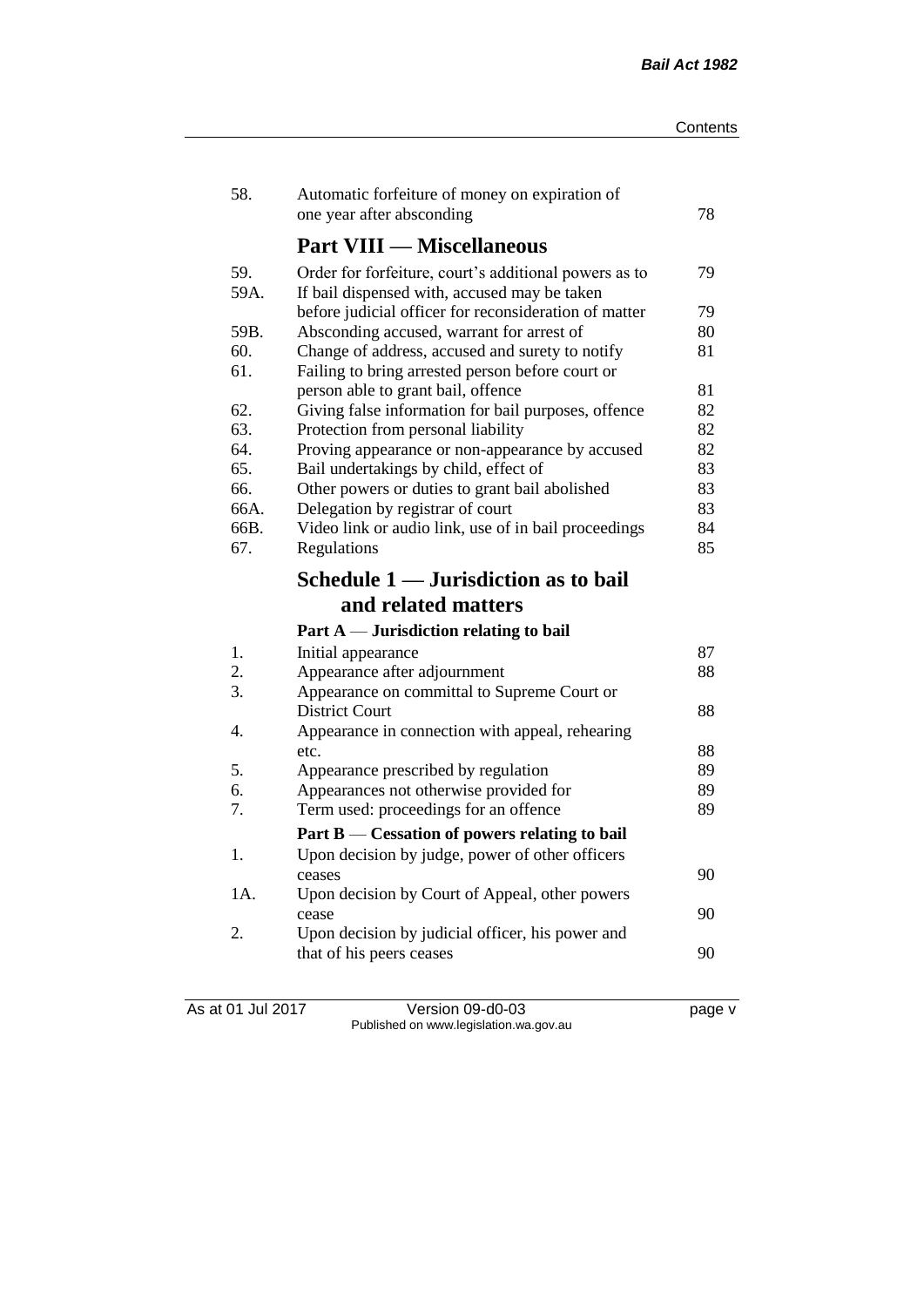#### **Contents**

| 3.               | Upon refusal of bail for initial appearance, certain |     |
|------------------|------------------------------------------------------|-----|
|                  | powers cease                                         | 91  |
| $\overline{4}$ . | Judicial officer's powers if accused proves new      |     |
|                  | facts or changed circumstances                       | 91  |
|                  | Part C — Manner in which jurisdiction to be          |     |
|                  | exercised                                            |     |
| 1.               | Bail before conviction at discretion of court or     |     |
|                  | judicial officer except for child                    | 92  |
| 2.               | Child to have qualified right to bail                | 93  |
| 3.               | Matters relevant to cl. 1(a)                         | 95  |
| 3A.              | Bail for accused charged with serious offence        |     |
|                  | committed while on bail or early release for         |     |
|                  | another serious offence                              | 95  |
| 3B.              | Exceptional reasons under cl. 3A(1), determining     | 96  |
| 3C.              | Bail in murder cases                                 | 98  |
| 4.               | Bail after conviction for accused awaiting sentence  | 99  |
| 4A.              | Bail after conviction for accused awaiting disposal  |     |
|                  | of appeal                                            | 99  |
| 5.               | Exception to cl. 4A for bail in appeal under         |     |
|                  | Criminal Appeals Act 2004 Part 2                     | 99  |
| 6.               | Bail of people on community or similar orders        | 100 |
| 7.               | Bail for initial appearance to be for not more than  |     |
|                  | 30 days                                              | 100 |
| 8.               | Bail on adjournment in court of summary              |     |
|                  | jurisdiction to be for not more than 30 days except  |     |
|                  | by consent                                           | 100 |
| 9.               | Calculating periods for cl. 7 and 8                  | 101 |
|                  | Part D — Conditions which may be imposed on          |     |
|                  | a grant of bail                                      |     |
| 1.               | Conditions as to forfeiture, sureties, security etc. | 101 |
| 2.               | Other conditions                                     | 102 |
| 3.               | Home detention condition                             | 105 |
|                  | Schadula 2 — Sarious offances                        |     |

# **Schedule 2 — Serious offences**

# **Notes**

| Compilation table                            | 112 |
|----------------------------------------------|-----|
| Provisions that have not come into operation | 117 |

page vi Version 09-d0-03 As at 01 Jul 2017 Published on www.legislation.wa.gov.au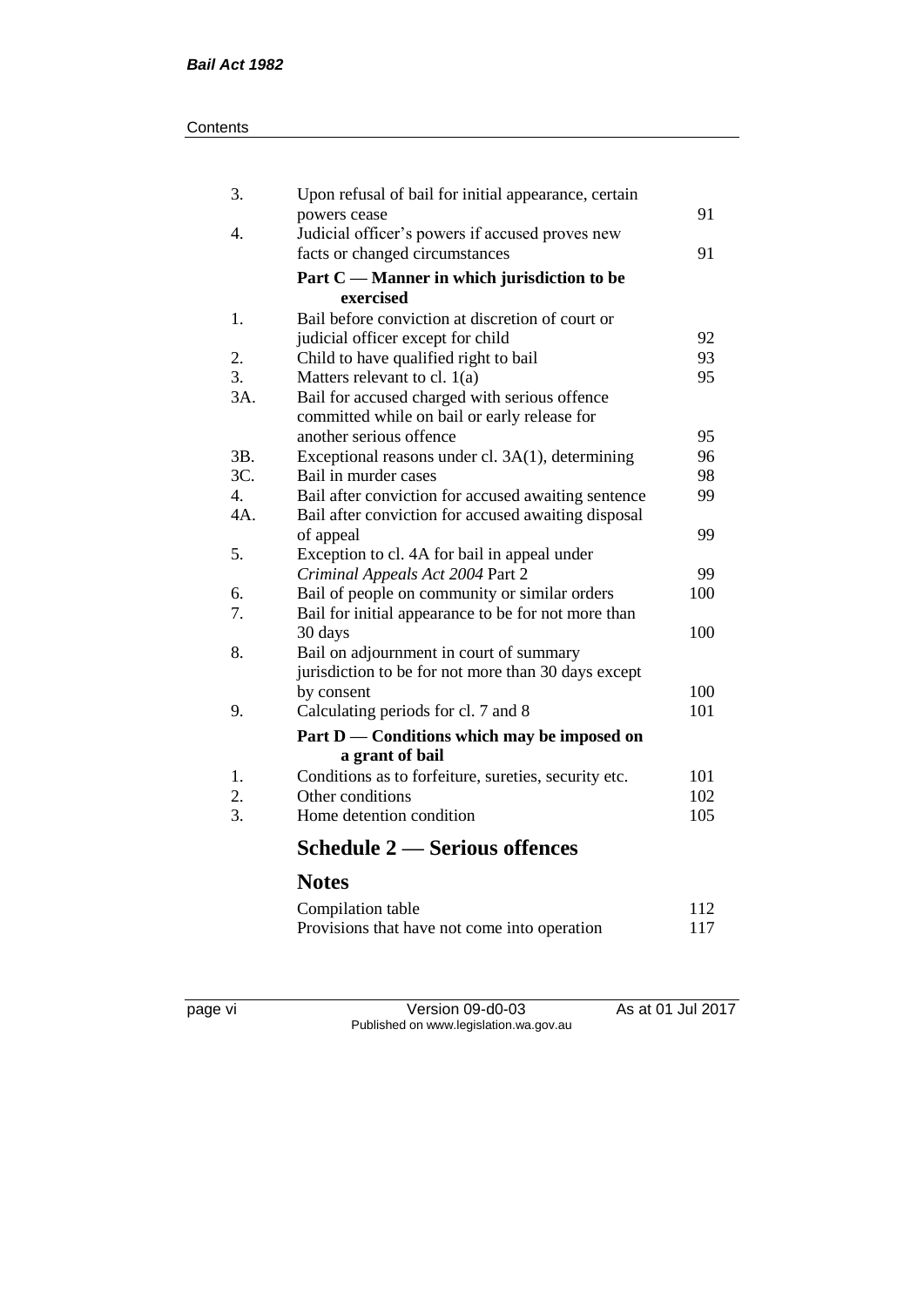**Contents** 

**Defined terms**

As at 01 Jul 2017 Version 09-d0-03 page vii Published on www.legislation.wa.gov.au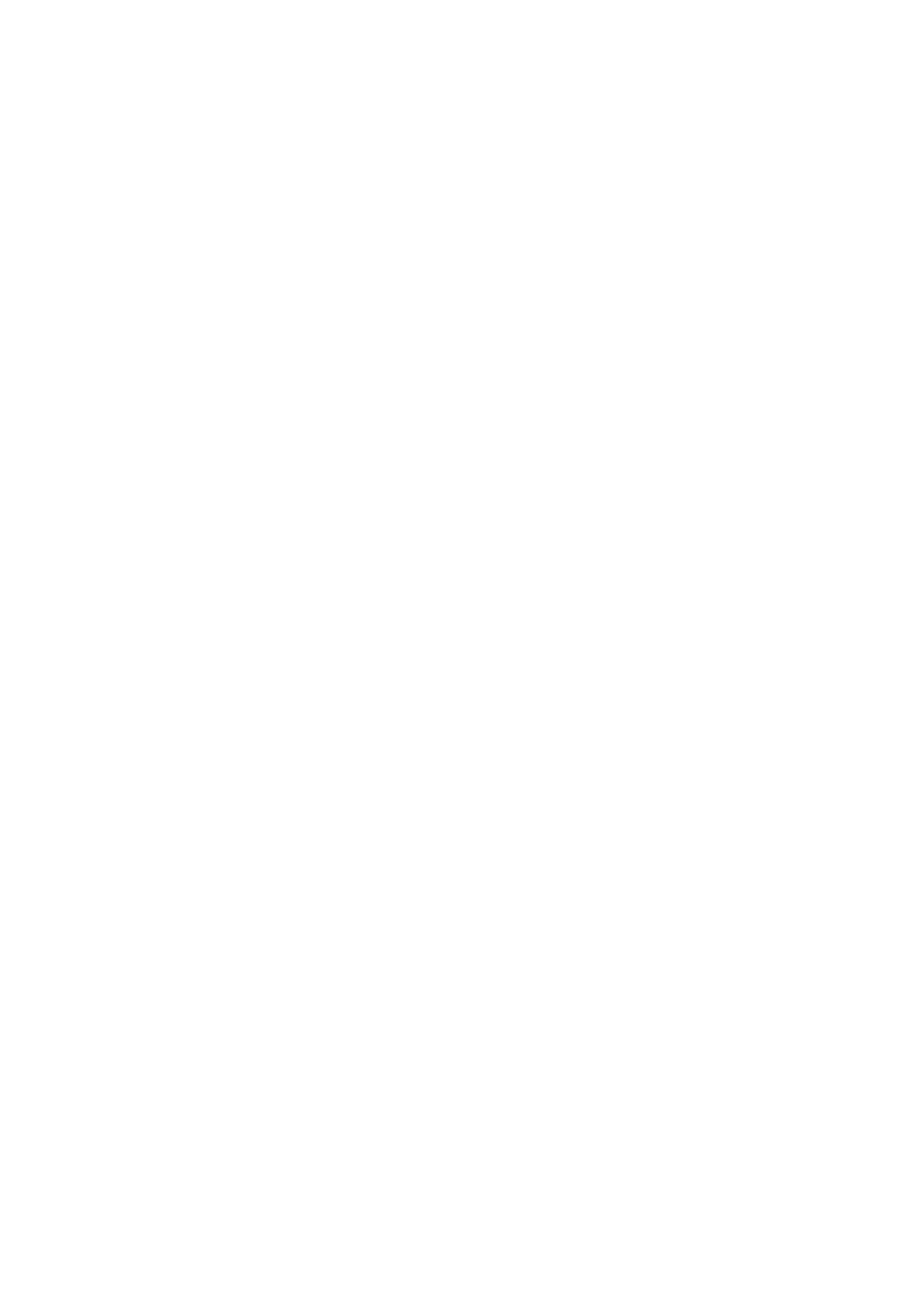Western Australia

# **Bail Act 1982**

**An Act to make better provision for bail in criminal proceedings.** 

As at 01 Jul 2017 Version 09-d0-03 page 1 Published on www.legislation.wa.gov.au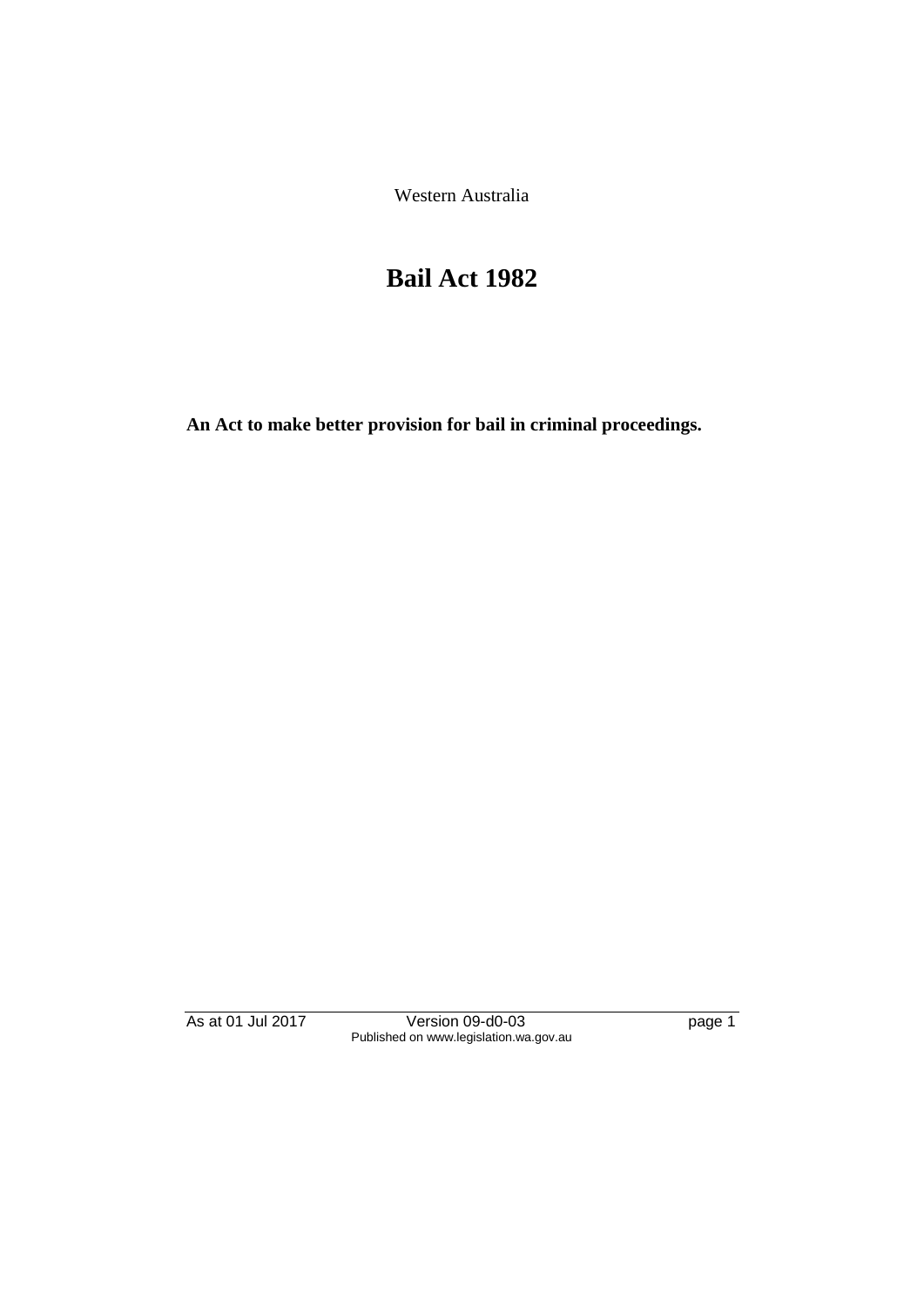# **Part I — Preliminary**

### **1. Short title**

This Act may be cited as the *Bail Act* 1982<sup>1</sup>.

#### **2. Commencement**

This Act shall come into operation on a day to be fixed by proclamation<sup>1</sup>.

#### **3. Terms used**

(1) In this Act, unless a contrary intention appears —

*accused* includes —

- (a) a person charged with, convicted of, or found guilty of an offence;
- (b) a person whose conviction for an offence is stayed;
- (c) a person in respect of whom an appeal relating to an offence is pending;
- (d) a person in respect of whom a new trial for an offence has been ordered;

#### *adjournment* —

- (a) means any order of a court by which proceedings for an offence are postponed or interrupted or are to be held at a different time or place before the same court; and
- (b) is deemed to include any order of a court, other than a committal to the Supreme Court or District Court, by which the venue of any proceedings for an offence is changed to another court or a court at another place whether by way of a remand, referral, or recommittal of the accused or otherwise;

*appeal* includes an application for leave to appeal;

### *appropriate judicial officer* means —

(a) subject to paragraphs (b), (c) and (d), a judicial officer who is empowered to exercise jurisdiction in the court

page 2 Version 09-d0-03 As at 01 Jul 2017 Published on www.legislation.wa.gov.au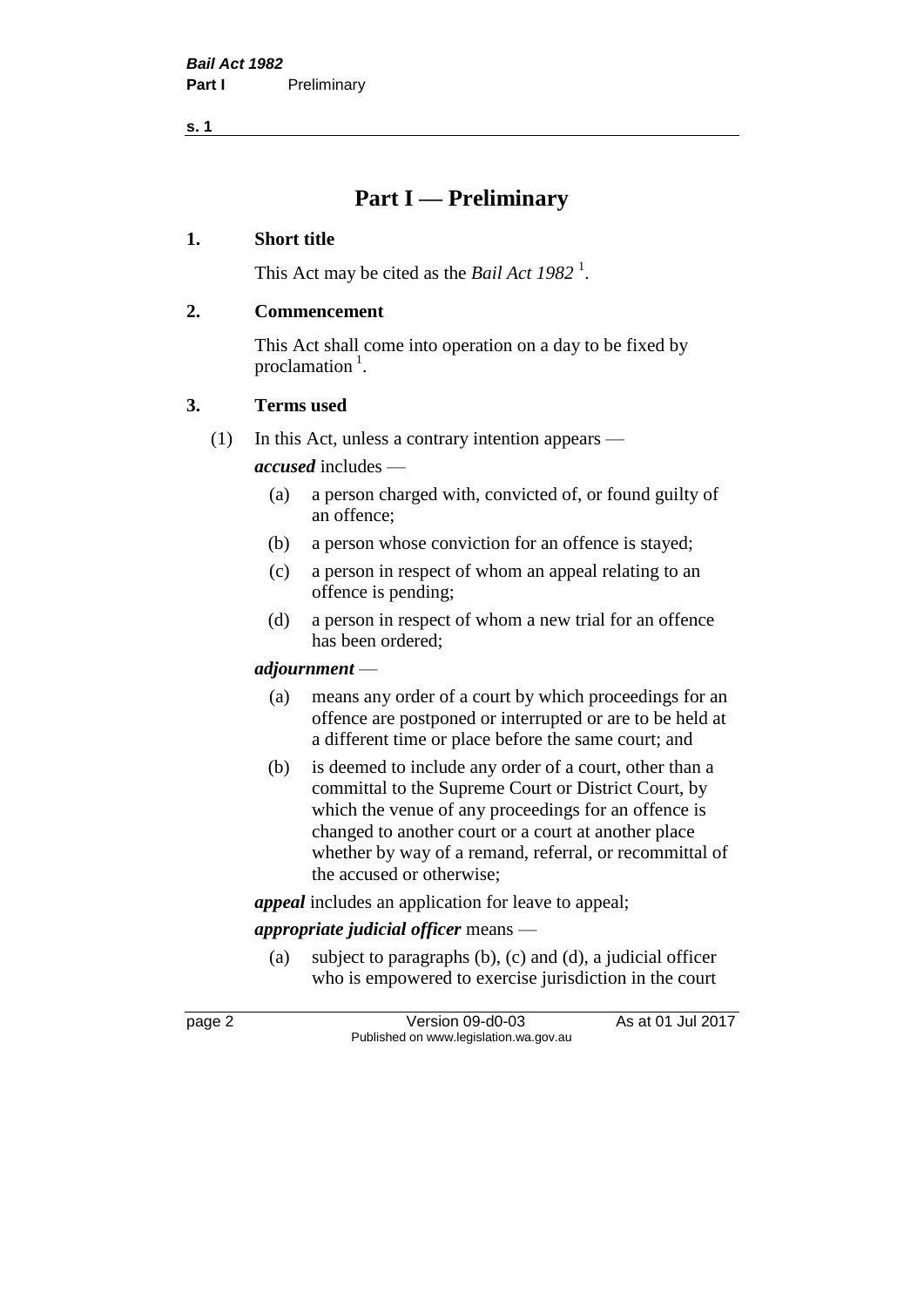before which the accused is required to appear pursuant to his bail undertaking; or

- (b) if the court is the Court of Appeal, a judge of appeal; or
- (c) except in section 49, a judge of the Supreme Court or of the Children's Court, as the case may require, in any case where —
	- (i) under section 15 only a judge of the Supreme Court or of the Children's Court has power to grant bail; or
	- (ii) a judicial officer has exercised the power contained in section 31(2)(d),

for the appearance in question; or

(d) except in section 49, a judge of the Supreme Court, of the District Court, or of the Children's Court, as the case may require, in any case where such a judge has granted bail under section 14 for the appearance in question;

*approved*, in relation to a form, means approved by the chief executive officer of the department of the Public Service principally assisting in the administration of this Act;

*as soon as is practicable* means as soon as is reasonably practicable;

*authorised community services officer* means any of the following persons —

- (a) the CEO (corrections) or a delegate of the CEO (corrections) under subsection (5);
- (b) a registrar of the Children's Court;
- (c) a superintendent of a detention centre under the *Young Offenders Act 1994*;
- (d) the officer for the time being in charge of any detention centre under the *Young Offenders Act 1994*;

*authorised officer* means an authorised police officer or an authorised community services officer;

As at 01 Jul 2017 Version 09-d0-03 page 3 Published on www.legislation.wa.gov.au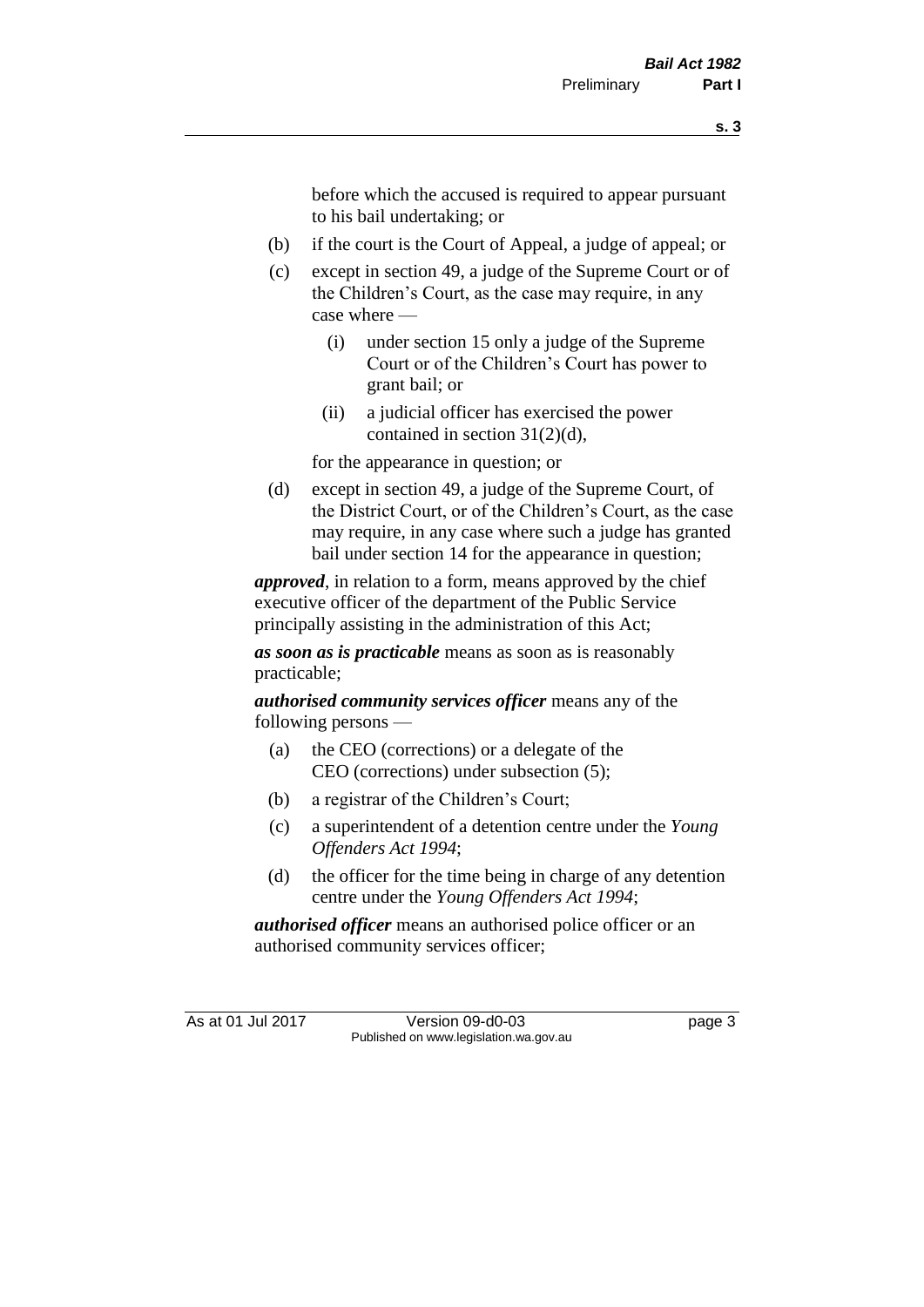*authorised police officer* means —

- (a) a police officer who holds the rank of sergeant, or a higher rank;
- (b) the police officer who is for the time being in charge of a police station;
- (c) whichever of these officers is for the time being in charge of a lock-up —
	- (i) a police officer;
	- (ii) a special constable appointed under the *Police Act 1892* Part III whose powers, duties and obligations are or include those of an authorised police officer under this Act;
	- (iii) a police auxiliary officer appointed under the *Police Act 1892* Part IIIB whose powers, duties and obligations are or include those of an authorised police officer under this Act;

*bail undertaking* means an undertaking described in section 28(2);

*CEO (corrections)* means the chief executive officer of the Public Sector agency principally assisting the Minister administering Part 8 of the *Sentence Administration Act 2003* in its administration;

*Chief Judge* means the Chief Judge of the District Court;

*Chief Justice* means the Chief Justice of Western Australia;

*child* has the same meaning as *young person* has in the *Young Offenders Act 1994*;

*community corrections officer* has the same meaning as in the *Sentence Administration Act 2003*;

*court* means each of the following —

- (a) the Magistrates Court;
- (b) the Children's Court;

page 4 Version 09-d0-03 As at 01 Jul 2017 Published on www.legislation.wa.gov.au

**s. 3**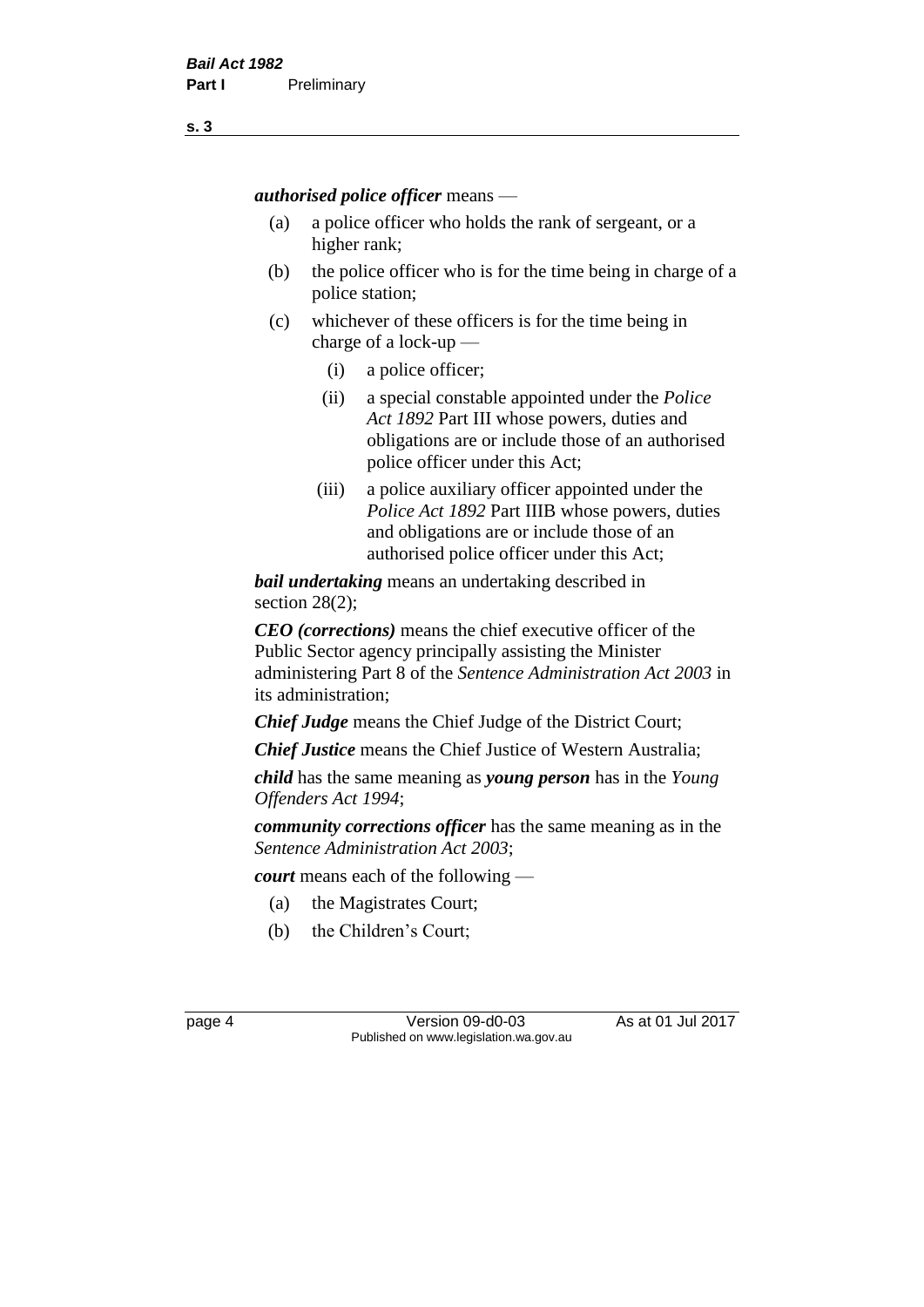- (c) the Coroner's Court of Western Australia;
- (d) the District Court;
- (e) the Supreme Court;
- (f) the Court of Appeal;

*court custody centre* has the meaning given in the *Court Security and Custodial Services Act 1999* section 3;

*Director of Public Prosecutions* means —

- (a) the Director of Public Prosecutions for the State; or
- (b) the officer in charge in the State of the Commonwealth Office of the Director of Public Prosecutions,

as the case requires;

*early release order* means an early release order made under the *Sentence Administration Act 1995* <sup>2</sup> or *Sentence Administration Act 2003*;

*home detention condition* means a home detention condition imposed under clause 3 of Part D of Schedule 1;

*judge of appeal* has the meaning given in the *Supreme Court Act 1935* section 4(1);

*judicial officer* means any person empowered to exercise jurisdiction in a court whether or not he is sitting as a court, and includes a single justice and, where the context so requires, the Court of Appeal exercising jurisdiction under this Act;

*lock-up* includes a place prescribed as a lock-up for the purposes of the *Court Security and Custodial Services Act 1999*;

*offence* means any act, omission or conduct which renders the person doing the act, making the omission or engaging in the conduct liable to any punishment, and includes an alleged offence; but nothing in this definition shall limit the operation of subsection (4);

*prosecutor* includes —

(a) in the case of an offence charged in a prosecution notice, the prosecutor;

As at 01 Jul 2017 Version 09-d0-03 page 5 Published on www.legislation.wa.gov.au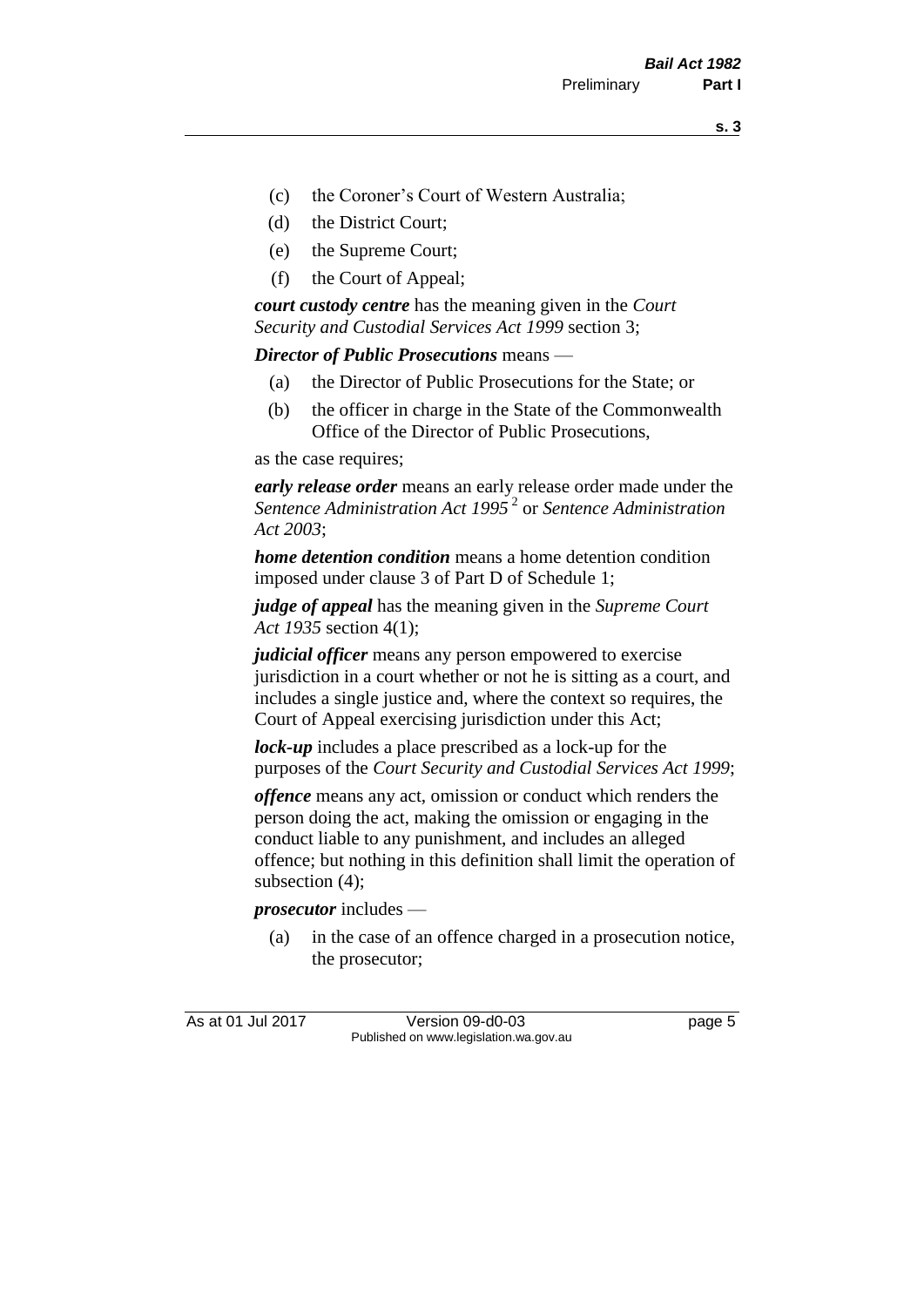(b) in the case of an offence charged in an indictment, the State or the Commonwealth, as the case may be;

*registrar* of a court means —

- (a) for a court other than the Coroner's Court of Western Australia, the principal registrar, a registrar or a deputy registrar of the court; or
- (b) for the Coroner's Court of Western Australia, a coroner's registrar as defined in the *Coroners Act 1996* section 3;

*serious offence* means —

- (a) an offence against section 51(2a); and
- (b) an offence described in Schedule 2;

*surety* and *surety undertaking* have the meanings assigned to them by section 35;

*surety approval officer* means a person who is authorised by section 36 to decide whether an applicant should be approved as a surety;

*trial* means all proceedings for an offence between —

- (a) the time when the accused is called upon to plead to the prosecution notice or the indictment; and
- (b) the time when the accused is found not guilty or is sentenced.
- (2) A reference in this Act
	- (a) to a power to grant bail includes a reference to a power to refuse bail;
	- (b) to a grant of bail includes a reference to a grant of bail by the exercise of a power in section 31(2).
- (3) Where in this Act there is a reference to a requirement that an accused appear in court, the reference is to a requirement, unless a contrary intention appears, that the accused —
	- (a) surrender himself into the custody of the court or, in the case of a bail undertaking, of the court specified therein,

page 6 Version 09-d0-03 As at 01 Jul 2017 Published on www.legislation.wa.gov.au

**s. 3**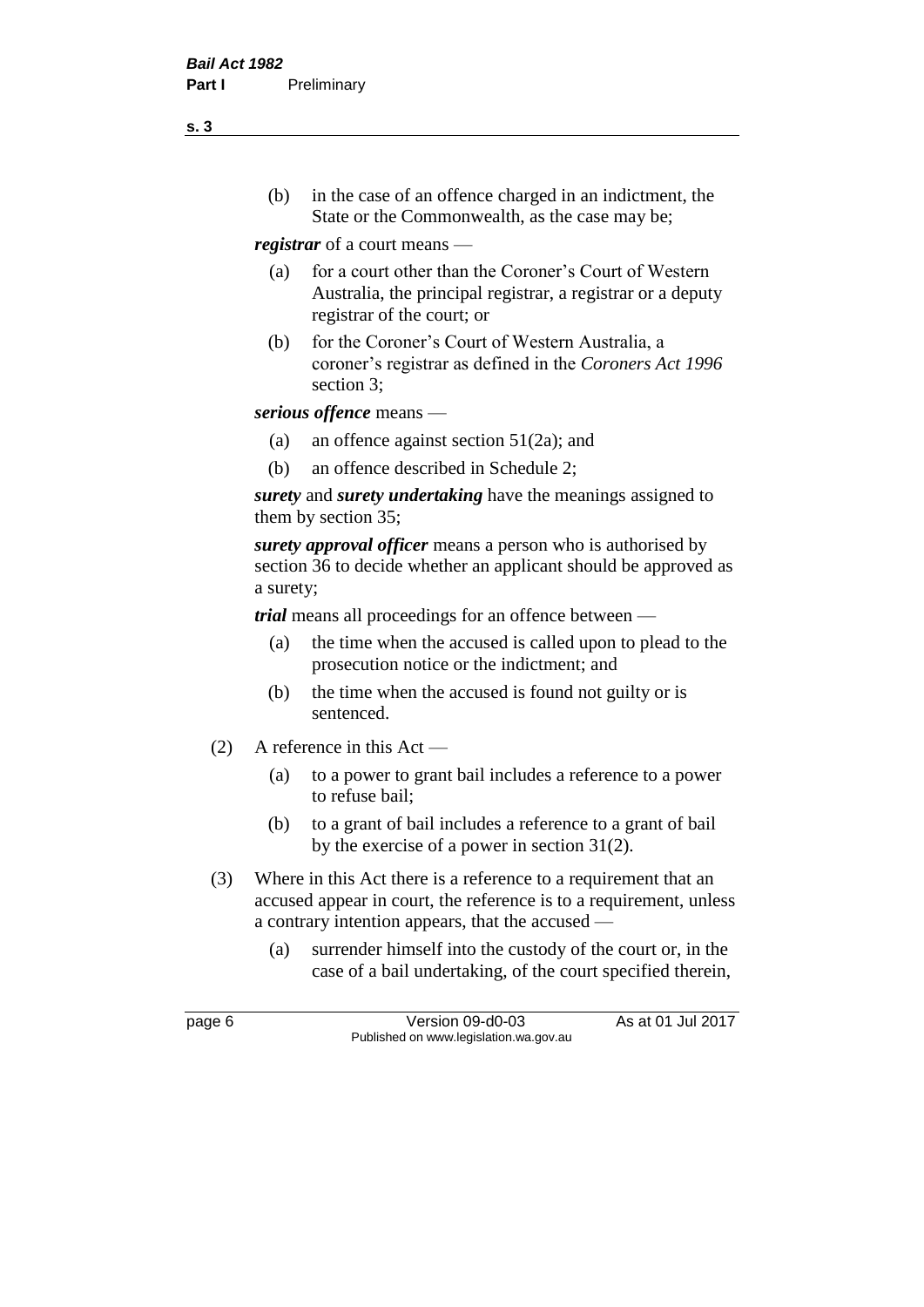or of such person as the court may direct, to be dealt with according to law; and

- (b) submit himself to a search of his person and any property then in his possession (which is hereby authorised) and allow to be taken from him, to be dealt with according to the relevant law and procedures, anything so found; and
- (c) remain in custody until authorised to be released therefrom.
- (4) If a person is arrested under a warrant issued
	- (a) under section 50, 79, 84E or 129 of the *Sentencing Act 1995* in connection with a possible breach of a conditional release order, a sentence of suspended imprisonment or conditional suspended imprisonment, or a community order imposed under that Act; or
	- (b) under section 43 of the *Young Offenders Act 1994* in respect of an alleged breach of a youth community based order, an intensive youth supervision order or a conditional release order made under that Act,
	- then
		- (c) the person is to be taken as having been arrested and to be in custody awaiting an appearance in court for the offence for which the sentence was imposed; and
		- (d) the first appearance in court after the arrest is to be taken, for the purposes of sections  $5(1)$  and  $8(1)$  and clause 1 of Part A and clause 7 of Part C of Schedule 1, to be the initial appearance for that offence; and
		- (e) the proceedings following the arrest are to be taken to be proceedings for that offence and to be a trial for the purpose of the definition in subsection (1) of *trial*.
- (5) The CEO (corrections) may by writing signed by him delegate to any officer of the department of which he is the chief

As at 01 Jul 2017 Version 09-d0-03 page 7 Published on www.legislation.wa.gov.au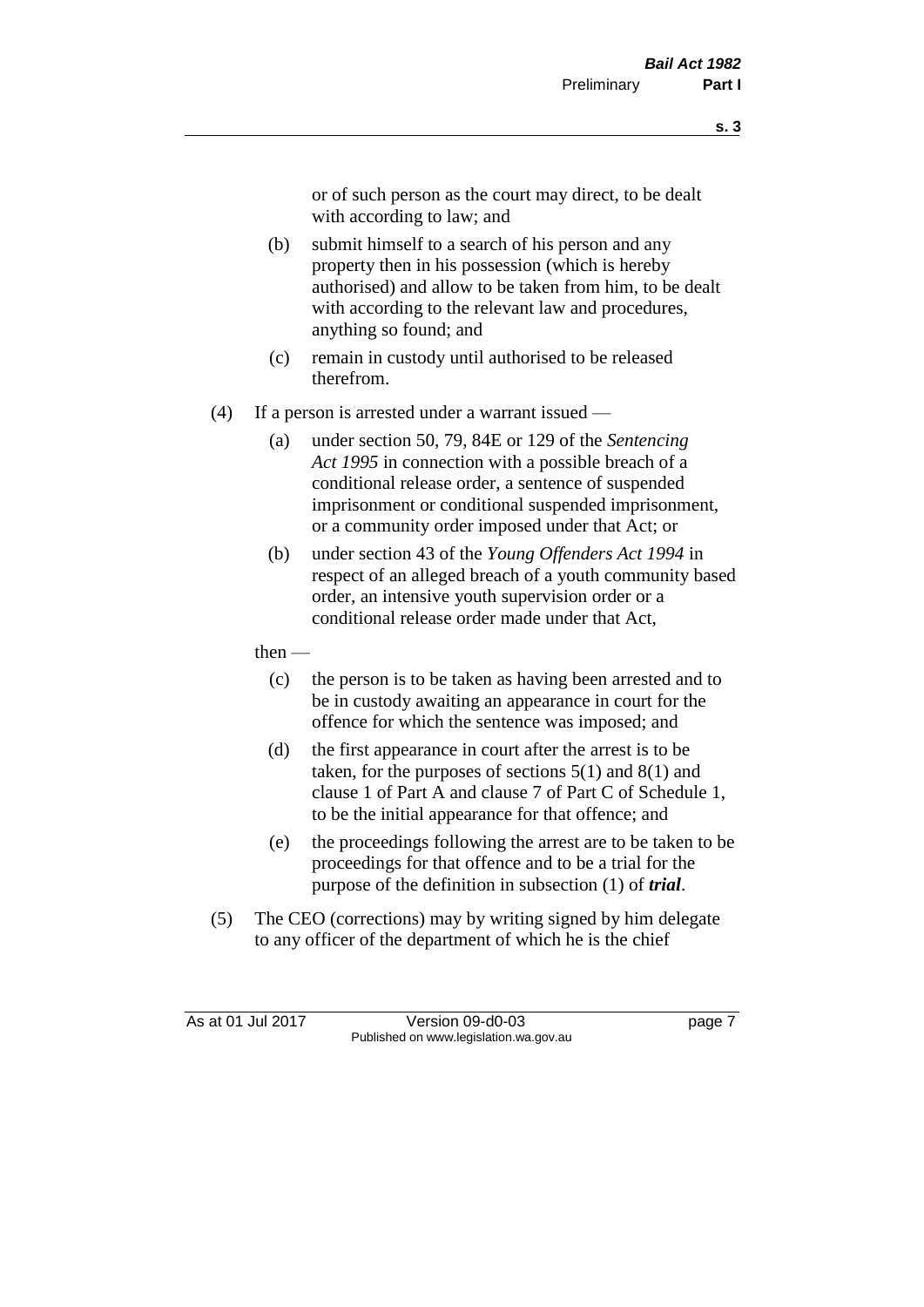executive officer any function he has under this Act as an authorised community services officer.

*[Section 3 amended by No. 74 of 1984 s. 3; No. 15 of 1988 s. 4; No. 49 of 1988 s. 78; No. 61 of 1990 s. 4; No. 31 of 1993 s. 6; No. 45 of 1993 s. 4 and 12; No. 78 of 1995 s. 7; No. 57 of 1997 s. 21(1); No. 54 of 1998 s. 4 and 14; No. 47 of 1999 s. 7; No. 50 of 2003 s. 29(3); No. 65 of 2003 s. 121(2); No. 27 of 2004 s. 13(2); No. 34 of 2004 Sch. 2 cl. 3(2); No. 45 of 2004 s. 28(4); No. 59 of 2004 s. 141; No. 84 of 2004 s. 11, 82 and 83(2); No. 65 of 2006 s. 51 and 53; No. 6 of 2008 s. 4 and 24(2); No. 46 of 2011 s. 25; No. 20 of 2013 s. 22.]* 

*[Section 3. Modifications to be applied in order to give effect to Cross-border Justice Act 2008: section altered 1 Nov 2009. See endnote 1M; amended by No. 42 of 2009 s. 12.]*

*[3A. Deleted by No. 20 of 2013 s. 23.]*

## **4. Application of this Act**

The operation of this Act extends to any appearance in a court for an offence —

- (a) except to the extent that in this Act, or in the law creating the offence or applicable thereto, express provision is made excluding or limiting the operation of this Act in respect of that appearance; and
- (b) whether or not that law contains a reference to the granting of bail; and
- (c) however any reference in that law to the granting of bail may be expressed; and
- (d) as if any reference therein to the taking of a recognizance were to a requirement that, except where bail is dispensed with under this Act, the accused enter into a bail undertaking.

*[Section 4 amended by No. 84 of 2004 s. 82.]*

page 8 Version 09-d0-03 As at 01 Jul 2017 Published on www.legislation.wa.gov.au

**s. 4**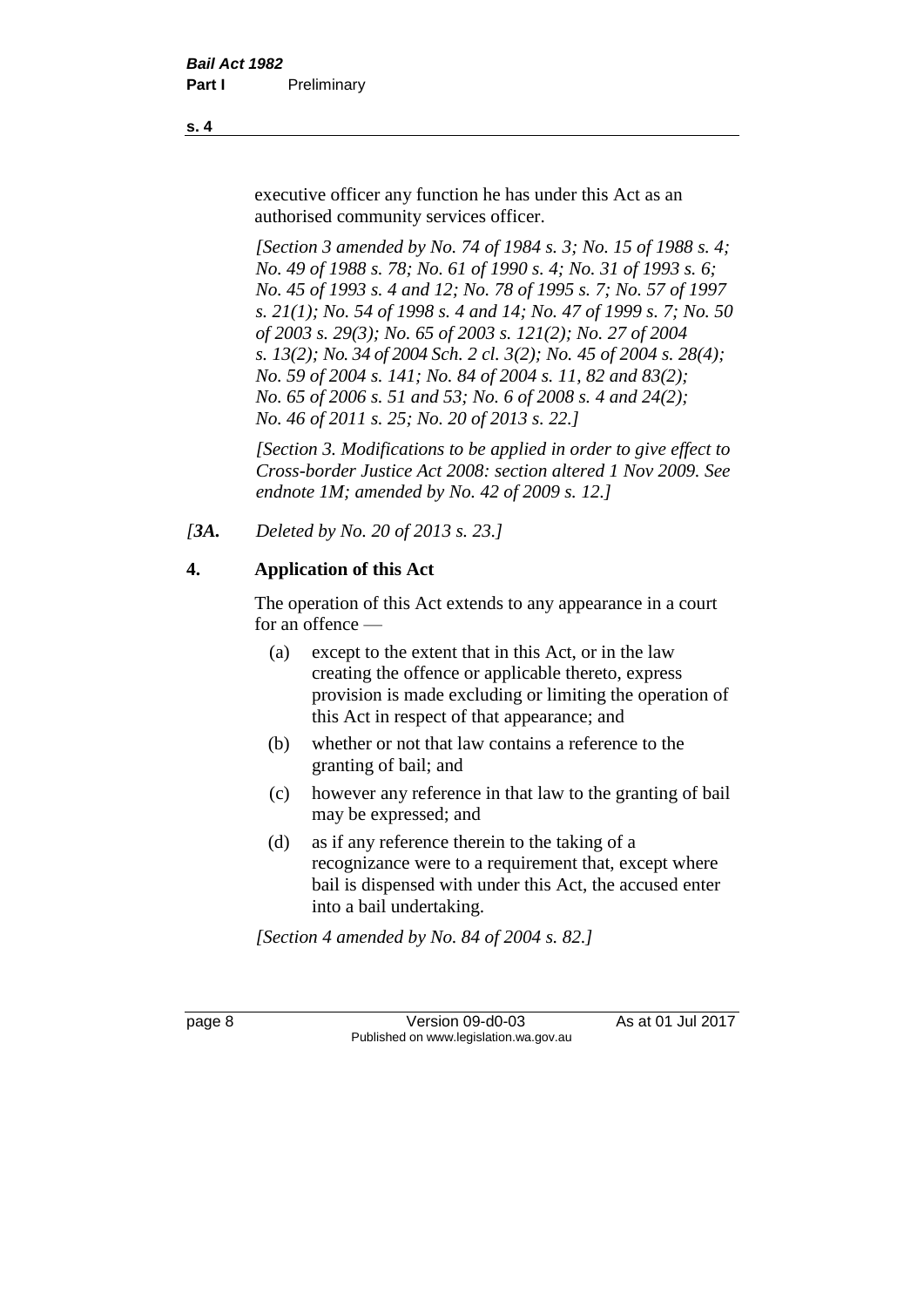*[4AA.* 1M *Modifications to be applied in order to give effect to Cross-border Justice Act 2008: section inserted 1 Nov 2009. See endnote 1M.]*

#### **4AB.** *Courts and Tribunals (Electronic Processes Facilitation) Act 2013* **Part 2 applies**

The *Courts and Tribunals (Electronic Processes Facilitation) Act 2013* Part 2 applies to this Act.

*[Section 4AB inserted by No. 20 of 2013 s. 24.]*

#### **4A. Accused appearing on summons or court hearing notice, detention and bail of**

- $(1)$  Where
	- (a) an accused has appeared in court for an offence pursuant to a summons or court hearing notice issued under the *Criminal Procedure Act 2004*; and
	- (b) a judicial officer adjourns the proceedings,

the accused is not to be detained in custody to further appear before the court for that offence unless the judicial officer so orders.

- (2) If an order is made under subsection (1), the duty described in section 7(1) applies.
- (3) On any appearance in court by the accused a judicial officer to whom section 7(1) applies may revoke an order made under subsection  $(1)$ .

*[Section 4A inserted by No. 6 of 2008 s. 6(1).]*

As at 01 Jul 2017 Version 09-d0-03 page 9 Published on www.legislation.wa.gov.au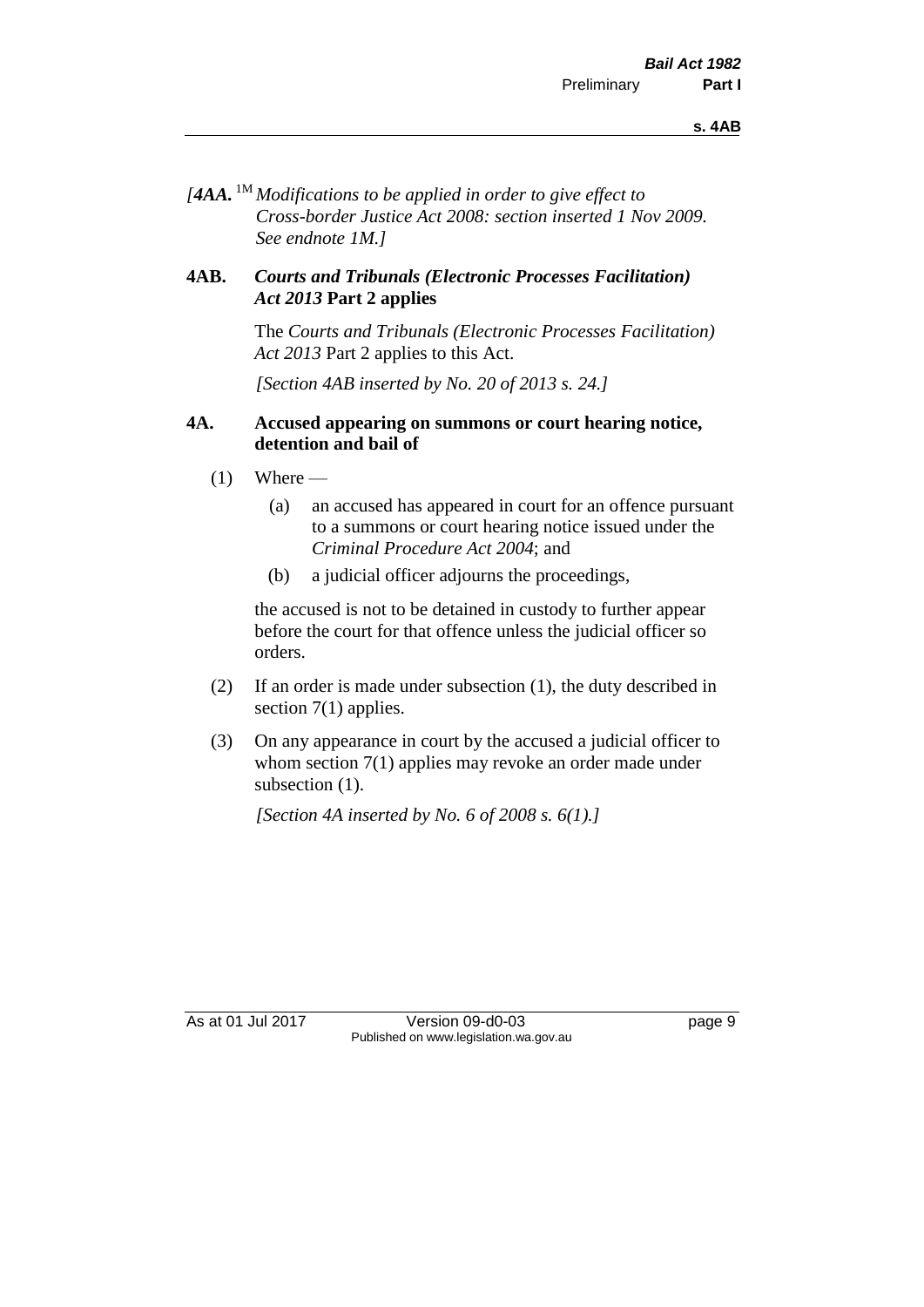# **Part II — Rights of accused in relation to bail**

*[Heading amended by No. 84 of 2004 s. 82.]* 

### **5. Accused's rights to have bail considered**

- (1) An accused who is in custody for an offence awaiting his initial appearance in court therefor is entitled —
	- (a) subject to sections 9, 10, 12 and 16(2), to have his case for bail for that appearance considered under and in accordance with this Act as soon as is practicable;
	- (b) if his case is not so considered, or if he is refused bail or is not released on bail, to be brought before a court as soon as is practicable.
- (2) An accused who is in custody awaiting any appearance in court for an offence, other than an initial appearance, is entitled, subject to sections 7B, 7C, 7E, 9 and 10, to have his case for bail for that appearance considered under and in accordance with this Act.

*[Section 5 amended by No. 74 of 1984 s. 4; No. 84 of 2004 s. 82; No. 6 of 2008 s. 7.]* 

### **6. Arresting officer's duty to consider bail**

- (1) This section applies to a police officer or other person (the *arrester*) who —
	- (a) charges a person who is under arrest (the *accused*) with an offence; and
	- (b) does not release the accused unconditionally under section 142 of the *Criminal Investigation Act 2006*,

or who arrests a person under a warrant.

- (2) This section is subject to  $-$ 
	- (a) the exercise of the power conferred by section 9; and
	- (b) sections 10, 12 and 16 and clause 3A of Part C of Schedule 1.

page 10 Version 09-d0-03 As at 01 Jul 2017 Published on www.legislation.wa.gov.au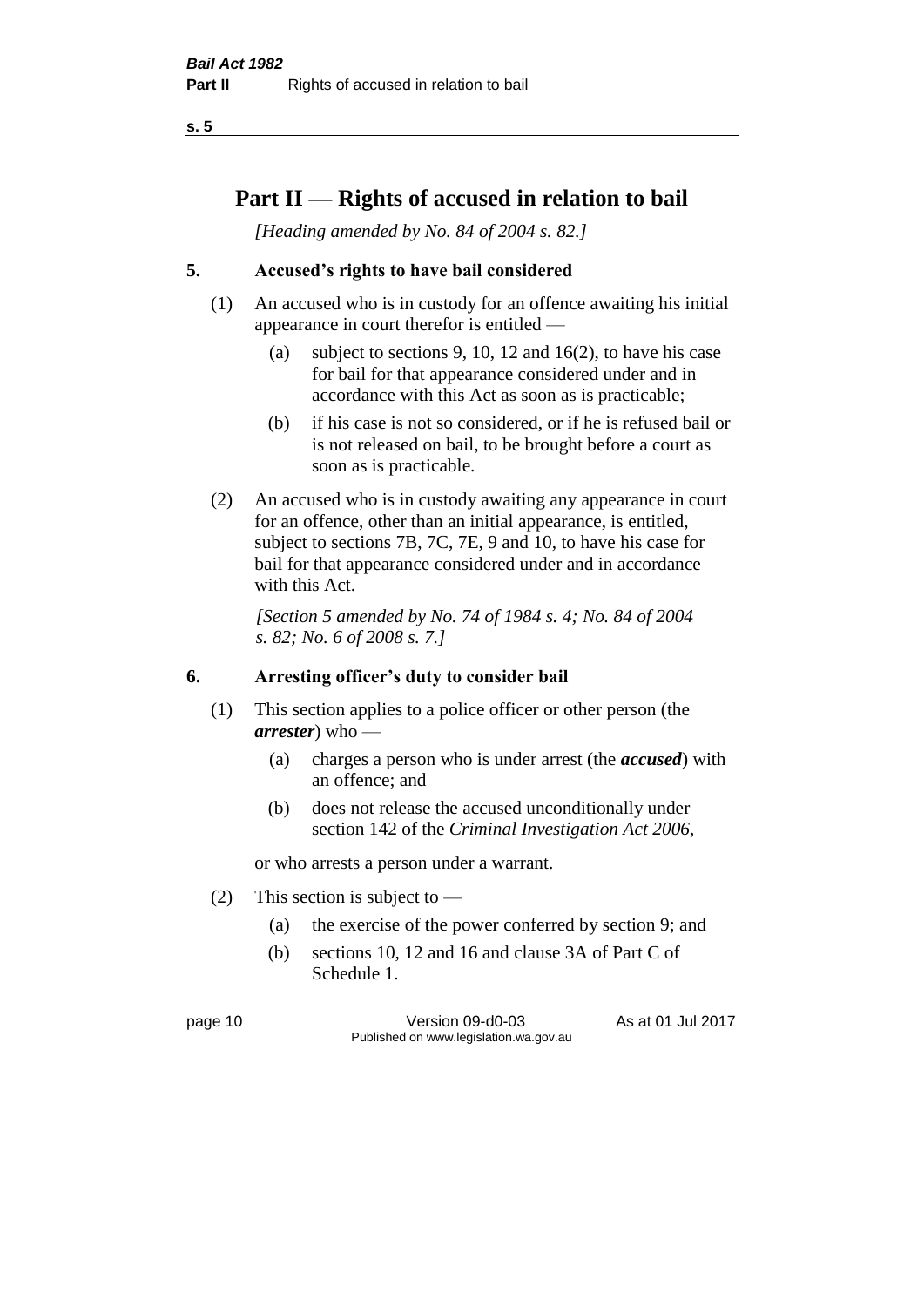- (3) The duties in this section shall be performed whether or not an application for bail is made by or on behalf of the accused.
- (4) As soon as is practicable after the accused is charged, or arrested under a warrant, as the case may be, the arrester shall either —
	- (a) bring the accused or cause the accused to be brought before a court; or
	- (b) perform the other duties of the arrester under this section.
- (5) If the arrester has power to grant the accused bail, the arrester shall consider the accused's case for bail.
- (6) If the arrester does not have power to grant the accused bail, the arrester shall, unless subsection (8), (9) or (10) applies, bring or cause the accused to be brought before an authorised police officer or a justice or, in the case of a child, any authorised officer or a justice, who shall consider the accused's case for bail as soon as is practicable.
- (7) Even if the arrester has power to grant the accused bail, the arrester may, instead of complying with subsection (5), comply with subsection  $(6)$  as if the arrester did not.
- (8) If under section 15 only a judge of the Supreme Court or a judge of the Children's Court has power to grant the accused bail, the arrester shall bring the accused or cause the accused to be brought before a judge of the Supreme Court or a judge of the Children's Court, as the case requires, who shall consider the accused's case for bail as soon as is practicable.
- (9) If under section 16 only a justice has power to grant the accused bail, the arrester shall bring the accused or cause the accused to be brought before a justice, who shall consider the accused's case for bail as soon as is practicable.
- (10) If section 16A applies, the arrester shall bring the accused or cause the accused to be brought before a court or judge referred

As at 01 Jul 2017 Version 09-d0-03 page 11 Published on www.legislation.wa.gov.au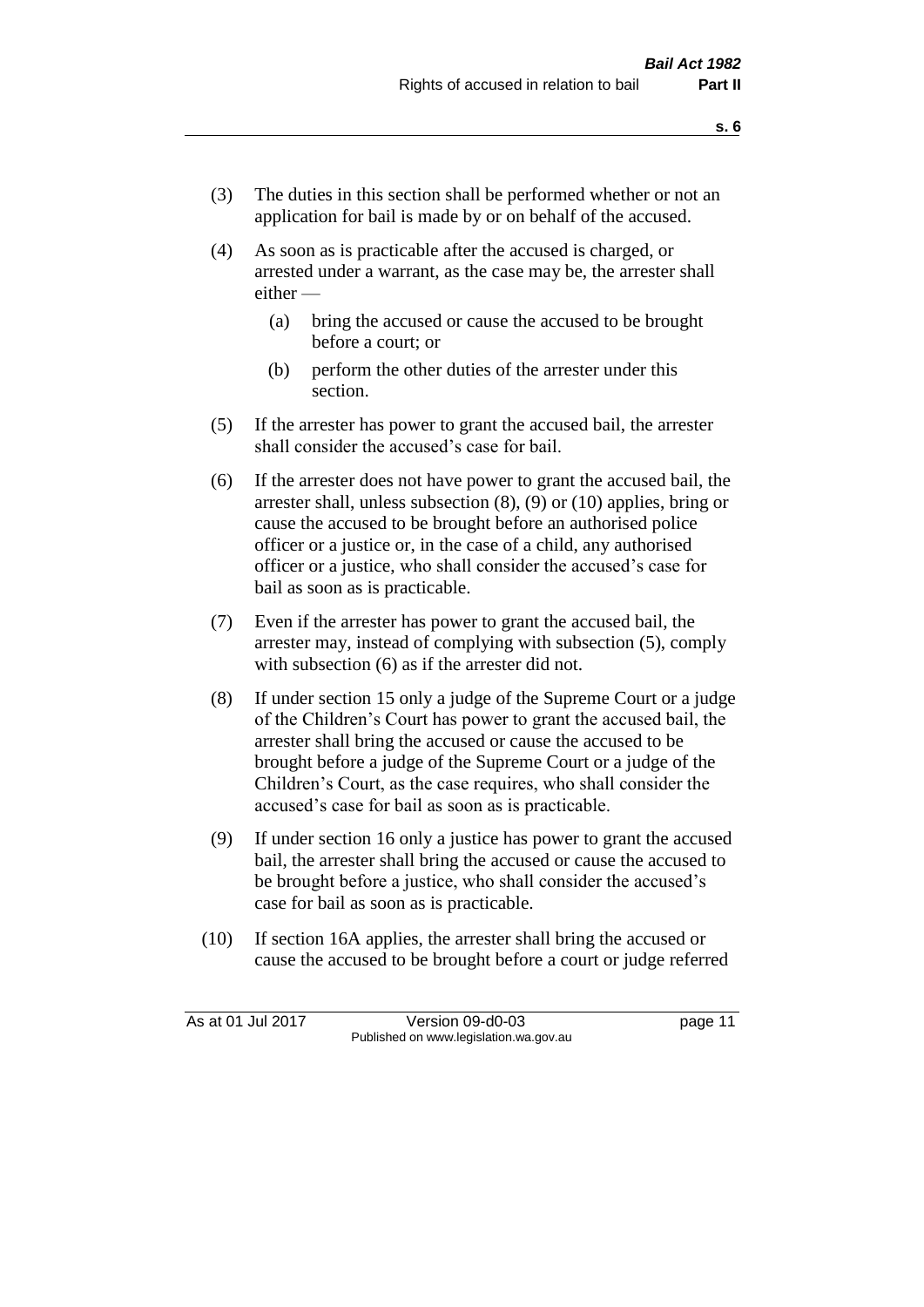**s. 6A**

to in section 16A(1), who shall consider the accused's case for bail as soon as is practicable.

*[Section 6 inserted by No. 59 of 2006 s. 4(1).]* 

#### **6A. Officials considering bail may order release without bail**

(1) In this section —

*accused* means an accused who is under arrest, other than pursuant to a warrant;

*released* means released from custody without being required to enter into, or without having entered into, a bail undertaking;

*serious offence* means an indictable offence the penalty specified by a written law for which is or includes imprisonment for 5 years or more or life;

*summary court* means the Magistrates Court or the Children's Court.

- (2) An authorised officer or justice who is considering an accused's case for bail for an initial appearance in a summary court on a charge of an indictable offence that is not a serious offence may order that the accused be served with a summons under the *Criminal Procedure Act 2004*, and released, in respect of the charge unless satisfied —
	- (a) that there are reasonable grounds to suspect the accused would not obey the summons if served with it; or
	- (b) that not releasing the accused is justified under subsection (4) or for any other reason.
- (3) An authorised officer or justice who is considering an accused's case for bail for an initial appearance in a summary court on a charge of a simple offence must order that the accused be served with a court hearing notice under the *Criminal Procedure Act 2004*, and released, in respect of the charge unless satisfied —
	- (a) that the presence of the accused when the charge is dealt with is likely to be necessary for any reason or for sentencing purposes; or

page 12 Version 09-d0-03 As at 01 Jul 2017 Published on www.legislation.wa.gov.au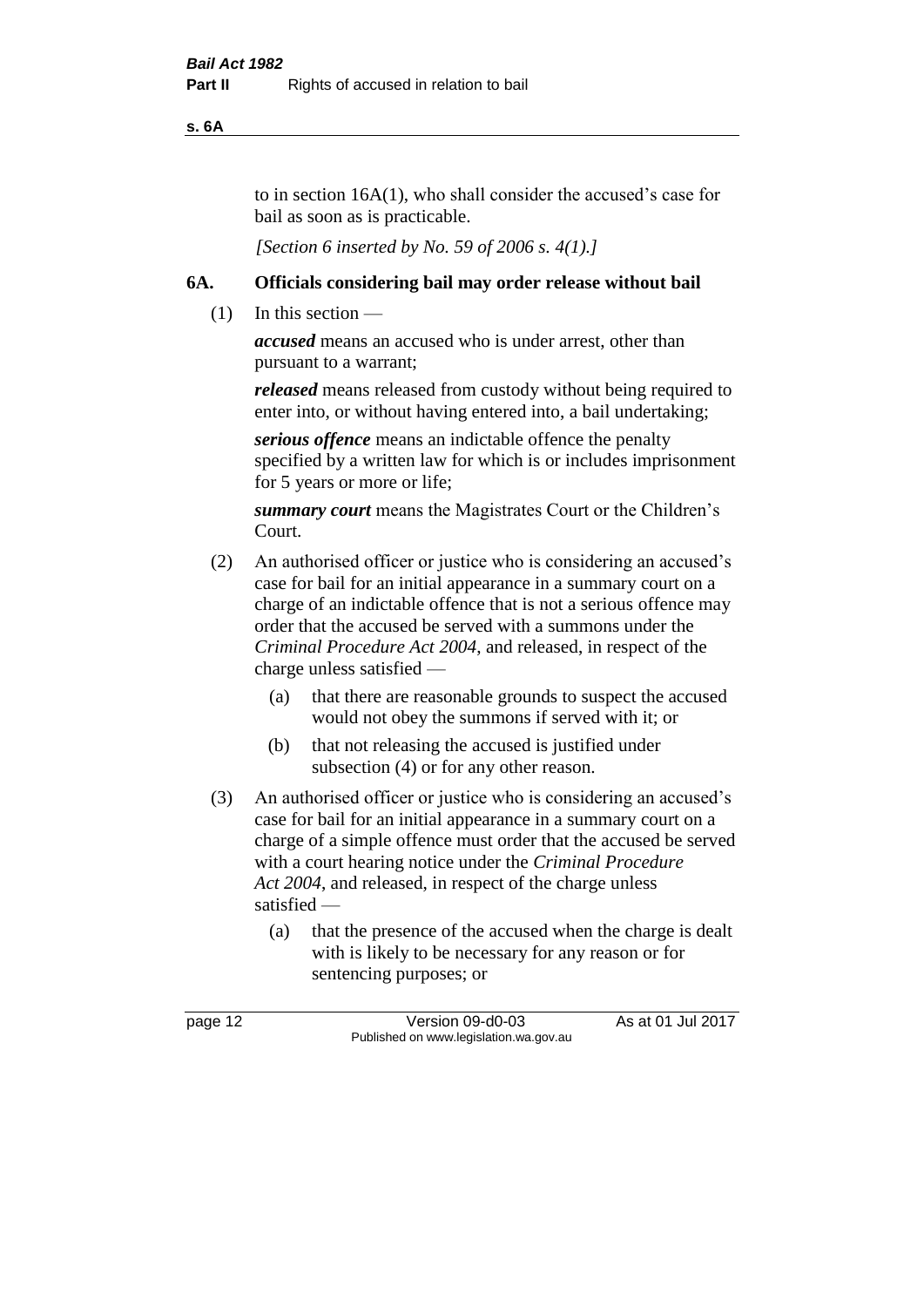- (b) that not releasing the accused is justified under subsection (4) or for any other reason.
- (4) Not releasing an accused is justified if there are reasonable grounds to suspect that if the accused were released —
	- (a) the accused
		- (i) would commit an offence; or
		- (ii) would continue or repeat an offence with which he or she is charged; or
		- (iii) would endanger another person's safety or property; or
		- (iv) would interfere with witnesses or otherwise obstruct the course of justice, whether in relation to the accused or any other person;

or

- (b) the accused's safety would be endangered.
- (5) This section does not affect the operation of section 28 or 30 of the *Criminal Procedure Act 2004*.

*[Section 6A inserted by No. 59 of 2006 s. 5.]* 

#### **7. Unconvicted accused, court to consider bail for**

(1) Upon and following an accused's initial appearance in court for an offence every judicial officer who may thereafter order his detention or continued detention in custody before conviction for the offence is under a duty, unless section 7B, 7C or 7E applies, to consider the accused's case for bail, whether or not an application for bail is made by the accused or on his behalf.

#### *[(2)-(4) deleted]*

(5) The operation of this section is subject to the exercise of the powers conferred by sections 7A and 9 and to the provisions of sections 10, 12 and 16(2) and clause 3A of Part C of Schedule 1.

*[Section 7 amended by No. 74 of 1984 s. 5; No. 49 of 1988 s. 80; No. 45 of 1993 s. 6; No. 84 of 2004 s. 82; No. 59 of 2006 s. 4(2); No. 6 of 2008 s. 8.]* 

As at 01 Jul 2017 Version 09-d0-03 page 13 Published on www.legislation.wa.gov.au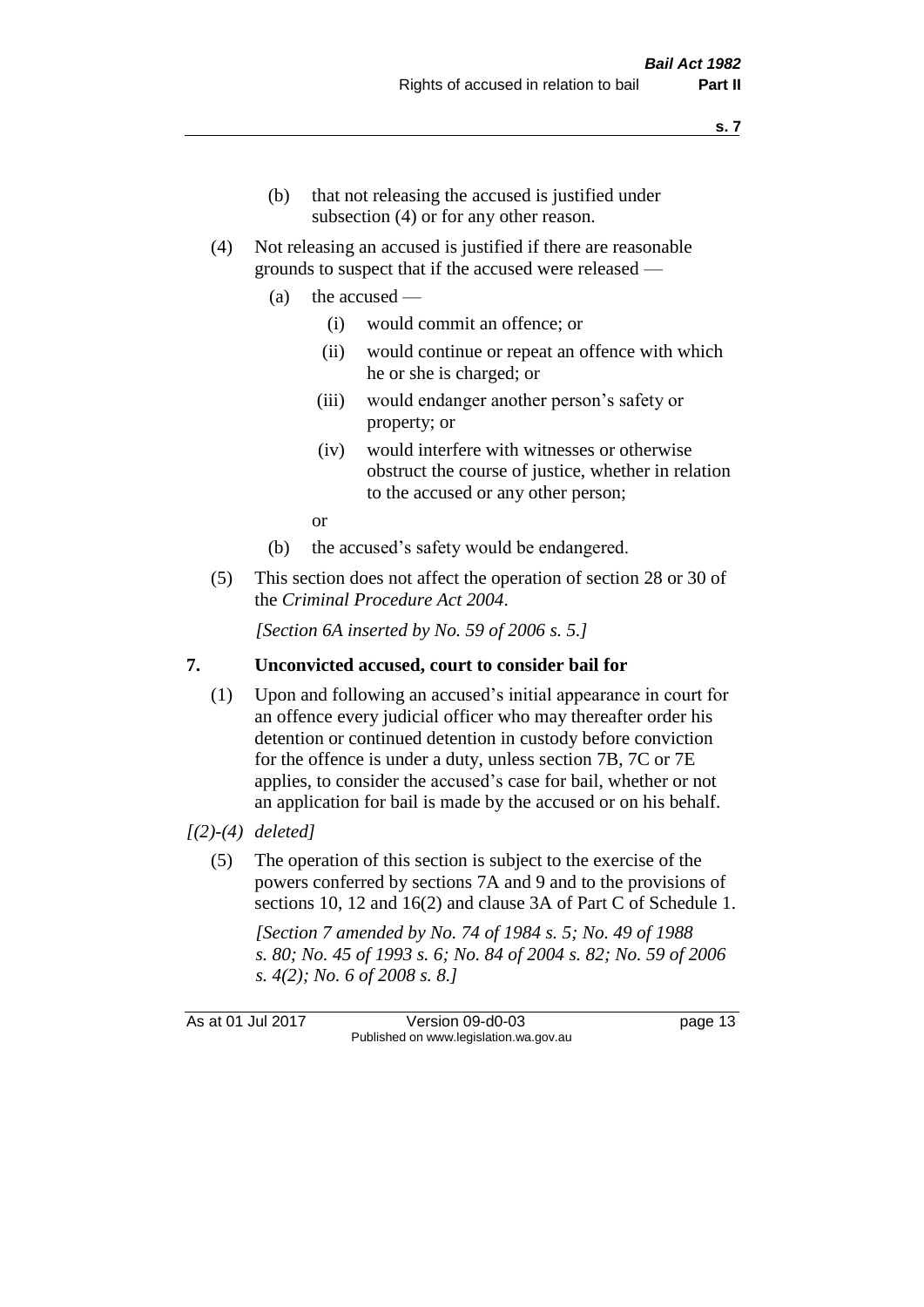**s. 7A**

#### **7A. Bail may be dispensed with by court**

- (1) A judicial officer referred to in section 7(1) may, instead of discharging the duty imposed by that subsection, dispense with the requirement for bail for an appearance in court for an offence by an accused if the judicial officer —
	- (a) has jurisdiction to do so under section 13A(1); and
	- (b) may properly do so under section 13A(2).
- (2) Where the requirement for bail is dispensed with under this section, the accused has a right to be at liberty until the accused is required to appear before a court for the offence, but subject  $to$ 
	- (a) section 59A; and
	- (b) any requirement that the accused be in custody for some other offence or reason.

*[Section 7A inserted by No. 6 of 2008 s. 9(1).]*

#### **7B. Adult accused of murder**

(1) In this section —

*judge* means a judge of the Supreme Court.

- (2) This section applies where
	- (a) an accused is in custody for an offence of murder so that under section 15 only a judge has power to grant bail; and
	- (b) the accused is not a child.
- (3) Where this section applies the accused, or a person on the accused's behalf, may make an application to a judge for bail at any time before conviction for the offence.
- (4) Upon an accused's initial appearance in court for an offence of murder, the judicial officer who may order the accused's detention in custody is under a duty to inform the accused of the right conferred by subsection (3).

page 14 Version 09-d0-03 As at 01 Jul 2017 Published on www.legislation.wa.gov.au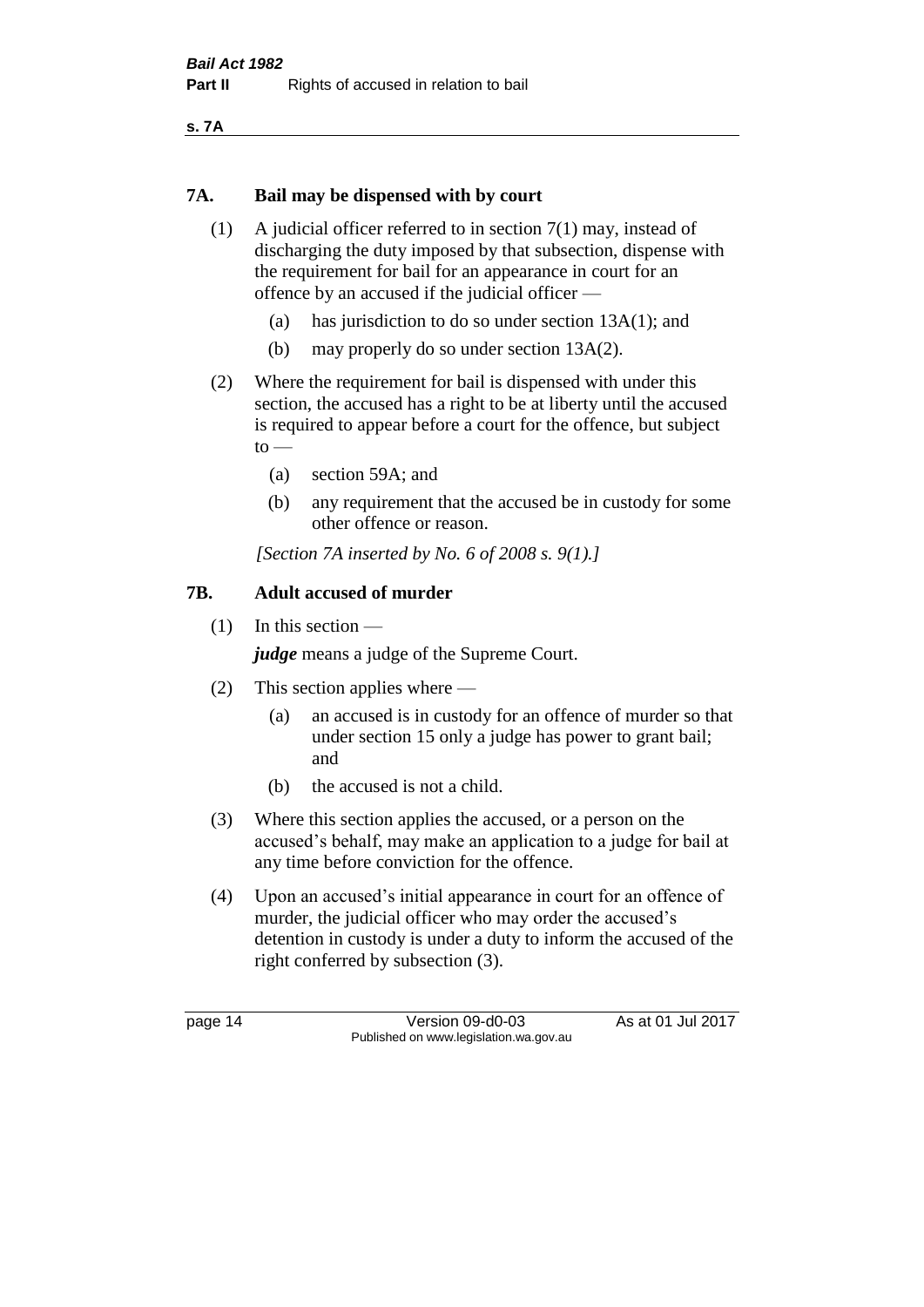- $(5)$  Where
	- (a) an accused's case for bail has been considered by a judge on an application under subsection (3); and
	- (b) bail has been refused,

the accused's case for bail shall not be considered on any subsequent occasion in the same case when the accused's continued detention may be ordered unless subsection (6) applies.

- (6) The accused's case for bail shall again be considered by a judge if the accused, or a person on the accused's behalf, applies to a judge and satisfies the judge that —
	- (a) new facts have been discovered, new circumstances have arisen or the circumstances have changed since bail was refused; or
	- (b) the accused failed to adequately present the accused's case for bail on the previous occasion.
- $(7)$  Where
	- (a) an accused's case for bail has been considered by a judge on an application under subsection (3); and
	- (b) bail has been granted,

on any subsequent appearance in the same case a judicial officer may order, notwithstanding section 15, that bail is to continue on the same terms and conditions.

(8) The accused is to be taken before a judge for the purposes of an application under this section only if the judge so orders.

*[Section 7B inserted by No. 6 of 2008 s. 9(1); amended by No. 29 of 2008 s. 24(2) and (3).]*

#### **7C. Child accused of murder**

(1) This section applies where a child accused is in custody for an offence of murder so that under section 15 only a judge of the Children's Court has power to grant bail.

As at 01 Jul 2017 Version 09-d0-03 page 15 Published on www.legislation.wa.gov.au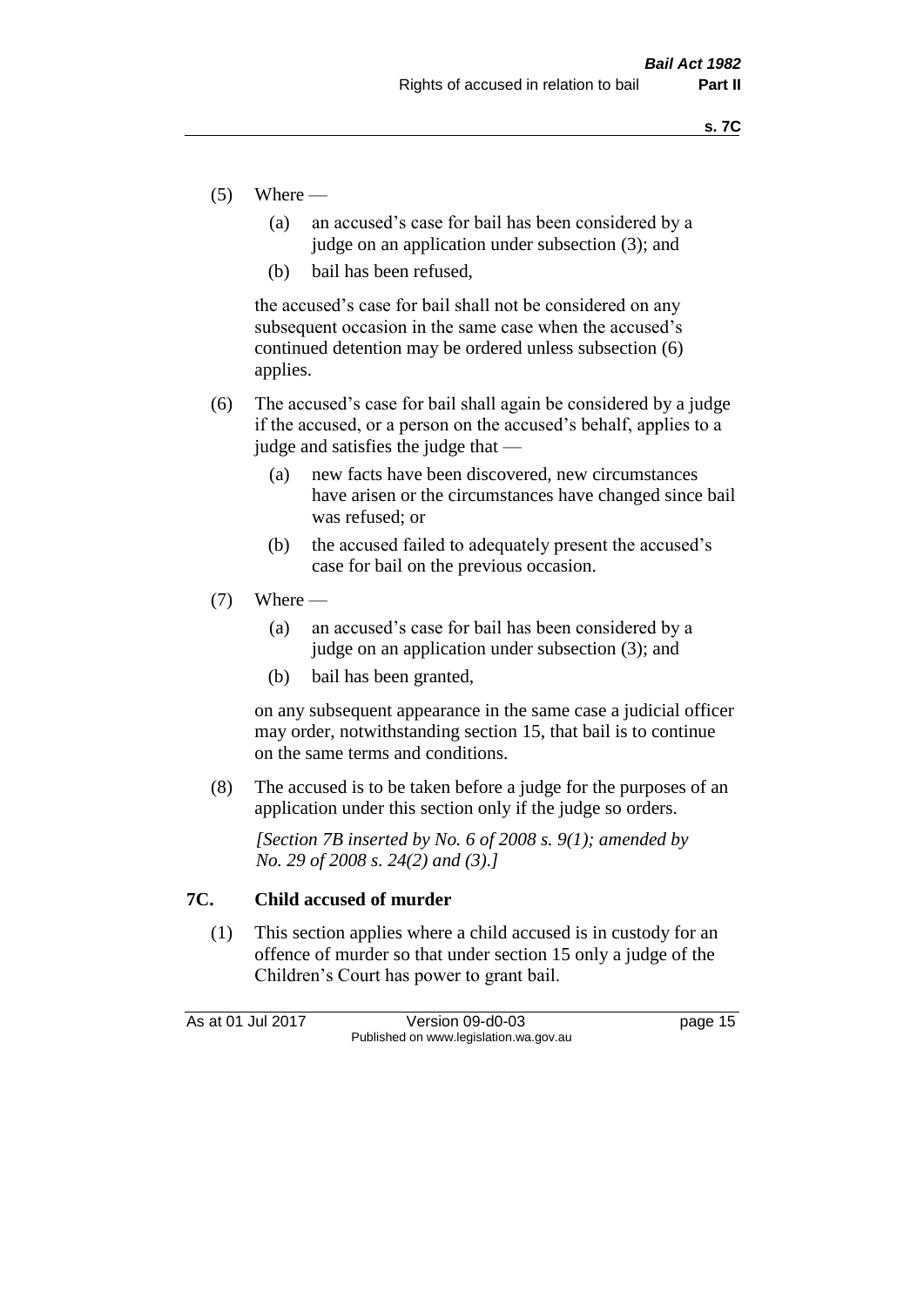**s. 7C**

- (2) Where this section applies, the judicial officer referred to in section 7(1) other than a judge of the Children's Court, shall, whether or not an application for bail is made by the accused or on the accused's behalf, cause the accused to be taken as soon as is practicable before a judge of the Children's Court for the purpose of having the accused's case for bail considered by the judge.
- (3) Notwithstanding subsection (2), where
	- (a) the duty described in that subsection has been discharged once in relation to a child accused's case for bail; and
	- (b) bail has on that occasion been refused by a judge of the Children's Court,

the accused's case for bail need not be considered on any subsequent occasion in the same case when the accused's continued detention may be ordered unless subsection (4) applies.

- (4) On a subsequent occasion the accused may apply to the judicial officer who may order the accused's continued detention for a reconsideration of the accused's case for bail on the ground  $that -$ 
	- (a) new facts have been discovered, new circumstances have arisen or the circumstances have changed since bail was refused on the occasion mentioned in subsection (3); or
	- (b) the accused failed to adequately present the accused's case for bail on that occasion.
- (5) If the judicial officer is satisfied as to one or more of those grounds the judicial officer shall cause the accused to be taken as soon as is practicable before a judge of the Children's Court for the purpose of having the accused's case for bail considered by the judge.

*[Section 7C inserted by No. 6 of 2008 s. 9(1); amended by No. 29 of 2008 s. 24(4).]*

page 16 Version 09-d0-03 As at 01 Jul 2017 Published on www.legislation.wa.gov.au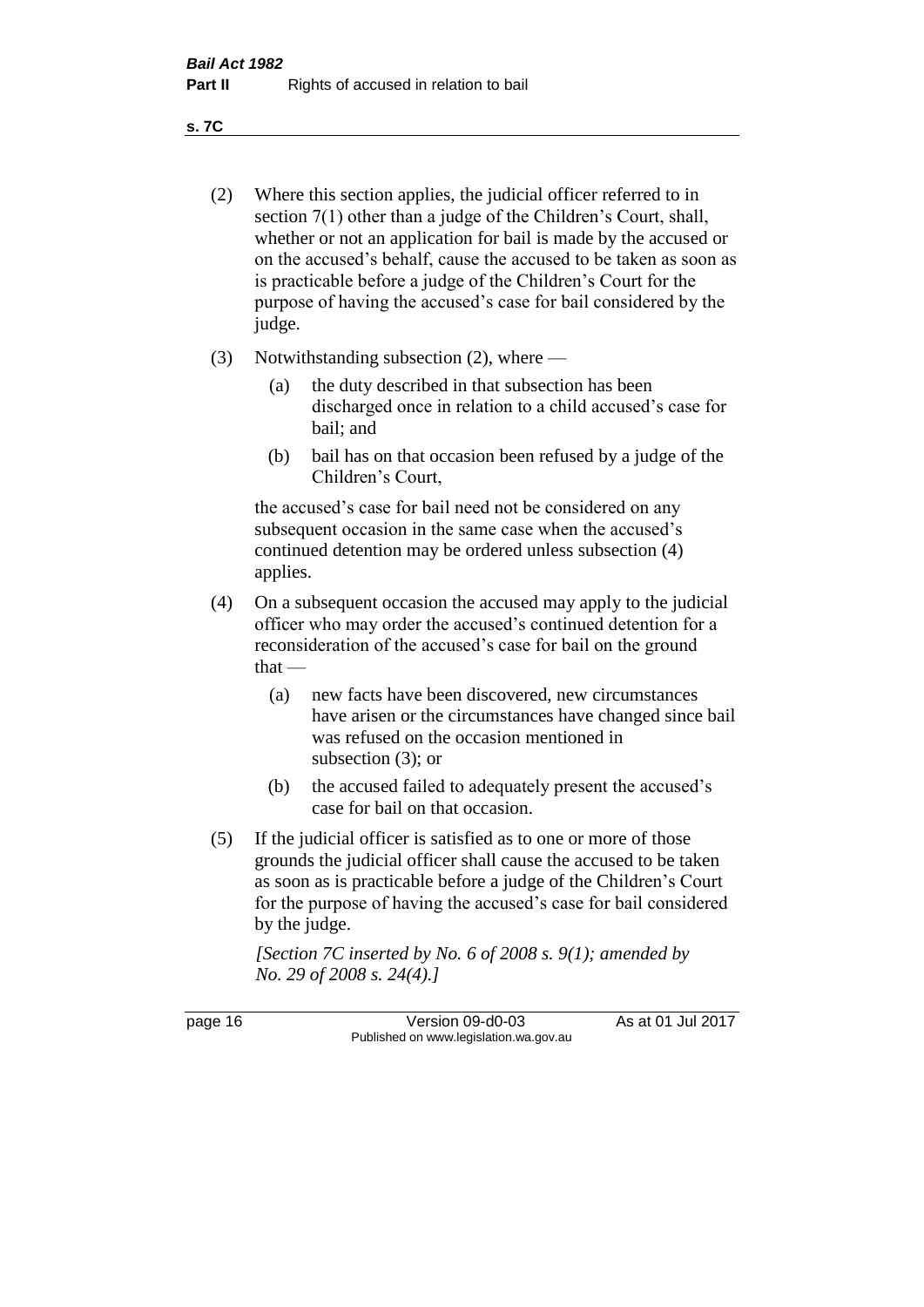#### **7D. Bail after initial decision by court, court's duty as to**

- (1) Notwithstanding section 7(1), after
	- (a) the duty described in that subsection has been discharged once in relation to an accused's case for bail; or
	- (b) a judge of the Children's Court has considered the case under section 15,

it is sufficient on any subsequent consideration of bail in the same case for a judicial officer, including a judge of the Children's Court acting under section 15, to make inquiry of the accused in terms of subsection (2).

- (2) The inquiry to be so made is  $-$ 
	- (a) whether any new fact has been discovered or new circumstance has arisen, or whether the circumstances have changed, since bail was previously granted or refused; and
	- (b) whether the accused considers that the accused failed to adequately present the accused's case for bail on a previous occasion.
- (3) Unless the judicial officer is satisfied that there is any reason of the kind mentioned in subsection (2) for not doing so, the judicial officer may adopt the decision previously made in the case, but with power to make such variations of the terms and conditions of bail as the judicial officer thinks fit.

*[Section 7D inserted by No. 6 of 2008 s. 9(1).]*

#### **7E. Bail refused for trial, court's duty during trial**

- $(1)$  Where
	- (a) an accused has been refused bail for the accused's appearance for trial for an offence; and

As at 01 Jul 2017 Version 09-d0-03 page 17 Published on www.legislation.wa.gov.au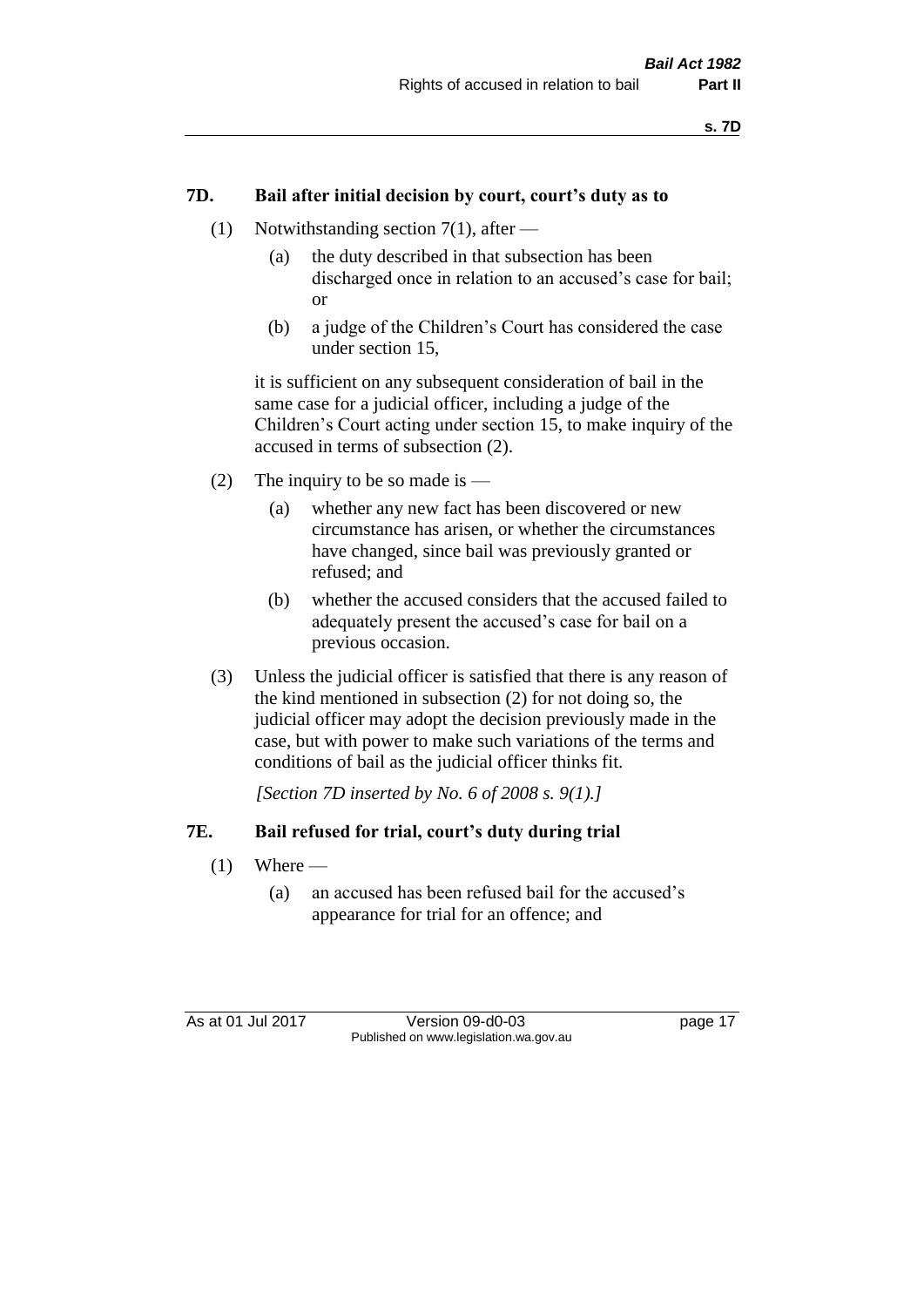**s. 7F**

(b) the trial extends beyond one day,

a judicial officer referred to in section 7(1) need not comply with that subsection unless the accused, or a person on the accused's behalf, applies for bail.

(2) In subsection  $(1)$  —

*trial* means that part of proceedings for an offence when evidence is being received by the court in respect of the offence and also extends to any time when —

- (a) legal argument is being heard; or
- (b) a judicial officer or a jury is deliberating.

*[Section 7E inserted by No. 6 of 2008 s. 9(1).]*

#### **7F. Appeal from court of summary jurisdiction, bail in case of**

- (1) If a person is in custody and an appeal has been commenced under the *Criminal Appeals Act 2004* Part 2 in connection with the decision by virtue of which the person is in custody, the person may apply for bail —
	- (a) if the appeal is to be heard and determined by the Court of Appeal or if an application has been made to the Court of Appeal for leave to appeal to the Court of Appeal — to a judge of appeal; or
	- (b) in any other case to a judge of the Supreme Court.
- (2) Bail shall not be granted to an applicant for bail under subsection (1) unless —
	- (a) the applicant has given notice of the application for bail  $to -$ 
		- (i) the Director of Public Prosecutions; or
		- (ii) the State Solicitor,
		- as the case may require; and
	- (b) that official has been given an opportunity to be heard on the application.

#### *[Section 7F inserted by No. 6 of 2008 s. 9(1).]*

page 18 Version 09-d0-03 As at 01 Jul 2017 Published on www.legislation.wa.gov.au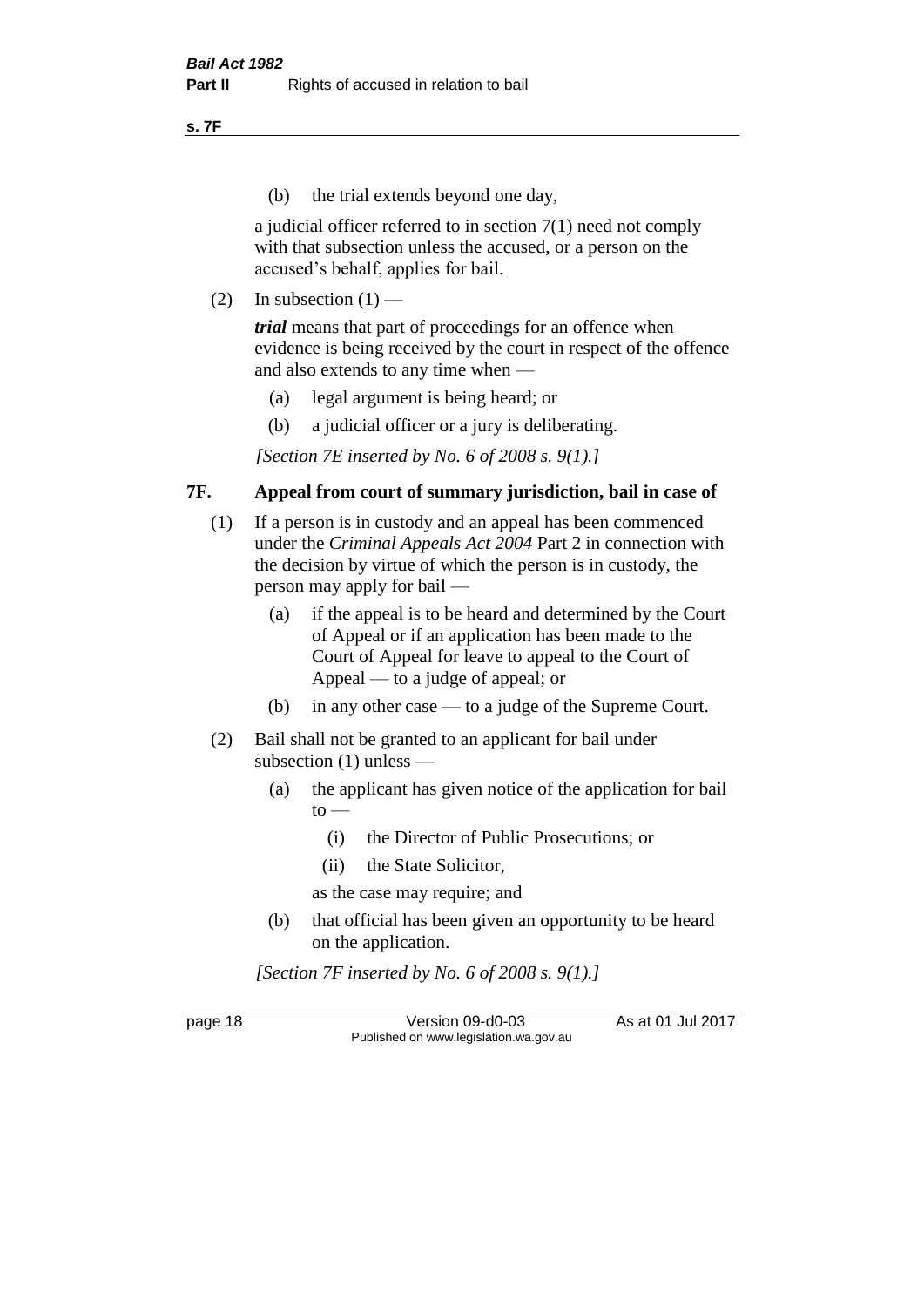#### **8. Accused to be given information, approved forms etc.**

- (1) Subject to subsection (4), a judicial officer or authorised officer who is called upon to consider an accused's case for bail, on the first occasion when it arises in relation to an offence or group of offences for which an accused is required to appear, shall ensure that the accused is, or has been, given —
	- (a) such information in writing as to the effect of this Act as is prescribed for the purposes of this paragraph; and
	- (b) an approved form for completion, designed to disclose to the judicial officer or authorised officer all information relevant to the decision; and
	- (c) where the accused is unable or insufficiently able, to read, speak or write English, such assistance as he may reasonably require in order to have communicated to him the information mentioned in paragraph (a) and complete the form referred to in paragraph (b).
- (2) After an accused case for bail has been considered once, a judicial officer or authorised officer on any subsequent consideration of bail in the same case shall —
	- (a) comply with subsection  $(1)(a)$ ; and
	- (b) either comply with subsection  $(1)(b)$  or obtain the form previously completed for the purposes of that paragraph, if any, and ensure that —
		- (i) the form is revised in order to show any changes which he is informed have occurred since it was completed; and
		- (ii) any assistance, of the kind referred to in subsection  $(1)(c)$  is given to the accused for the purpose of completing or revising the form, as the case may be.
- (3) Nothing in this section shall be read as limiting section 23.
- (3a) Notwithstanding subsection  $(1)(a)$  or  $(2)(a)$  a judicial officer or authorised officer need not comply with that paragraph if it

As at 01 Jul 2017 Version 09-d0-03 page 19 Published on www.legislation.wa.gov.au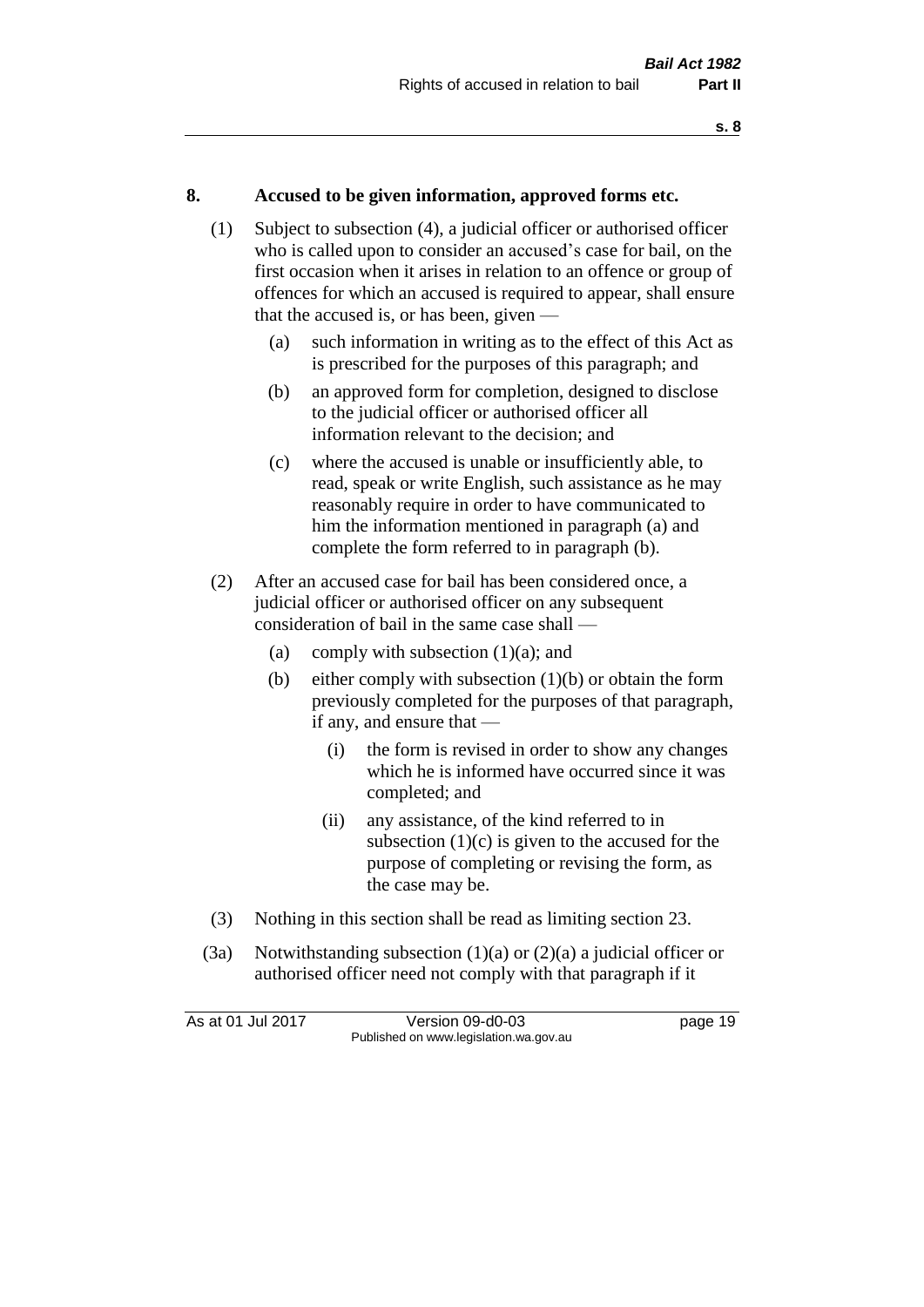appears to him that the accused's case for bail is such that bail is likely to be granted to him in accordance with this Act; but if it subsequently appears to him that bail will not be granted or that the accused is dissatisfied with any condition imposed on the grant of bail he shall then comply with that paragraph.

- (4) Notwithstanding subsection (1)(b) or (2)(b), a judicial officer or an authorised officer may dispense with completion or revision of the form referred to in those paragraphs if it appears to him  $that -$ 
	- (a) the accused's case for bail is such that bail is likely to be granted to him in accordance with this Act; and
	- (b) the information in the possession of the judicial officer or authorised officer is sufficient for his consideration of the case.
- (5) Where a person has applied for bail for an appeal as mentioned in section 7F(1), this section applies as if the consideration of bail for the appeal were a first consideration of bail for an offence.

*[Section 8 amended by No. 74 of 1984 s. 6; No. 15 of 1988 s. 6; No. 33 of 1989 s. 18; No. 84 of 2004 s. 82; No. 6 of 2008 s. 9(2) and 43(1).]* 

#### **9. Bail decision may be deferred until more information obtained**

- (1) Subject to section 26(2) of the *Young Offenders Act 1994*, a judicial officer or authorised officer who is called upon to consider a case for bail may defer consideration of the case for a period not exceeding 30 days if he thinks it is necessary —
	- (a) to obtain more information for the purpose of making a decision in accordance with this Act; or
	- (b) to take any step authorised by section  $24(1)$  or  $24A(1)$ or (2).

page 20 Version 09-d0-03 As at 01 Jul 2017 Published on www.legislation.wa.gov.au

**s. 9**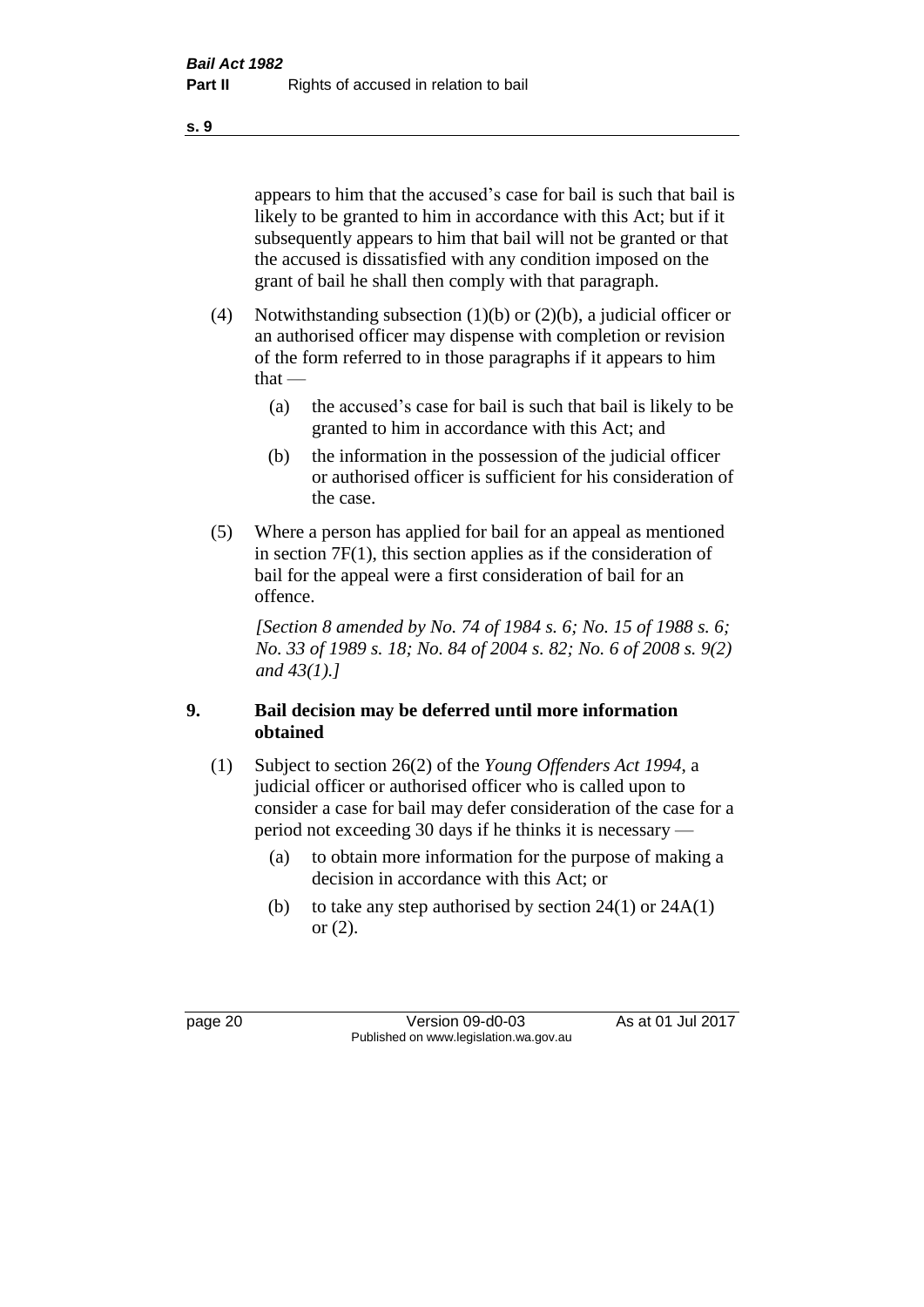(2) Nothing in this section shall be taken to limit the right of an accused to be brought before a court as soon as is practicable if he is not released on bail.

*[Section 9 amended by No. 57 of 1997 s. 21(2); No. 84 of 2004 s. 82; No. 6 of 2008 s. 10(1).]*

#### **10. Sections 5, 6 and 7 do not apply if accused imprisoned for other cause**

Notwithstanding sections 5, 6 and 7, the rights conferred on an accused and the duties imposed on police officers, authorised officers and judicial officers by those sections in respect of an appearance in court for an offence do not arise where —

- (a) the accused is in custody for some other offence or reason (including the non-payment of a sum of money); and
- (b) the police officer, authorised officer or judicial officer is satisfied that the accused is likely to remain in custody for that other offence or reason until or beyond the time for the appearance for the first-mentioned offence.

*[Section 10 amended by No. 84 of 2004 s. 82.]*

#### **11. Accused's rights following grant of bail**

- $(1)$  When
	- (a) bail has been granted to an accused for an appearance in court; and
	- (b) all conditions which are to be complied with before the release of the accused have been complied with; and
	- (c) he has entered into a bail undertaking for that appearance or his bail undertaking is deemed to be amended under section 31(3),

the accused has a right to be at liberty until he is required to appear, or to next appear, before a court, but subject to —

(d) any requirement that he be in custody for some other reason; and

As at 01 Jul 2017 Version 09-d0-03 page 21 Published on www.legislation.wa.gov.au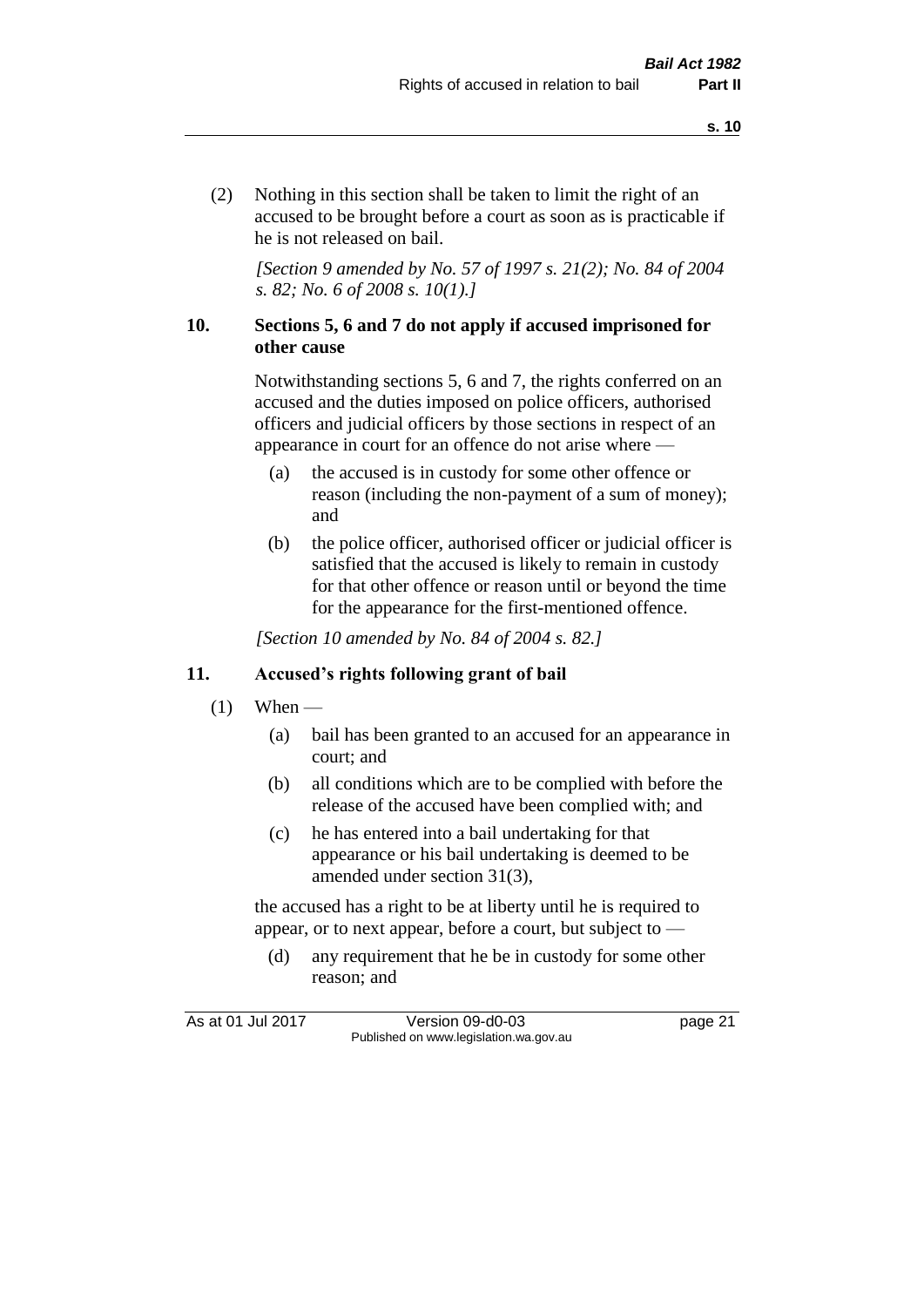- (e) the exercise of the powers in sections 14(3), 17A, 46, 50F, 54 and 55; and
- (f) the limitation mentioned in section 12.
- (2) Where the accused is in custody in a lock-up, court custody centre or prison, the right conferred by subsection (1) is also subject to the person in charge of the lock-up, court custody centre or prison either —
	- (a) signing a certificate under subsection (3); or
	- (b) receiving notice that a certificate has been signed by another person under that subsection.
- (3) After an accused becomes entitled to be at liberty as provided in subsection (1), a person referred to in section 29 may sign a certificate to that effect in the prescribed form.
- (4) The person in charge of a lock-up, court custody centre or prison in which the accused is in custody shall release the accused from custody as soon as is practicable after —
	- (a) the person in charge signs the certificate; or
	- (b) if the certificate is signed by a person other than the person in charge, the person in charge receives notice as described in subsection (2)(b).

*[Section 11 amended by No. 74 of 1984 s. 7; No. 15 of 1988 s. 7; No. 49 of 1988 s. 81; No. 45 of 1993 s. 7; No. 47 of 1999 s. 8; No. 59 of 2004 s. 141; No. 84 of 2004 s. 82; No. 6 of 2008 s. 11(1) and (2).]* 

## **12. Rights in s. 7A(2) and 11, limitations on**

The right of an accused to have his case for bail considered as soon as is practicable, his right to be at liberty as mentioned in sections 7A(2) and 11(1), and the corresponding duties created by this Part, are limited so far as is reasonably necessary for the exercise or performance by a person of any statutory power or function vested in him which requires or permits the continued custody of the accused, including the exercise of the powers set

page 22 Version 09-d0-03 As at 01 Jul 2017 Published on www.legislation.wa.gov.au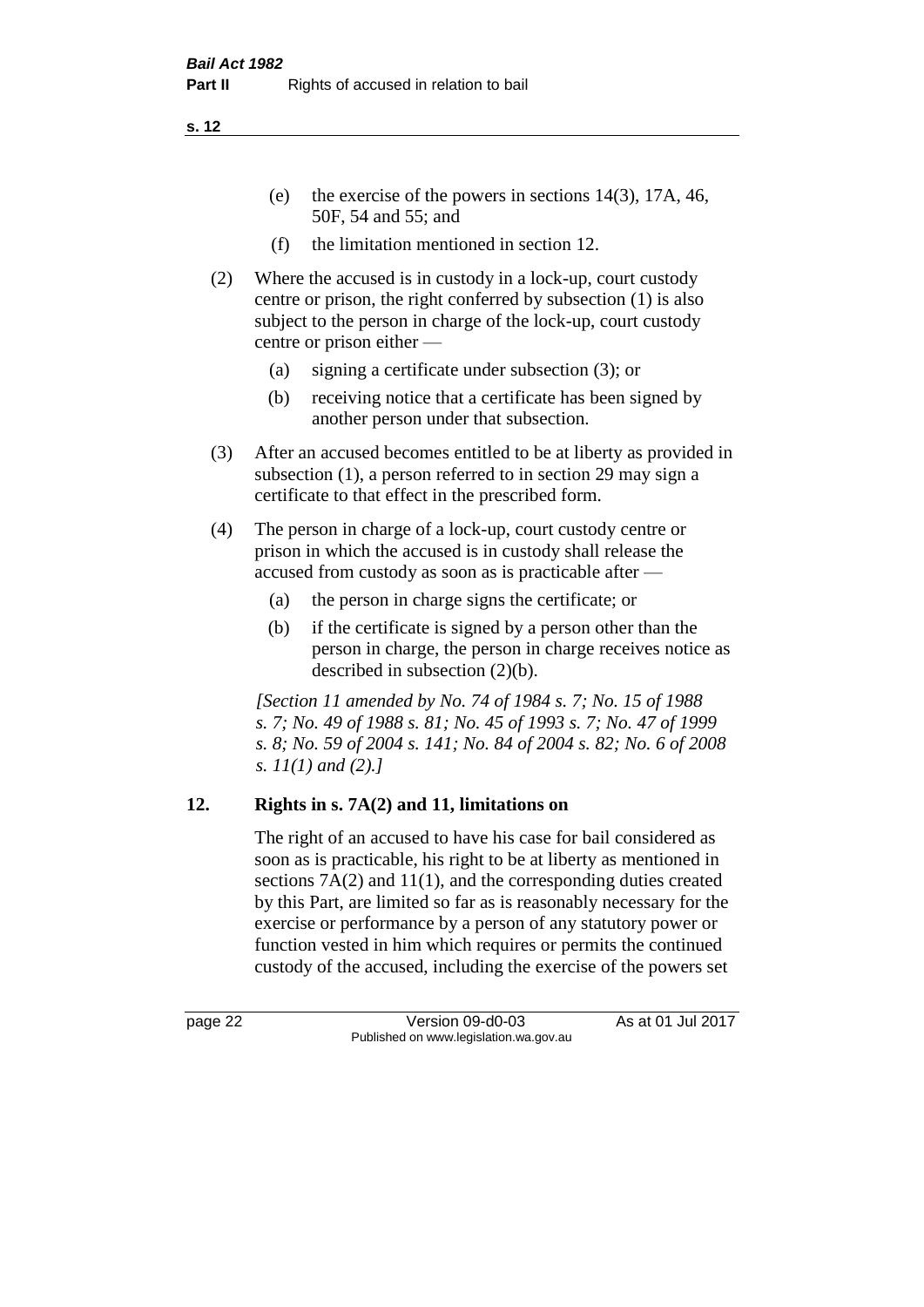out in Part 12 of the *Criminal Investigation Act 2006* and Parts 6 and 7 of the *Criminal Investigation (Identifying People) Act 2002*.

*[Section 12 amended by No. 6 of 2002 Sch. 2 cl. 1; No. 84 of 2004 s. 82; No. 59 of 2006 s. 6; No. 6 of 2008 s. 12.]*

As at 01 Jul 2017 Version 09-d0-03 page 23 Published on www.legislation.wa.gov.au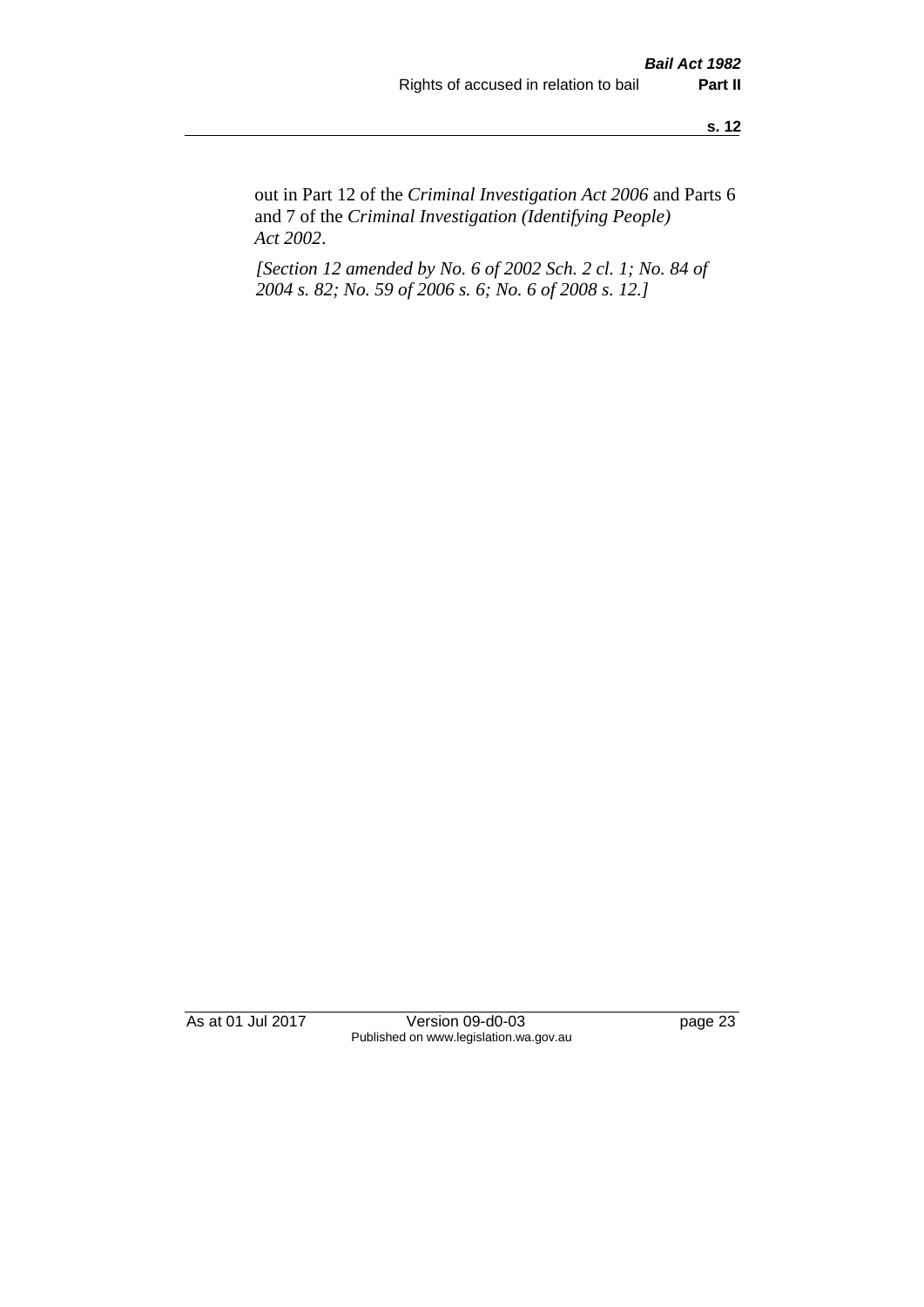# **Part III — Jurisdiction relating to bail**

*[Heading inserted by No. 6 of 2008 s. 13.]*

### **13. Jurisdiction to grant bail, who has and exercise of (Sch. 1)**

- (1) Jurisdiction to grant bail for any appearance described in the first column of Part A of Schedule 1 is vested in the judicial officer or authorised officer specified in the second column of that Part opposite thereto and shall be exercised subject to and in accordance with this Part and the further provisions in Parts B, C and D of Schedule 1.
- (2) A home detention condition shall not be imposed as a condition of bail except by a judicial officer.

*[Section 13 amended by No. 61 of 1990 s. 5; No. 45 of 1993 s. 12.]* 

#### **13A. Jurisdiction in s. 7A to dispense with bail, who has and exercise of**

- (1) Jurisdiction to dispense with the requirement for bail under section 7A for any appearance described in the first column of Schedule 1 Part A clause 2 or 3 is vested, subject to Schedule 1 Part B, in the judicial officer specified in the second column of that clause opposite that description, but Schedule 1 Part A clause 7 does not apply for the purposes of this subsection.
- (2) The jurisdiction referred to in subsection (1) is exercisable  $only$ —
	- (a) in respect of an appearance in court before conviction for an offence; and
	- (b) if it appears to the judicial officer that bail would be granted in accordance with Schedule 1 Part C clause 1 or 2 but that in the circumstances the completion of bail papers is an unnecessary imposition.
- (3) Where a judicial officer dispenses with the requirement for bail for an appearance by an accused the registrar of the court shall,

page 24 Version 09-d0-03 As at 01 Jul 2017 Published on www.legislation.wa.gov.au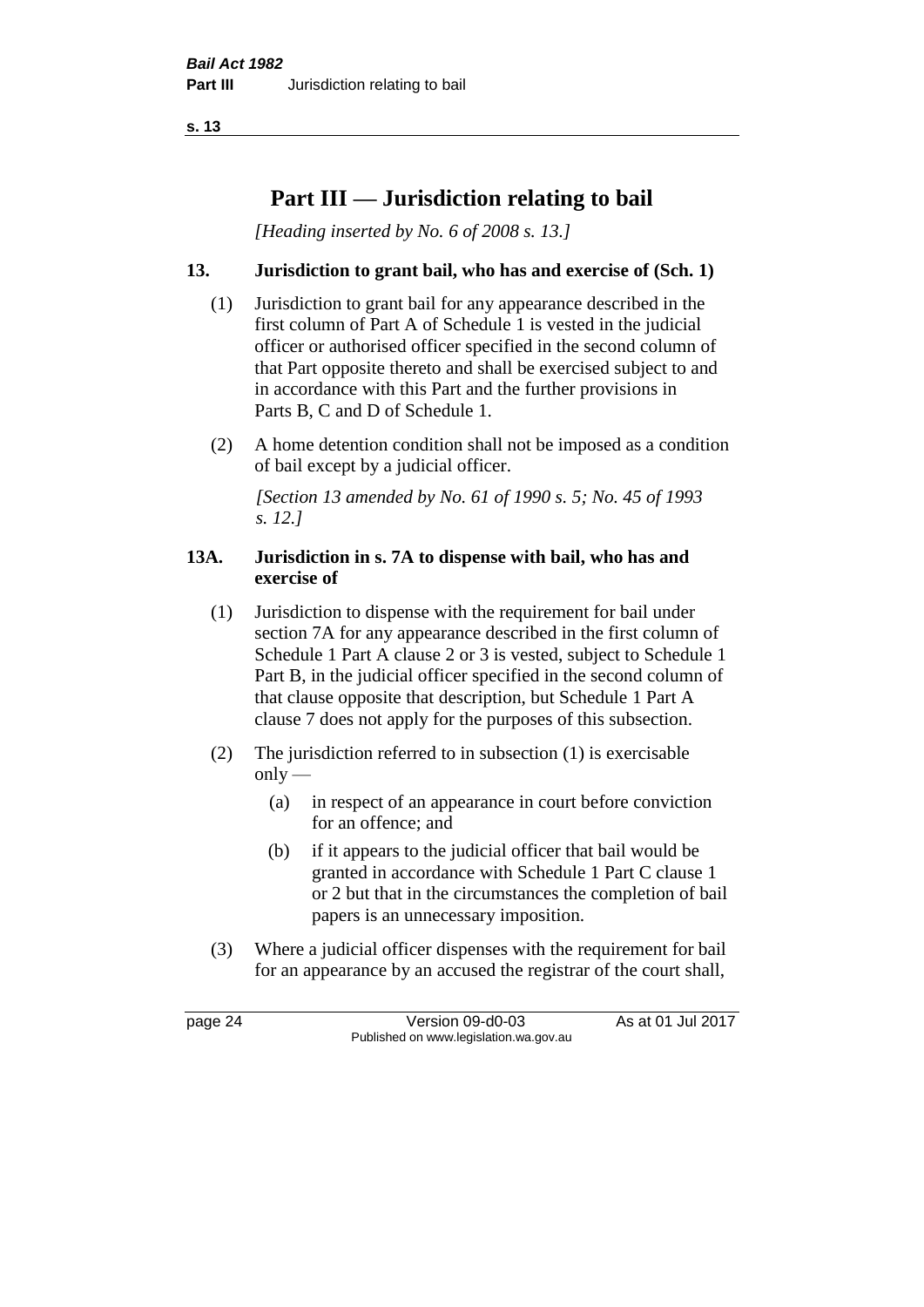in accordance with section 13B, give written notice to the accused of the time and place for the appearance.

*[Section 13A inserted by No. 6 of 2008 s. 14.]*

#### **13B. Notices under s. 13A(3), service and proof of**

- (1) A written notice to an accused under section  $13A(3)$  shall be
	- (a) given to the accused personally; or
	- (b) sent to the accused by post to the accused's address appearing in the records of the court; or
	- (c) in urgent cases or with the accused's consent, provided to the accused by electronic means in accordance with the regulations.
- (2) A person who gives, sends or provides a notice in accordance with subsection (1) shall endorse on a file copy of the notice a certificate showing —
	- (a) that the person has done so; and
	- (b) the time of doing so.
- (3) If a notice is sent by post under subsection  $(1)(b)$ , the notice is to be presumed, unless the contrary is shown, to have been received at the time when, in the ordinary course of events, it would have been delivered.
- (4) In any proceedings
	- (a) a document purporting to be a copy of a notice referred to in subsection (1) is evidence of the terms of the notice; and
	- (b) an endorsement on a copy of a notice referred to in subsection (2) purporting to be a certificate referred to in that subsection is evidence of the matters appearing in the certificate without proof of the signature of the person who made the endorsement.

*[Section 13B inserted by No. 6 of 2008 s. 14; amended by No. 20 of 2013 s. 25.]*

As at 01 Jul 2017 Version 09-d0-03 page 25 Published on www.legislation.wa.gov.au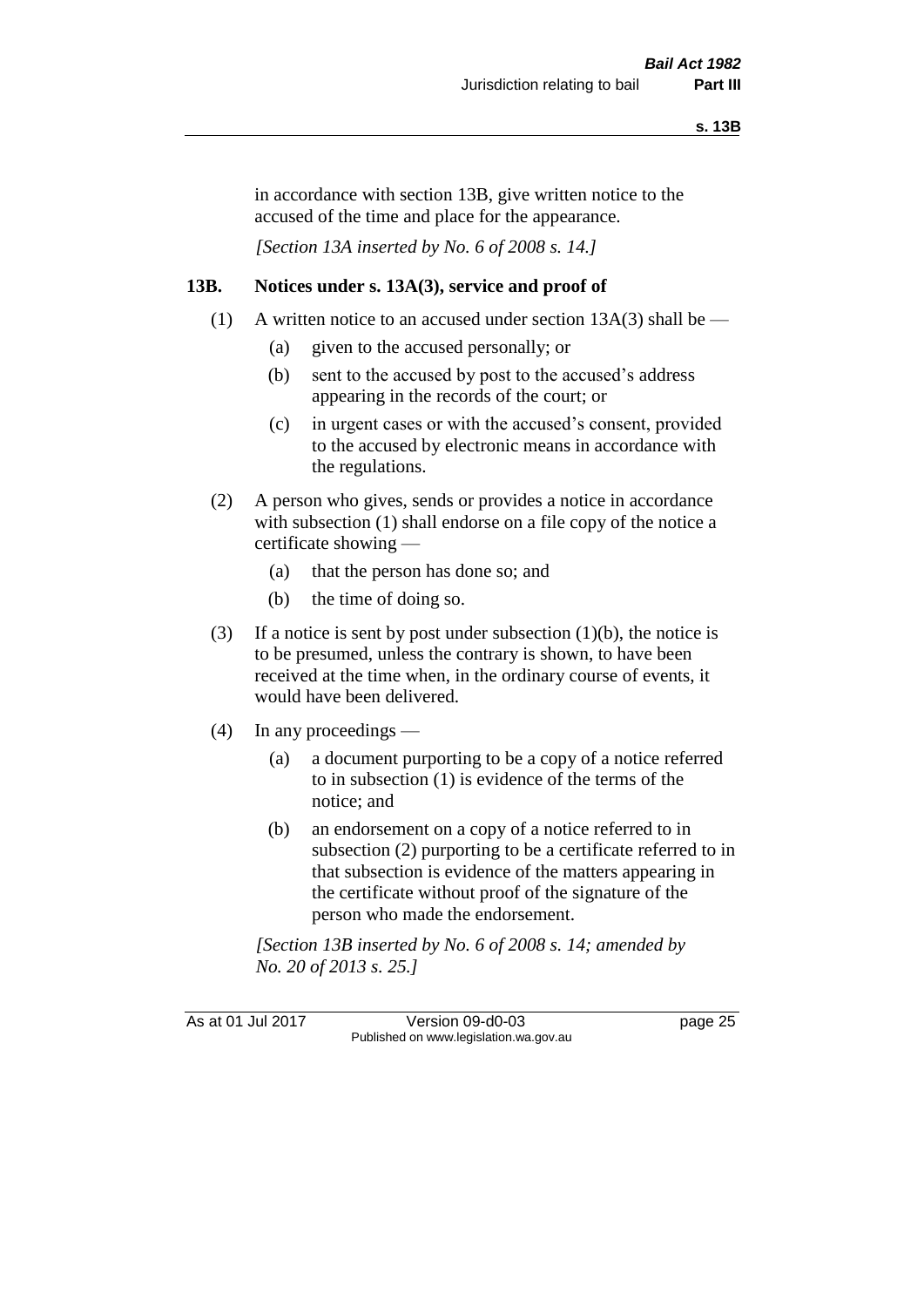### **14. Judges, jurisdiction of**

- (1) A judge may, in accordance with this Act
	- (a) exercise a power to grant bail which is conferred upon any other judicial officer or any authorised officer by this Act; and
	- (b) revoke or vary any bail previously granted by any other such officer; and
	- (c) under section 7A dispense with the requirement for bail or revoke an existing dispensation.
- (2) Subject to subsection (2a), the jurisdiction of a judge under subsection (1) in respect of an appearance by an accused may be invoked by application made by either the prosecutor or the accused, and whether or not any other judicial officer has —
	- (a) previously granted, refused or dispensed with bail; or
	- (b) exercised any power conferred on him by section 55,

in respect of that appearance.

- (2a) After the jurisdiction under subsection (1) has been invoked once by an accused in relation to an offence or group of offences for which he is required to appear, it may not be further invoked by that accused in relation to that offence or group of offences unless the accused satisfies a judge that —
	- (a) new facts have been discovered, new circumstances have arisen or the circumstances have changed since the occasion when the jurisdiction was invoked; or
	- (b) he failed to adequately present his case for bail on that occasion.
- (3) Where under subsection (1) a judge
	- (a) revokes the bail of an accused who is at liberty, he may order that the accused be returned to custody to await the appearance for which the bail was granted;

page 26 Version 09-d0-03 As at 01 Jul 2017 Published on www.legislation.wa.gov.au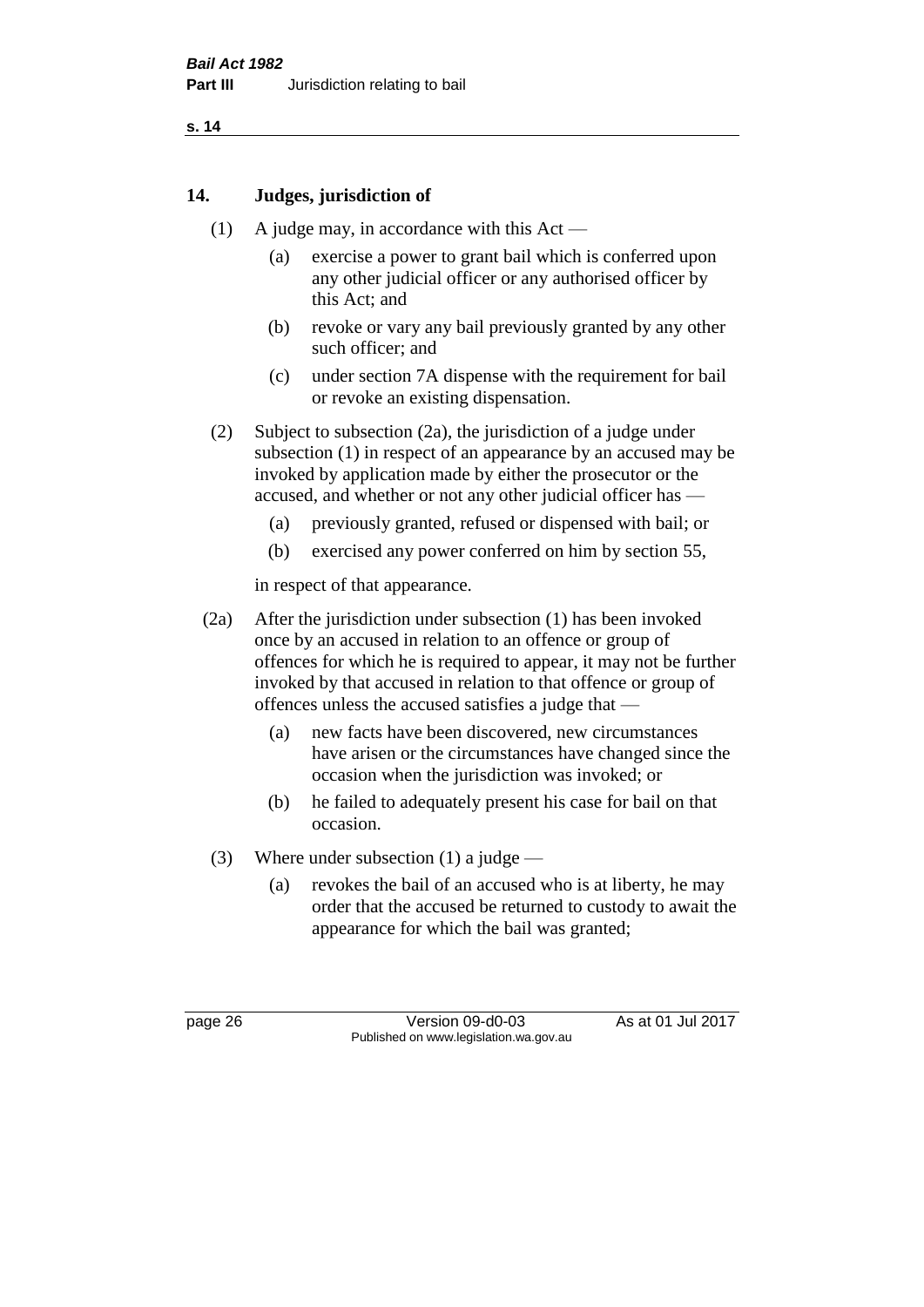and the judge may issue any warrant which may be necessary to carry such an order into effect.

- (4) In this section
	- (a) references to a judge are references
		- (i) in the case of a child charged with an offence before the Children's Court, to a judge of that Court; and
		- (ii) in the case of an accused committed for trial or sentence to the District Court, to a judge of that Court; and
		- (iii) in any other case, to a judge of the Supreme Court;
		- and
	- (b) references to any other judicial officer
		- (i) in relation to the exercise of powers under this section by a judge, are references to any judicial officer whose jurisdiction is inferior to that of the judge; but
		- (ii) in relation to the exercise of powers under this section by a judge of the Supreme Court, do not include a judge of the Children's Court or a judge of the District Court.

*[Section 14 amended by No. 74 of 1984 s. 8; No. 49 of 1988 s. 82; No. 84 of 2004 s. 82; No. 6 of 2008 s. 15(1)-(4).]* 

# **15. Accused charged with murder, jurisdiction as to bail for**

- (1) Where an accused is in custody for murder, the power to grant bail shall be exercised only by a judge of the Supreme Court, or in the case of an accused who is a child by a judge of the Children's Court, except —
	- (a) where section  $31(2)(d)$  applies; or

As at 01 Jul 2017 Version 09-d0-03 page 27 Published on www.legislation.wa.gov.au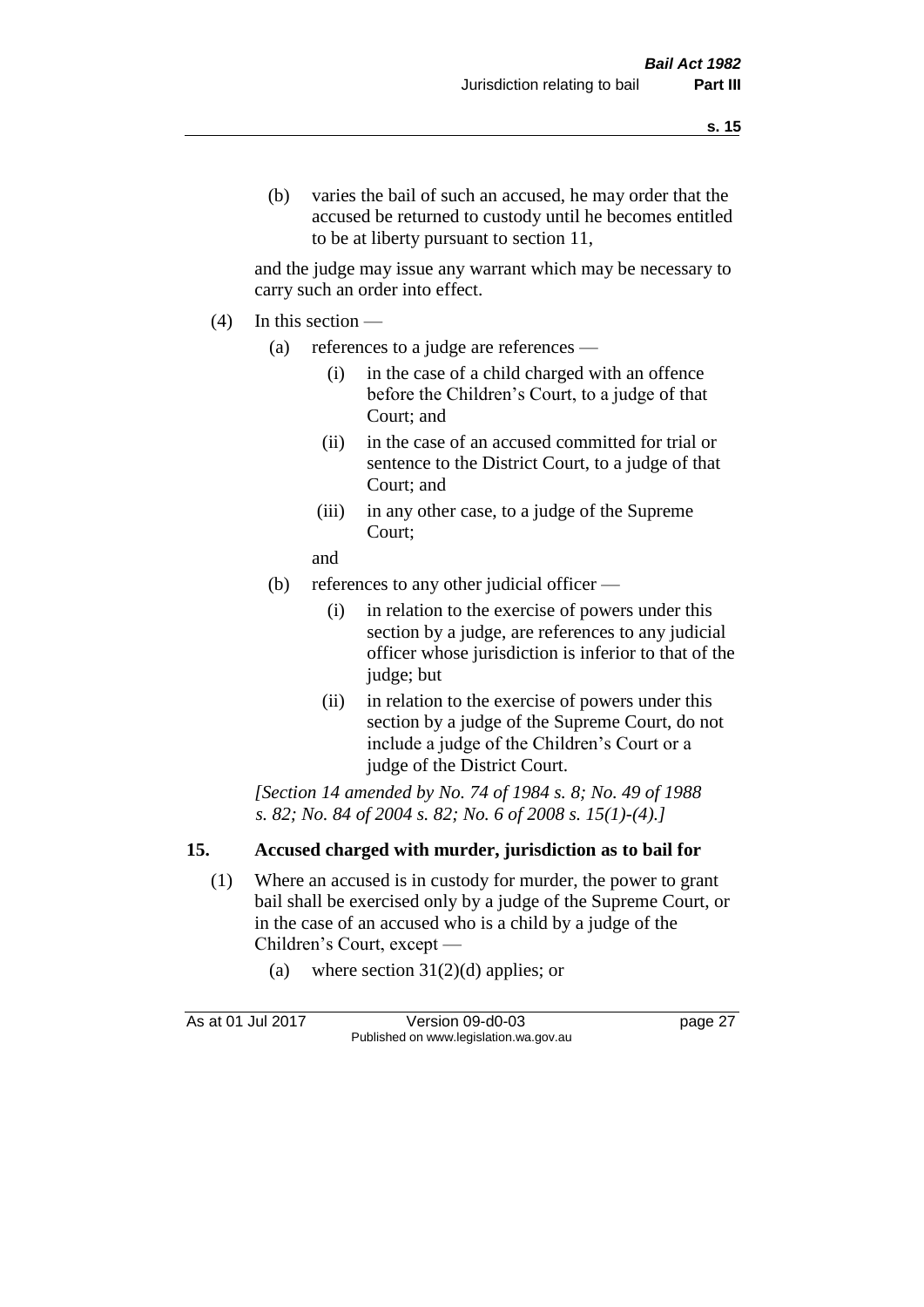**s. 15A**

- (b) to the extent that the Court of Appeal exercises its powers under Part A of Schedule 1.
- *[(2) deleted]*

*[Section 15 amended by No. 52 of 1984 s. 35; No. 74 of 1984 s. 9; No. 49 of 1988 s. 83; No. 70 of 1988 s. 45; No. 45 of 1993 s. 12; No. 45 of 2004 s. 28(4); No. 84 of 2004 s. 82; No. 29 of 2008 s. 24(5).]* 

## **15A. Appeal against judge's decision on bail, commencment and conduct**

 $(1)$  In this section —

*bail decision* means a decision —

- (a) to grant or refuse bail; or
- (b) to vary or revoke bail; or
- (c) to dispense with the requirement for bail; or
- (d) to impose any condition on a grant of bail,

and includes a decision under section 55 or 59A(4).

- (2) The prosecutor or the accused may appeal to the Court of Appeal against a bail decision of —
	- (a) a judge of the Children's Court; or
	- (b) a judge of the District Court; or
	- (c) a judge of the Supreme Court.
- (3) The leave of the Court of Appeal is required for each ground of appeal in an appeal under this section.
- (4) The *Criminal Appeals Act 2004* section 27(2), (3) and (4) apply, with necessary modifications, as if an appeal under this section were an appeal under Part 3 of that Act.
- (5) An appeal under this section shall be commenced and conducted in accordance with this section, section 15B and rules of court made by the Supreme Court.

page 28 Version 09-d0-03 As at 01 Jul 2017 Published on www.legislation.wa.gov.au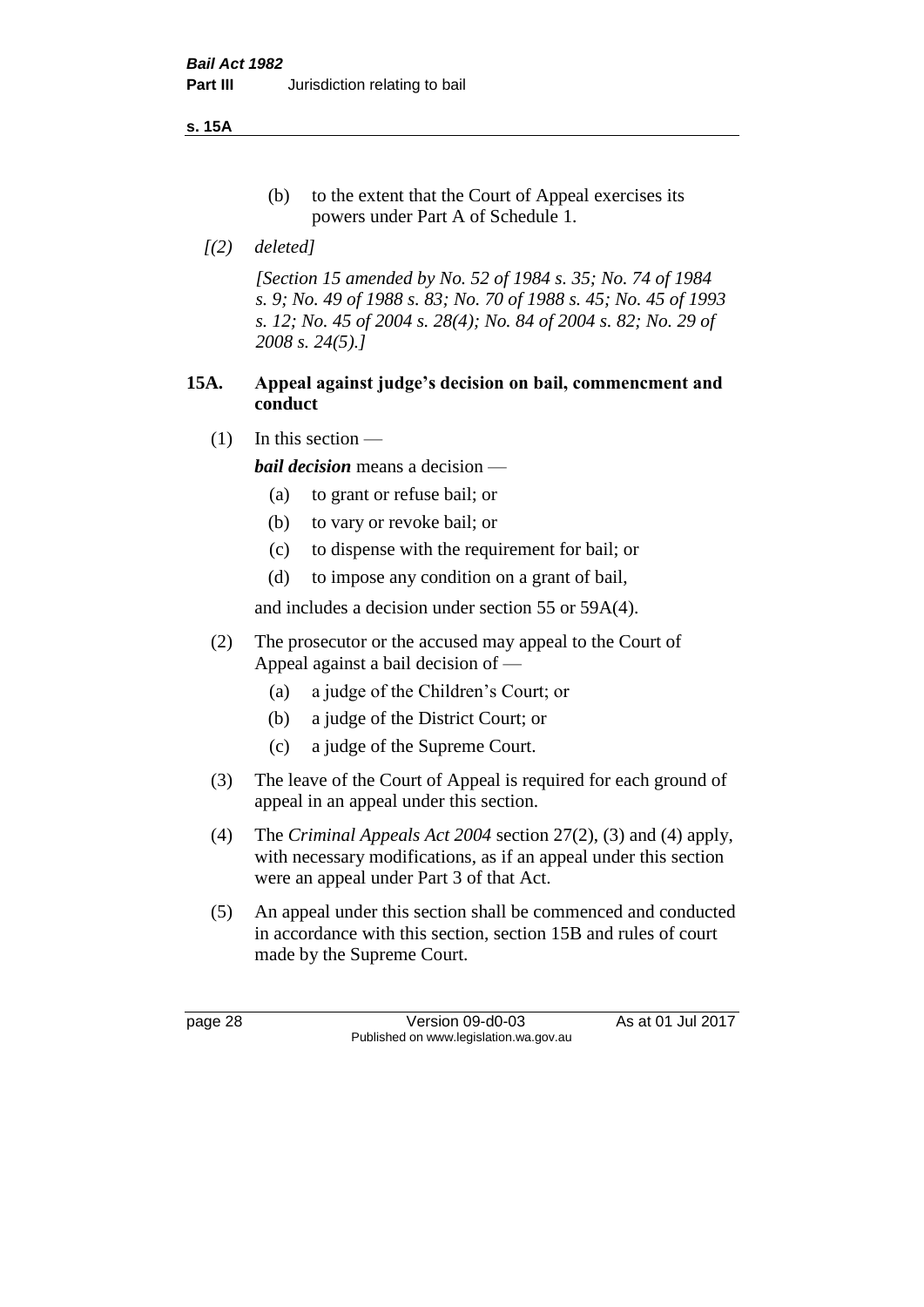- (6) An appeal under this section shall be commenced by lodging with the Court of Appeal an application for leave to appeal that sets out the grounds of the appeal.
- (7) An appeal under this section cannot be commenced later than 21 days after the date of the bail decision unless the Court of Appeal orders otherwise.
- (8) An accused who is a party to an appeal under this section and who is in custody is entitled to be present at the hearing of the appeal if the accused so requests, and any official responsible for that custody who is informed of such a request shall do what is necessary to give effect to it.
- (9) For the purposes of giving effect to a request referred to in subsection (8), arrangements may be made for the accused to appear before the Court of Appeal by means of a video link or an audio link in accordance with section 66B, unless the Court of Appeal has ordered that the accused appear before it in person.

*[Section 15A inserted by No. 6 of 2008 s. 16(1).]*

## **15B. Appeal under s. 15A, determination**

- (1) The Court of Appeal has jurisdiction to hear and determine an appeal under section 15A.
- (2) The Court of Appeal shall determine an appeal on the material and evidence that was before the judge whose decision is the subject of the appeal.
- (3) Any decision of the Court of Appeal in relation to bail shall be made in accordance with the relevant provisions of sections 13A and 17 and Schedule 1.
- (4) Where in determining an appeal the Court of Appeal revokes the bail of an accused who is at liberty, it may order that the accused be returned to custody to await the appearance for which the bail was granted.

As at 01 Jul 2017 Version 09-d0-03 page 29 Published on www.legislation.wa.gov.au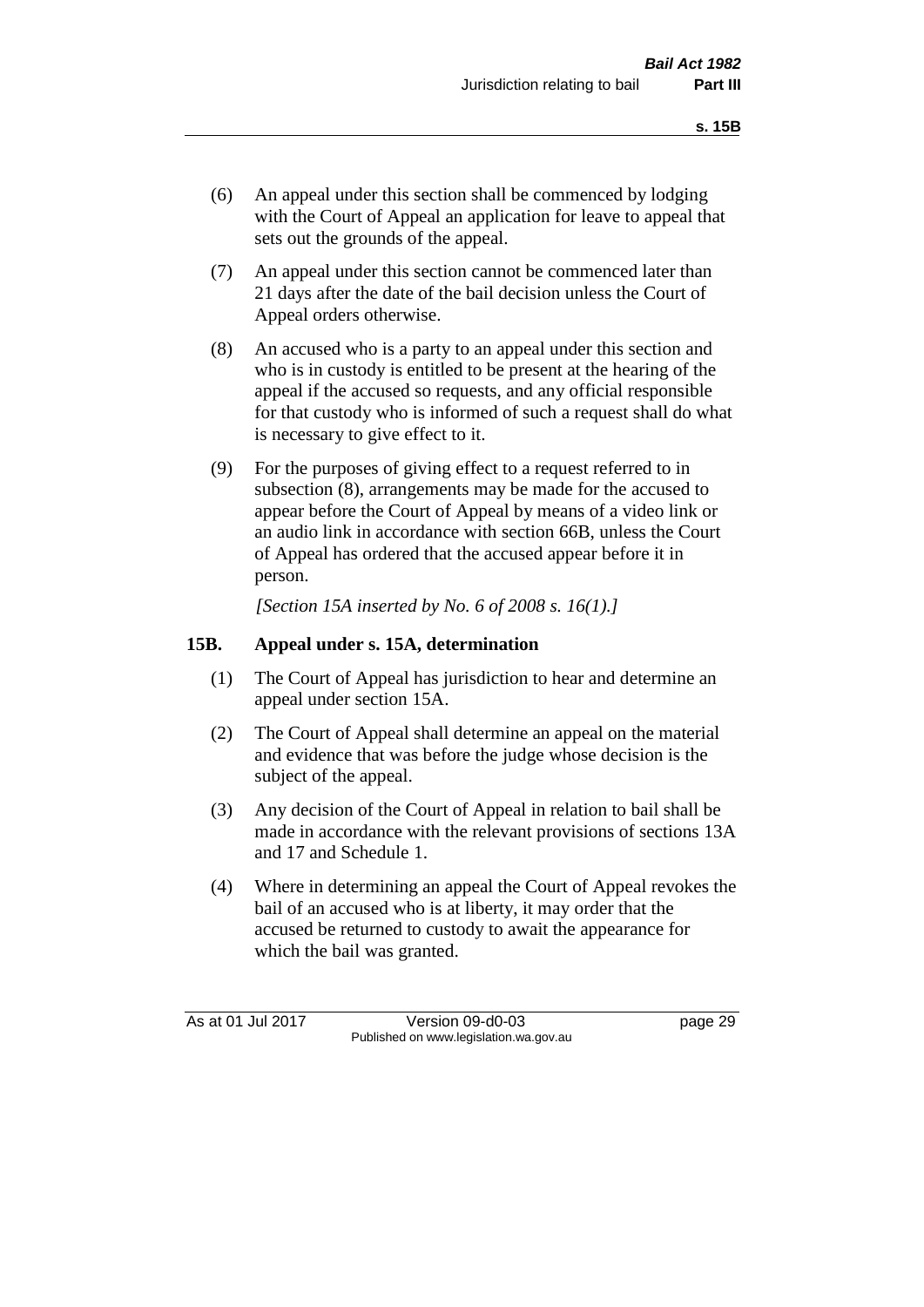- (5) Where in determining an appeal the Court of Appeal varies the bail of an accused who is at liberty, it may order that the accused be returned to custody until the accused becomes entitled to be again at liberty pursuant to section 11.
- (6) A judge of appeal may issue any warrant that may be necessary to carry into effect an order under subsection (4) or (5).

*[Section 15B inserted by No. 6 of 2008 s. 16(1).]*

# **16. Person arrested on warrant, bail of**

- (1) Subject to sections 14 and 15 where the arrest of an accused for an offence is made pursuant to a warrant he shall not be granted bail before he is brought before a court or judicial officer as commanded by the warrant, except by a justice acting in terms of section 6(9).
- (2) Notwithstanding subsection (1) or any other provision of this Act, an accused who has been arrested pursuant to a warrant —
	- (a) issued under section 59B; or
	- (b) issued under the *Criminal Procedure Act 2004* for an offence against section 51(1) or (2),

shall not have a right to have his case for bail considered, and shall not be granted bail, before he is brought before the court as commanded by the warrant.

*[Section 16 amended by No. 59 of 2004 s. 141; No. 84 of 2004 s. 11 and 82; No. 59 of 2006 s. 4(3); No. 6 of 2008 s. 36(2).]*

# **16A. Person arrested in urban area, restrictions on who can grant bail for in some cases**

- (1) Where this section applies to a person who has been arrested for an offence jurisdiction does not arise under section 13 until the person is brought before —
	- (a) a court constituted by or so as to include a magistrate; or

page 30 Version 09-d0-03 As at 01 Jul 2017 Published on www.legislation.wa.gov.au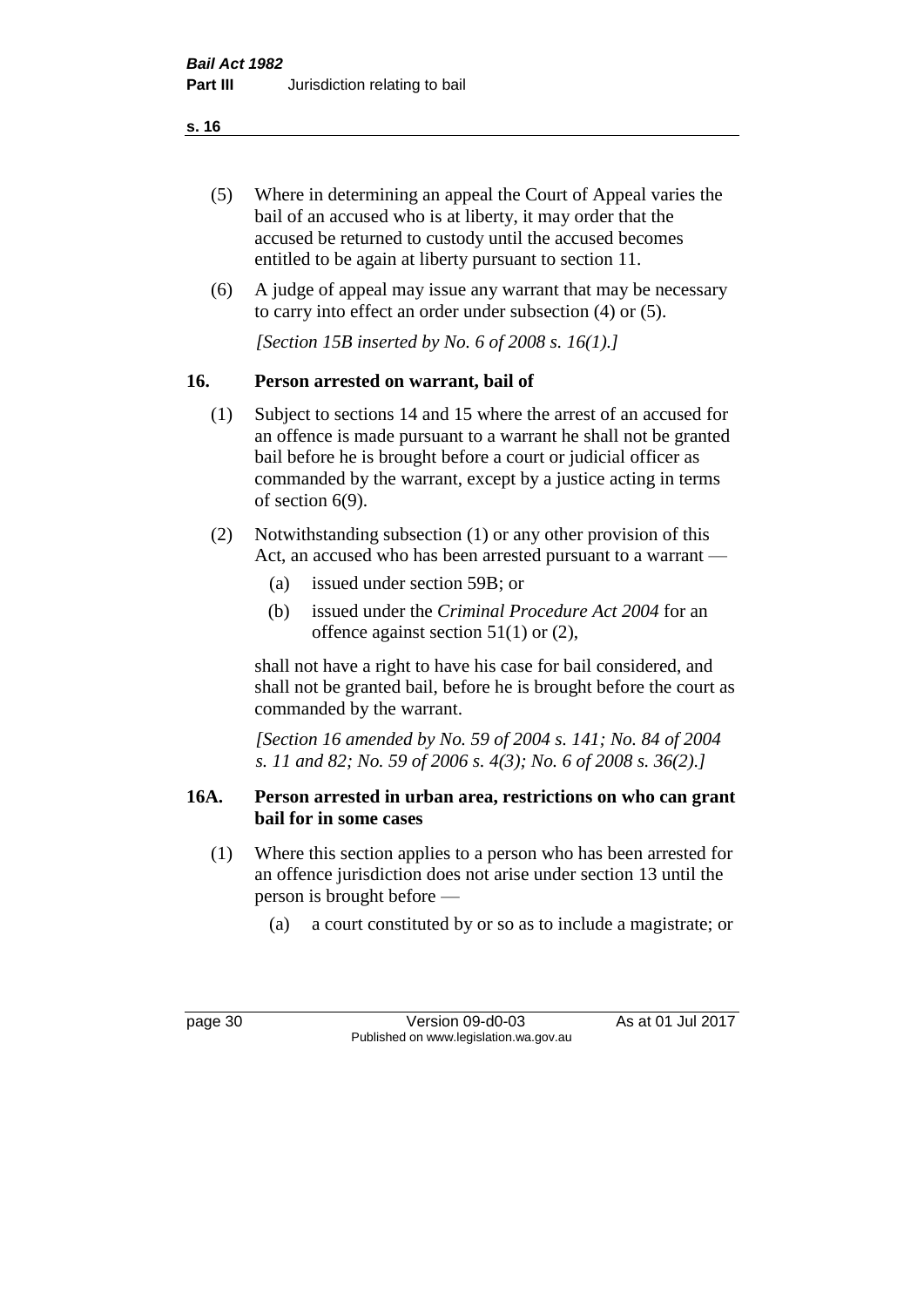- (b) where section 15 applies, a judge of the Supreme Court or a judge of the Children's Court as the case may require.
- (2) This section applies where
	- (a) a person has been arrested in an urban area for a serious offence; and
	- (b) the serious offence is alleged to have been committed while the accused was —
		- (i) on bail for; or
		- (ii) at liberty under an early release order made in respect of,

another serious offence.

- (3) This section also applies where a person has been arrested in an urban area for an offence against section 61(1) of the *Restraining Orders Act 1997* (which creates offences for breaches of family violence restraining orders or violence restraining orders).
- $(4)$  In this section —

*urban area* means —

- (a) the metropolitan region as defined in the *Planning and Development Act 2005* and any prescribed area that adjoins that region; and
- (b) any other prescribed area of the State, being the whole or part of, or an area adjoining, a local government district under the *Local Government Act 1995* that is designated under that Act as a city or a town.

*[Section 16A inserted by No. 54 of 1998 s. 6(1); amended by No. 38 of 2004 s. 59; No. 84 of 2004 s. 82; No. 38 of 2005 s. 15; No. 49 of 2016 s. 88.]*

As at 01 Jul 2017 Version 09-d0-03 page 31 Published on www.legislation.wa.gov.au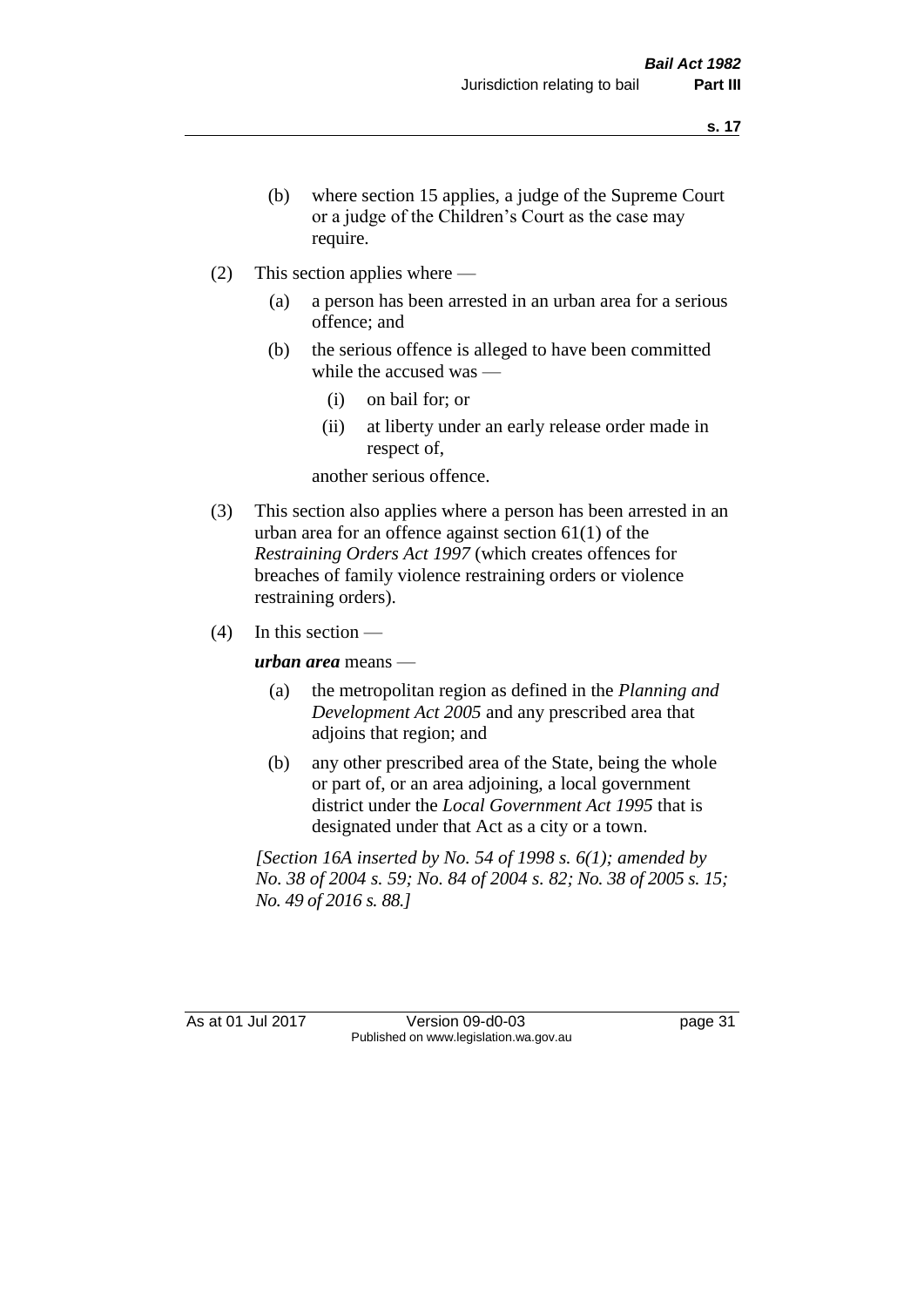## **17. Conditions on bail which may be imposed**

- (1) A judicial officer or authorised officer may impose conditions on a grant of bail only to the extent that he is authorised to do so by clause 2(3)(c) of Part C and Part D of Schedule 1.
- (2) Conditions imposed on a grant of bail shall not be any more onerous on the accused than the judicial officer or authorised officer considers is required in the public interest having regard to the nature of the offence for which the accused is in custody and the circumstances of the accused.

*[Section 17 amended by No. 45 of 1993 s. 8 and 12; No. 84 of 2004 s. 82.]* 

## **17A. Child on bail, changing responsible person for (Sch. 1 Pt. C cl. 2)**

- (1) Where this section applies, an authorised police officer may
	- (a) cancel an undertaking of the kind described in clause 2(3)(c) of Part C of Schedule 1; and
	- (b) approve of another person as a responsible person within the meaning in that clause; and
	- (c) detain the accused or order his detention until the person so approved enters into an undertaking of the kind mentioned in paragraph (a).
- (2) Subsection (1) applies where
	- (a) a person has entered into an undertaking referred to in paragraph (a) of that subsection; and
	- (b) a judicial officer when granting bail ordered that the person may under this section be released from the undertaking by an authorised police officer; and
	- (c) the person wishes to be so released.
- (3) A police officer may, for the purpose of the exercise of the powers in subsection (1), take into custody a child accused who has been released on bail.

page 32 Version 09-d0-03 As at 01 Jul 2017 Published on www.legislation.wa.gov.au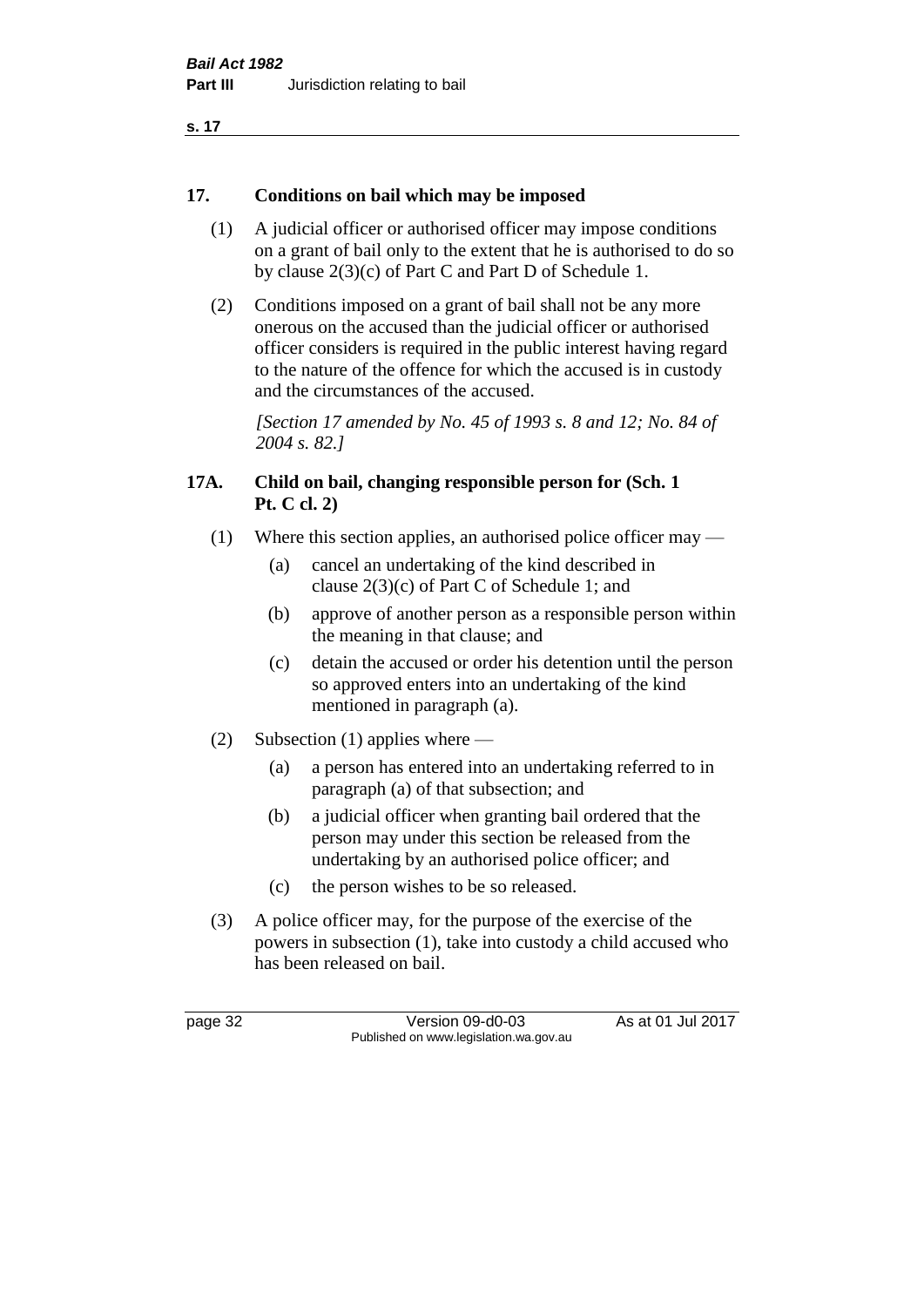- (4) If the police officer is not an authorised police officer he shall, as soon as is practicable, bring the accused before an authorised police officer for the purpose referred to in subsection (3).
- (5) After an undertaking has been entered into as mentioned in subsection  $(1)(c)$ , the accused, subject to this Act, has a right to be at liberty until he is required to appear before a court.

*[Section 17A inserted by No. 45 of 1993 s. 9; amended by No. 84 of 2004 s. 82.]* 

*[18-19. Deleted by No. 59 of 2006 s. 7(1).]*

As at 01 Jul 2017 Version 09-d0-03 page 33 Published on www.legislation.wa.gov.au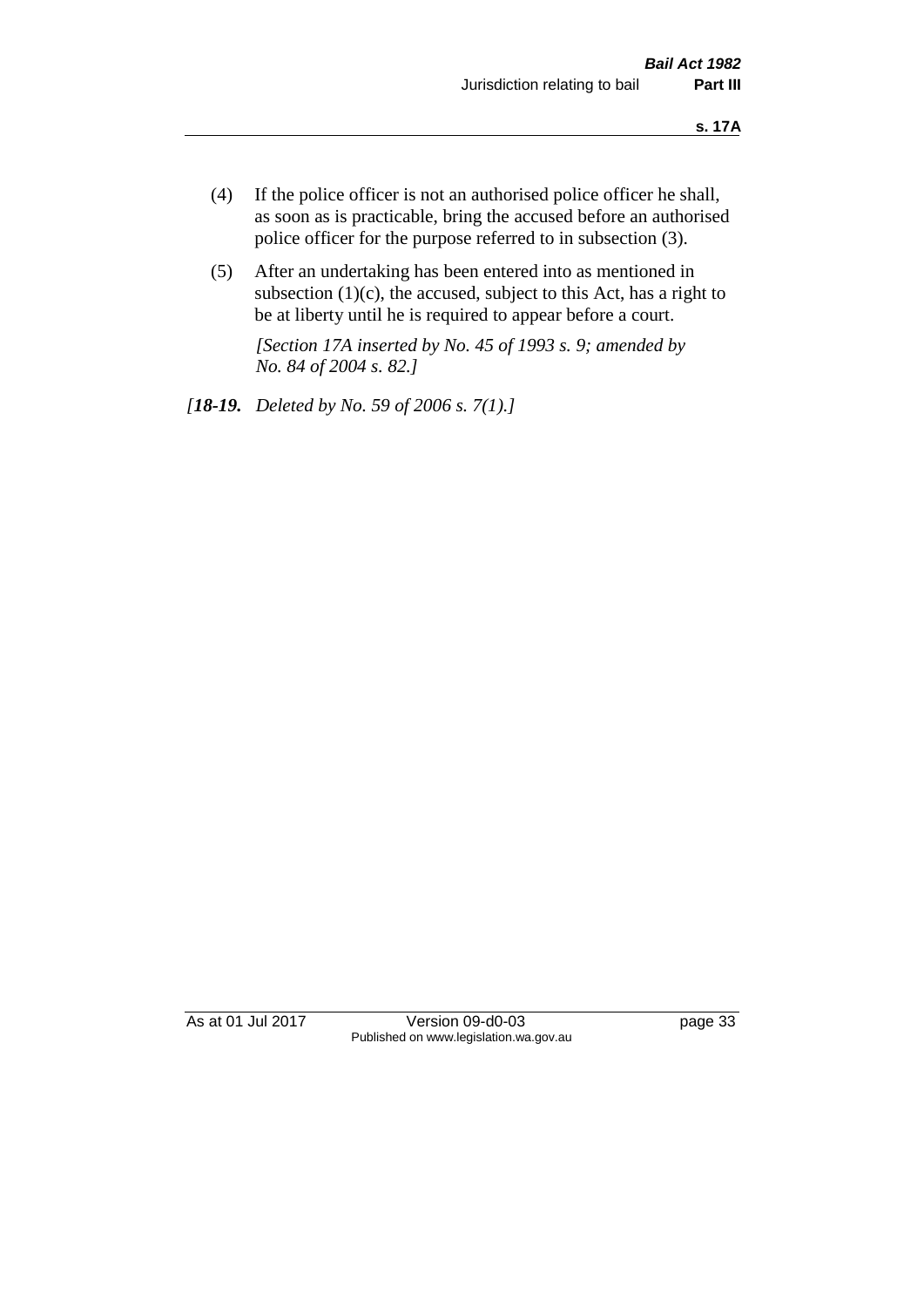# **Part IV — Hearing of case for bail, parties, and evidence**

# **20. Bail hearing for indictable offence, court may restrict publication or hold in private**

- (1) On the consideration by a judicial officer of a case for bail of an accused who is charged with an offence triable by jury, the judicial officer may, to avoid prejudice to either party, exercise the powers described in subsection (2), but shall only exercise the power in paragraph (b) thereof if he considers that the exercise of the power in paragraph (a) is not, on its own, likely to be sufficient to avoid prejudice.
- (2) The powers referred to in subsection (1) are to order
	- (a) that no report, or summary, of any statement, or of any specified statement, made or furnished at the hearing shall be published by any means;
	- (b) that the bail application be heard *in camera*.
- (3) Where an order is made under subsection (2)(a), no report, or summary, of any statement referred to in that paragraph shall be published by any means —
	- (a) if the offence is one that may be tried on indictment, before a court decides that it is to be tried on indictment; or
	- (b) if the accused is discharged from further proceedings upon the prosecution notice or indictment brought against him for the offence, before he is so discharged; or
	- (c) if the accused is tried on indictment for the offence, before the trial is ended.
- (4) A person who, except with lawful excuse, fails to comply with an order made under this section commits an offence.

Penalty: \$1 000.

*[Section 20 amended by No. 50 of 2003 s. 37(2); No. 4 of 2004 s. 58; No. 84 of 2004 s. 11 and 82.]*

page 34 Version 09-d0-03 As at 01 Jul 2017 Published on www.legislation.wa.gov.au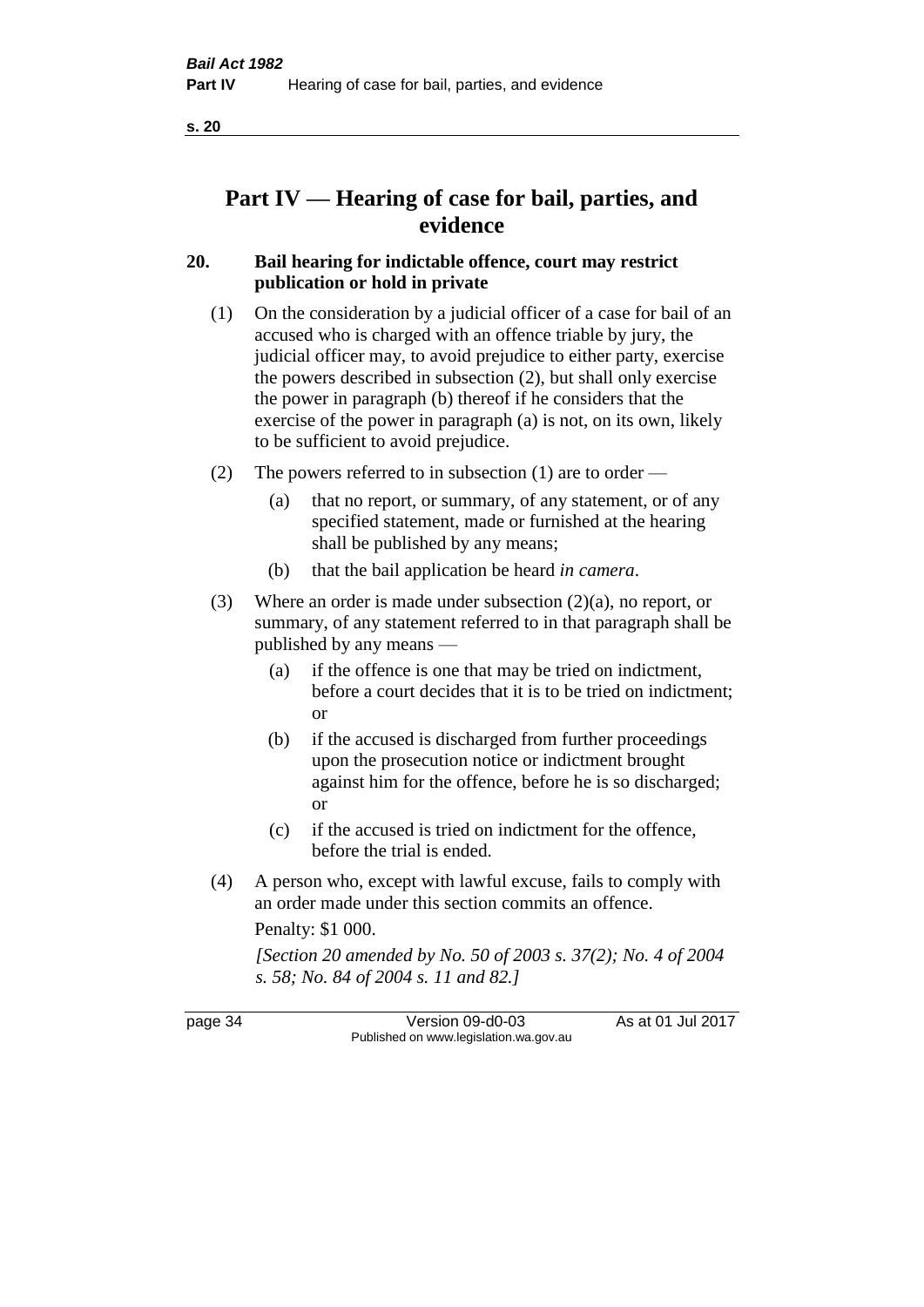## **21. Parties to bail proceedings**

- (1) The parties to proceedings on a case for bail are the prosecutor and the accused and, subject to subsection (2), no other person shall be a party to, or be represented at, the proceedings.
- (2) Nothing in subsection (1) affects the right of
	- (a) the Attorney General to apply for leave, or be an appellant, under Part 2 of the *Criminal Appeals Act 2004*; or
	- (b) the Director of Public Prosecutions or the State Solicitor to receive notice and be heard under section 7F(2); or
	- (c) an officer referred to in section 33 of the *Children's Court of Western Australia Act 1988* to be present at and participate in proceedings concerning a child under that section.

*[Section 21 amended by No. 15 of 1988 s. 9; No. 49 of 1988 s. 84; No. 33 of 1989 s. 18; No. 31 of 1993 s. 7; No. 65 of 2003 s. 88(3); No. 59 of 2004 s. 141; No. 84 of 2004 s. 11 and 82; No. 6 of 2008 s. 9(3).]* 

## **22. Evidence at bail hearings**

A judicial officer or authorised person may in considering any case for bail receive and take into account such information as he thinks fit whether or not the same would normally be admissible in a court of law.

#### **23. Accused not bound to supply information**

An accused is not obliged to complete, or furnish information for, the form referred to in section  $8(1)(b)$ , or for any revision thereof, or to furnish any information, whether on oath or otherwise, for the purpose of having his case for bail considered.

*[Section 23 amended by No. 84 of 2004 s. 82; No. 6 of 2008 s. 43(2).]* 

As at 01 Jul 2017 Version 09-d0-03 page 35 Published on www.legislation.wa.gov.au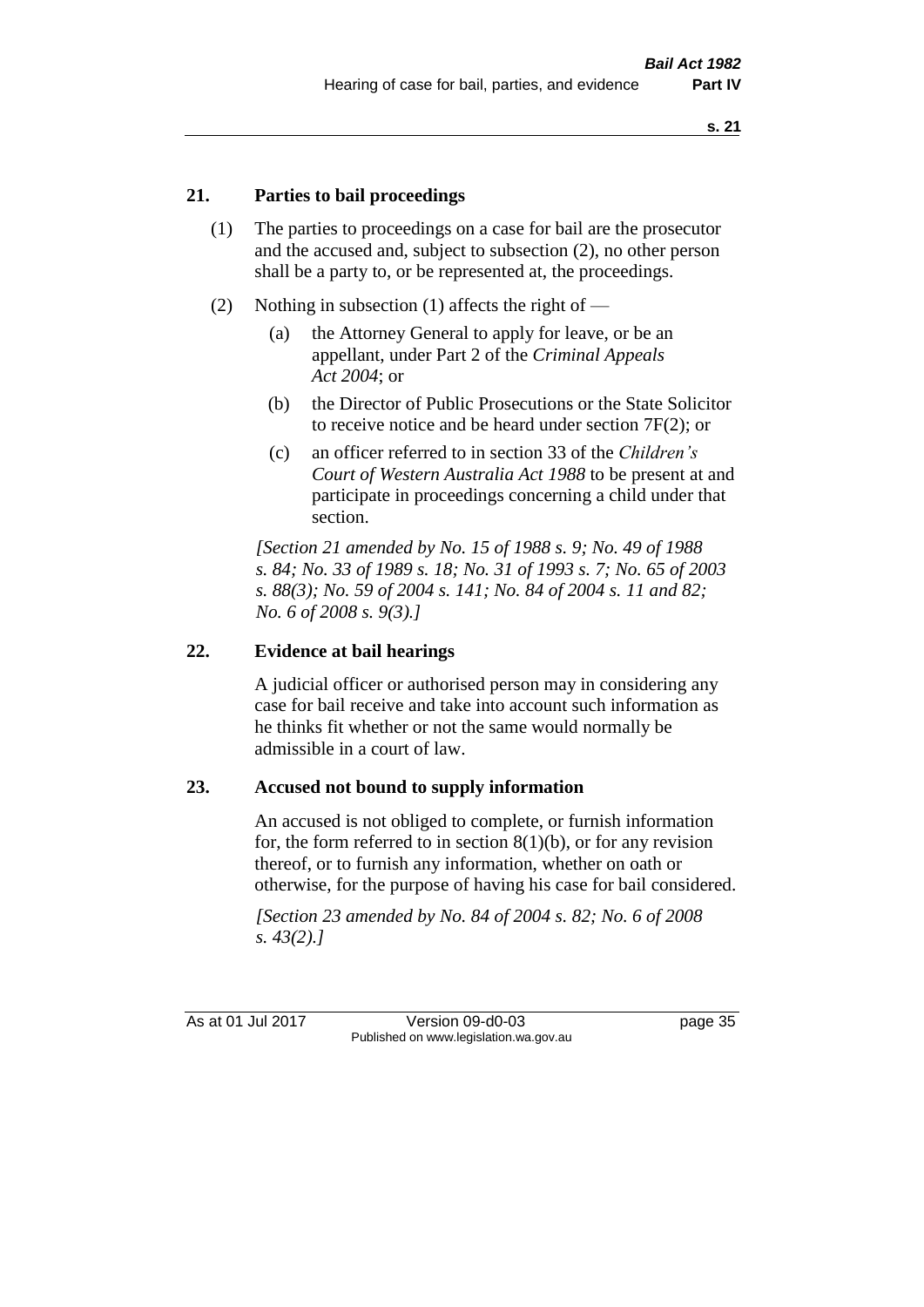## **24. Court or authorised officer may ask police to verify accused's information or make report**

- (1) A judicial officer or authorised officer who is called upon to consider a case for bail may —
	- (a) request that any information placed before the judicial officer or authorised officer by the accused for the purposes of the case be verified by a police officer, and to that end may refer to a police officer the form mentioned in section 8(1)(b), after it has been completed or revised;
	- (b) request that a report on any matter mentioned in Part C of Schedule 1, so far as it applies to an accused whose case is being or to be considered, be made by a police officer.
- (2) Where a reference or request is made under subsection (1) a police officer shall, as soon as is practicable —
	- (a) make a report to the judicial officer or the authorised officer accordingly; and
	- (b) furnish a copy of the report to the accused or his solicitor or counsel.

*[Section 24 inserted by No. 61 of 1990 s. 6; amended by No. 45 of 1993 s. 12; No. 84 of 2004 s. 82; No. 6 of 2008 s. 43(2).]* 

# **24A. Court may ask community corrections officer to verify accused's information or make report**

- (1) A judicial officer who is called upon to consider a case for bail may refer to a community corrections officer any matter referred to in section 24(1) and may request a community corrections officer to do any matter referred to in that section.
- (2) A judicial officer who is called upon to consider a case for bail and who desires to impose a home detention condition as a condition on a grant of bail, shall request that a report be made by a community corrections officer about the suitability of the accused to be subject to a home detention condition.

page 36 Version 09-d0-03 As at 01 Jul 2017 Published on www.legislation.wa.gov.au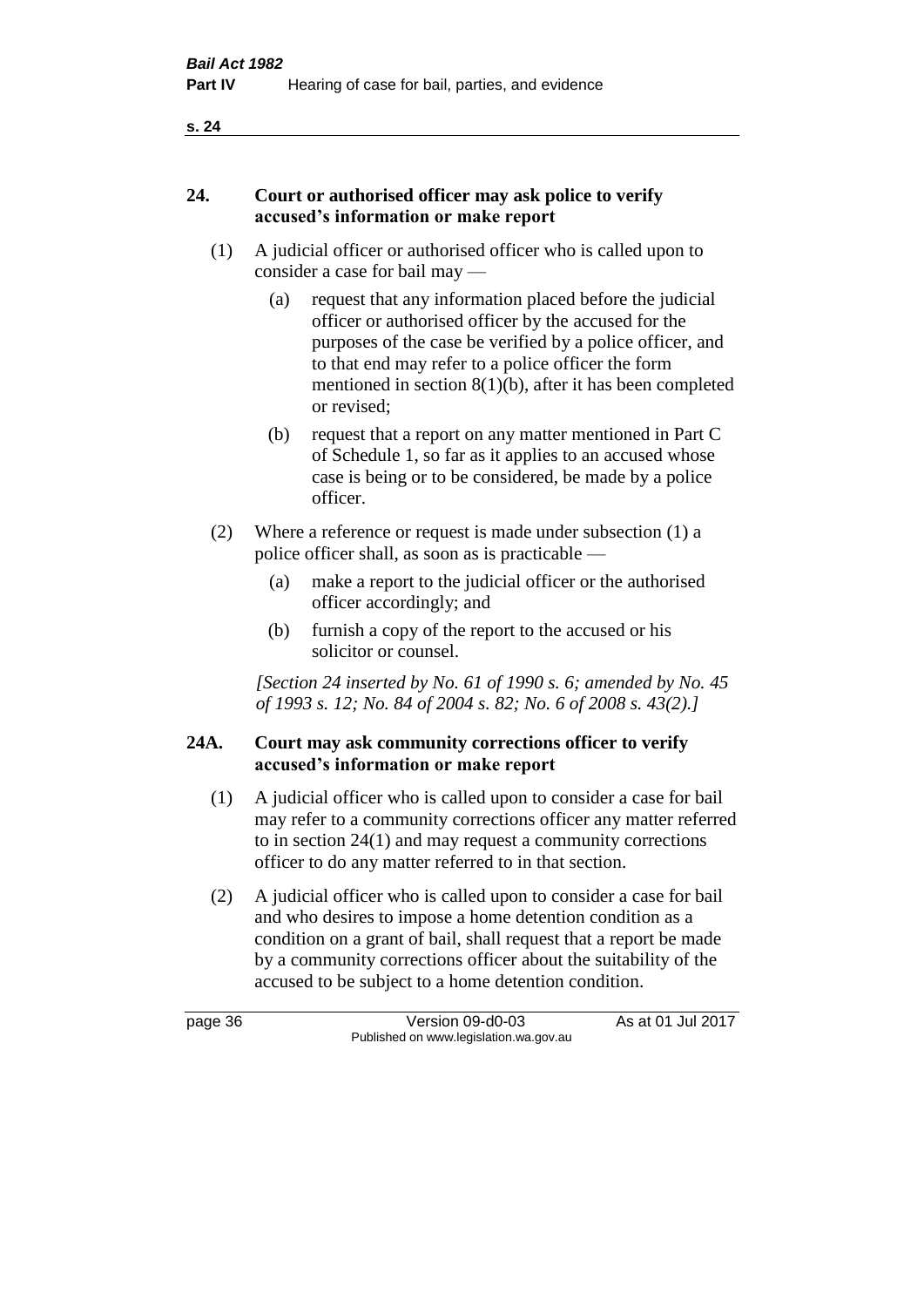- (3) Where a reference or a request is made under subsection (1) or a report is requested under subsection (2) a community corrections officer shall, as soon as is practicable, make a report to the judicial officer and, at the discretion of the judicial officer, copies may be made available to the prosecution or to the accused or his solicitor or counsel.
- (4) Where a community corrections officer makes a report that an accused is suitable to be subject to a home detention condition, the officer shall annex to the report and provide to the accused or his solicitor or counsel, a list of those conditions in rules made under section 50L that may be applied to the accused by the CEO (corrections) while the accused is subject to the home detention condition.

*[Section 24A inserted by No. 61 of 1990 s. 7; amended by No. 31 of 1993 s. 9; No. 84 of 2004 s. 82; No. 65 of 2006 s. 53.]* 

# **25. Information given by accused for bail purposes not admissible at trial**

A statement made by an accused to a judicial officer or authorised officer for the purpose of a decision whether bail should be granted to him for any appearance in court for an offence shall not be admissible in evidence against him at his trial for that offence.

*[Section 25 amended by No. 84 of 2004 s. 82.]* 

# **26. Record of bail decision and reasons**

- (1) A bail record form shall be completed by an authorised officer or a justice if he —
	- (a) refuses to grant bail to an accused; or
	- (b) grants bail to an accused in the circumstances referred to in clause 3 of Part B of Schedule 1; or
	- (ba) grants bail to an accused for a serious offence to which Schedule 1 Part C clause 3A applies; or

As at 01 Jul 2017 Version 09-d0-03 page 37 Published on www.legislation.wa.gov.au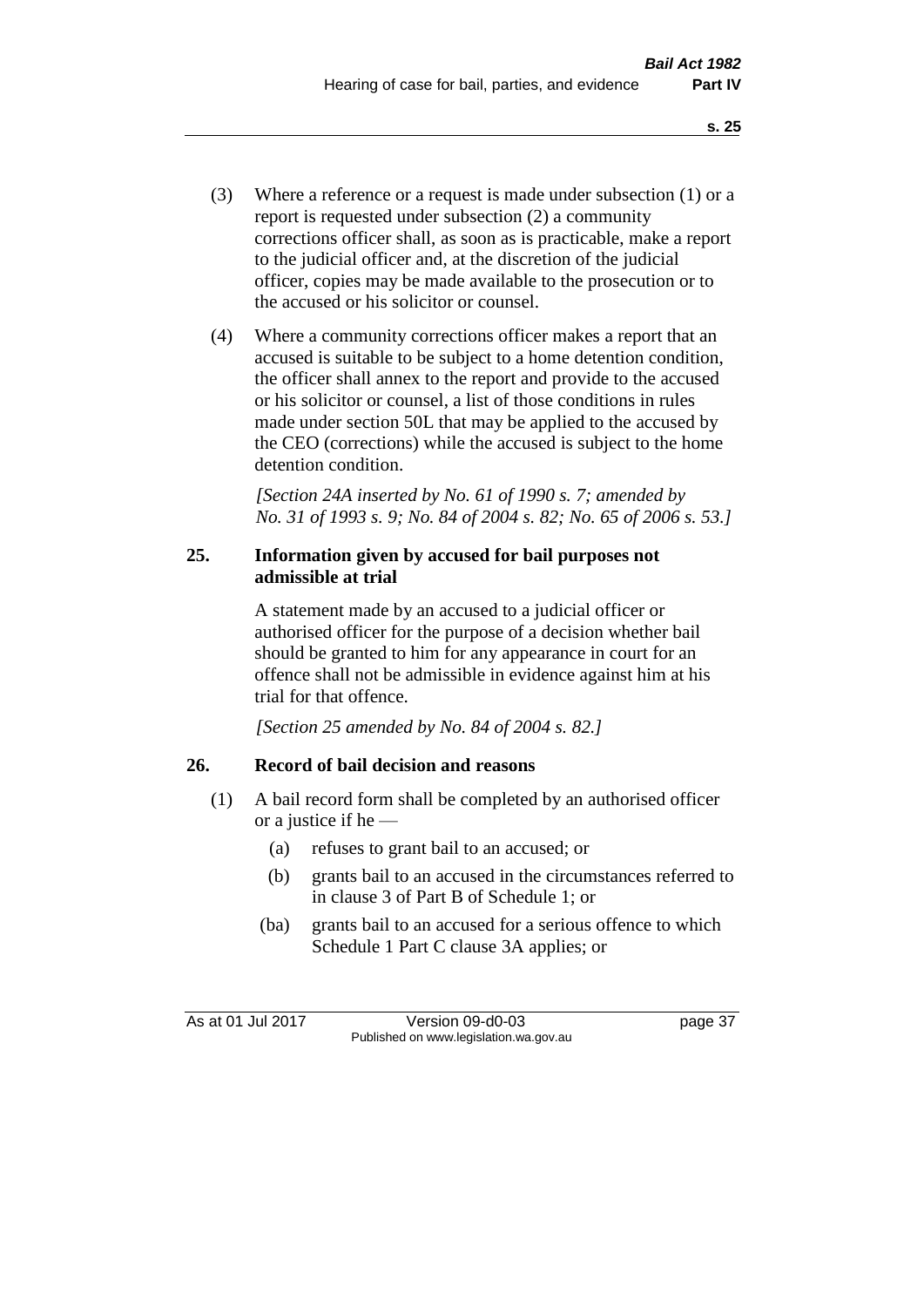- (c) imposes any condition on a grant of bail and it appears to him that the accused is dissatisfied with the condition.
- (2) Where a judicial officer, other than a justice
	- (a) refuses to grant bail to an accused; or
	- (aa) grants bail to an accused for a serious offence to which Schedule 1 Part C clause 3A applies; or
	- (b) imposes any condition on a grant of bail and it appears to him that the accused is dissatisfied with the condition,

a record of the decision and of the reasons therefor shall be made.

- (3) The accused, the prosecutor or an intending prosecutor shall be entitled, upon request, to be furnished with a copy of the bail record form or, where subsection (2) applies, of the record made.
- (4) For the purposes of this section
	- (a) references to a justice do not include a magistrate or a judge of the District Court or the Supreme Court or the Children's Court who is a justice; and
	- (b) a bail record form is an approved form designed to contain a summary of the matters relevant to the decision as to the bail of an accused, including those matters set out in Part C of Schedule 1, the decision made, and the reasons for the decision.

*[Section 26 inserted by No. 15 of 1988 s. 10; amended by No. 49 of 1988 s. 85; No. 45 of 1993 s. 12; No. 59 of 2004 s. 141; No. 84 of 2004 s. 82; No. 6 of 2008 s. 17 and 43(1).]* 

## **27. Relevant papers to be made available to court where accused to appear**

(1) An authorised officer and a judicial officer who consider an accused's case for bail for an appearance for an offence and a person before whom a bail undertaking or a surety undertaking is entered into shall ensure that the relevant papers are made

page 38 Version 09-d0-03 As at 01 Jul 2017 Published on www.legislation.wa.gov.au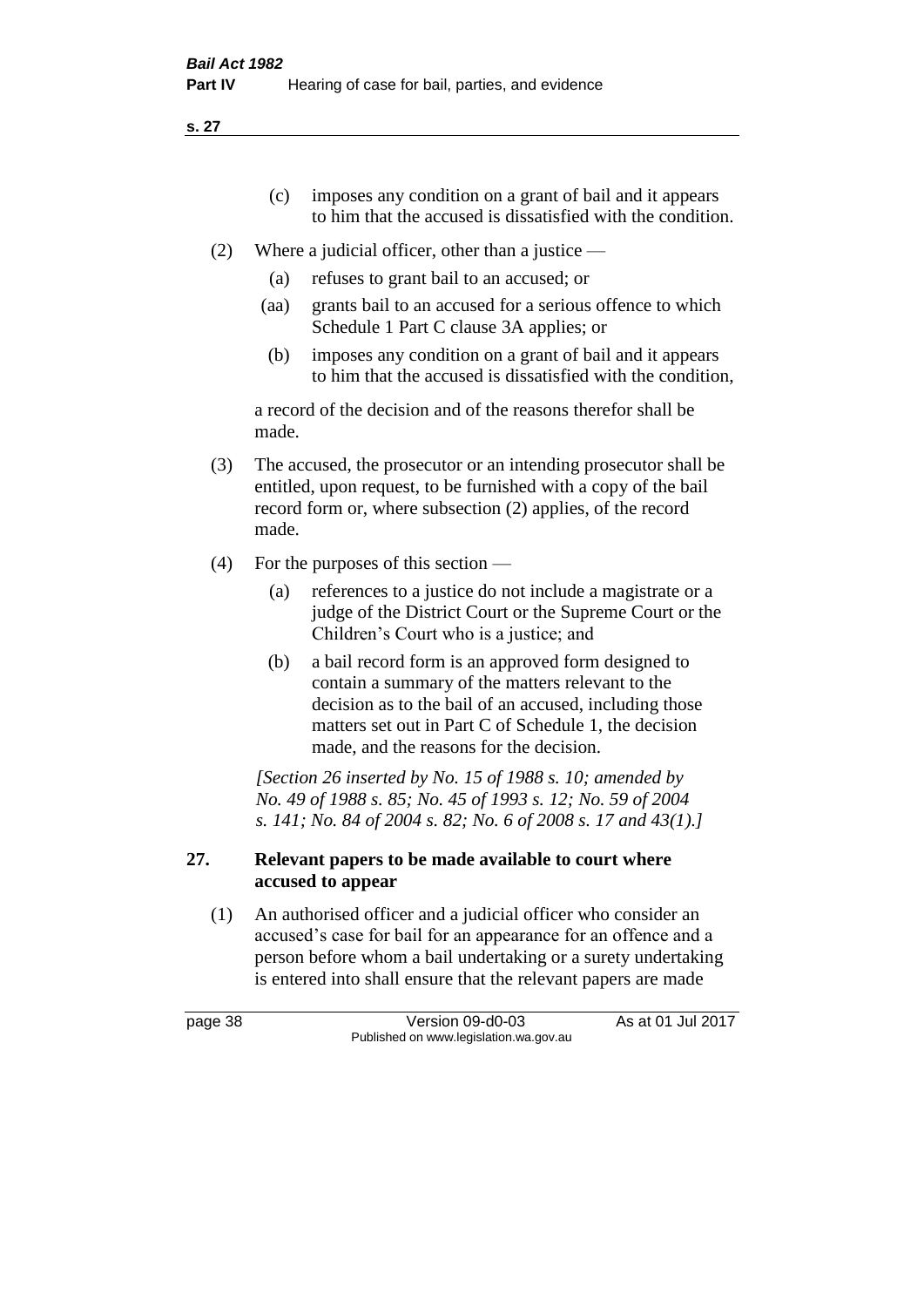available as soon as is practicable, to the court before which the accused is required to appear.

(2) In subsection (1) the *relevant papers* in relation to any particular officer or person means such papers as are prescribed to be made available by that officer or person.

*[Section 27 amended by No. 84 of 2004 s. 82; No. 59 of 2006 s. 7(2); No. 20 of 2013 s. 26.]* 

## **27A. Bail with home detention, papers to be sent to CEO (corrections)**

A judicial officer who grants bail subject to a home detention condition shall ensure that a copy of the bail record form and of the bail undertaking are sent as soon as is practicable to the CEO (corrections).

*[Section 27A inserted by No. 61 of 1990 s. 8; amended by No. 31 of 1993 s. 9; No. 65 of 2006 s. 53.]* 

As at 01 Jul 2017 Version 09-d0-03 page 39 Published on www.legislation.wa.gov.au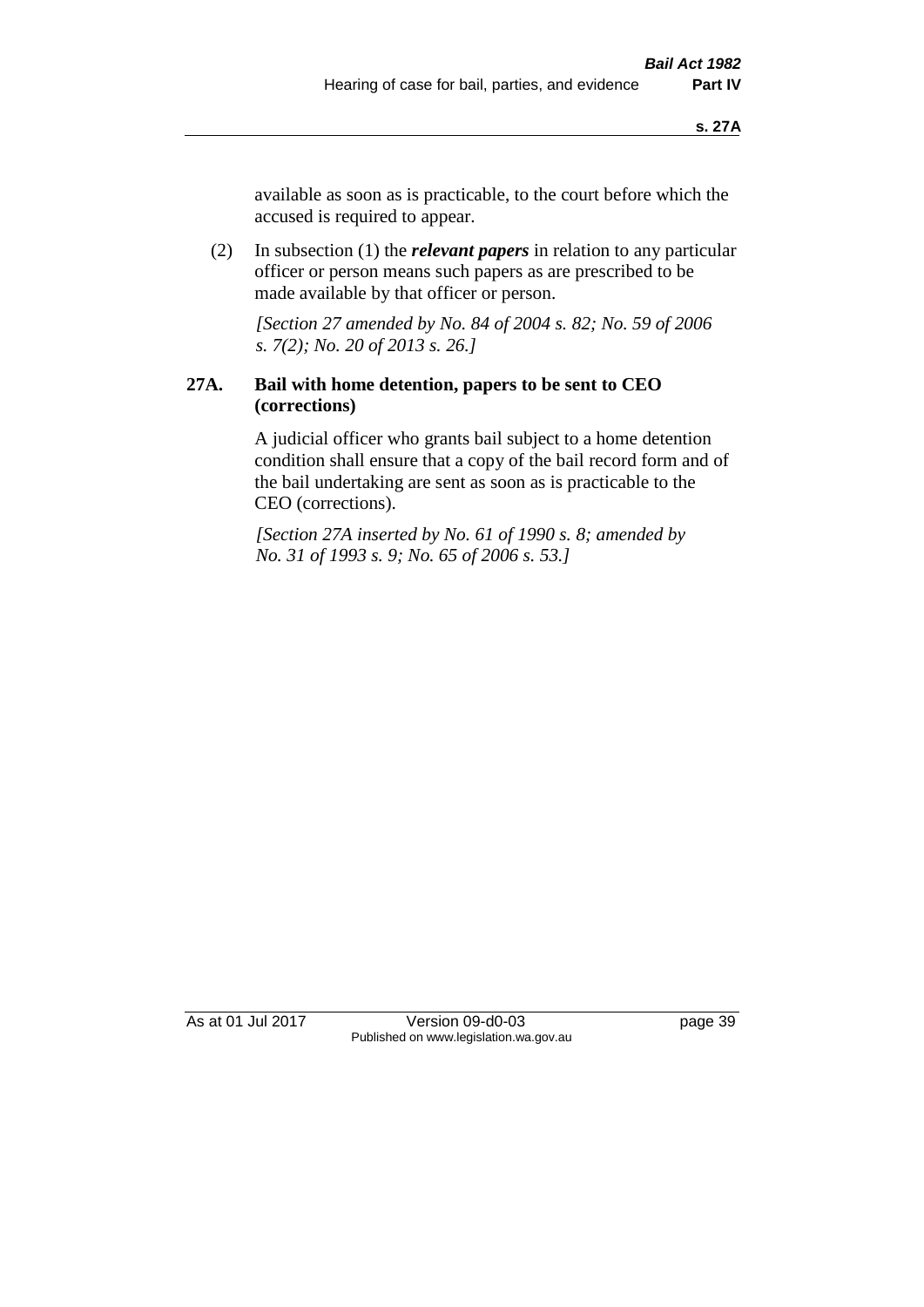# **Part V — Bail undertakings**

## **28. Bail undertaking, when required and nature of**

- (1) A person shall not be released on bail for an appearance in court unless he has entered into a bail undertaking for that appearance or is deemed to have done so under section 31(3).
- (2) A bail undertaking is an undertaking in writing by an accused in the prescribed form —
	- (a) that he will appear at a time and place specified, or deemed by section 31(3) to be specified, in the undertaking; and
	- (b) that if the accused fails to appear at that time and place the accused will, as soon as is practicable, appear at the court at which the accused was required to appear, when that court is sitting; and
	- (c) that he will comply with such conditions as may be imposed on him under clause 2 of Part D of Schedule 1; and
	- (d) that he will comply with any home detention condition which may be imposed as a condition on a grant of bail to him pursuant to clause 3 of Part D of Schedule 1,

and containing any agreement as to forfeiture of money by the accused which may be required pursuant to clause 1 of that Part.

- (3) A bail undertaking for any appearance may be entered into in respect of more than one offence.
- (4) The undertakings mentioned in subsection (2)(a) and (b) are, subject to section 34, enforceable under sections 51, 57 and 58.

*[Section 28 amended by No. 61 of 1990 s. 9; No. 45 of 1993 s. 12; No. 59 of 2004 s. 141; No. 84 of 2004 s. 82; No. 6 of 2008 s. 18(1).]* 

page 40 Version 09-d0-03 As at 01 Jul 2017 Published on www.legislation.wa.gov.au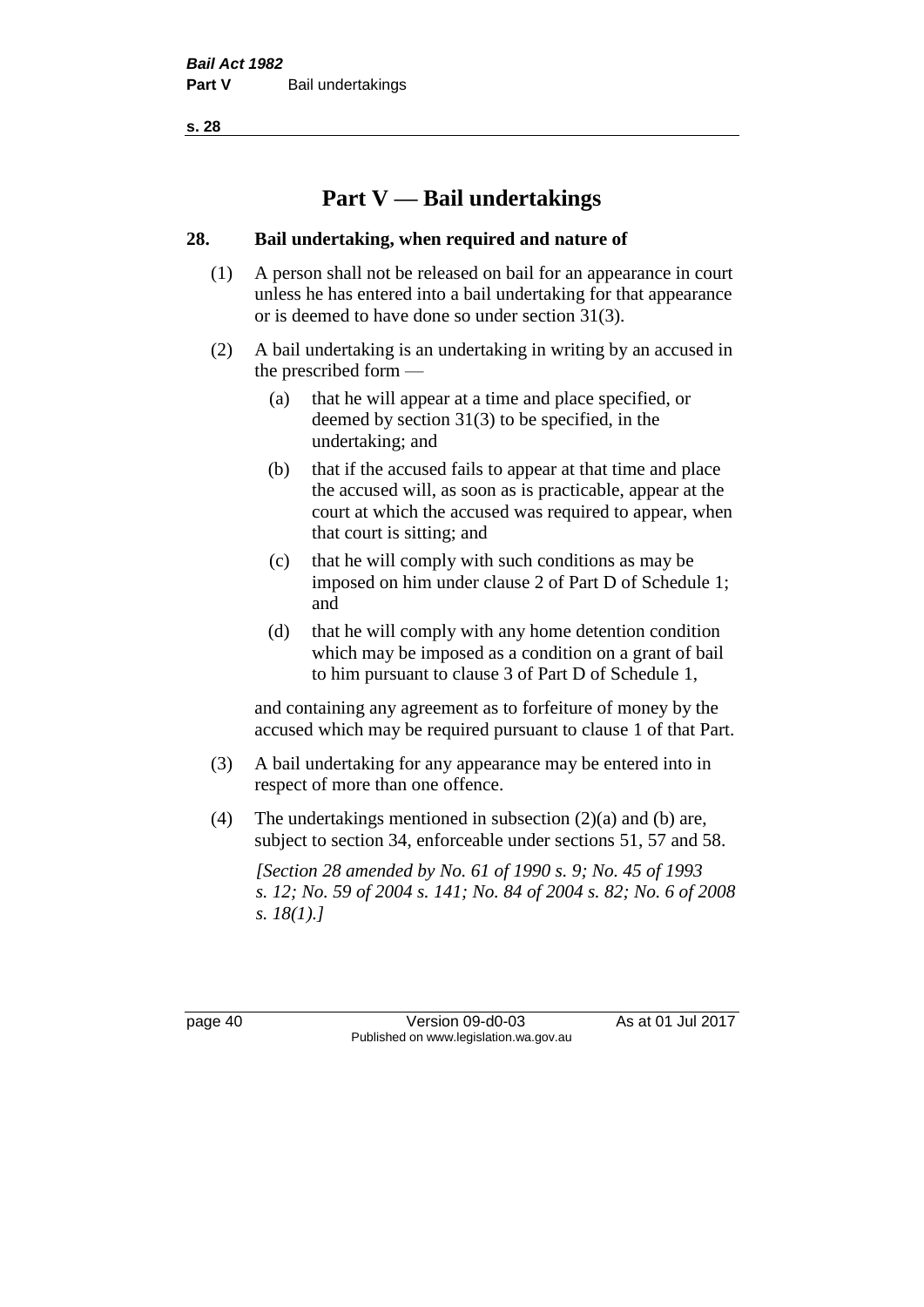#### **29. Before whom bail undertaking may be entered into**

A bail undertaking need not be entered into before the judicial officer or authorised officer who granted bail but may be entered into before any of the following persons —

- (a) a judicial officer;
- (b) a registrar of a court, other than a deputy registrar of the Magistrates Court or the Children's Court;
- (c) an authorised police officer;
- (d) an associate of a judge of the Supreme Court, the District Court or the Children's Court;
- (e) where the accused is in a lock-up or prison, any person for the time being in charge of the lock-up or prison;
- (f) where the accused is in a court custody centre, any person for the time being in charge of the centre who is approved for the purposes of this paragraph by the chief executive officer of the department of the Public Service principally assisting in the administration of the *Court Security and Custodial Services Act 1999*;
- (g) where the accused is a child, any authorised community services officer.

*[Section 29 amended by No. 15 of 1988 s. 11; No. 49 of 1988 s. 86; No. 2 of 1996 s. 61; No. 59 of 2004 s. 141; No. 84 of 2004 s. 82; No. 6 of 2008 s. 19.]* 

#### **30. Duties of person before whom bail undertaking is entered into**

- (1) The person before whom a bail undertaking is to be entered into by an accused shall before it is entered into —
	- $(a)$  either
		- (i) read it to the accused; or
		- (ii) be informed by the accused that the accused has read it; or
		- (iii) if necessary, have it translated to the accused; and

As at 01 Jul 2017 Version 09-d0-03 page 41 Published on www.legislation.wa.gov.au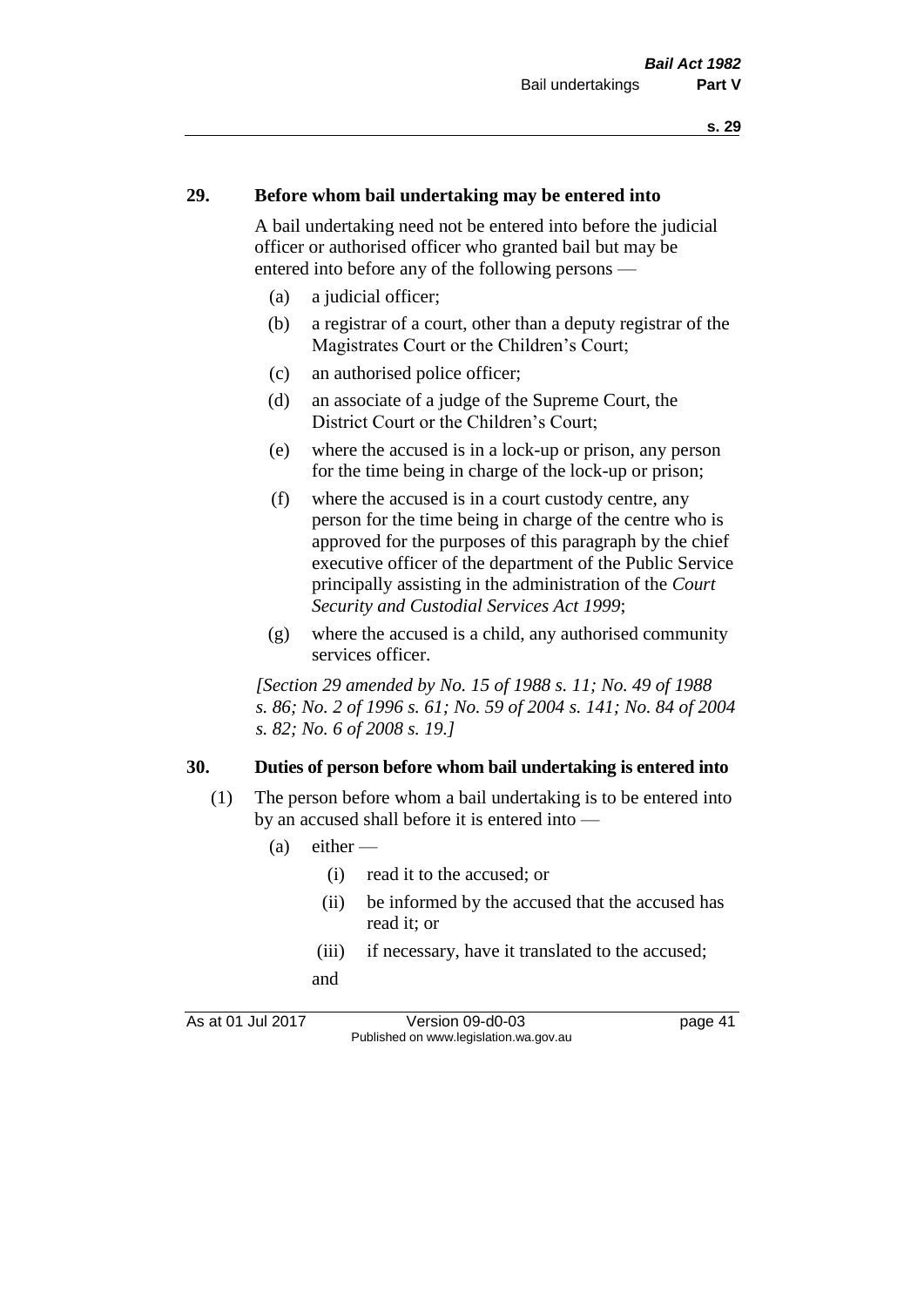(b) ensure that all conditions which are to be complied with before the release of the accused have been complied with.

- (2) The person before whom a bail undertaking is entered into by an accused shall give to him, or cause to be given to him —
	- (a) a copy of the bail undertaking as duly completed; and
	- (b) a notice in writing in the approved form showing
		- (i) his obligations pursuant to the undertaking; and
		- (ii) the consequences of his failure to comply with them.
- (3) The person before whom a bail undertaking is entered into by an accused shall enquire of the accused whether he requires the notice referred to in subsection (2)(b) to be read or translated to him and shall take such steps as are necessary to comply with any such requirement of the accused.

*[Section 30 inserted by No. 15 of 1988 s. 12; amended by No. 84 of 2004 s. 82; No. 6 of 2008 s. 20 and 43(3).]* 

## **31. Different time and place for appearance, substituting**

- (1) A different time or a different time and place may be substituted in accordance with this section for the time and place for appearance specified, or deemed by this section to be specified, in a bail undertaking.
- (2) A different time, or a different time and place, for the appearance by the accused may be substituted as mentioned in subsection  $(1)$  —
	- (a) upon an adjournment of proceedings at which the accused is present, by the judicial officer, if he has power to grant bail for that appearance, fixing a time and place for the resumed proceedings and notifying the accused orally thereof;
	- (b) upon an adjournment of proceedings from which the accused is absent for reasonable cause, by the judicial

page 42 Version 09-d0-03 As at 01 Jul 2017 Published on www.legislation.wa.gov.au

**s. 31**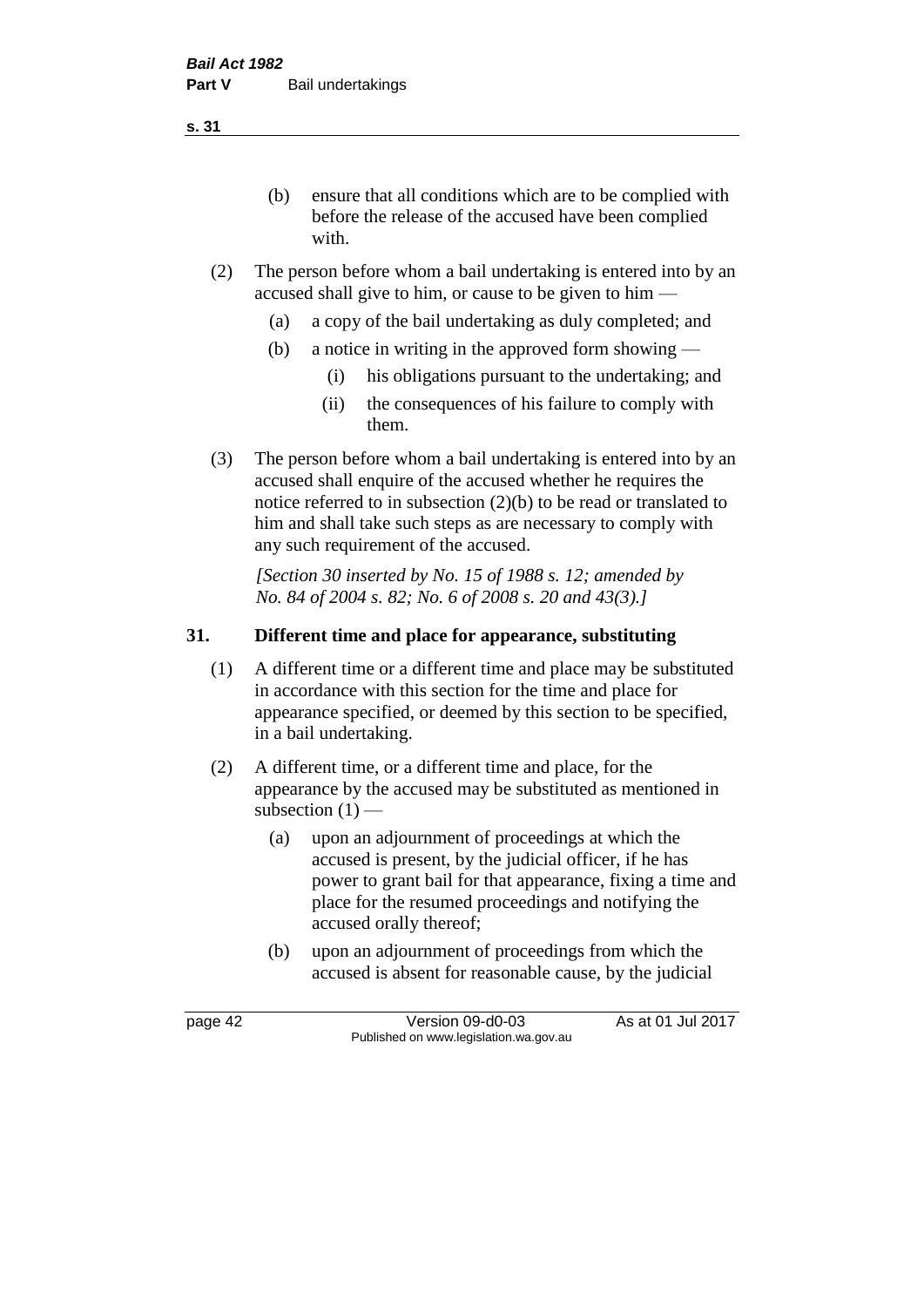officer, if he has power to grant bail for that appearance, fixing a time and place for the resumed proceedings and directing the registrar of the court to cause written notice of the time and place to be given to the accused;

- $(c)$  where
	- (i) a judge of the Supreme Court or a judge of the Children's Court has granted bail to an accused under section 15; and
	- (ii) a judicial officer, other than such a judge, has committed the accused to the Supreme Court,

by a judge of the Supreme Court or a judge of the Children's Court, as the case may require, notifying the accused orally, or directing the registrar of the court to cause written notice to be given to the accused of the time or time and place for the proceedings;

- (d) where  $-$ 
	- (i) a judge of the Supreme Court or a judge of the Children's Court has granted bail to an accused under section 15;
	- *[(ii) deleted]*
	- (iii) the judicial officer is satisfied that there has been no material change in the facts or circumstances which applied on the grant of bail,

by the judicial officer notifying the accused orally, or directing the registrar of the court to cause written notice to be given to the accused, of the time or time and place for the resumed proceedings;

(e) upon a committal to the Supreme Court or District Court, by a judicial officer, if he has power to grant bail for that appearance, fixing a specified day in a specified sitting or session of that court and directing the registrar of the court to cause written notice of the day to be given to the accused;

As at 01 Jul 2017 Version 09-d0-03 page 43 Published on www.legislation.wa.gov.au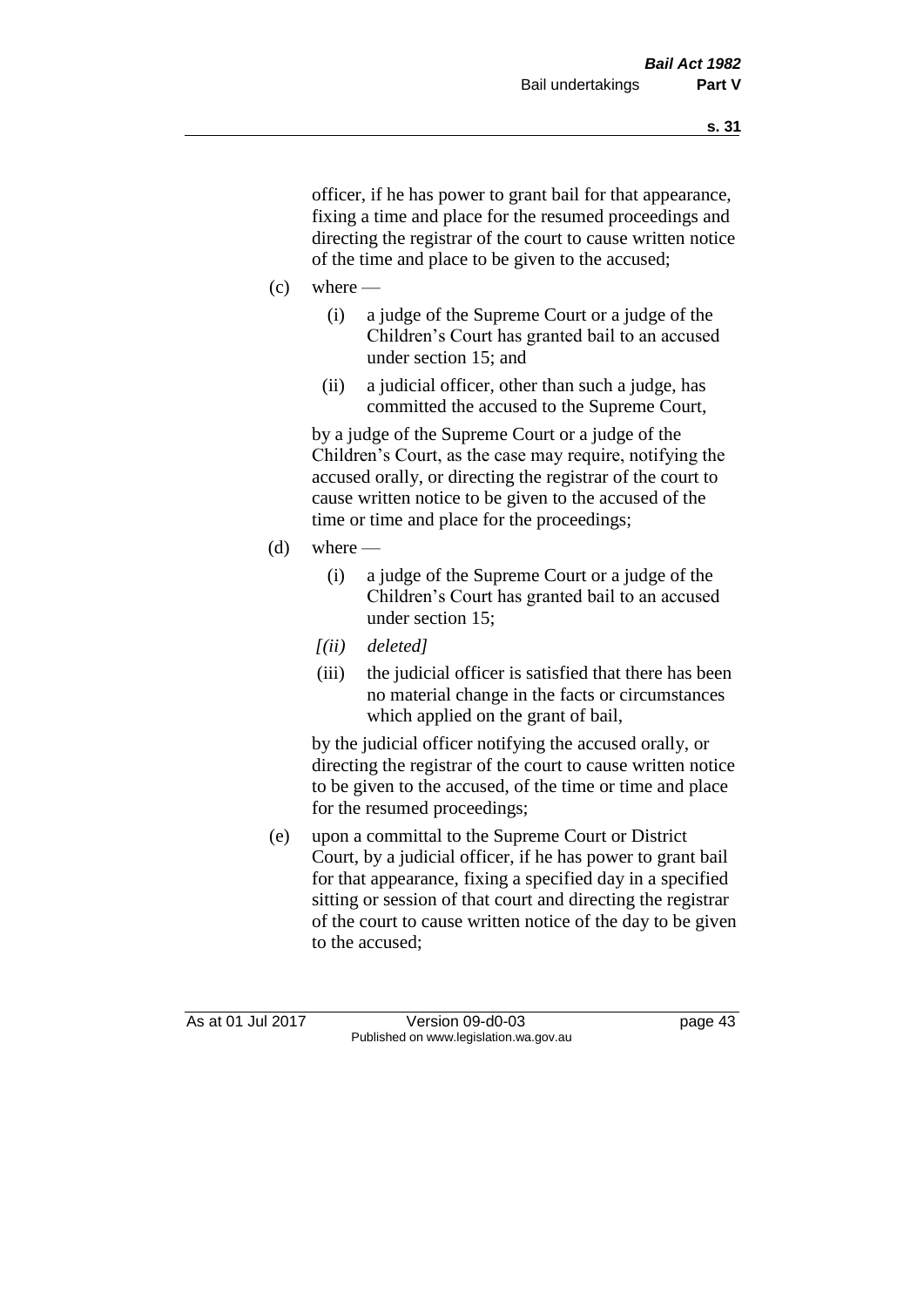(f) where an accused has been committed for trial in the Supreme Court or the District Court in a specified sitting or session thereof or on a specified day in a specified sitting or session thereof, by an officer of the court, or a person authorised under subsection (5), fixing a time for the trial in that sitting or session and causing written notice of the time to be given to the accused;

- (g) if the parties agree to a different time or a different time and place for the proceedings, by an officer of the court giving written notice thereof to the accused.
- (3) Where a different time or a different time and place is notified to an accused pursuant to subsection (2) the bail undertaking shall be deemed to be amended to specify that time or that time and place for appearance, and the terms and conditions thereof shall continue to apply as so amended as if the accused had entered into the bail undertaking in that form.
- (4) Where the power in subsection (2)(b) is exercised upon an adjournment of proceedings the right of the accused to be at liberty under section 11(1) does not lapse by reason only that there is an interval between the adjournment of the proceedings and the time when he is notified of the time and place for the resumed proceedings.
- (5) The Chief Justice, in respect of committals to the Supreme Court, and the Chief Judge, in respect of committals to the District Court, may authorise a person or persons, by name or office, to perform the functions referred to in subsection (2)(f).

*[Section 31 amended by No. 15 of 1988 s. 13; No. 49 of 1988 s. 87; No. 27 of 2002 s. 21; No. 59 of 2004 s. 141; No. 84 of 2004 s. 82; No. 6 of 2008 s. 21(1) and (2).]* 

# **31A. Conditions on bail, amending during trial**

 $(1)$  In this section —

*amendment* means an addition, variation or cancellation under subsection (2);

page 44 Version 09-d0-03 As at 01 Jul 2017 Published on www.legislation.wa.gov.au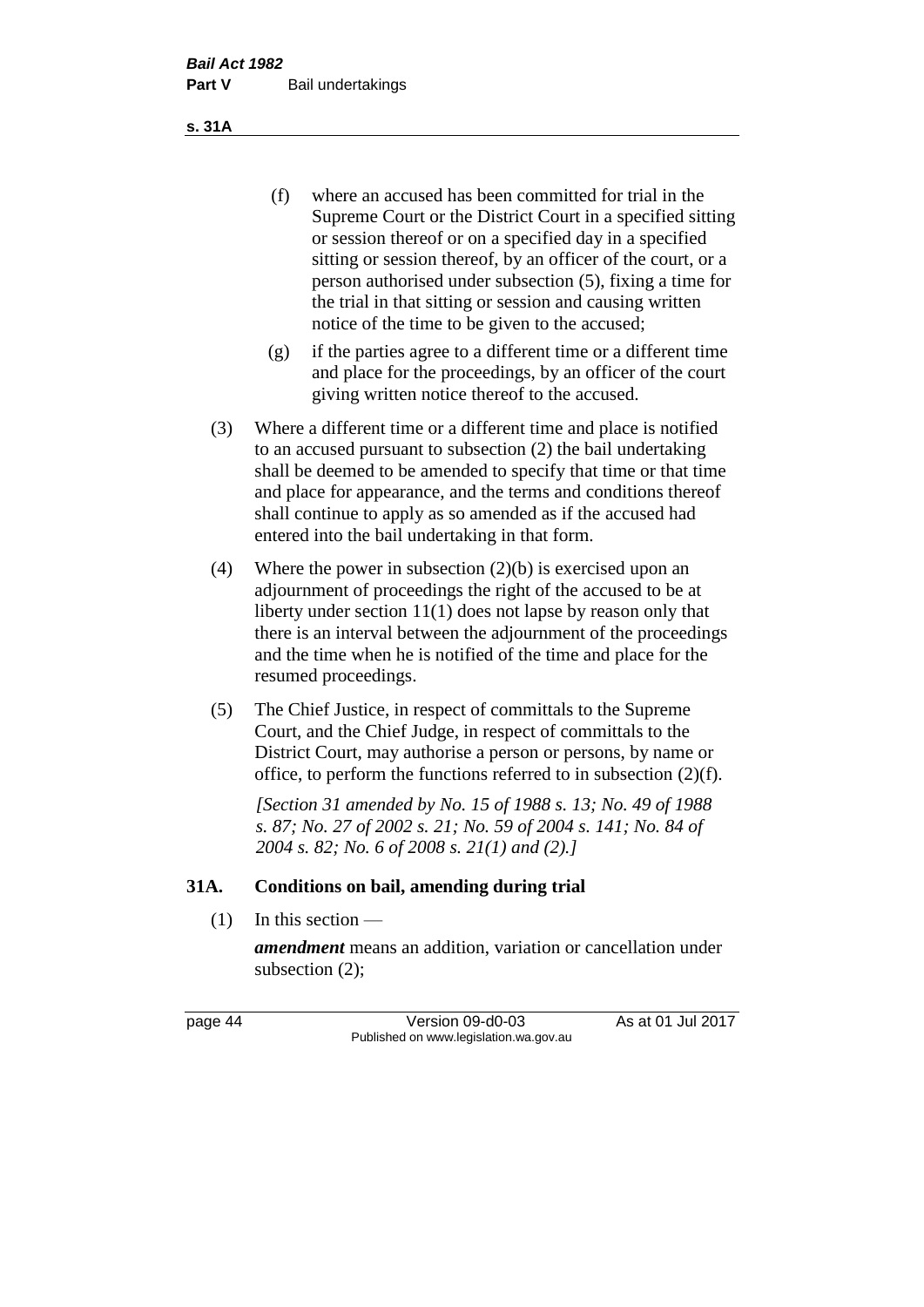*trial* means that part of proceedings for an offence when evidence is being received by the court in respect of the offence and also extends to any time when —

- (a) legal argument is being heard; or
- (b) a judicial officer or a jury is deliberating.

## $(2)$  Where —

- (a) an accused has been granted bail for the accused's appearance for trial for an offence; and
- (b) the trial extends beyond one day,

a judicial officer who grants bail for the next appearance by exercising the power in section  $31(2)(a)$  may also do one or more of the following —

- (c) add any condition to the extent that is authorised by clause 2 or 3 of Part D of Schedule 1;
- (d) vary a condition to that extent;
- (e) cancel a condition.
- (3) A judicial officer who adds, varies or cancels a condition under subsection (2) shall cause an officer of the court —
	- (a) to endorse the amendment on the accused's copy of the bail undertaking or, if that copy is not available for endorsement, to give written notice of the amendment to the accused; and
	- (b) to endorse on a file copy of the undertaking a certificate as to the amendment and the action taken under paragraph (a).
- (4) If the judicial officer considers that the amendment is of a minor nature, the judicial officer may, for the purposes of section 44(4), cause the officer of the court to include a statement to that effect in the endorsement or notice under subsection (3)(a) and the certificate under subsection (3)(b).

As at 01 Jul 2017 Version 09-d0-03 page 45 Published on www.legislation.wa.gov.au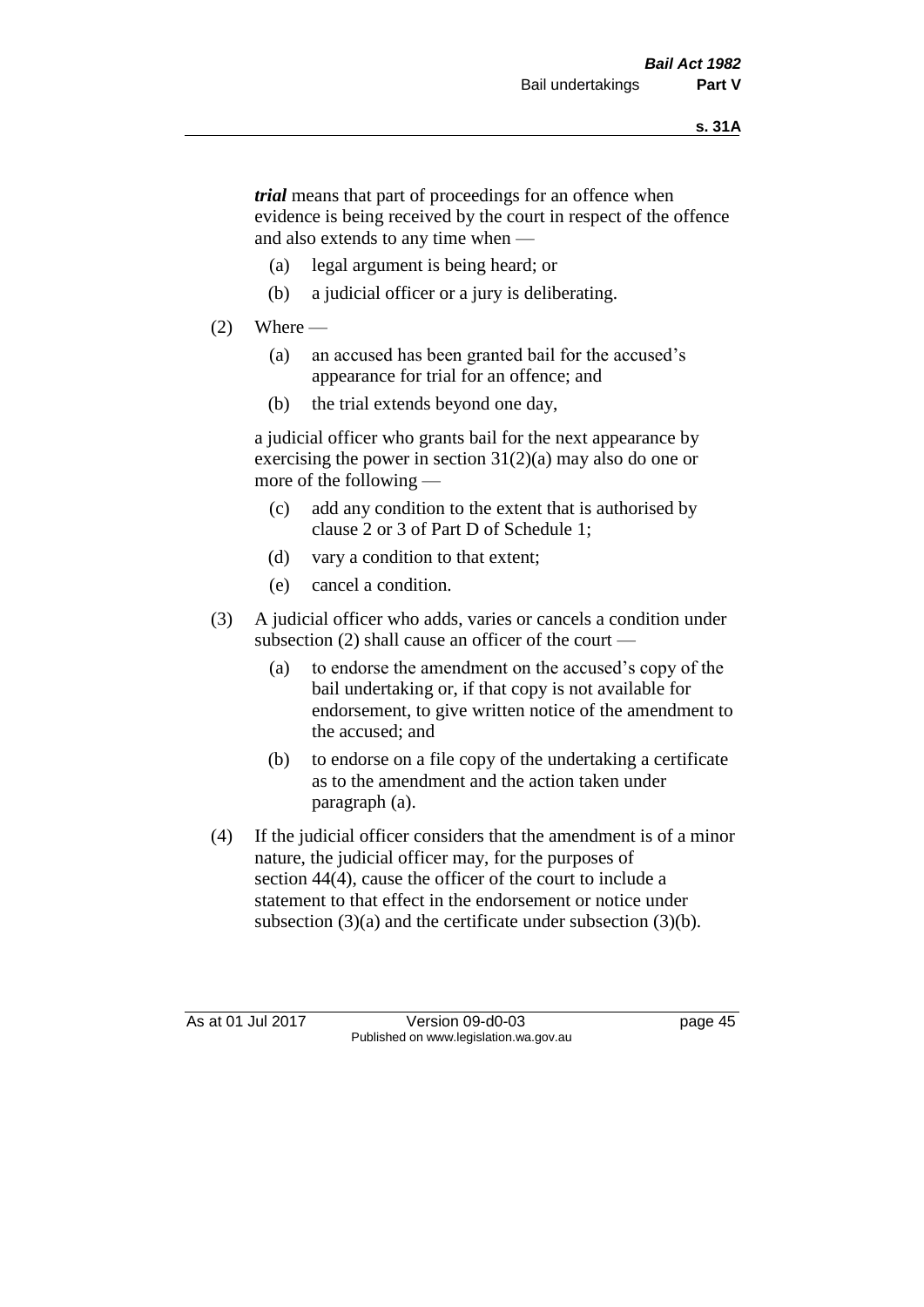- (5) When action is taken under subsection  $(3)(a)$ 
	- (a) the bail undertaking is to be regarded as having been amended as provided in the endorsement or notice, as the case requires; and
	- (b) the terms and conditions of the bail undertaking continue to apply as so amended as if the accused had entered into the bail undertaking in that form.
- (6) In any proceedings an endorsement on a copy of a bail undertaking referred to in subsection (3)(b) purporting to be a certificate referred to in that paragraph is evidence of the matters appearing in it without proof of the signature of the person who made the endorsement.

*[Section 31A inserted by No. 6 of 2008 s. 22(1).]*

## **32. Notices under s. 31, service and proof of**

- (1) A written notice to an accused under section  $31(2)$ 
	- (a) shall be given to the accused personally; or
	- (b) shall be sent to the accused by post to the accused's address appearing in the records of the court; or
	- (c) in urgent cases or with the accused's consent, shall be provided to the accused by electronic means in accordance with the regulations.
- (2) A person who gives, sends or provides a notice in accordance with subsection (1) shall endorse on a file copy of the notice a certificate showing —
	- (a) that the person has done so; and
	- (b) the time of doing so.
- (3) If a notice is sent by post under subsection  $(1)(b)$ , the notice is to be presumed, unless the contrary is shown, to have been received at the time when, in the ordinary course of events, it would have been delivered.

page 46 Version 09-d0-03 As at 01 Jul 2017 Published on www.legislation.wa.gov.au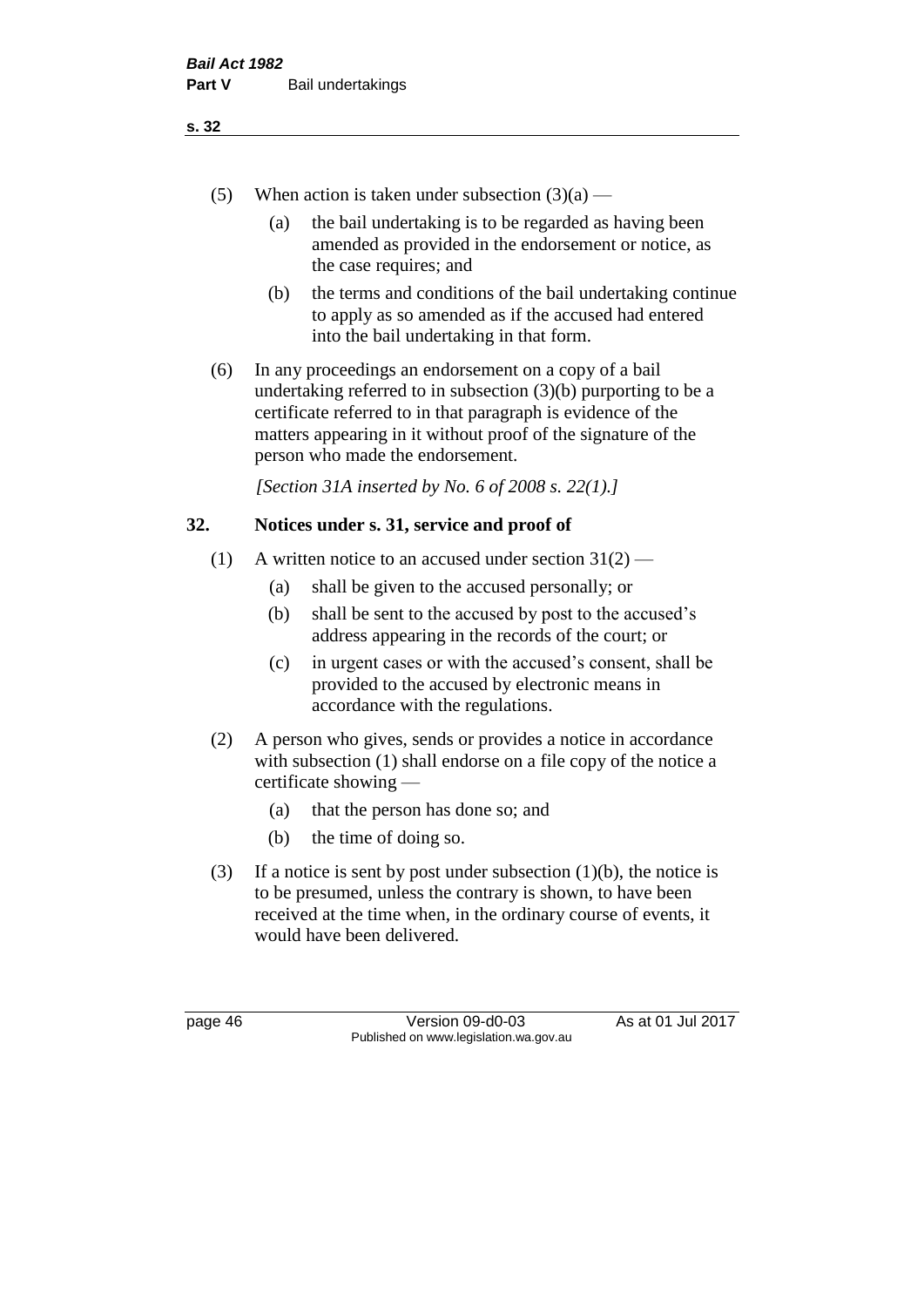- (4) The judicial officer who under section  $31(2)(a)$  notifies an accused of the time and place for resumed proceedings shall cause to be endorsed on the accused's bail undertaking a certificate showing details of such time and place and that the accused has been notified of them.
- (5) In any proceedings
	- (a) a document purporting to be a copy of a notice referred to in subsection (1) shall be evidence of the terms of the notice; and
	- (b) an endorsement
		- (i) on a copy of a notice referred to in subsection (2); or
		- (ii) on a bail undertaking,

purporting to be a certificate referred to in subsection (2) or (4) is evidence of the matters appearing in it without proof of the signature of the person who made the endorsement.

*[Section 32 amended by No. 74 of 1984 s. 12; No. 84 of 2004 s. 82; No. 6 of 2008 s. 23(1)-(3); No. 20 of 2013 s. 27.]* 

# **33. Judicial officer may order accused to enter into bail undertaking**

- (1) Where bail is granted to an accused by a judicial officer, whether with or without any condition being attached thereto, and the accused fails or refuses to enter into a bail undertaking in terms of the grant, the judicial officer who granted bail may, subject to subsection (3), order that the accused enter into the bail undertaking within such time as he may specify.
- (2) If an accused does not comply with an order under subsection (1), the judicial officer may, subject to subsection (3), further order that a bail undertaking, in such form as the judicial officer may approve, shall be deemed to have been entered into by the accused on the date of such further order, and thereupon that undertaking shall be treated as

As at 01 Jul 2017 Version 09-d0-03 page 47 Published on www.legislation.wa.gov.au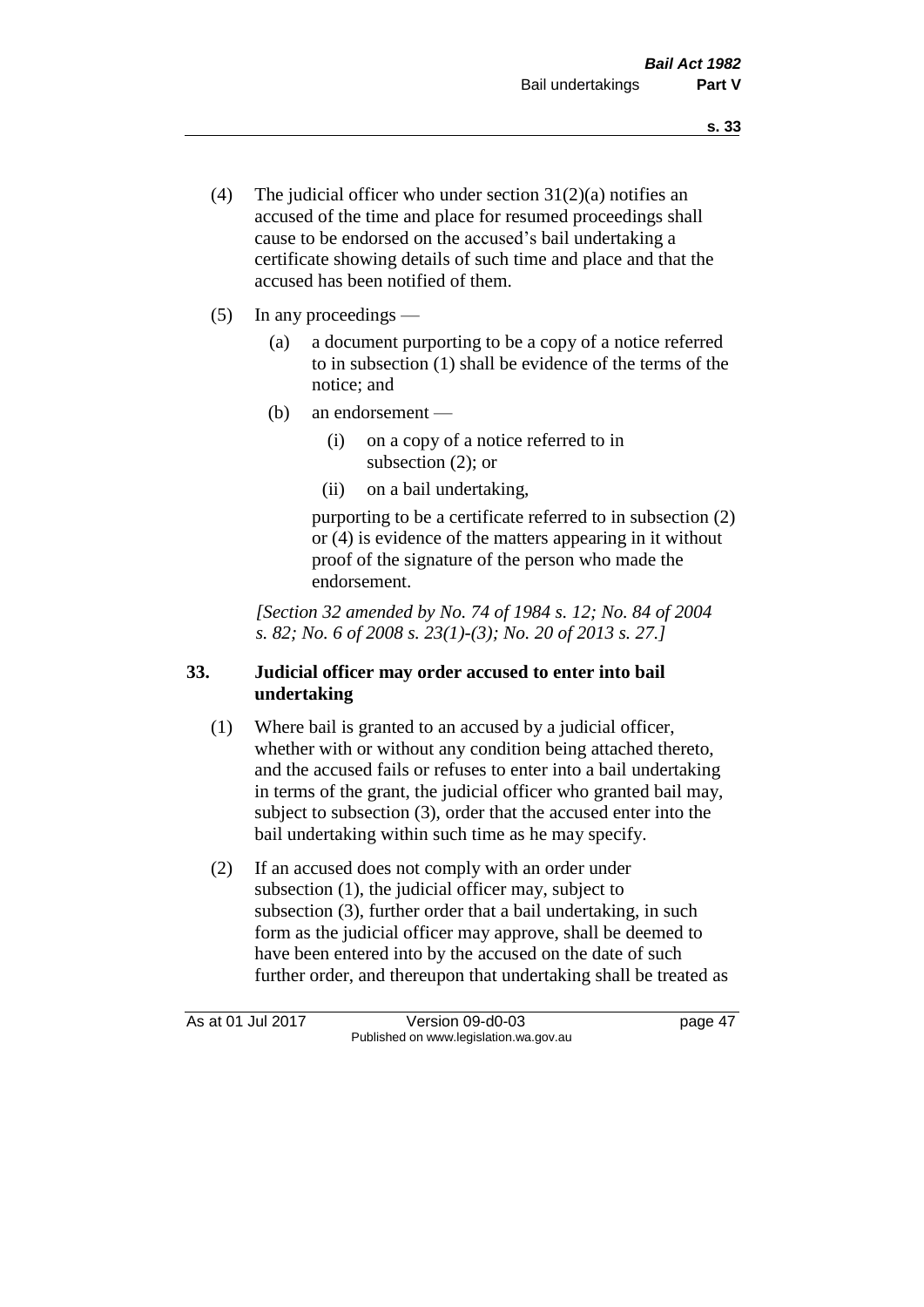if it had been duly entered into by the accused for the purposes of this Act.

- (3) A judicial officer shall not
	- (a) make an order under subsection (2) unless he has personally informed the accused of the terms and effect of the order made under subsection (1);
	- (b) exercise any of the powers conferred on him by this section unless he is satisfied that the accused has the capacity to enter into and comply with the undertaking.

*[Section 33 amended by No. 84 of 2004 s. 82.]* 

#### **34. When bail undertaking ceases to have effect**

A bail undertaking ceases to have effect —

- (a) upon the revocation of bail under section 55;
- (b) upon the death of the accused, but only if no order has been made under section 57;
- (c) subject to section 31, upon the appearance in court by the accused as required by his bail undertaking;
- (d) upon the discharge of the accused according to law from any further proceedings for the offence, or all of the offences, to which the bail undertaking relates;
- (e) during any period before the time at which the accused is required to appear in court when he is in custody for any other offence or reason.

*[Section 34 amended by No. 84 of 2004 s. 82.]* 

page 48 Version 09-d0-03 As at 01 Jul 2017 Published on www.legislation.wa.gov.au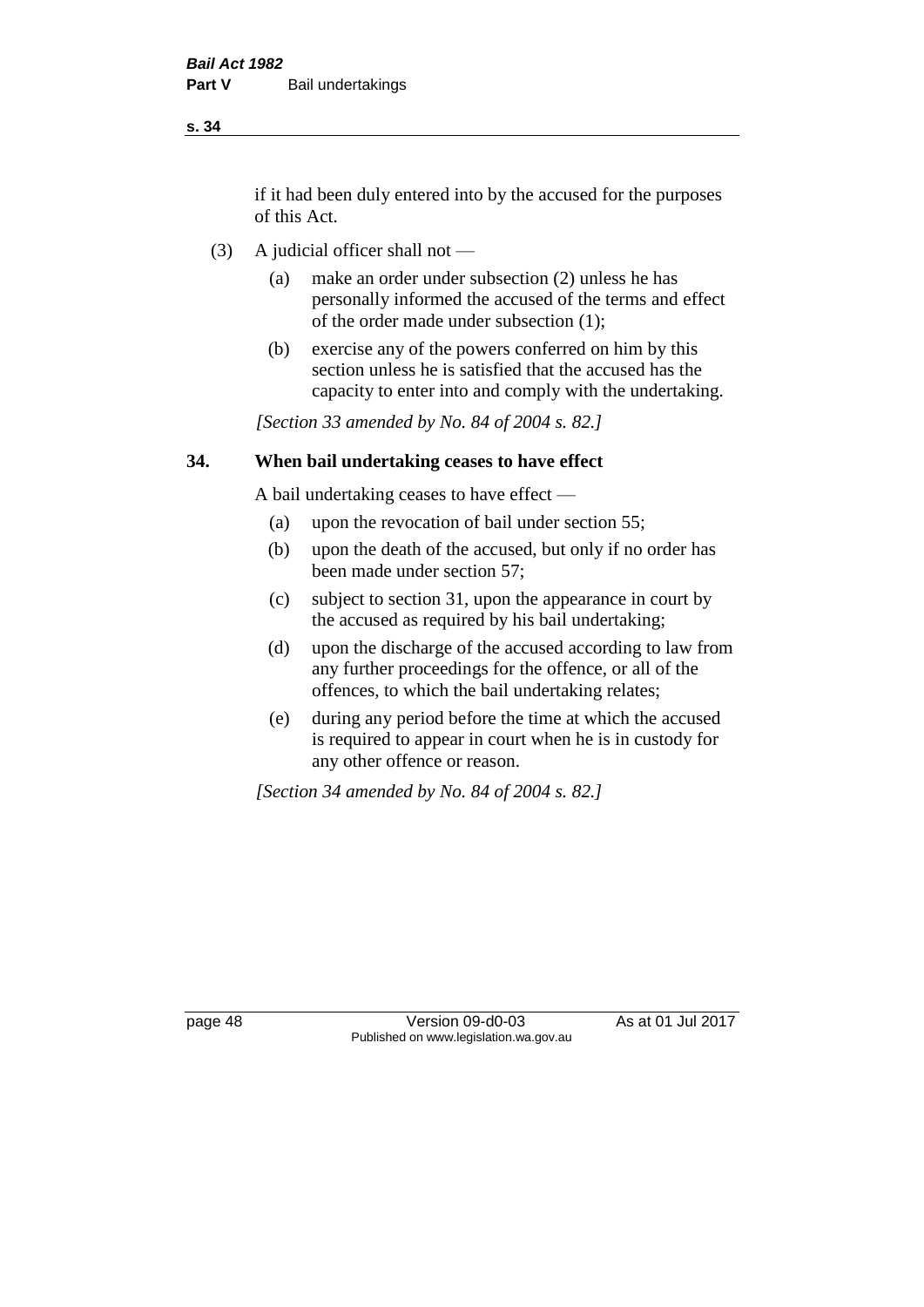# **Part VI — Sureties and surety undertakings**

#### **35. Surety and surety undertaking**

- (1) A surety is a person who, as a condition of the grant of bail to an accused, enters into a surety undertaking, that is to say, undertakes in writing that he will, subject to this Act, forfeit a specified amount of money if the accused fails to comply with any requirement of his bail undertaking mentioned in section  $28(2)(a)$  and (b).
- (2) A surety is required to be approved under section 40.
- (3) A forfeiture of money by a surety as mentioned in subsection (1) is enforceable as provided in section 49 but not otherwise.

*[Section 35 amended by No. 84 of 2004 s. 82; No. 6 of 2008 s. 18(3).]* 

#### **36. Sureties, who may approve**

- (1) The decision whether an applicant should be approved as a surety in any case is to be made —
	- (a) by a person referred to in section 29(a) to (d); or
	- (b) where the accused to whom bail has been granted is in prison, by a person for the time being in charge of the prison; or
	- (c) where the accused to whom bail has been granted is a child, by an authorised community services officer.
- (2) A judicial officer when granting bail to an accused subject to a requirement for a surety or sureties may make an order as to —
	- (a) the giving of notice to the prosecutor of an application for approval of any surety; or
	- (b) the person or persons who are to, or may, approve any surety,

and subsection (1) has effect subject to any such order. *[Section 36 inserted by No. 6 of 2008 s. 24(1).]*

As at 01 Jul 2017 Version 09-d0-03 page 49 Published on www.legislation.wa.gov.au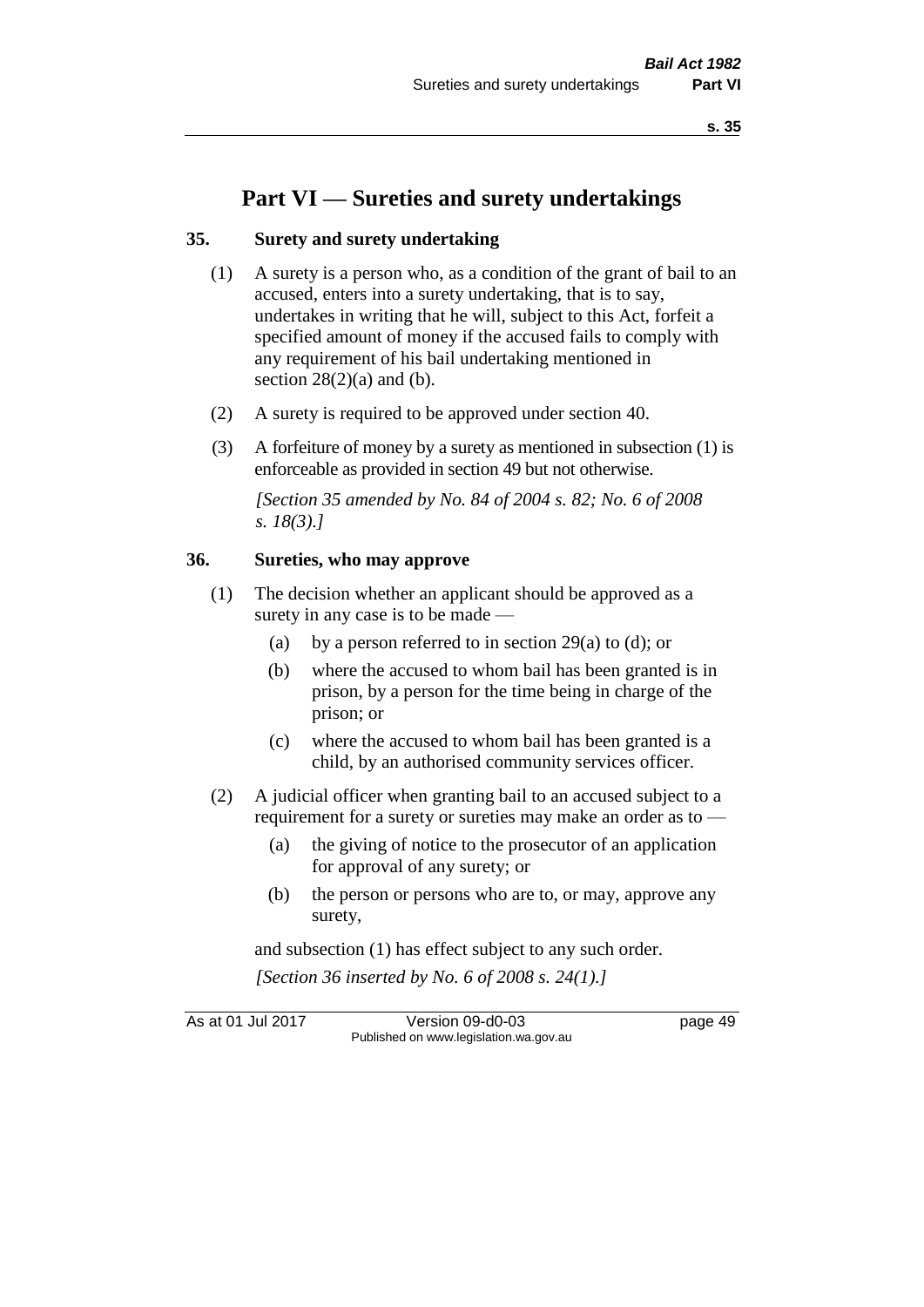## **37. Proposed surety to receive certain information and form**

- (1) Whenever a surety approval officer is called upon to decide whether an applicant should be approved as a surety, he shall ensure that the applicant is, or has been, given —
	- (a) a duly completed notice in the prescribed form showing details of the terms and conditions on which bail has been granted to the accused in whose case the surety is required; and
	- (b) such information in writing as to the effect of this Act in relation to the rights, obligations and liabilities of sureties as is prescribed for the purposes of this paragraph; and
	- (c) a prescribed form of declaration for completion designed to disclose to the surety approval officer all information relevant to the decision.
- (2) Before he makes his decision, the surety approval officer shall ensure that the applicant furnishes to him the declaration referred to in subsection (1)(c) duly completed.

*[Section 37 amended by No. 84 of 2004 s. 82; No. 6 of 2008 s. 24(4), (5) and 25; No. 20 of 2013 s. 28.]* 

# **38. Persons disqualified from being sureties**

- (1) A person is not qualified to be approved as a surety if  $-$ 
	- (a) he is under 18 years of age; or
	- (b) subject to subsection (2), the value of his assets, after provision is made for his debts and liabilities, is less than the amount which he might become liable to forfeit under his proposed surety undertaking; or
	- (c) there are reasonable grounds for believing that he has been, or will be, indemnified by any person against any forfeiture referred to in paragraph (b).

page 50 Version 09-d0-03 As at 01 Jul 2017 Published on www.legislation.wa.gov.au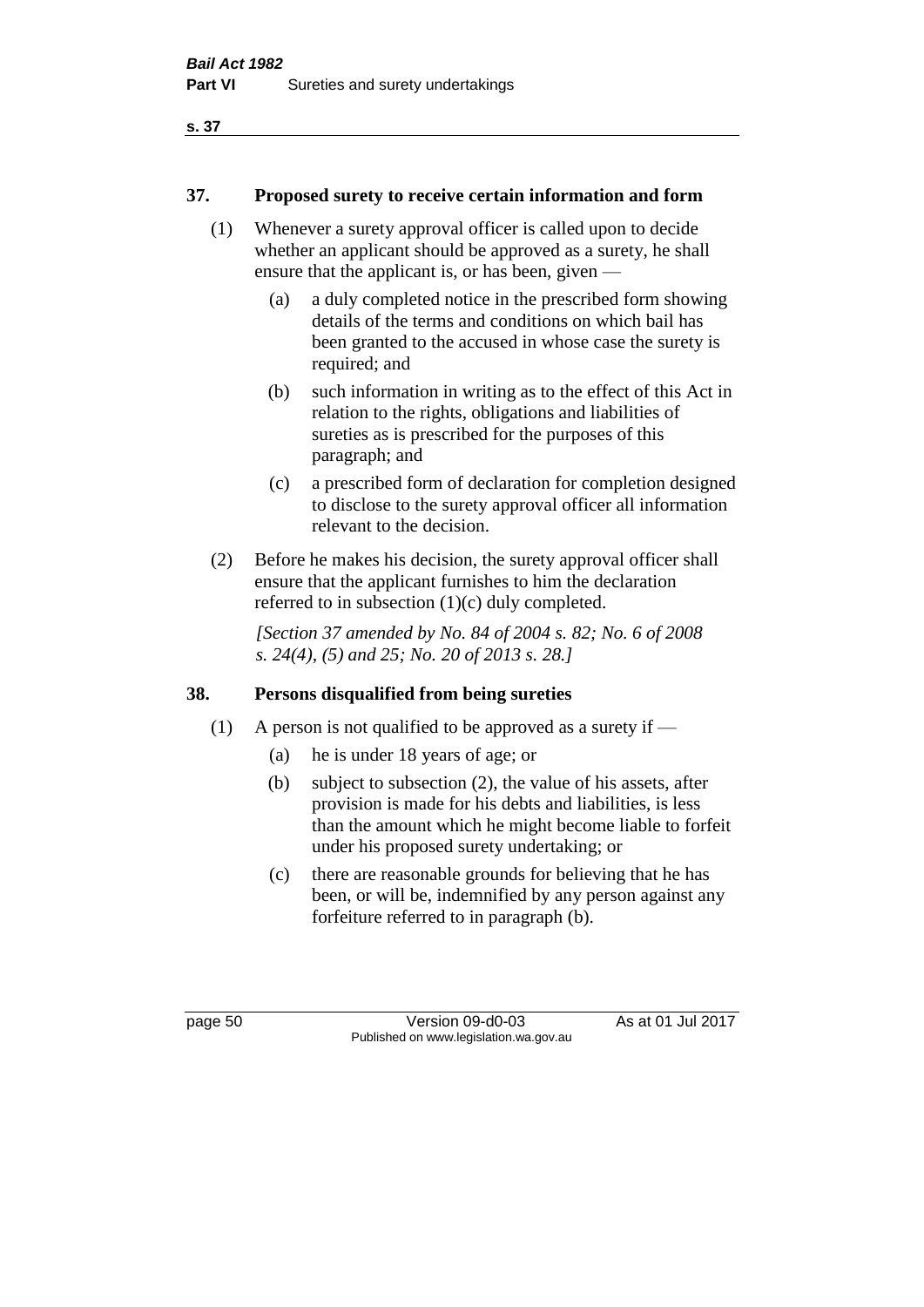(2) Subsection (1)(b) does not apply where the applicant for approval is required to give security sufficient to cover the amount which he might become liable to forfeit.

## **39. Matters to be regarded when approving sureties**

In determining whether an applicant is suitable to be a surety a surety approval officer shall have regard to all matters which appear to him to be relevant including, as well as any others, the following —

- (a) the character and antecedents of the applicant; and
- (b) his proximity to or connection with the accused, whether by kinship, place of residence or otherwise; and
- (c) his ability to pay, or give security for, the amount which he might become liable to forfeit under his proposed surety undertaking, without excessive hardship to himself or his dependants.

*[Section 39 amended by No. 84 of 2004 s. 82; No. 6 of 2008 s. 24(4).]* 

## **40. Decision on application by proposed surety**

- (1) Upon receipt of the duly completed declaration referred to in section  $37(1)(c)$ , the surety approval officer shall, after making any enquiries which he thinks desirable, make a decision, as soon as is practicable, either to approve or not to approve of the applicant as a surety in that case.
- (2) If the surety approval officer does not approve of the applicant as a surety he shall record the reasons for his doing so and inform the applicant and the accused thereof, or cause them to be so informed.

*[Section 40 amended by No. 15 of 1988 s. 15; No. 84 of 2004 s. 82; No. 6 of 2008 s. 24(5).]* 

As at 01 Jul 2017 Version 09-d0-03 page 51 Published on www.legislation.wa.gov.au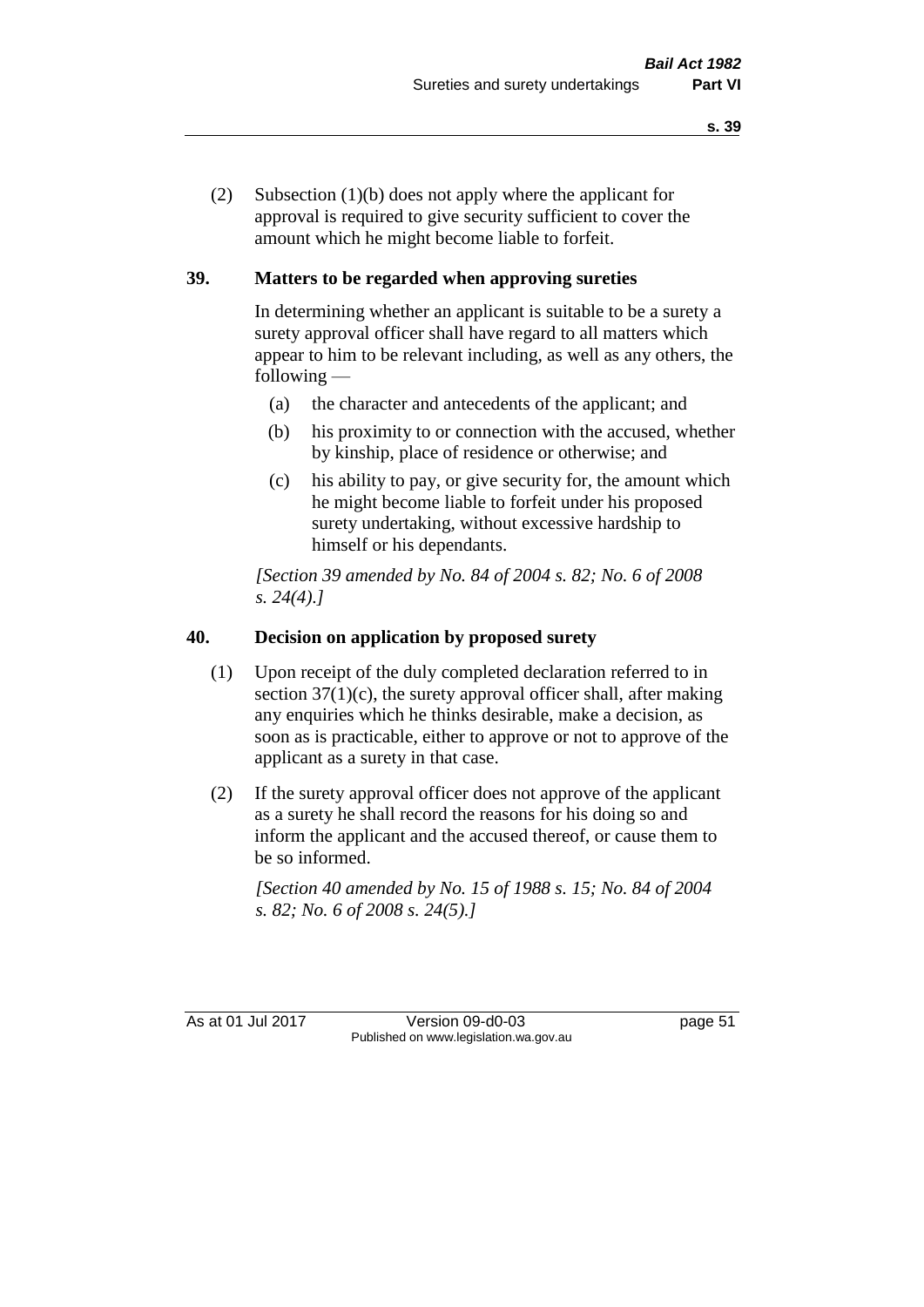#### **41. Finality of decision to refuse approval of surety**

- (1) A decision by a surety approval officer not to approve of the applicant as a surety is final unless the applicant becomes entitled to re-apply under subsection (2).
- (2) An applicant who is refused approval as a surety may re-apply for approval to the surety approval officer who made that decision, or if that officer is absent or unavailable to another surety approval officer, on the ground that —
	- (a) new facts have been discovered, new circumstances have arisen or the circumstances have changed since he was refused approval; or
	- (b) he failed to adequately present his case for approval on his previous application,

and the provisions of this Act, except section 37, shall, with necessary modifications, apply to any such further application and the decision thereon.

*[Section 41 amended by No. 6 of 2008 s. 24(3) and (4).]*

## **42. Before whom surety undertaking may be entered into**

A surety undertaking need not be entered into before the surety approval officer who approved the surety but may be entered into before any person before whom the accused for whose appearance the surety is approved might enter into his bail undertaking under section 29.

*[Section 42 amended by No. 84 of 2004 s. 82; No. 6 of 2008 s. 24(5).]* 

#### **43. Duties of person before whom surety undertaking is entered into**

A person before whom a surety undertaking is to be entered into —

 $(a)$  shall —

(i) read to the surety; or

page 52 Version 09-d0-03 As at 01 Jul 2017 Published on www.legislation.wa.gov.au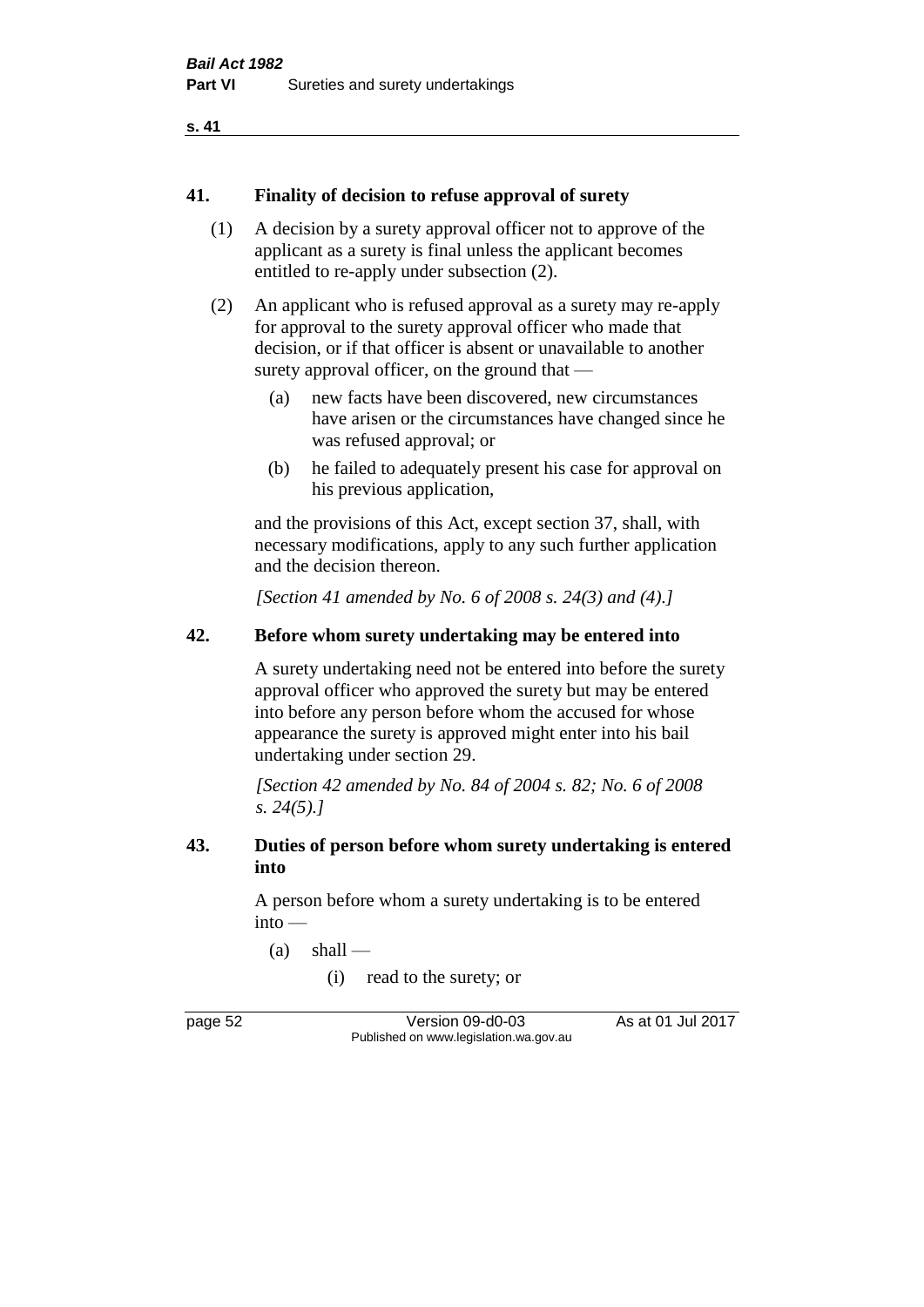- (ii) be informed by the surety that he has read; or
- (iii) if necessary, have translated to the surety,

the documents described in section  $37(1)(a)$  and (b), and the surety undertaking, before the surety enters into the undertaking; and

- (b) shall ensure that all conditions which are to be complied with by the surety have been complied with before the surety enters into his undertaking; and
- (c) shall give to the surety a copy of his surety undertaking as duly completed.

*[Section 43 amended by No. 74 of 1984 s. 13.]* 

#### **43A. Entering into surety undertaking where proposed surety interstate**

 $(1)$  In this section —

*proposed surety* means a person who is to enter into a surety undertaking;

*relevant official* means the person before whom the surety undertaking is to be entered into or was entered into, as the case requires;

*video link* means facilities (including closed circuit television) that enable, at the same time —

- (a) the relevant official to see and hear the proposed surety; and
- (b) the proposed surety to see and hear the relevant official.
- (2) This section applies if a proposed surety is in another State or a Territory.
- (3) The relevant official may comply with section 43(a) and (b) by means of a video link.
- (4) The relevant official may provide the surety undertaking to the proposed surety for completion by providing it by electronic means in accordance with the regulations.

As at 01 Jul 2017 Version 09-d0-03 page 53 Published on www.legislation.wa.gov.au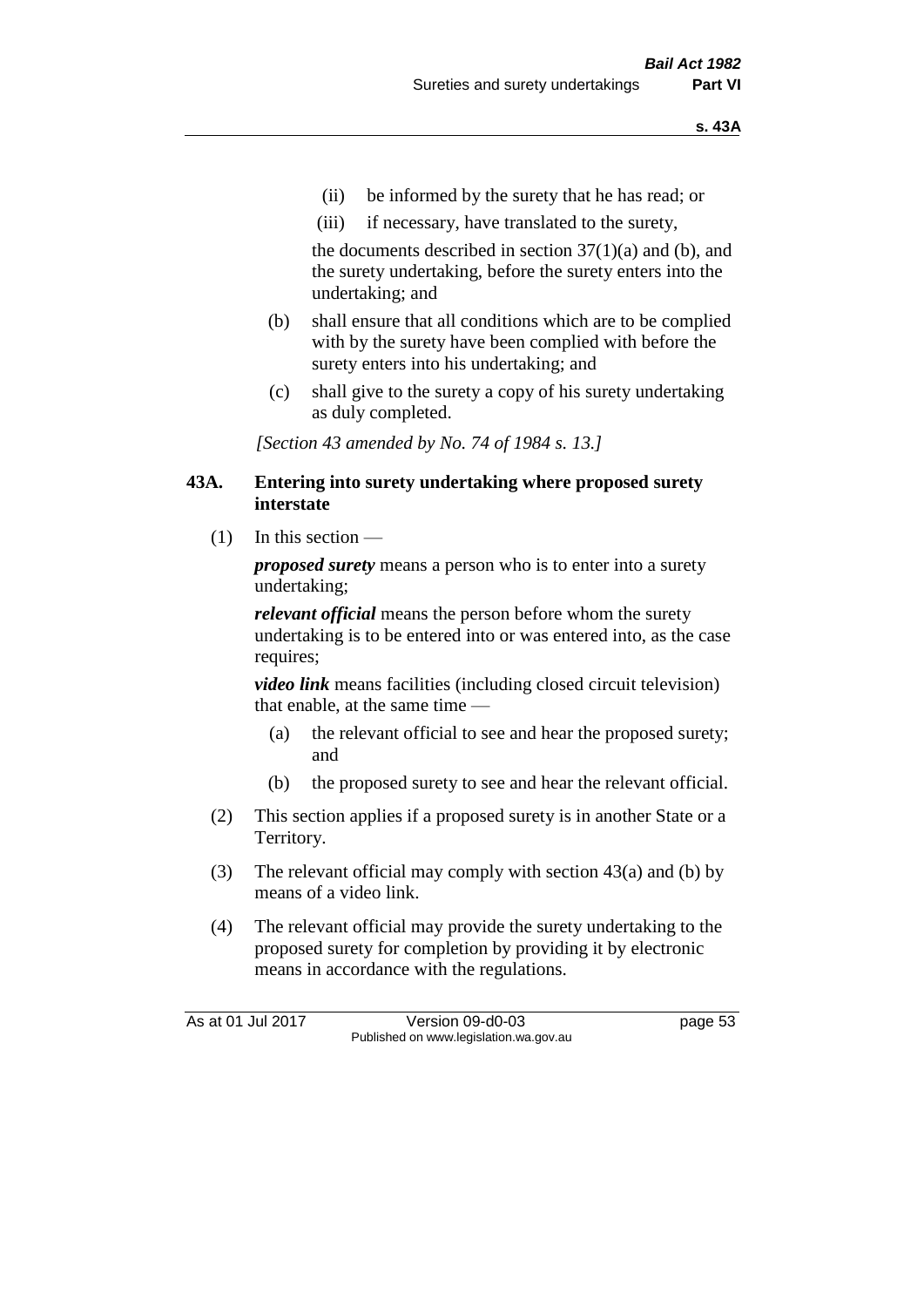- (5) The proposed surety may enter into the surety undertaking by providing the completed surety undertaking to the relevant official by electronic means in accordance with the regulations.
- (6) If the surety undertaking is provided by electronic means under subsection (4) or (5), any requirement for the proposed surety or the relevant official to sign it is to be taken to have been complied with if the full name of the proposed surety or the relevant official, as the case requires, appears in the appropriate place in the undertaking.
- (7) The relevant official may comply with section 43(c) by providing a copy of the surety undertaking (as duly completed) to the surety by electronic means in accordance with the regulations.
- (8) A surety undertaking that is entered into in accordance with this section is to be taken to have been entered into before the relevant official.
- (9) In any proceedings a document purporting to be a copy of a surety undertaking and purporting to be certified by the relevant official to be a copy of a surety undertaking entered into in accordance with this section is evidence of the surety undertaking without proof of the signature of the relevant official.

*[Section 43A inserted by No. 6 of 2008 s. 26; amended by No. 20 of 2013 s. 29.]*

# **44. When surety undertaking extends to different time or different time and place substituted under s. 31**

- (1) A surety undertaking does not extend to the failure by the accused to appear at a different time or a different time and place substituted pursuant to section 31 unless —
	- (a) the surety undertaking contains a provision stating that it does so extend and, where applicable under subsection (5), the surety has received notice as mentioned in that subsection; or

page 54 Version 09-d0-03 As at 01 Jul 2017 Published on www.legislation.wa.gov.au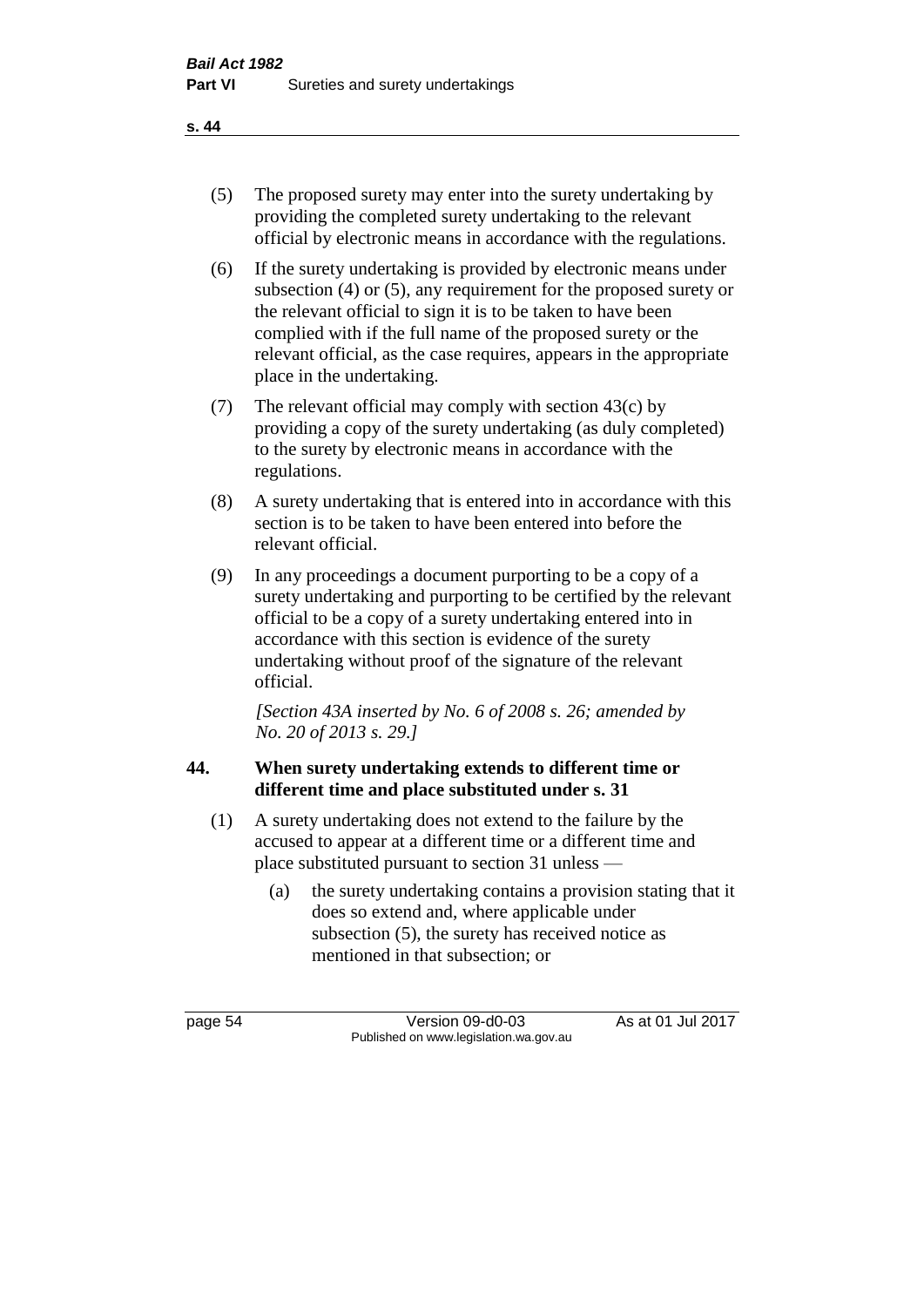- (b) subsection (2) applies.
- (2) A surety undertaking extends to the failure by the accused to appear at a different time substituted pursuant to section 31 during a trial if, at the option of the surety, the undertaking contains a provision stating —
	- (a) that it does so extend; and
	- (b) the effect of subsection (4).
- (3) In subsection  $(2)$  —

*trial* means that part of proceedings for an offence when evidence is being received by the court in respect of the offence and also extends to any time when —

- (a) legal argument is being heard; or
- (b) a judicial officer or a jury is deliberating.
- (4) Subsection (2) applies despite any amendment as defined in section 31A(1) if the endorsement or notice under section 31A(3)(a) in respect of the amendment includes a statement referred to in section 31A(4).
- (5) A surety undertaking may, at the option of the surety, also contain a provision stating that where —
	- (a) a different time or a different time and place for the accused's appearance is substituted pursuant to section 31; and
	- (b) subsection (2) does not apply,

the surety's liability only arises if the surety is given notice, as soon as is practicable, of the different time or the different time and place.

(6) Where, by operation of this section, a surety undertaking would extend to the failure by the accused to appear at a different time or a different time and place substituted pursuant to section 31, that extension is not affected by a reduction in the number of offences to which the accused's bail undertaking relates.

*[Section 44 inserted by No. 6 of 2008 s. 27(1).]*

As at 01 Jul 2017 Version 09-d0-03 page 55 Published on www.legislation.wa.gov.au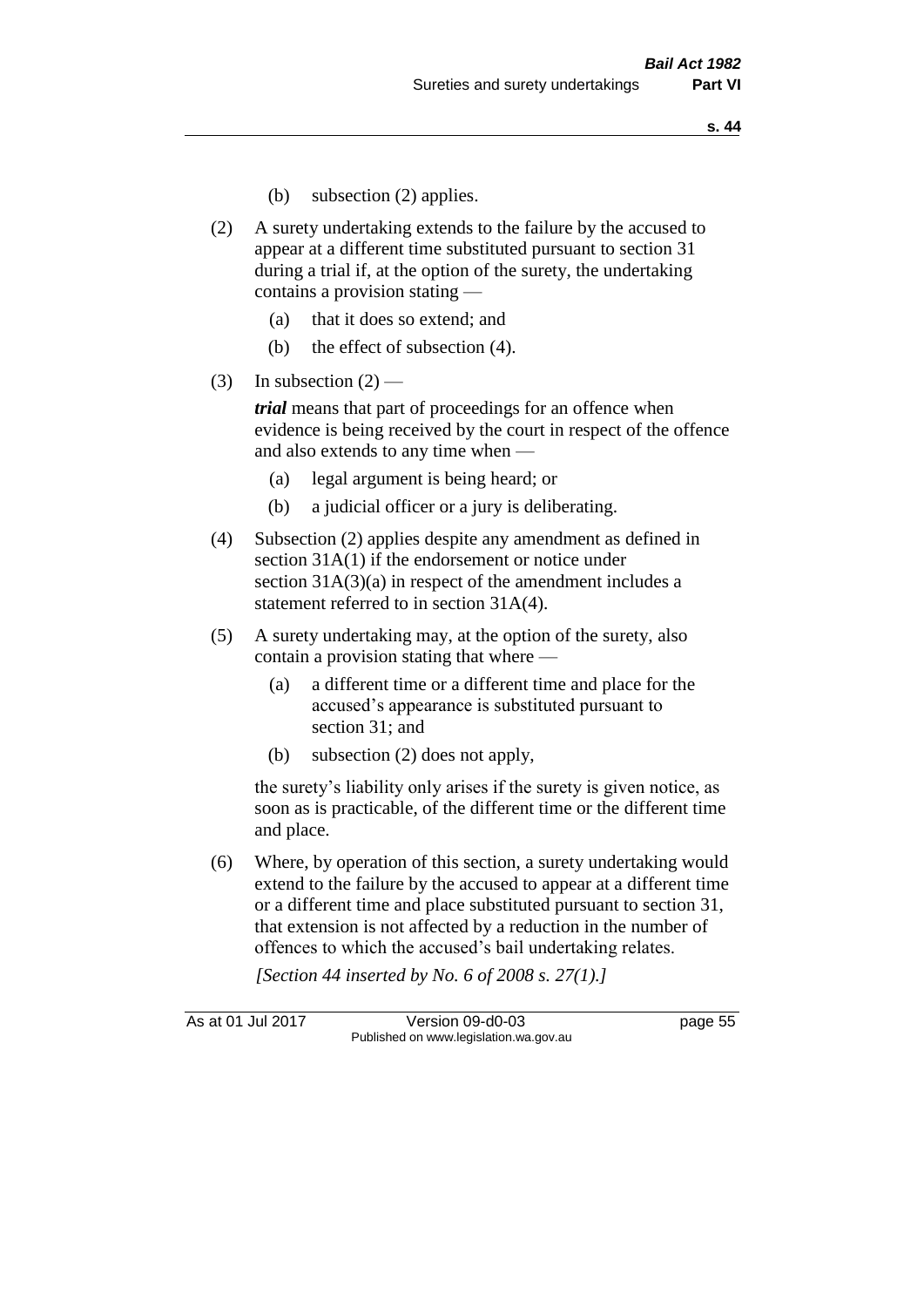```
s. 45
```
#### **45. Notices under s. 44, service and proof of**

- (1) For the purposes of section 44(5) notice to a surety may be given —
	- (a) orally to the surety by the judicial officer when he fixes a time and place for the proceedings or the resumed proceedings; or
	- (b) in the approved form to the surety personally; or
	- (c) by a person authorised under subsection  $(5)$ 
		- (i) sending or causing to be sent the approved form to the surety by post to the surety's address appearing in the records of the court; or
		- (ii) in urgent cases or with the surety's consent, providing or causing to be provided the approved form to the surety by electronic means in accordance with the regulations.
- (2) A person who gives a notice in accordance with subsection  $(1)(b)$  or  $(c)$  shall endorse on a file copy of the notice a certificate showing —
	- (a) that the person has done so; and
	- (b) the time of doing so.
- (2a) If a notice is sent by post under subsection  $(1)(c)$ , the notice is to be presumed, unless the contrary is shown, to have been received at the time when, in the ordinary course of events, it would have been delivered.
- (3) A judicial officer who, under subsection  $(1)(a)$ , notifies a surety of the time and place for the proceedings or the resumed proceedings shall cause to be endorsed on a file copy of the surety's undertaking a certificate showing details of such time and place and that the surety has been notified of them.
- (4) In any proceedings
	- (a) a document purporting to be a copy of a notice referred to in section 44(5) shall be evidence of the terms of the notice; and

page 56 Version 09-d0-03 As at 01 Jul 2017 Published on www.legislation.wa.gov.au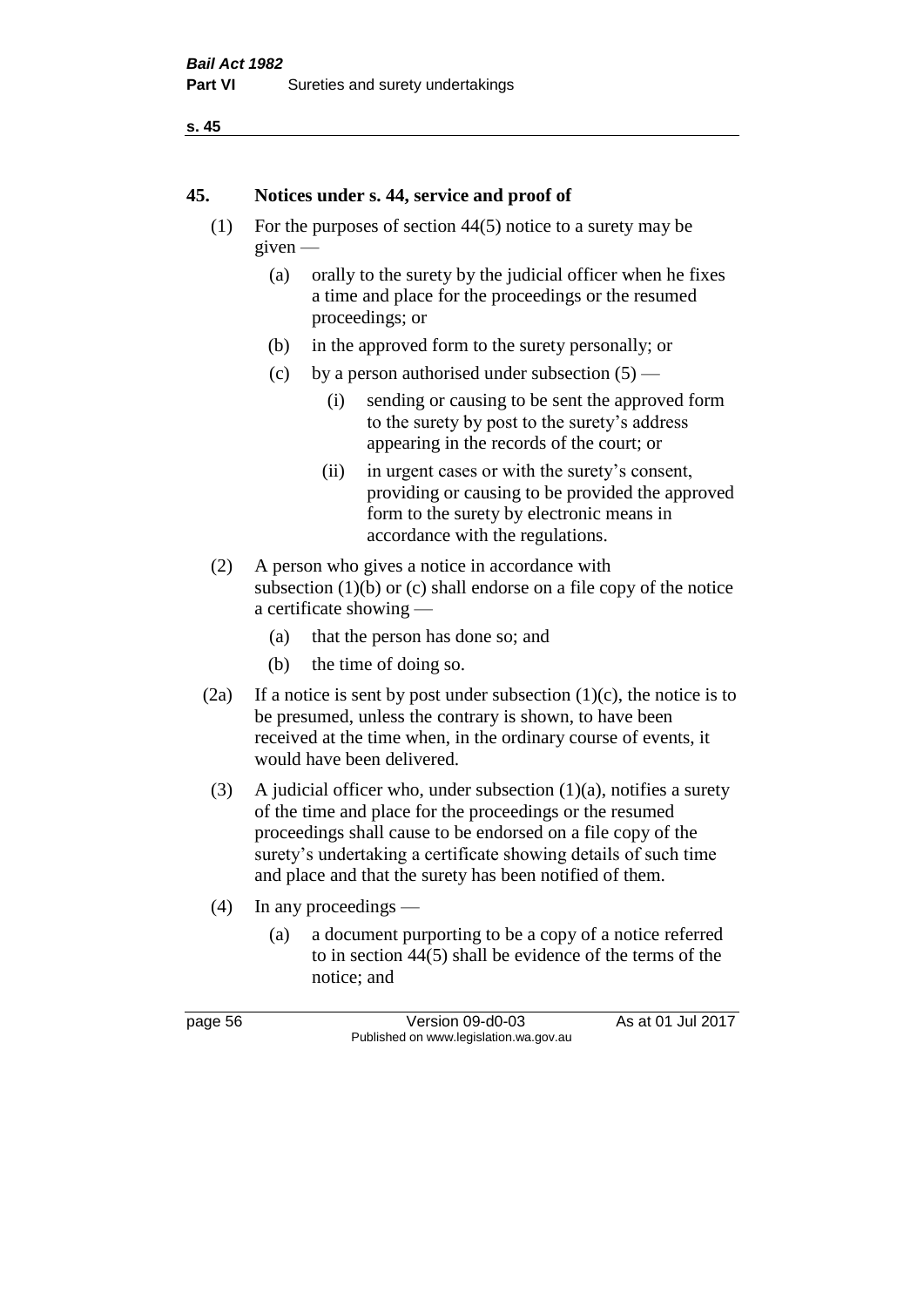- (b) an endorsement
	- (i) on a file copy of a notice given under subsection  $(1)(b)$  or  $(c)$  purporting to be a certificate referred to in subsection (2); or
	- (ii) on a file copy of a surety undertaking purporting to be a certificate referred to in subsection (3),

is evidence of the matters appearing in the certificate without proof of the signature of the person who made the endorsement.

- (5) A registrar of the court, other than a deputy registrar of the Magistrates Court or the Children's Court, is an authorised person for the purposes of subsection  $(1)(c)$  and in addition —
	- (a) in respect of committals to the Supreme Court, the Chief Justice; and
	- (b) in respect of committals to the District Court, the Chief Judge,

may authorise a person or persons, by name or office, to perform the function referred to in subsection  $(1)(c)$ .

*[Section 45 amended by No. 74 of 1984 s. 15; No. 59 of 2004 s. 141; No. 6 of 2008 s. 28(1)-(5); No. 20 of 2013 s. 30.]* 

#### **46. Surety's power to arrest accused**

- (1) A surety may arrest an accused for whose appearance in court he has entered into a surety undertaking if the surety has reasonable grounds to believe that —
	- (a) the accused
		- (i) is not likely to comply with the requirements of his bail undertaking mentioned in section  $28(2)(a)$  or (b); or
		- (ii) is, or has been, in breach of any condition of his bail undertaking mentioned in section 28(2)(c); or

As at 01 Jul 2017 Version 09-d0-03 page 57 Published on www.legislation.wa.gov.au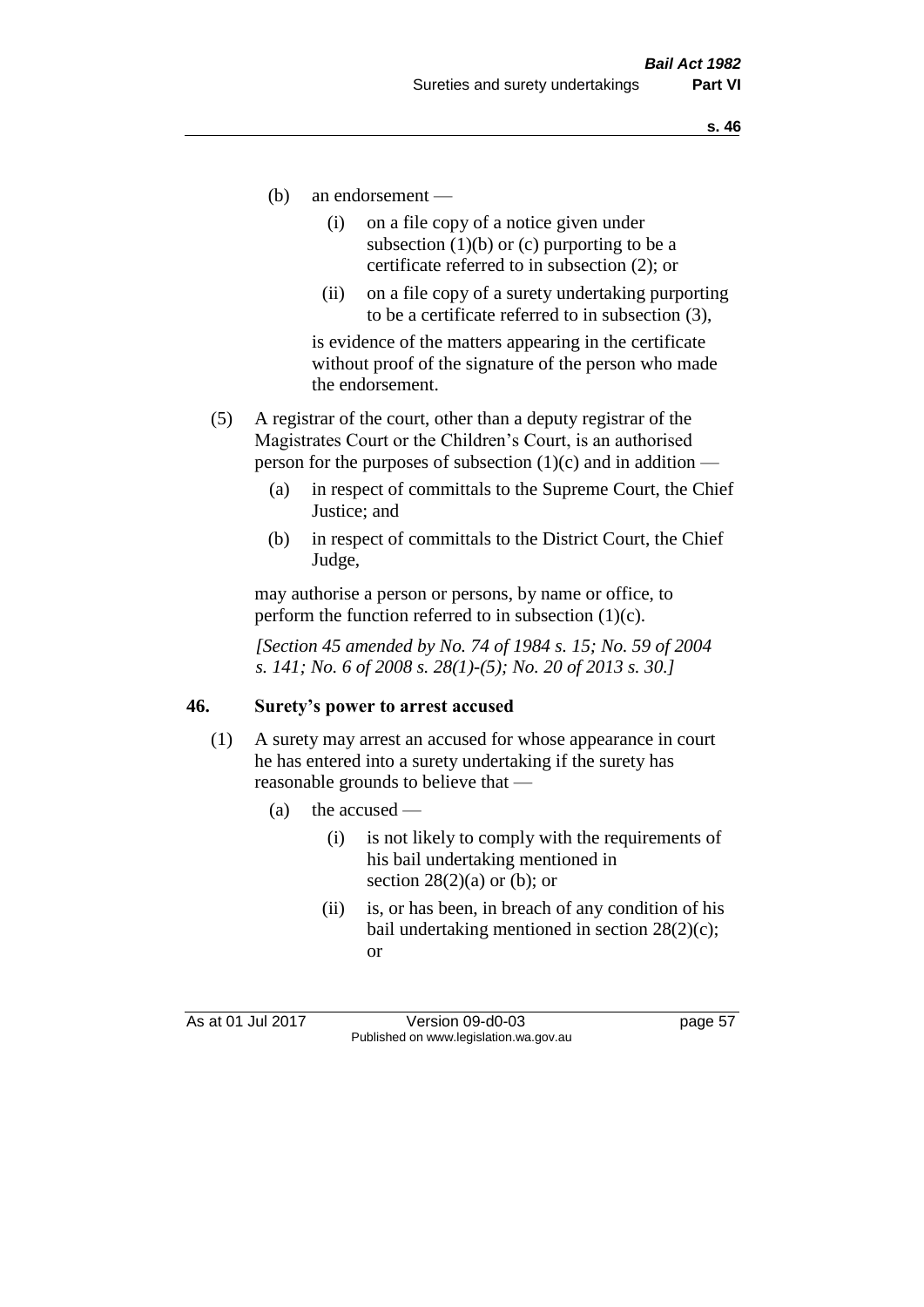(iii) is, or has been, in breach of a home detention condition mentioned in section 28(2)(d);

and

- (b) it is not expedient to invoke the assistance of the relevant officer under section 54(1) because the delay occasioned by doing so would defeat the purpose of that section.
- (2) A surety who arrests an accused under subsection (1) shall, as soon as is practicable, deliver him into the custody of a police officer and thereafter he shall be dealt with under section 54(4) and section 55, and those provisions shall apply, as if he had been arrested by a police officer under section 54(2).

*[Section 46 amended by No. 74 of 1984 s. 16; No. 61 of 1990 s. 10; No. 84 of 2004 s. 82; No. 6 of 2008 s. 33(5).]* 

# **47. When surety undertaking ceases to have effect**

A surety undertaking ceases to have effect —

- (a) upon the revocation of bail under section 55(1); or
- (b) upon the release of an accused under section 55(2) if the surety does not consent to the continuance in force of his surety undertaking; or
- (c) upon its being cancelled under section 48(4) (and as from the time fixed therefor) by an appropriate judicial officer; or
- (d) upon the death of the surety, but only if no order under section 49(1) has been made before then; or
- (e) subject to sections 31 and 44, upon the appearance in court by the accused as required by his bail undertaking; or
- (f) upon the discharge of the accused according to law from any further proceedings for the offence, or all of the offences, to which the surety undertaking relates; or

page 58 Version 09-d0-03 As at 01 Jul 2017 Published on www.legislation.wa.gov.au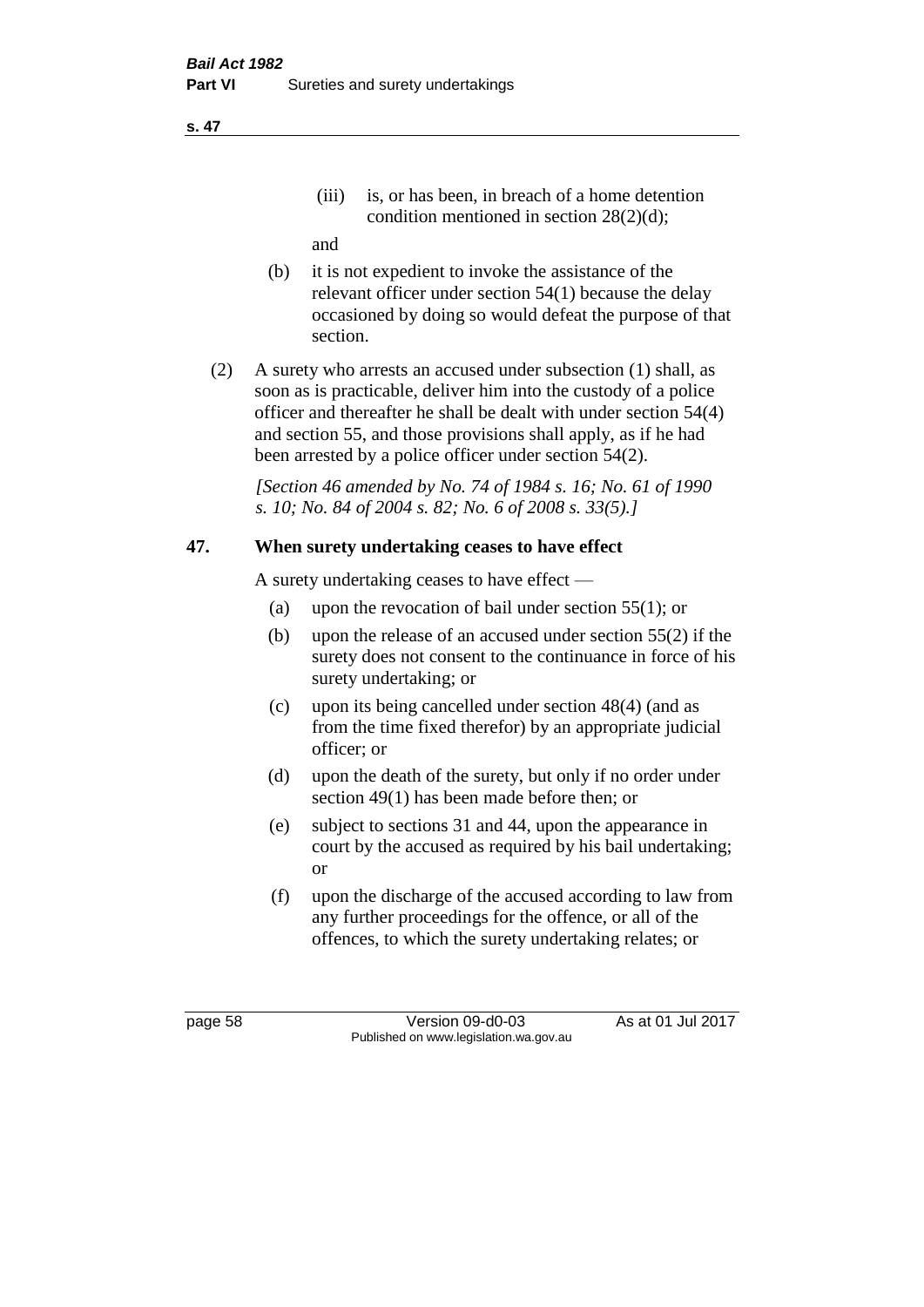(g) during any period before the time at which the accused is required to appear in court when he is in custody for any other offence or reason.

*[Section 47 amended by No. 84 of 2004 s. 82.]* 

#### **48. Surety may apply for cancellation of his undertaking**

- (1) A surety may apply to an appropriate judicial officer for cancellation of his undertaking.
- (2) An application under subsection (1) may be made at any time before that specified, or deemed by section 31(3) to be specified, in the accused's bail undertaking for his appearance in court.
- (3) Upon an application being made under subsection (1) an appropriate judicial officer shall cause the accused to appear before him or another such officer and may issue a warrant or summons for that purpose.
- (4) Upon the appearance of the accused before the time mentioned in subsection (2) an appropriate judicial officer shall —
	- (a) cancel the surety undertaking; and
	- (b) exercise one of the powers set out in section  $55(1)(d)$ or (e).
- (5) An application under subsection (1) must be made, and proceedings on it are to be conducted —
	- (a) in a court of summary jurisdiction in accordance with the regulations;
	- (b) in the Supreme Court or the District Court  $-\text{in}$ accordance with rules of court.

*[Section 48 amended by No. 59 of 2004 s. 141; No. 84 of 2004 s. 7 and 82; No. 6 of 2008 s. 29.]* 

## **49. Surety's undertaking to pay money, enforcing**

(1) Where an accused has failed to comply with any requirement of his bail undertaking mentioned in section 28(2)(a) or (b) the

As at 01 Jul 2017 Version 09-d0-03 page 59 Published on www.legislation.wa.gov.au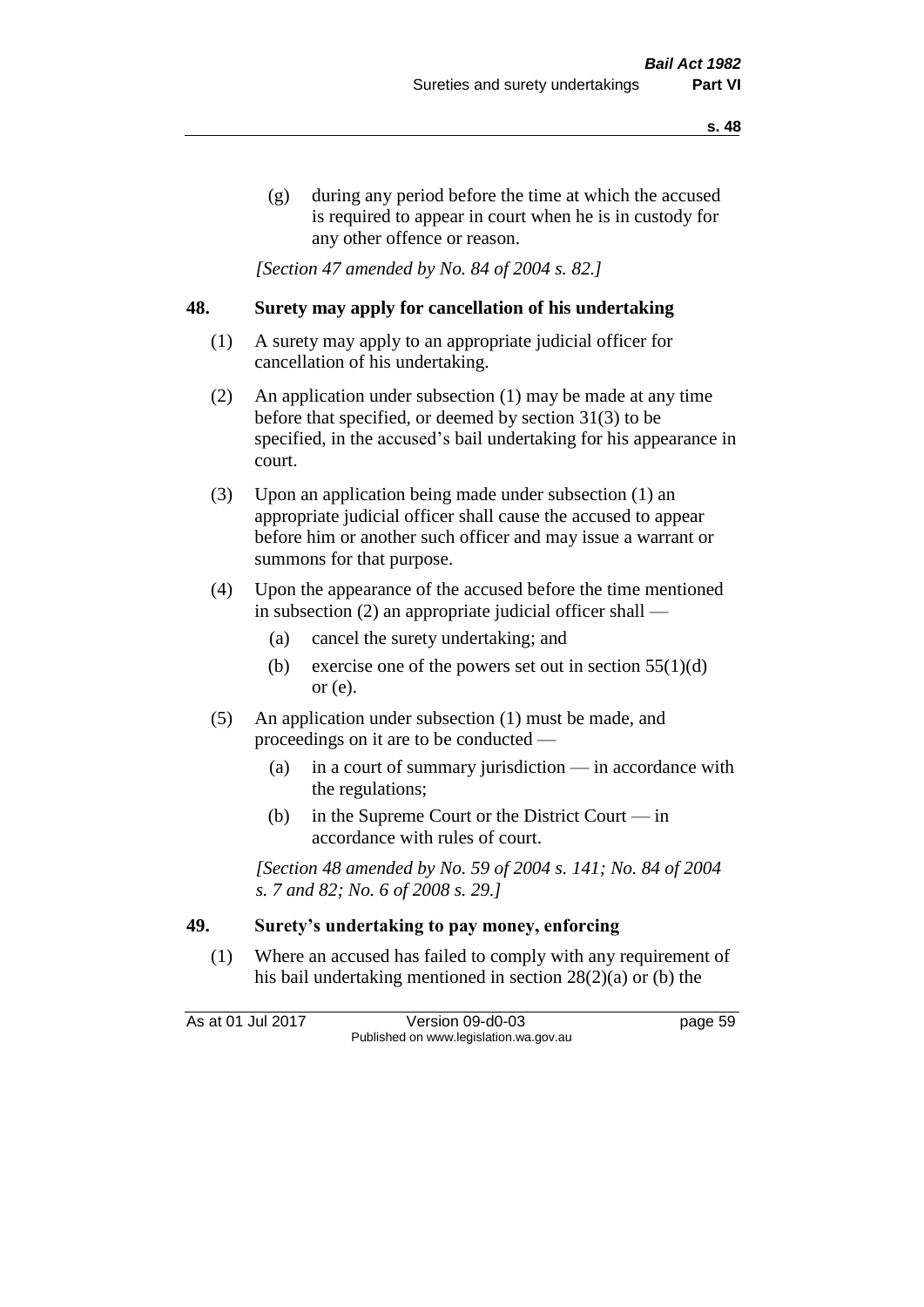following provisions of this section apply for the purpose of enforcing payment to the State of any sum thereupon payable by a surety in terms of his surety undertaking —

- (a) an application for an order that the sum be paid may be made to an appropriate judicial officer —
	- (i) by the Director of Public Prosecutions where the court before which the accused failed to appear was —
		- (I) the District Court, the Supreme Court or the Court of Appeal; or
		- (II) another court, if the Director of Public Prosecutions is the prosecutor in that court of the case against the accused;

or

- (ii) in other cases, by the State Solicitor or the registrar of the court before which the accused failed to appear;
- *[(b) deleted]*
	- (c) on the hearing of the application and upon proof of the surety's liability in terms of his undertaking, the judicial officer shall order forfeiture of the full amount specified in the undertaking unless the surety attends at the hearing and shows to the satisfaction of the judicial officer that there was reasonable cause for the failure of the accused to comply with the requirement to which the application relates;
- (d) notwithstanding paragraph (c), the judicial officer may decline to make an order under that paragraph or may order forfeiture in part only where the surety attends and shows to the satisfaction of the judicial officer —
	- (i) that, by reason of a change of circumstances since the undertaking was entered into, an order for forfeiture, or for forfeiture in full (as the case may be), would cause excessive hardship to the surety or his dependants; and

page 60 Version 09-d0-03 As at 01 Jul 2017 Published on www.legislation.wa.gov.au

**s. 49**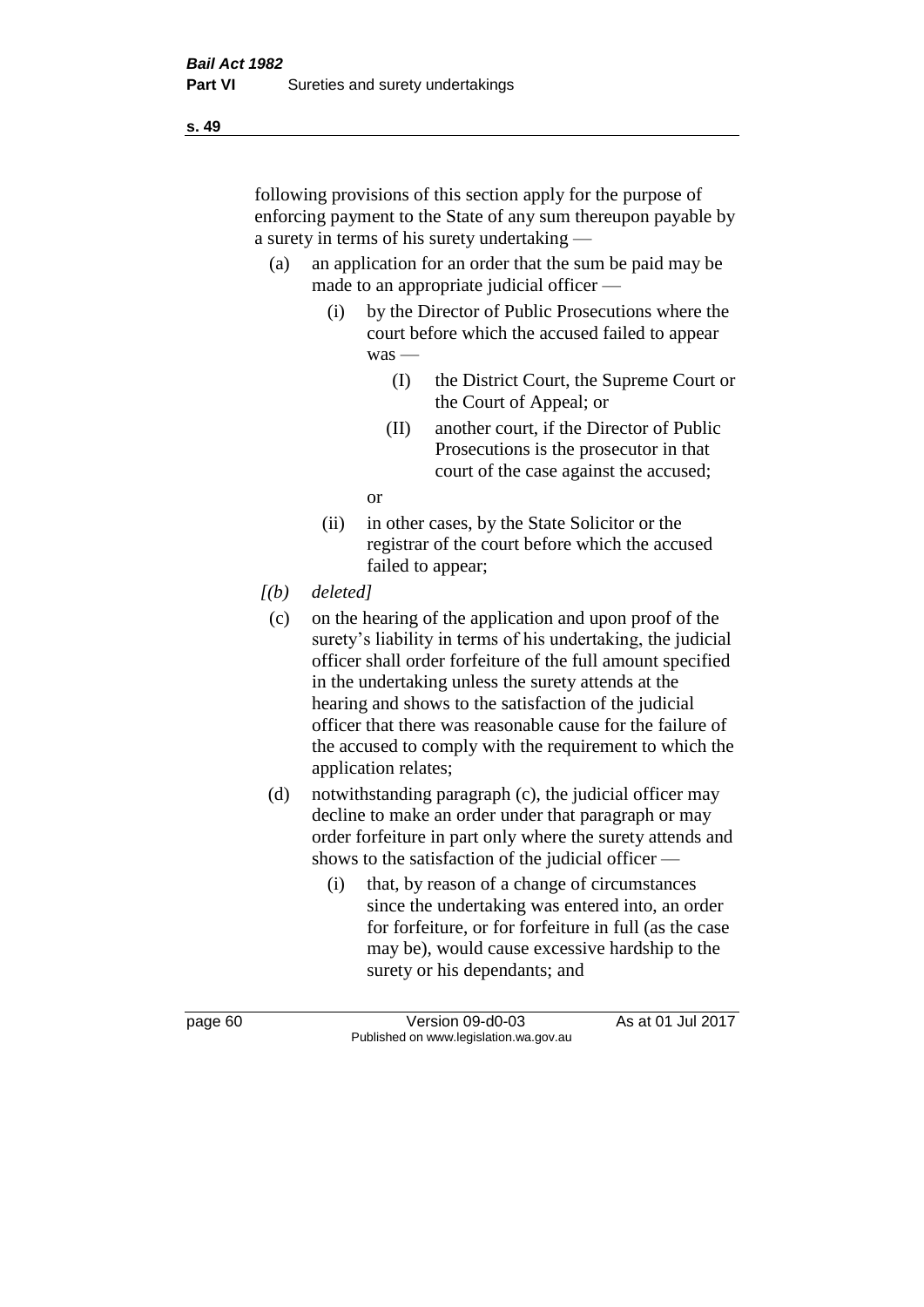- (ii) that such hardship would not be relieved by the exercise of one or more of the powers conferred by section 59;
- (e) an order may be made under this section whether or not the accused has been convicted of an offence against section 51(1) or (2) but if, after an order has been made, the surety satisfies the Governor that new facts have been discovered or new circumstances have arisen which show that there was reasonable cause for the failure of the accused as mentioned in paragraph (c), the Governor may exercise the power in section 139 of the *Sentencing Act 1995* as if the forfeiture were one to which that section applied.
- (2) An application under subsection (1) must be made, and proceedings on it are to be conducted —
	- (a) in a court of summary jurisdiction in accordance with the regulations;
	- (b) in the Supreme Court or the District Court  $-\text{in}$ accordance with rules of court.
- (3) Without prejudice to the recovery of such an amount as a civil debt due to the State, any amount to be paid under an order made under this section is to be paid, and its payment may be enforced under Part 5 of the *Fines, Penalties and Infringement Notices Enforcement Act 1994*, unless an order has been made under subsection (4).
- (4) If under this section the Supreme Court or the District Court makes an order requiring the payment of money, the court may make an order under section 59 of the *Sentencing Act 1995* in respect of the amount payable and for that purpose that section, with any necessary changes, applies as if the amount were a fine imposed on the surety.

*[Section 49 amended by No. 74 of 1984 s. 17; No. 92 of 1994 s. 5; No. 78 of 1995 s. 8; No. 65 of 2003 s. 121(3); No. 74 of 2003 s. 29; No. 59 of 2004 s. 141; No. 84 of 2004 s. 8, 11 and 82; No. 6 of 2008 s. 18(2) and 30(1) and (2).]* 

As at 01 Jul 2017 Version 09-d0-03 page 61 Published on www.legislation.wa.gov.au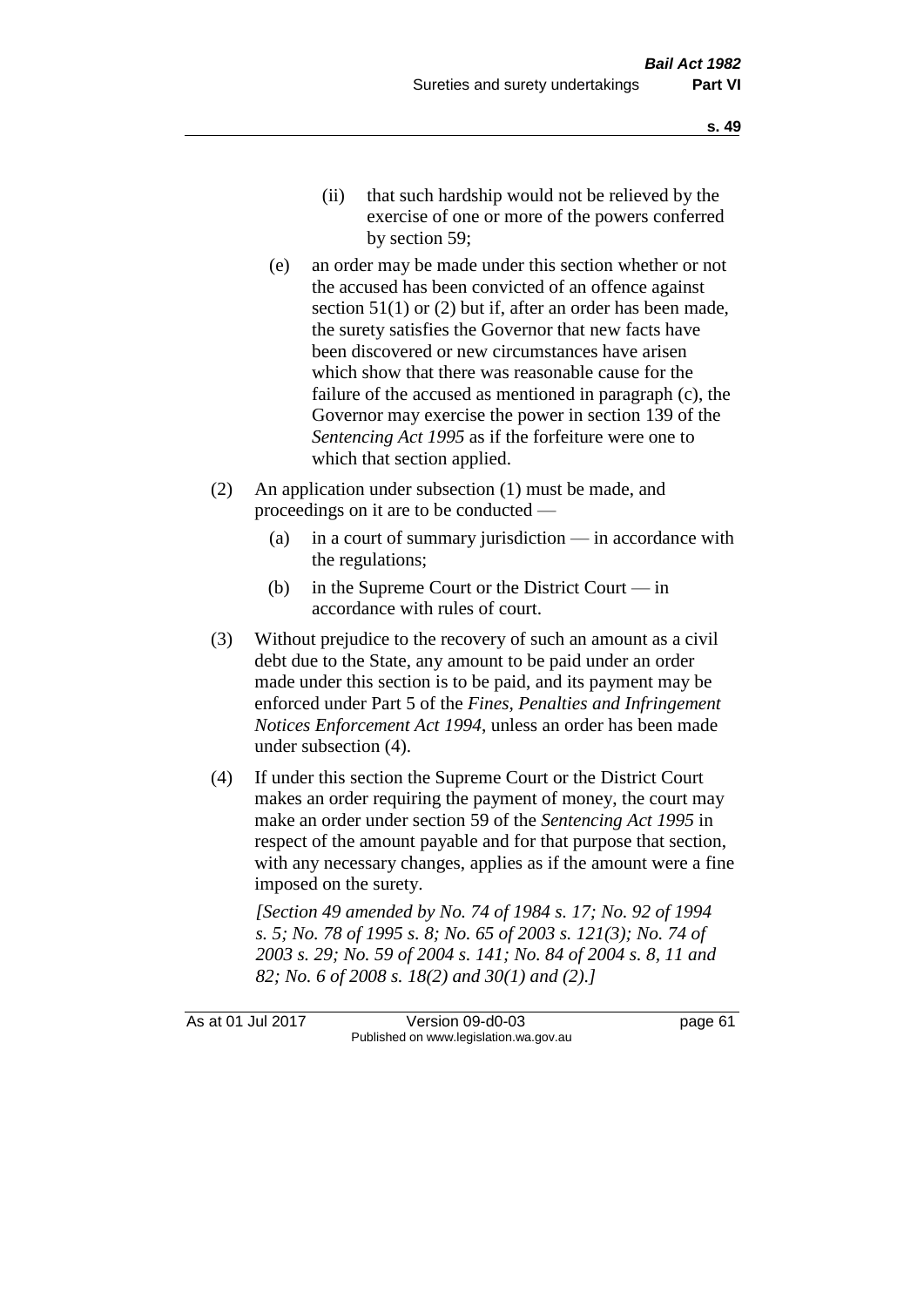#### **50. Indemnifying surety, offence**

- (1) If a person indemnifies, or agrees to indemnify, a surety or proposed surety against any liability which the surety or proposed surety may incur under this Act (including this section) he and the surety or proposed surety and any person with whom he agrees as aforesaid each commits an offence. Penalty: \$1 000 or imprisonment for 12 months or both.
- (2) An offence is committed under subsection  $(1)$ 
	- (a) whether the agreement is made before or after the surety undertaking is entered into and whether or not a proposed surety actually becomes a surety; and
	- (b) whether the compensation is to be in money or in money's worth.
- (3) An offence is not committed under subsection (1) by a surety or proposed surety if he shows —
	- (a) that he had no knowledge of an agreement within the meaning of subsection (1) proposed to be entered into between 2 other persons; or
	- (b) that having such knowledge he took all steps reasonably available to him to prevent the agreement being entered into.

*[Section 50 amended by No. 74 of 1984 s. 18.]* 

page 62 Version 09-d0-03 As at 01 Jul 2017 Published on www.legislation.wa.gov.au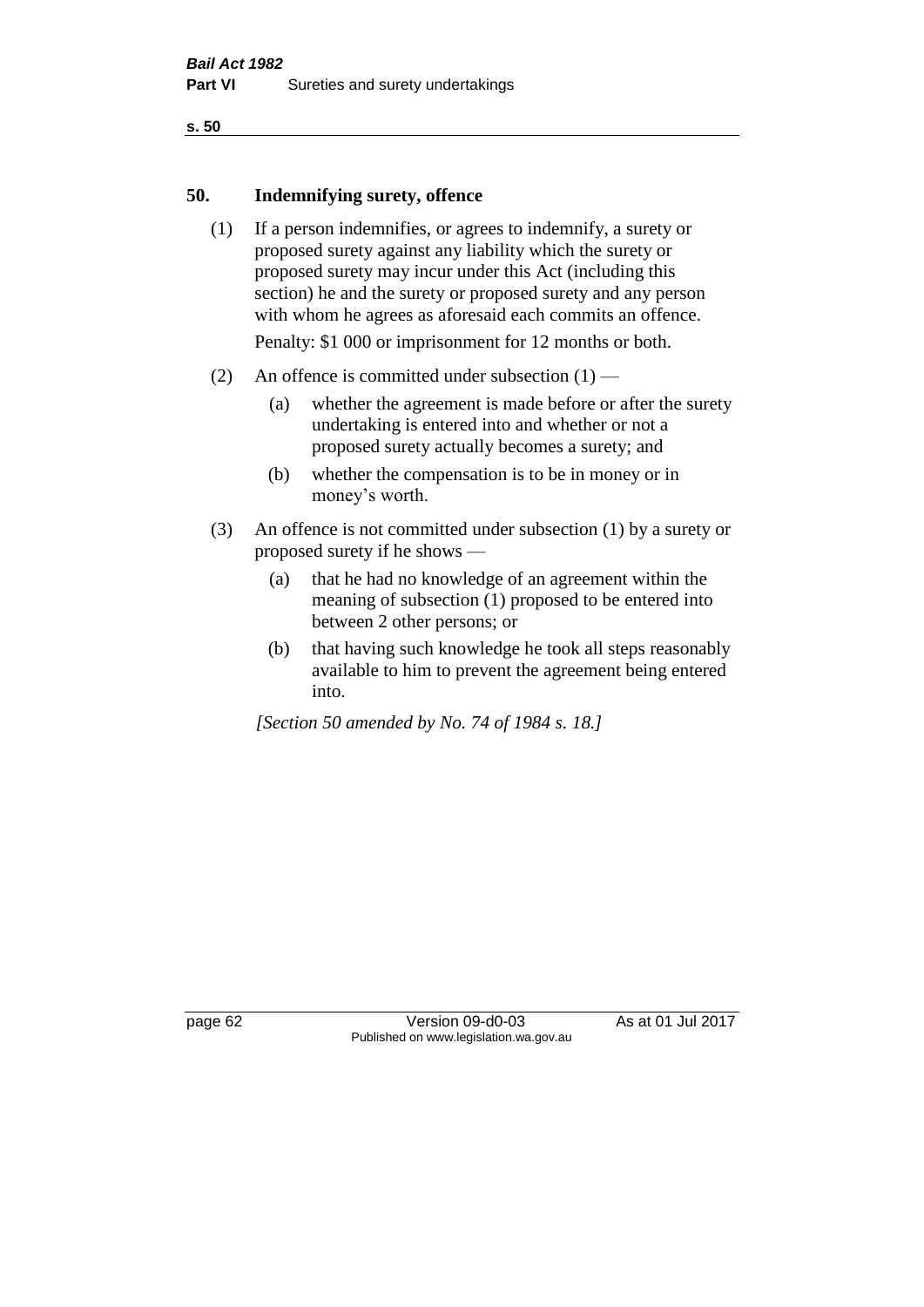**s. 50A**

# **Part VIA — Administration of home detention conditions**

*[Heading inserted by No. 61 of 1990 s. 11.]* 

# **50A. Powers of CEO (corrections)**

The CEO (corrections) has all of the powers conferred under this Act on a community corrections officer and may review, vary, or rescind a direction given by a community corrections officer.

*[Section 50A inserted by No. 61 of 1990 s. 11; amended by No. 31 of 1993 s. 9; No. 65 of 2006 s. 53.]* 

*[50B. Deleted by No. 78 of 1995 s. 8.]* 

# **50C. Powers and duties of community corrections officers**

- (1) A community corrections officer may give such reasonable directions to an accused subject to a home detention condition as are necessary for the proper administration of the condition and any other condition imposed on the grant of bail to the accused including, without limiting the generality of the foregoing, directions as to —
	- (a) when the accused may leave the place where he is required by the home detention condition to remain; and
	- (b) the period of any authorised absence from the place where he is required by the home detention condition to remain; and
	- (c) when the accused shall return to the place where he is required by the home detention condition to remain; and
	- (d) the method of travel to be used by the accused during any absence from the place where he is required by the home detention condition to remain; and
	- (e) the manner in which the accused shall report his whereabouts.

As at 01 Jul 2017 Version 09-d0-03 page 63 Published on www.legislation.wa.gov.au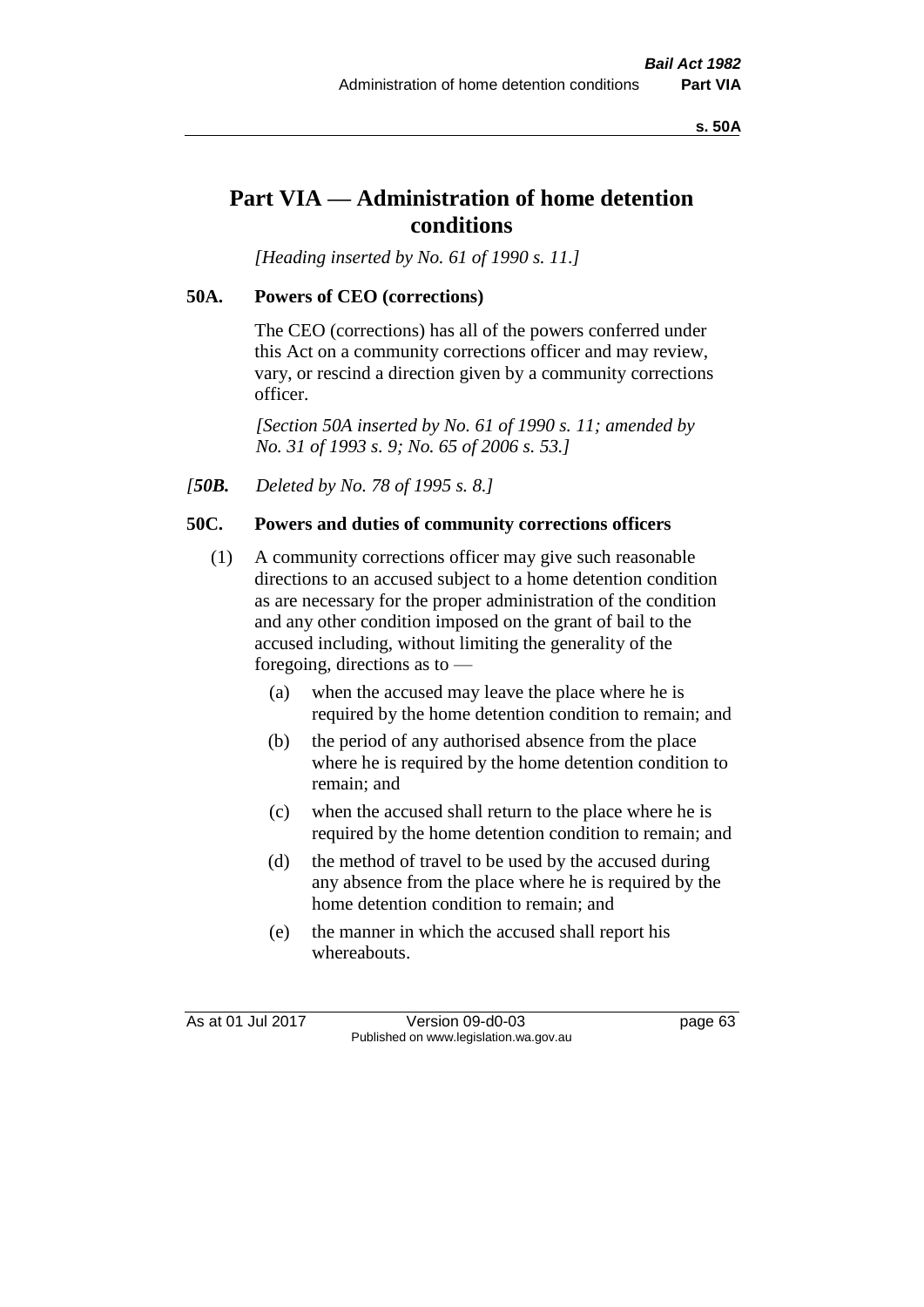(2) For the purpose of ascertaining whether or not an accused is

**s. 50C**

|         | complying with a home detention condition or any direction<br>given pursuant to subsection (1), a community corrections<br>officer may, at any time $-$                                      |                                                                                                                                                                              |  |  |  |
|---------|----------------------------------------------------------------------------------------------------------------------------------------------------------------------------------------------|------------------------------------------------------------------------------------------------------------------------------------------------------------------------------|--|--|--|
|         | (a)                                                                                                                                                                                          | enter or telephone the place where the accused is<br>required by a home detention condition to remain; or                                                                    |  |  |  |
|         | (b)                                                                                                                                                                                          | enter or telephone the accused's place of employment or<br>any other place where the accused is permitted or<br>required to attend; or                                       |  |  |  |
|         | (c)                                                                                                                                                                                          | question any person at any place referred to in<br>paragraph $(a)$ or $(b)$ .                                                                                                |  |  |  |
| (3)     | A person who $-$                                                                                                                                                                             |                                                                                                                                                                              |  |  |  |
|         | (a)                                                                                                                                                                                          | hinders a person exercising powers under subsection (2);<br><b>or</b>                                                                                                        |  |  |  |
|         | (b)                                                                                                                                                                                          | fails to answer a question put pursuant to<br>subsection $(2)(c)$ or gives an answer that the person<br>knows is false or misleading in a material particular,               |  |  |  |
|         | commits an offence.                                                                                                                                                                          |                                                                                                                                                                              |  |  |  |
|         | Penalty: \$2 000 and imprisonment for 12 months.                                                                                                                                             |                                                                                                                                                                              |  |  |  |
| (4)     | A community corrections officer —                                                                                                                                                            |                                                                                                                                                                              |  |  |  |
|         | (a)                                                                                                                                                                                          | shall keep such records and make such returns and<br>reports in relation to accused persons subject to home<br>detention conditions as the CEO (corrections) directs;<br>and |  |  |  |
|         | (b)                                                                                                                                                                                          | shall make any records relating to an accused subject to<br>a home detention condition available on the request of<br>the CEO (corrections) to him.                          |  |  |  |
|         | [Section 50C inserted by No. 61 of 1990 s. 11; amended by<br>No. 31 of 1993 s. 9; No. 50 of 2003 s. 37(3); No. 84 of 2004<br>s. 82 and 83(3); No. 65 of 2006 s. 53; No. 2 of 2008 s. 56(2).] |                                                                                                                                                                              |  |  |  |
|         |                                                                                                                                                                                              |                                                                                                                                                                              |  |  |  |
| page 64 |                                                                                                                                                                                              | As at 01 Jul 2017<br>Version 09-d0-03<br>Published on www.legislation.wa.gov.au                                                                                              |  |  |  |
|         |                                                                                                                                                                                              |                                                                                                                                                                              |  |  |  |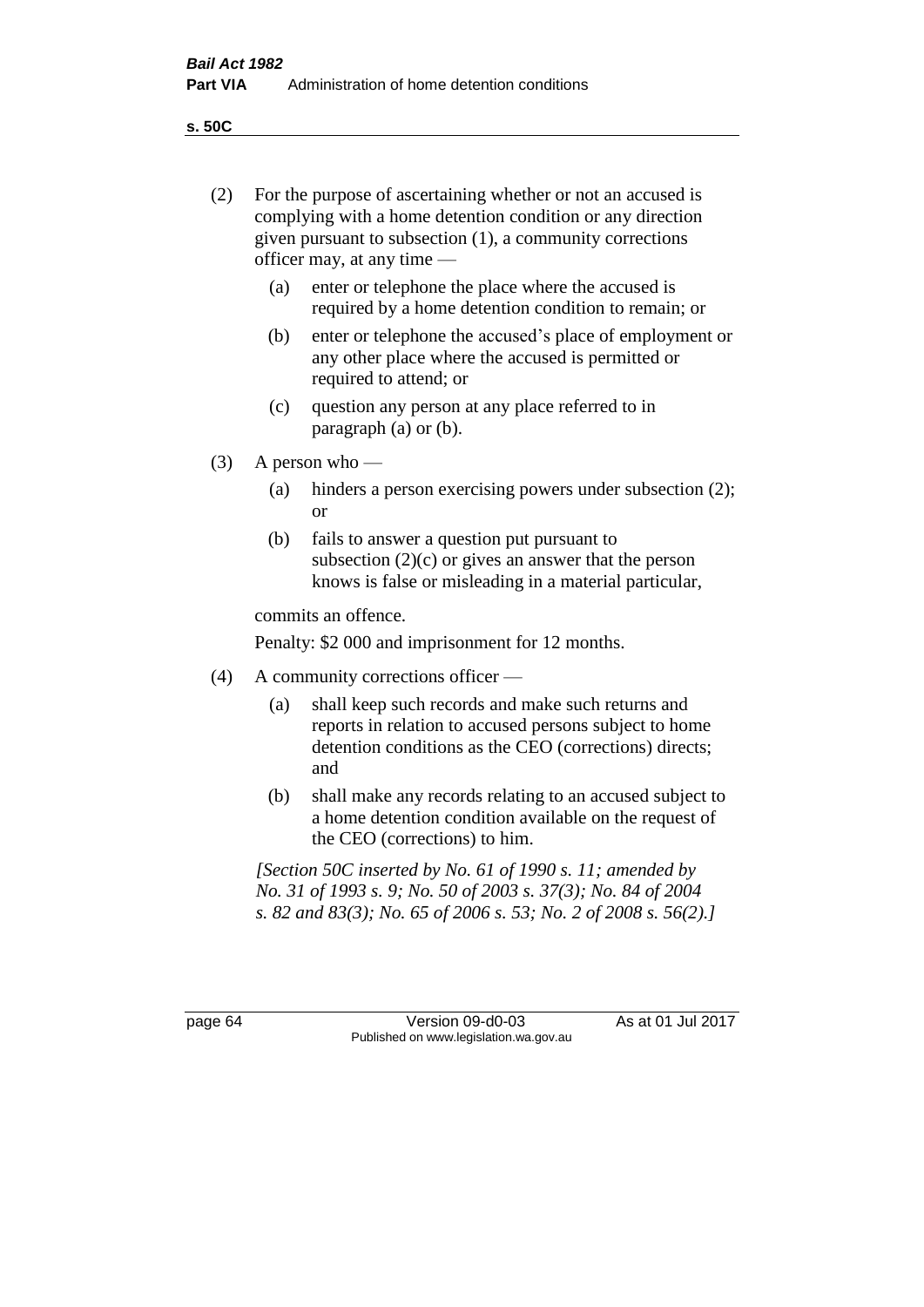## **50D. Powers of members of Police Force**

- (1) For the purpose of ascertaining whether or not an accused is complying with a home detention condition, a member of the Police Force may —
	- (a) require the accused to produce a copy of his bail undertaking and any notice by the CEO (corrections) under section 50E(a) for inspection; and
	- (b) require the accused to explain why he is absent from the place where he is required by the home detention condition to remain.
- (2) An accused who fails to comply with subsection  $(1)(a)$  or who fails to explain when required to do so under subsection (1)(b) or who gives an explanation that the accused knows is false or misleading in a material particular, commits an offence.

Penalty: \$2 000.

*[Section 50D inserted by No. 61 of 1990 s. 11; amended by No. 31 of 1993 s. 9; No. 50 of 2003 s. 37(4); No. 84 of 2004 s. 82; No. 65 of 2006 s. 53.]* 

## **50E. CEO (corrections) may substitute different place of detention and apply conditions**

The CEO (corrections) may, at any time, by notice in writing given to an accused granted bail subject to a home detention condition —

- (a) substitute a different place for the place where an accused is required by a home detention condition to remain;
- (b) require the accused to comply with such of the conditions specified in the list provided to the accused under section 24A(4) as are specified in the notice.

*[Section 50E inserted by No. 61 of 1990 s. 11; amended by No. 31 of 1993 s. 9; No. 84 of 2004 s. 82; No. 65 of 2006 s. 53.]* 

As at 01 Jul 2017 Version 09-d0-03 page 65 Published on www.legislation.wa.gov.au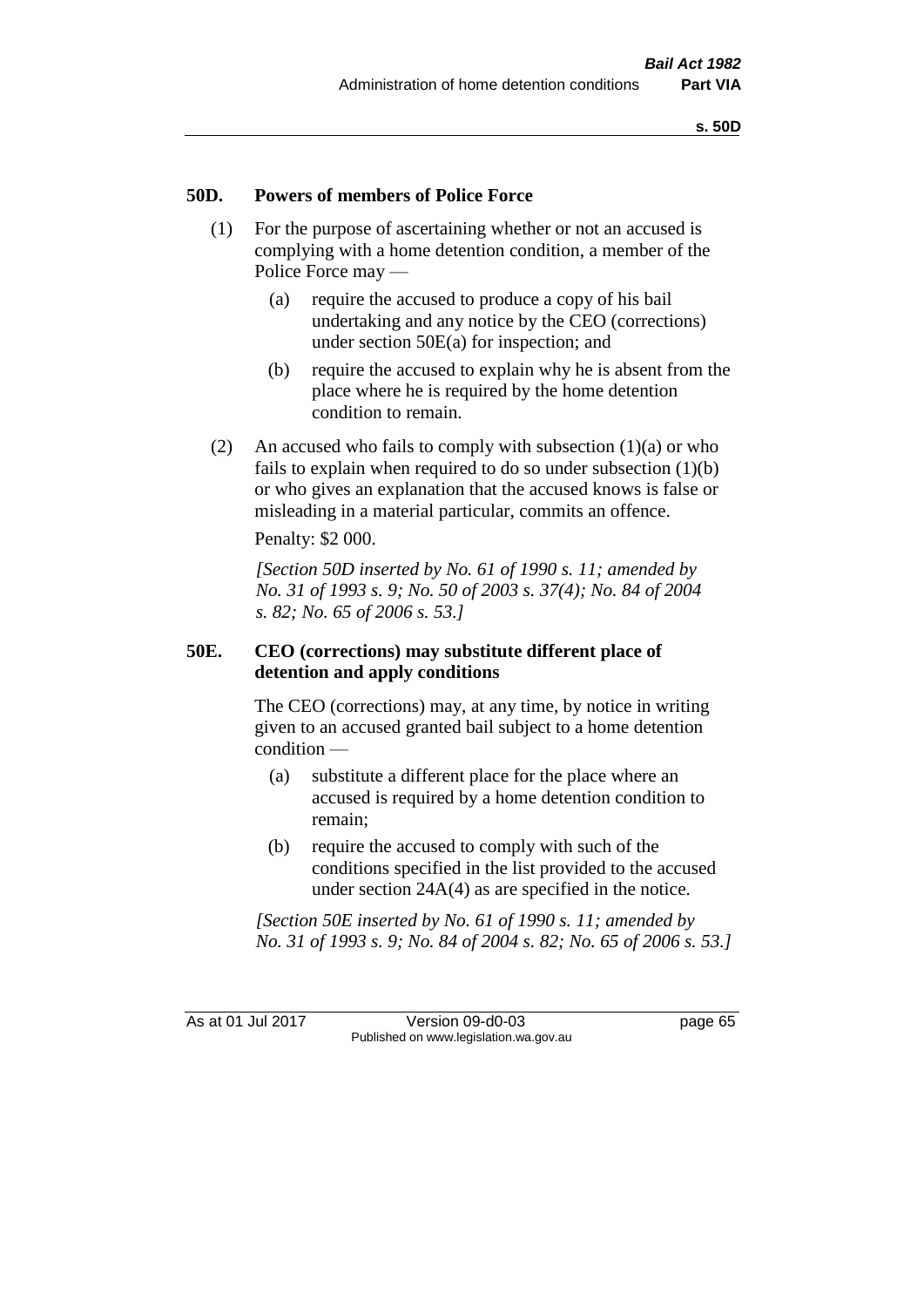```
s. 50F
```
## **50F. CEO (corrections) may revoke bail**

- (1) Where a home detention condition has been imposed as a condition on a grant of bail to an accused the CEO (corrections) may, in his absolute discretion, by instrument signed by him and if practicable, given to the accused, revoke the bail.
- (2) Without limiting the generality of subsection (1), the power to revoke bail may be exercised where the accused —
	- (a) is not likely to comply with any requirement of his bail undertaking mentioned in section 28(2)(a) or (b); or
	- (b) is, or has been, or is likely to be in breach of any condition of his bail undertaking mentioned in section  $28(2)(c)$ .
- (3) Subject to subsection (4), where the CEO (corrections) revokes bail he shall include a statement of his reasons for the cancellation in the instrument cancelling the bail.
- (4) Where the CEO (corrections) is of the opinion that it would be in the interest of the accused or any other person, or the public, to withhold from the accused any or all of the reasons referred to in subsection (3), the CEO (corrections) may so withhold the reason or reasons.
- (5) Where the CEO (corrections) revokes bail, he may, whenever necessary, issue a warrant directed to all members of the Police Force to have the accused arrested and brought before an appropriate judicial officer.

*[Section 50F inserted by No. 61 of 1990 s. 11; amended by No. 31 of 1993 s. 9; No. 84 of 2004 s. 82; No. 65 of 2006 s. 53.]* 

## **50G. Procedure on arrest after revocation under s. 50F**

(1) An accused arrested pursuant to a warrant issued under section 50F shall be taken as soon as is practicable before an appropriate judicial officer unless he is arrested less than 24 hours before the time at which he is due to appear in accordance with his bail undertaking, in which case he shall be

page 66 Version 09-d0-03 As at 01 Jul 2017 Published on www.legislation.wa.gov.au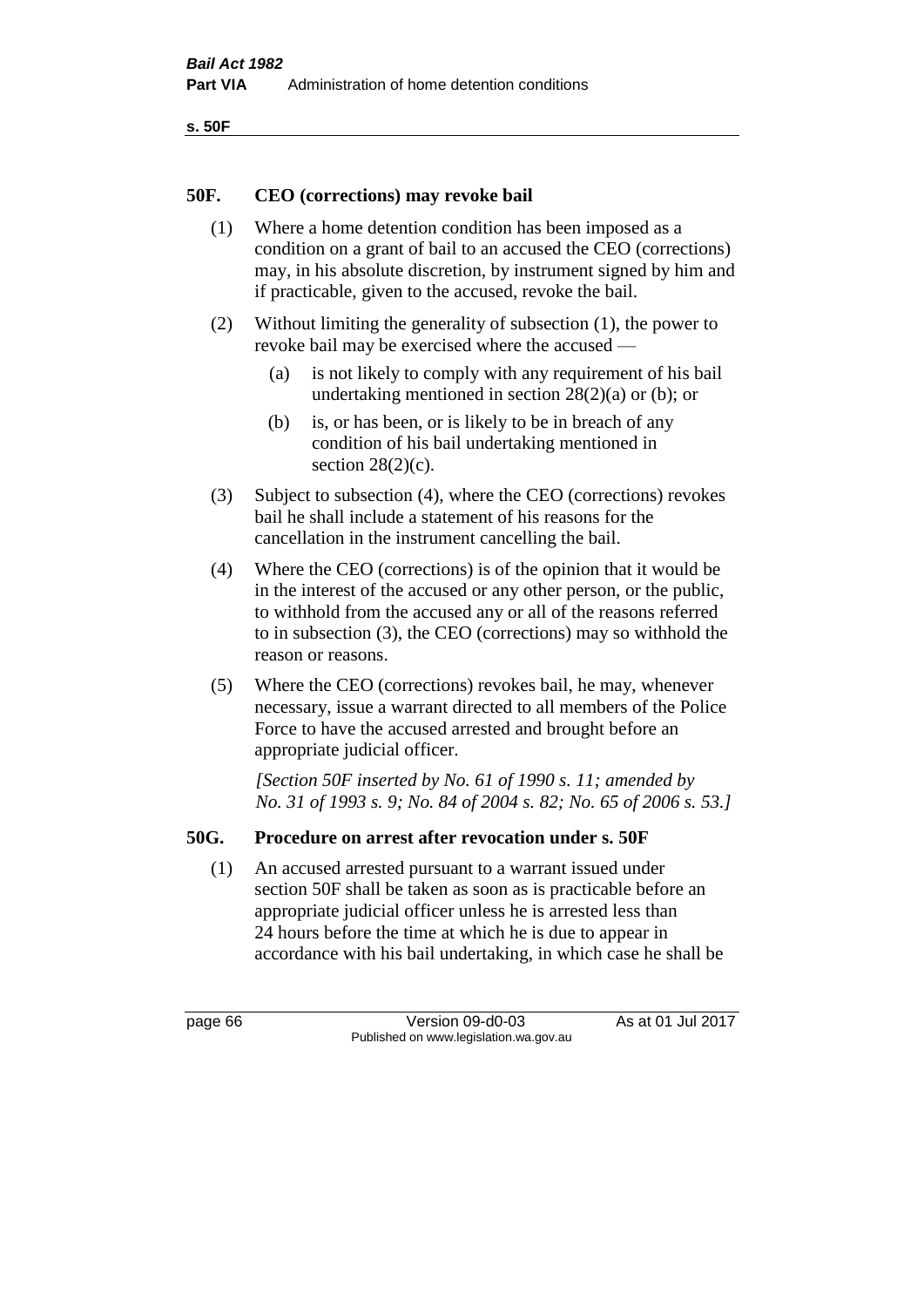held in custody and brought before an appropriate judicial officer at that time.

- (2) The judicial officer before whom an accused appears under this section may —
	- (a) remand the accused in custody to appear at the time and place specified, or deemed by section 31(3) to be specified, in his bail undertaking; or
	- (b) grant fresh bail to the accused in accordance with this Act, other than clause 2 of Part B of Schedule 1.

*[Section 50G inserted by No. 61 of 1990 s. 11; amended by No. 45 of 1993 s. 12; No. 84 of 2004 s. 82.]* 

# **50H. Rules of natural justice excluded**

The rules known as the rules of natural justice (including any duty of procedural fairness) do not apply to or in relation to the doing or omission of any act, matter or thing under this Part by the CEO (corrections).

*[Section 50H inserted by No. 61 of 1990 s. 11; amended by No. 31 of 1993 s. 9; No. 65 of 2006 s. 53.]* 

# **50J. Delegation by CEO (corrections)**

The CEO (corrections) may, either generally or as otherwise provided by the instrument of delegation, by writing signed by him, delegate to any person any power or duty under this Part, other than this power of delegation.

*[Section 50J inserted by No. 61 of 1990 s. 11; amended by No. 31 of 1993 s. 9; No. 65 of 2006 s. 53.]* 

## **50K. Monitoring equipment, retrieving**

If under rules made under section 50L any device or equipment has been installed at the place where an accused is required by a home detention condition to remain, section 118 of the *Sentence Administration Act 2003* applies.

*[Section 50K inserted by No. 78 of 1995 s. 8; amended by No. 50 of 2003 s. 29(3); No. 84 of 2004 s. 82.]* 

As at 01 Jul 2017 Version 09-d0-03 page 67 Published on www.legislation.wa.gov.au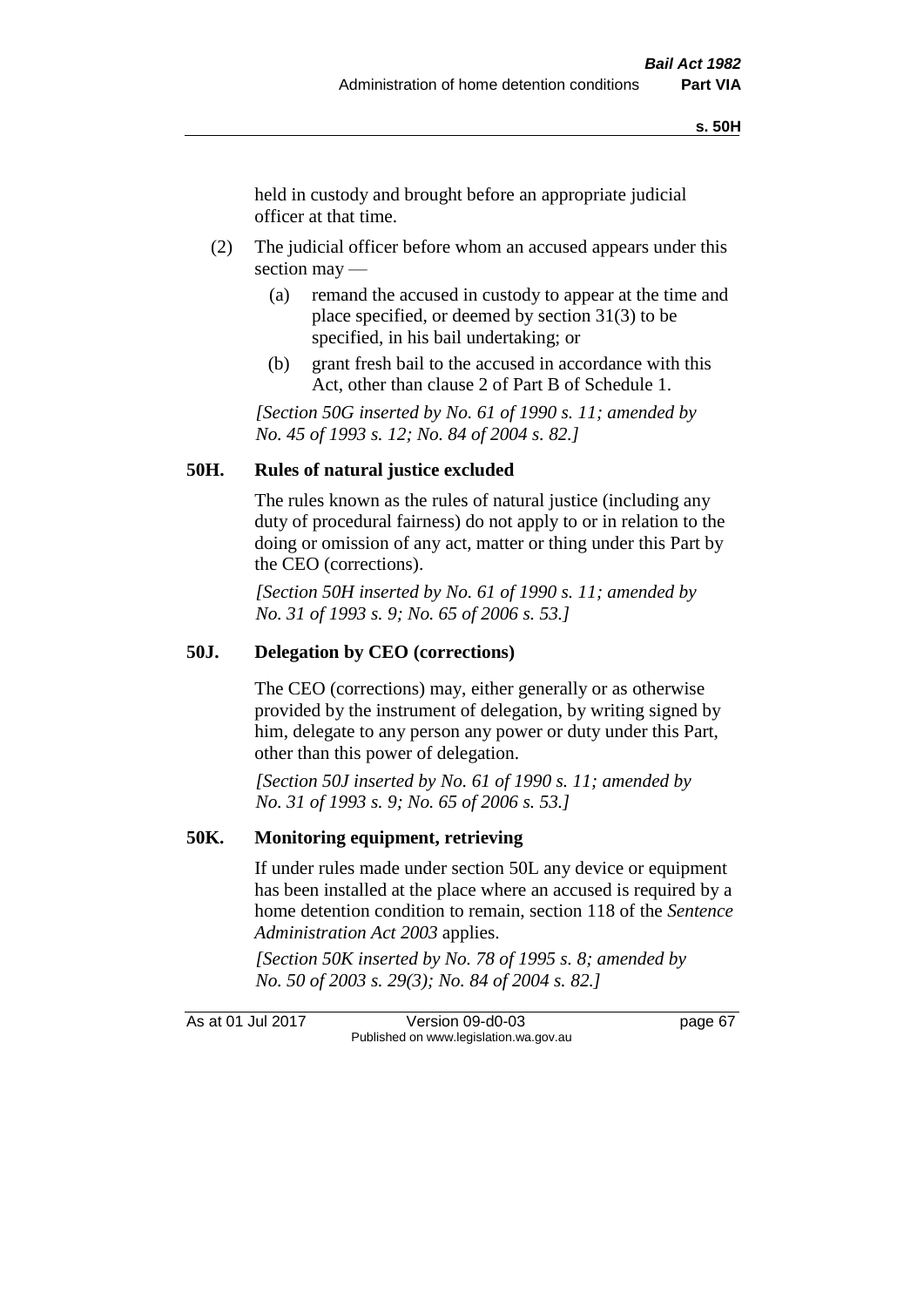**s. 50L**

#### **50L. Rules for this Part**

- (1) The CEO (corrections) may, with the approval of the Minister, make rules for the purposes of this Part which may provide for the manner of ensuring that accused persons are complying with home detention conditions and for conditions to be applied to accused persons granted bail subject to home detention conditions including conditions —
	- (a) requiring an accused to wear any device;
	- (b) requiring an accused to permit the CEO (corrections) to install any device or equipment at the place where the accused is required by a home detention condition to remain.
- (2) Rules made under this section may confer a discretionary authority on any person or class of persons.
- (3) Sections 41 and 42 of the *Interpretation Act 1984* do not apply to rules made under this section.

*[Section 50L inserted by No. 61 of 1990 s. 11; amended by No. 31 of 1993 s. 9; No. 84 of 2004 s. 82 and 83(3); No. 65 of 2006 s. 53; No. 2 of 2008 s. 56(3) and (4).]* 

page 68 Version 09-d0-03 As at 01 Jul 2017 Published on www.legislation.wa.gov.au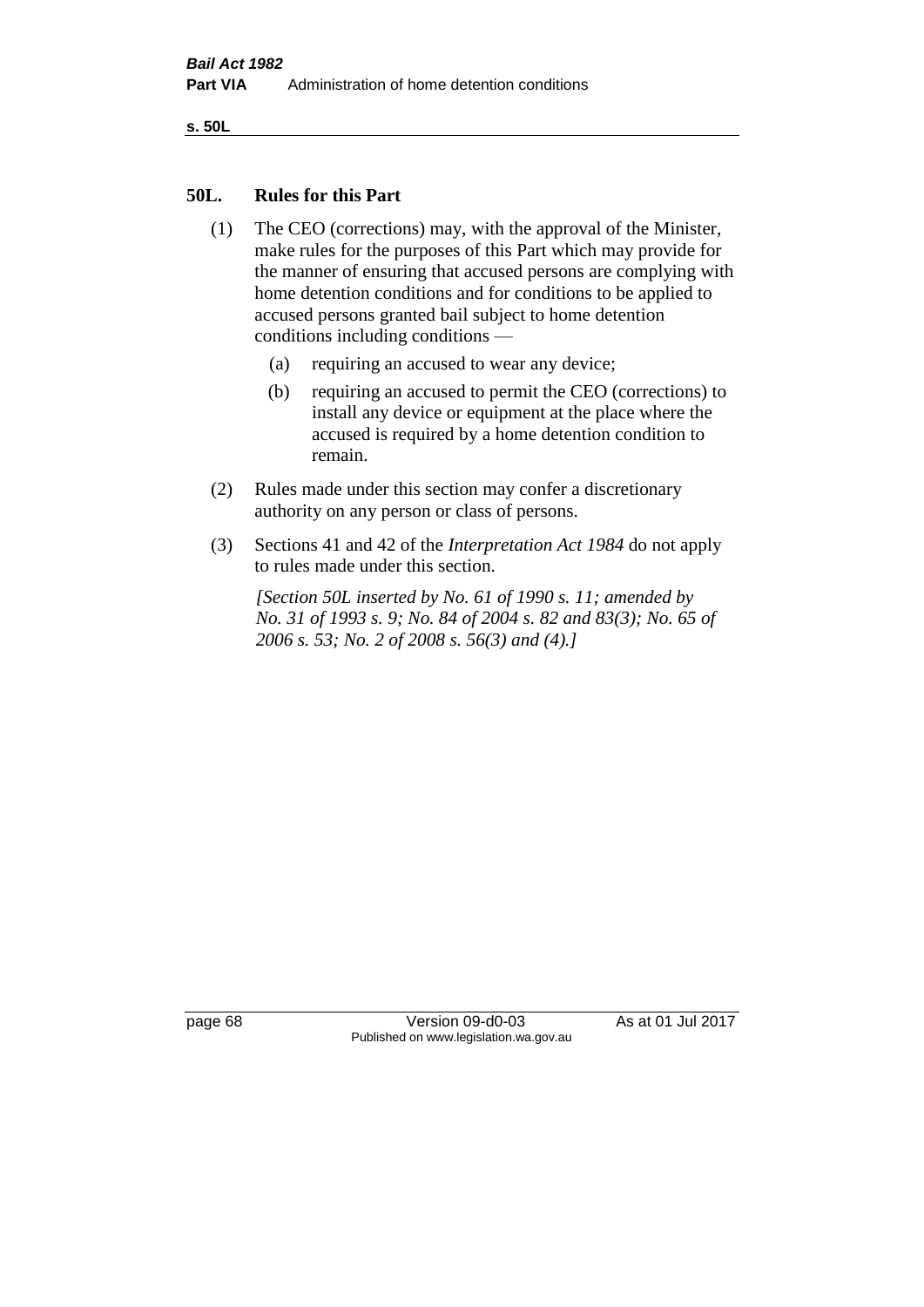**s. 51**

# **Part VII — Enforcement of bail undertakings**

# **51. Failing to comply with bail undertaking, offence**

- (1) An accused who, without reasonable cause, fails to comply with the requirement of his bail undertaking mentioned in section 28(2)(a) commits an offence.
- (2) An accused who fails to comply with the requirement of his bail undertaking mentioned in section 28(2)(b) commits an offence.
- $(2a)$  An accused
	- (a) whose bail undertaking includes any condition imposed for a purpose mentioned in clause  $2(2)(c)$  or (d) of Part D of Schedule 1; and
	- (b) who fails to comply with the condition,

commits an offence.

- (3) An accused shall not be convicted in his absence of an offence against this section.
- (4) An accused who is charged with an offence against subsection (1) or (2) may be convicted of the other of those offences if that other offence is proved by the evidence.
- (5) A prosecution for an offence against subsection (1), (2) or (2a) may be brought at any time.
- (6) A person who is convicted of an offence against subsection (1), (2) or (2a) is liable to a fine not exceeding \$10 000 or imprisonment for a term not exceeding 3 years, or both.
- (7) A court which convicts an accused of an offence against this section may, in addition to any penalty which it may impose, order that the accused pay such sum as it may fix in or towards defraying the costs and expenses of and consequent upon his apprehension following the failure to comply with his bail undertaking for which he was convicted.

As at 01 Jul 2017 Version 09-d0-03 page 69 Published on www.legislation.wa.gov.au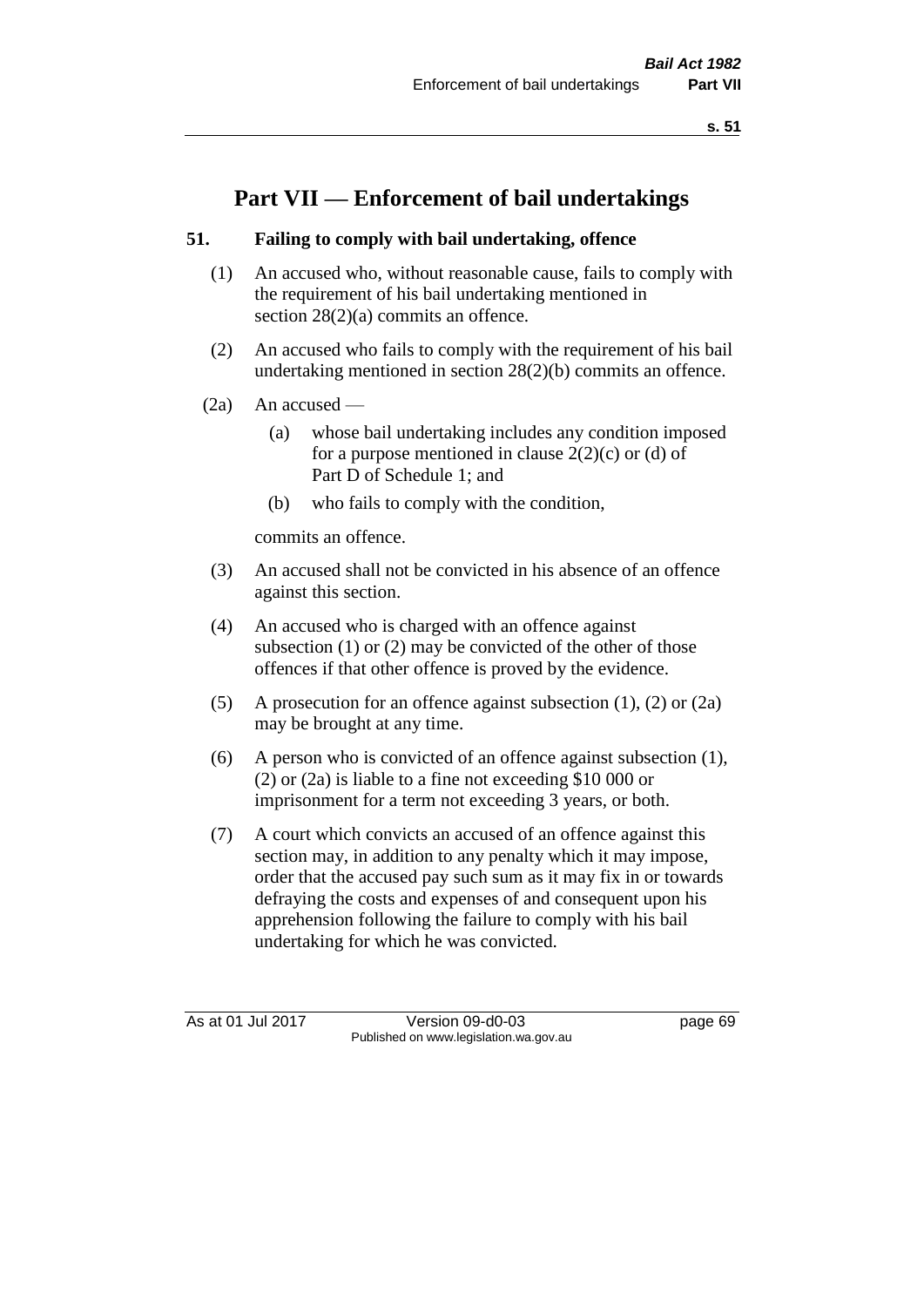#### **s. 51A**

- (8) An order made under subsection (7)
	- (a) shall specify to whom and in what manner the sum shall be paid; and
	- (b) may be enforced as though the sum were a penalty imposed under this section.

*[Section 51 amended by No. 54 of 1998 s. 9; No. 59 of 2004 s. 141; No. 84 of 2004 s. 11 and 82; No. 6 of 2008 s. 18(3).]*

## **51A. Prosecuting s. 51 offence for non-appearance in court of summary jurisdiction**

- (1) This section applies for the purpose of prosecuting an offence against section  $51(1)$ ,  $(2)$  or  $(2a)$  where the court before which the accused is bound to appear at the time when the accused fails to comply with the accused's bail undertaking is a court of summary jurisdiction.
- (2) Where this section applies, the prosecution shall be commenced and conducted by the person who was conducting the proceedings in which the accused failed to comply with the accused's bail undertaking or by a police officer.
- (3) Where this section applies, the registrar of the court before which the accused was bound to appear shall cause to be issued to the Commissioner of Police a certificate under section 64 as to the accused's failure to appear.

*[Section 51A inserted by No. 6 of 2008 s. 31(1).]*

# **52. Prosecuting s. 51 offence for non-appearance in superior court**

(1) This section applies, notwithstanding any other Act, for the purpose of prosecuting an offence against section 51(1), (2) or (2a) where the court before which the accused is bound to appear at the time when he fails to comply with his bail undertaking is the Supreme Court or the District Court.

page 70 Version 09-d0-03 As at 01 Jul 2017 Published on www.legislation.wa.gov.au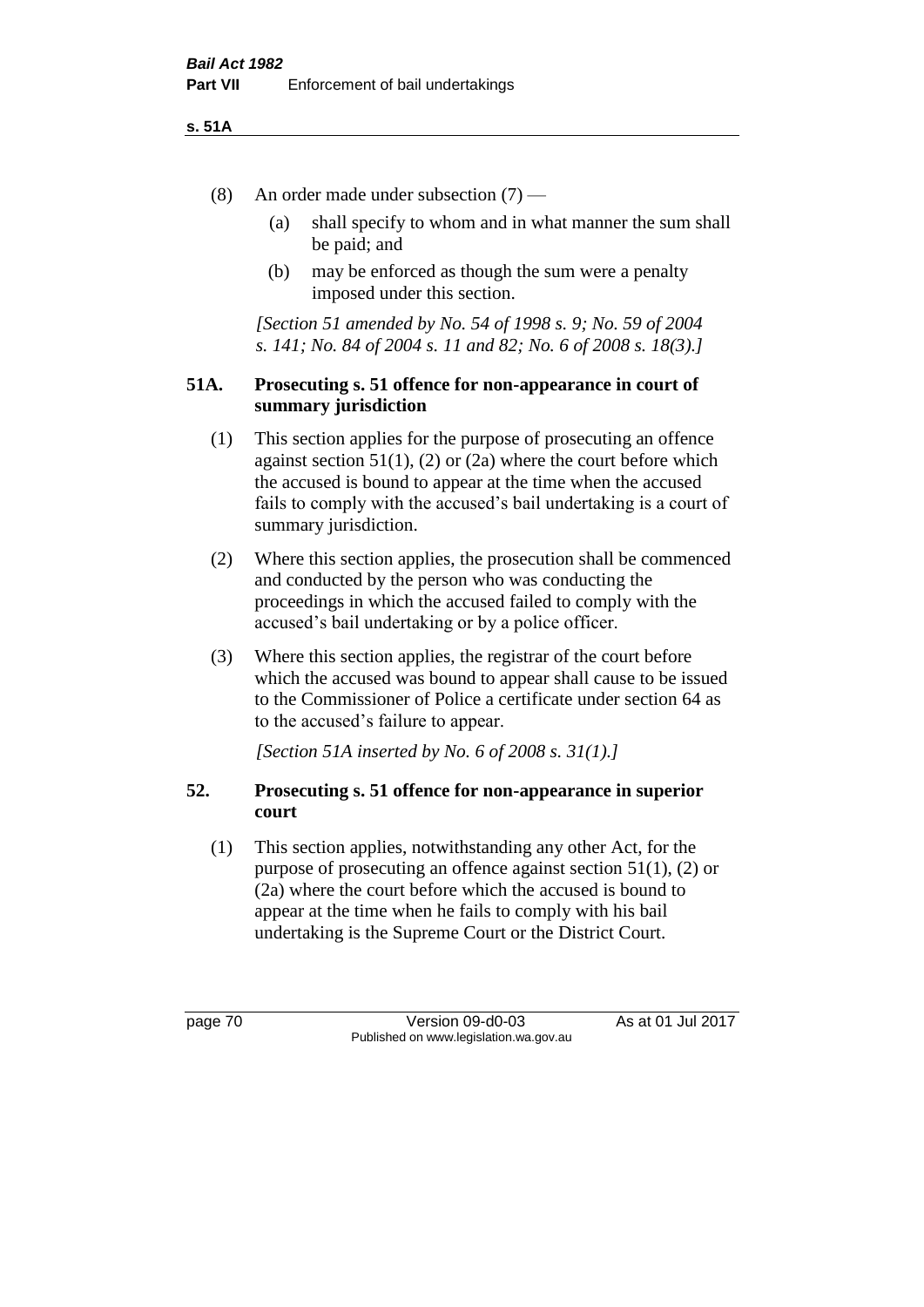- (2) Where this section applies, the accused shall be dealt with summarily for the offence and shall be so dealt with —
	- (a) by a judge of the Supreme Court in any case where the accused was bound to appear before the General Division of the Supreme Court;
	- (ab) by a judge of appeal in any case where the accused was bound to appear before the Court of Appeal;
	- (b) by a judge of the District Court in any case where the accused was bound to appear before that Court.
- (3) A prosecution for an offence which is to be dealt with under this section shall be commenced by the authorised officer (as defined in section 80 of the *Criminal Procedure Act 2004*) who was conducting the proceedings in which the accused failed to comply with his bail undertaking or by a police officer —
	- (a) where subsection  $(2)(a)$  or (ab) applies, in the Supreme Court; and
	- (b) where subsection (2)(b) applies, in the District Court.
- (3a) Where this section applies, a person authorised under subsection (3b) shall cause to be issued to the Commissioner of Police a certificate under section 64 as to the accused's failure to appear.
- (3b) The Chief Justice, in respect of cases where the court before which the accused was bound to appear is the Supreme Court, and the Chief Judge, in respect of cases where the court before which the accused was bound to appear is the District Court, may authorise a person or persons, by name or office, to perform the function referred to in subsection (3a).
- (3c) A prosecution that has been commenced under subsection (3) by a police officer shall be conducted by the Director of Public Prosecutions.
- (4) Subject to section 51(3) and (5), a prosecution for an offence which is to be dealt with under this section is to be commenced

As at 01 Jul 2017 Version 09-d0-03 page 71 Published on www.legislation.wa.gov.au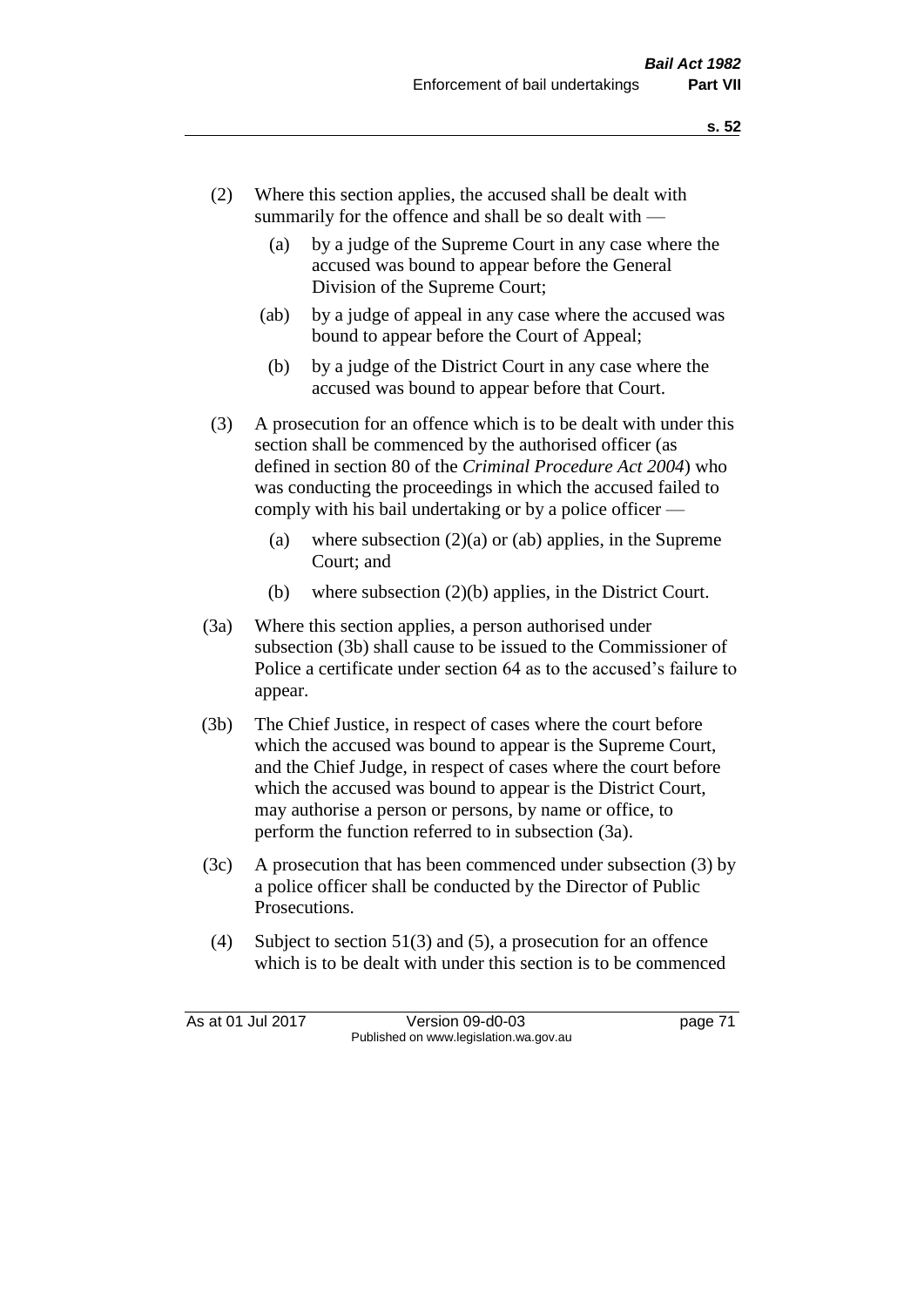and conducted under the *Criminal Procedure Act 2004* as if it were a prosecution of a simple offence in a court of summary jurisdiction, but —

- (a) no fees shall be charged by the Supreme Court or District Court for or in respect of any act or proceeding that relates to the prosecution; and
- (b) the Supreme Court or District Court cannot order a party to the prosecution to pay another party's costs of or relating to the prosecution, except under section 166(2) of the *Criminal Procedure Act 2004*.
- (5) If under section 51(6) or (7) the Supreme Court or the District Court imposes a pecuniary penalty the court may make an order under section 59 of the *Sentencing Act 1995* in respect of the amount payable.

*[Section 52 amended by No. 92 of 1994 s. 6; No. 78 of 1995 s. 8; No. 54 of 1998 s. 10; No. 45 of 2004 s. 28(2) and (4); No. 59 of 2004 s. 141; No. 84 of 2004 s. 11 and 82; No. 2 of 2008 s. 56(5); No. 6 of 2008 s. 32(1) and (2).]* 

# **53. Appeal against decision made under s. 52**

- (1) A person who is dissatisfied with a decision (as defined in section 6 of the *Criminal Appeals Act 2004*) made under section 52 may, with the leave of the Court of Appeal, appeal against it.
- (2) For the purposes of subsection (1), Part 2 of the *Criminal Appeals Act 2004*, with any necessary changes, applies as if —
	- (a) the decision referred to in subsection (1) were a decision of a court of summary jurisdiction; and
	- (b) a reference in that Part to a court of summary jurisdiction were a reference to the court that made the decision referred to in subsection (1); and
	- (c) a reference in that Part to commencing an appeal were a reference to applying for leave to appeal.

**s. 53**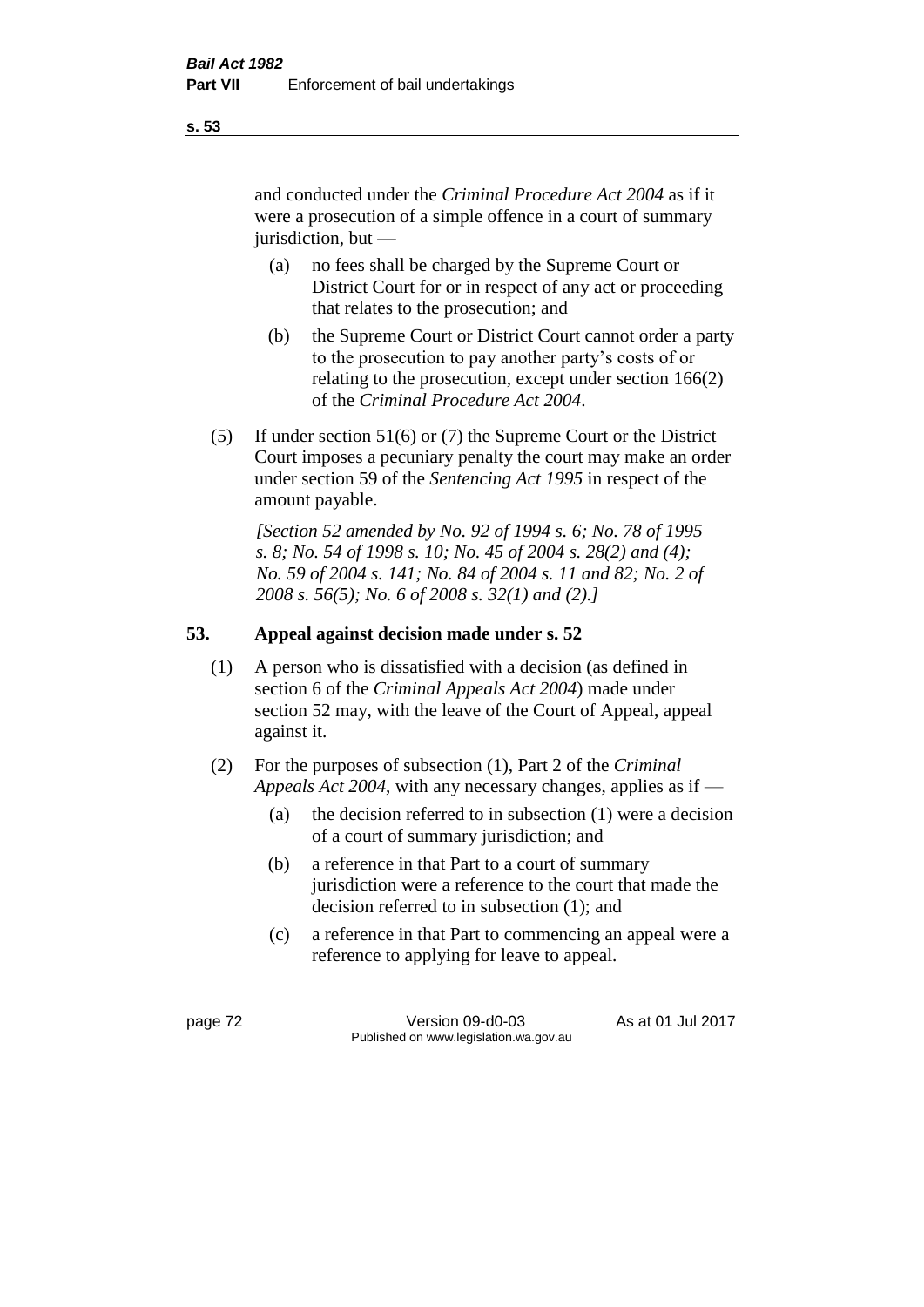(3) Despite section 13(1) of the *Criminal Appeals Act 2004*, the appeal is to be dealt with by the Court of Appeal.

*[Section 53 inserted by No. 45 of 2004 s. 28(3); amended by No. 84 of 2004 s. 11 and 82.]*

## **54. Bailed accused may be taken before judicial officer to show cause against variation or revocation of bail**

(1a) In this section —

*relevant officer* means —

- (a) if the court before which the accused is required to appear is the District Court, the Supreme Court or the Court of Appeal — the prosecutor; or
- (b) in any other case the prosecutor or a police officer.
- (1) Where an accused has been released on bail the relevant officer may cause the accused to appear before an appropriate judicial officer to show cause why the accused's bail should not be varied or revoked if the relevant officer —
	- (a) has reasonable grounds to believe, or is notified in writing by a surety for the accused that the surety has reasonable grounds to believe, that the accused —
		- (i) is not likely to comply with any requirement of his bail undertaking mentioned in section  $28(2)(a)$  or (b); or
		- (ii) is, or has been, or is likely to be in breach of any condition of his bail undertaking mentioned in section  $28(2)(c)$ ; or
		- (iii) is, or has been, in breach of a home detention condition mentioned in section 28(2)(d);
	- (b) has reasonable grounds to believe that
		- (i) any surety for the accused's appearance is no longer suitable under section 39 to be a surety, or is dead; or

As at 01 Jul 2017 Version 09-d0-03 page 73 Published on www.legislation.wa.gov.au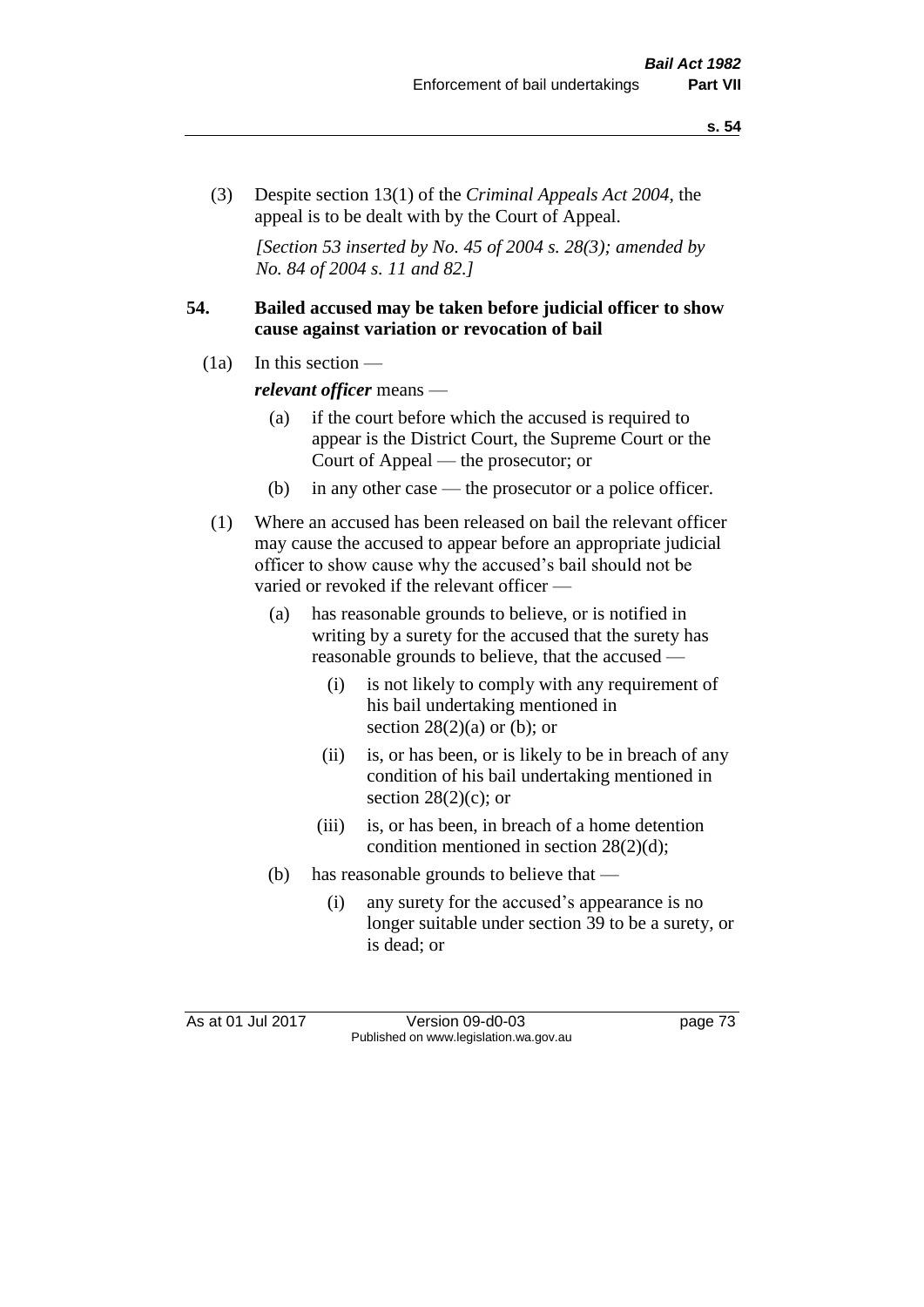(ii) for any reason any security required under Part D of Schedule 1 is no longer sufficient; or

- (iii) in a case where the accused has been granted bail for the purposes of an appeal, the accused has discontinued the appeal or has not prosecuted it with all due diligence.
- (2) For the purposes of causing an accused to appear before an appropriate judicial officer as provided in subsection  $(1)$  —
	- (a) a police officer may arrest the accused without warrant and bring the accused before an appropriate judicial officer; or
	- (b) the relevant officer may apply to an appropriate judicial officer for a summons or warrant on any ground specified in subsection (1).
- (2a) A police officer shall not exercise the power conferred by subsection (2)(a) unless the police officer is the relevant officer or is requested in writing to do so by the relevant officer.
- (3) An application under subsection (2)(b) must be made, and proceedings on it are to be conducted —
	- (a) in a court of summary jurisdiction in accordance with regulations made under the *Criminal Procedure Act 2004*;
	- (b) in the Supreme Court or the District Court  $-\text{in}$ accordance with rules of court made under the *Criminal Procedure Act 2004*.
- (4) An accused arrested under this section shall be taken as soon as is practicable before an appropriate judicial officer unless he is arrested less than 24 hours before the time at which he is due to appear in accordance with his bail undertaking, in which case he shall be held in custody and brought before an appropriate judicial officer at that time.

page 74 Version 09-d0-03 As at 01 Jul 2017 Published on www.legislation.wa.gov.au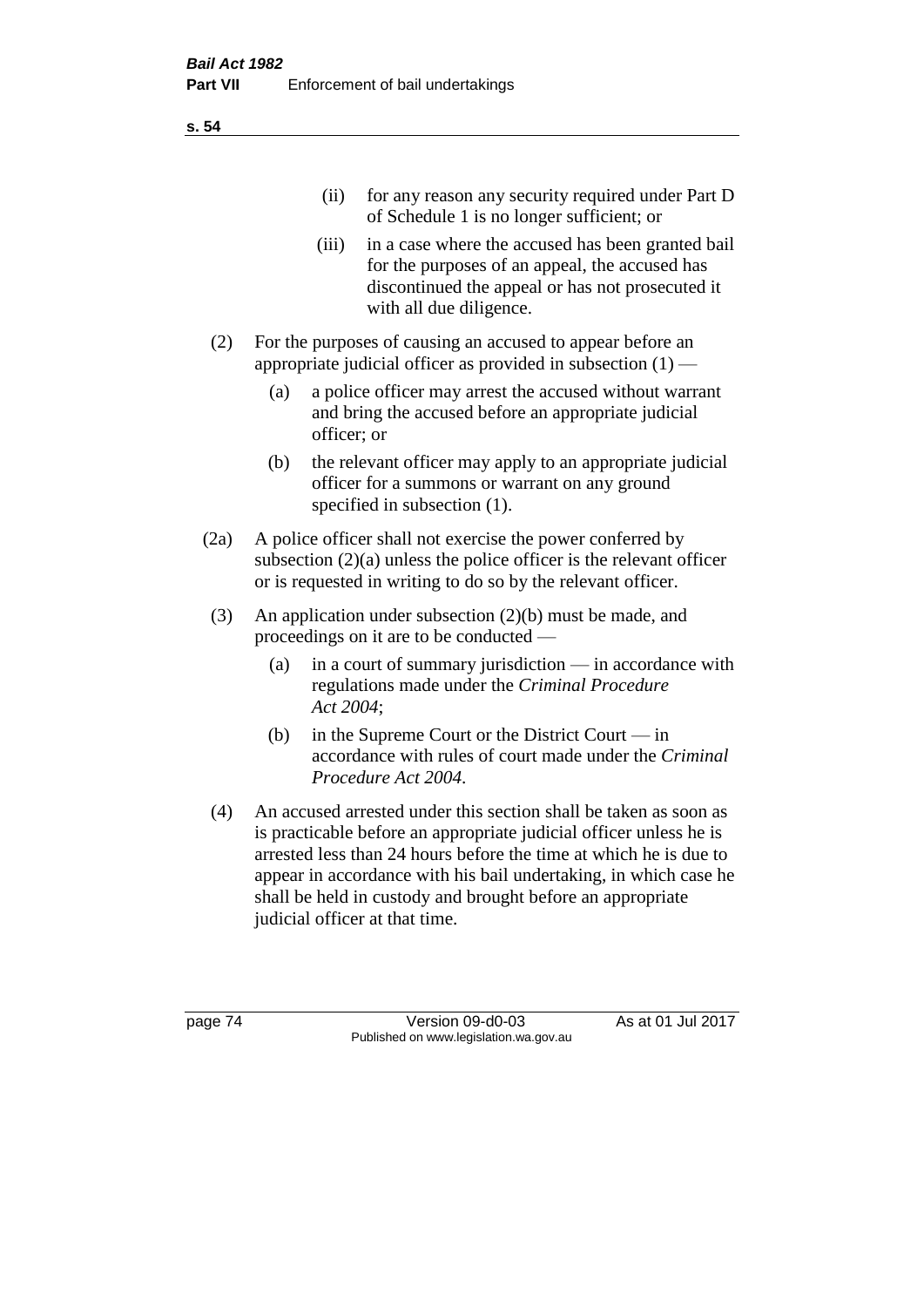- $(5)$  If
	- (a) the court before which the accused is required to appear is the District Court, the Supreme Court or the Court of Appeal; and
	- (b) a police officer is satisfied that because of the urgency of the case it is not practicable for the prosecutor to exercise the power conferred by subsection (1),

the police officer may exercise that power.

(6) If a police officer, acting under subsection (5), exercises the power conferred by subsection (1), the police officer is to be regarded as the relevant officer for the purposes of this section.

*[Section 54 amended by No. 33 of 1989 s. 18; No. 61 of 1990 s. 12; No. 45 of 1993 s. 12; No. 59 of 2004 s. 141; No. 84 of 2004 s. 9, 11 and 82; No. 6 of 2008 s. 33(1)-(4).]* 

# **54A. Accused on committal may be taken for purposes of s. 54 before judicial officer by which committed**

- (1) This section applies to an accused
	- (a) who has been released on bail following the accused's committal to the District Court or the Supreme Court to be tried (otherwise than for murder) or sentenced or otherwise dealt with; and
	- (b) who has not made an appearance in that court on the committal; and
	- (c) who, in the opinion of the relevant officer under section 54, should be made to show cause in terms of subsection (1) of that section.
- (2) The relevant officer may, under section 54, cause an accused to whom this section applies to appear before a judicial officer who is empowered to exercise jurisdiction in the court in which the committal order was made, instead of before an appropriate judicial officer.

As at 01 Jul 2017 Version 09-d0-03 page 75 Published on www.legislation.wa.gov.au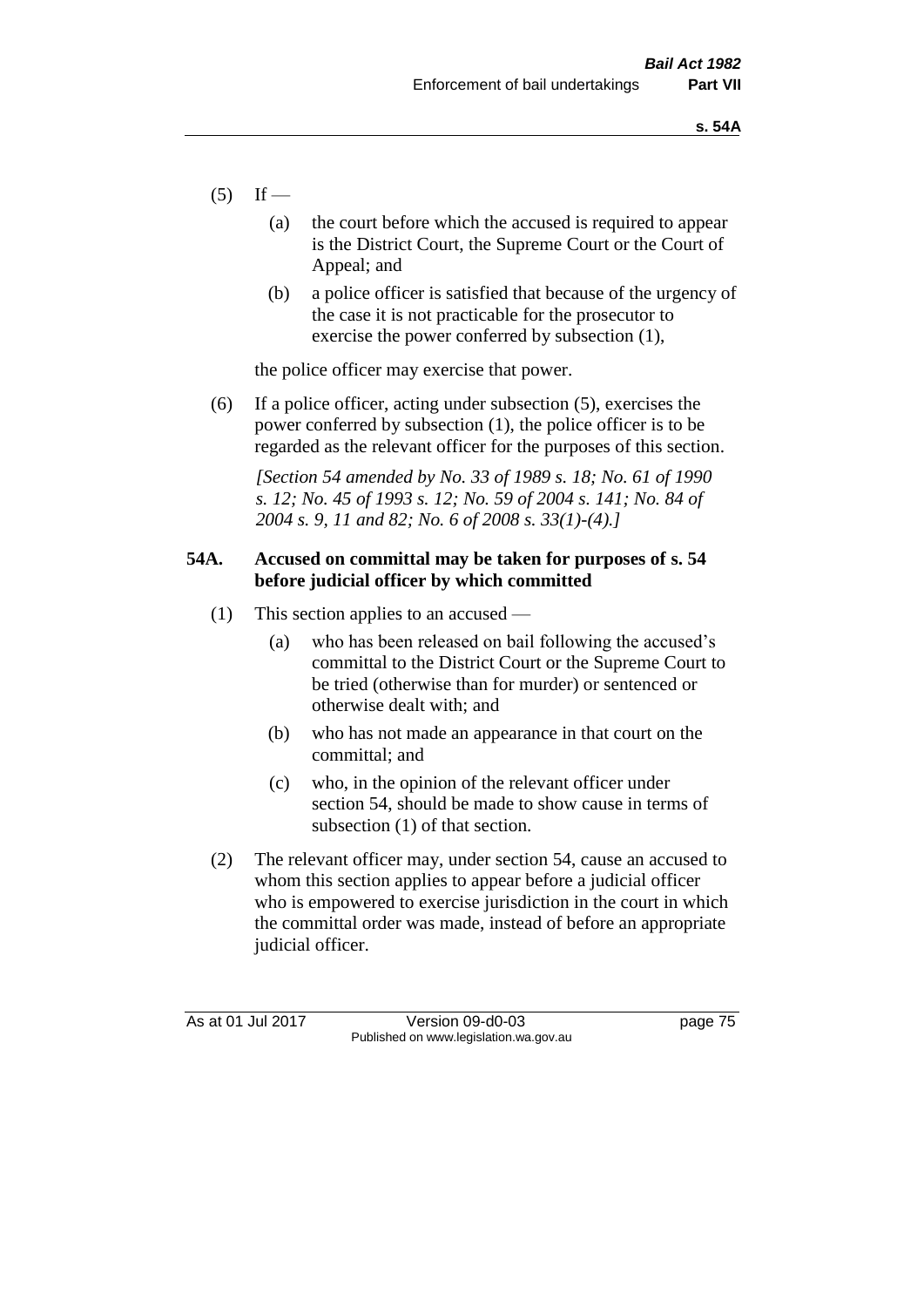(3) A judicial officer before whom an accused so appears is to be regarded as an appropriate judicial officer for the purposes of section 54(2).

- (4) A judicial officer before whom an accused so appears is not obliged to exercise any power conferred by section 55 but may refuse to do so and direct the relevant officer to cause the accused to appear before an appropriate judicial officer.
- (5) A relevant officer shall comply with a direction given to that officer under subsection (4).

*[Section 54A inserted by No. 6 of 2008 s. 34; amended by No. 29 of 2008 s. 24(6).]*

## **55. Accused before court under s. 54, judicial officer may revoke bail of etc.**

- (1) If the judicial officer before whom an accused appears under section 54 is satisfied that —
	- (a) the accused is not likely to comply with any requirement of his bail undertaking mentioned in section 28(2)(a) or  $(b)$ ; or
	- (b) he is, or has been, or is likely to be, in breach of any condition of his bail undertaking mentioned in section  $28(2)(c)$ ; or
	- (ba) he is, or has been, in breach of a home detention condition mentioned in section 28(2)(d); or
	- (c) any of the grounds set out in section  $54(1)(b)$  has been established,

he may —

- (d) revoke the bail and remand the accused in custody to appear at the time and place specified, or deemed by section 31(3) to be specified, in his bail undertaking; or
- (e) revoke the bail and grant fresh bail to the accused in accordance with this Act, other than clause 2 of Part B of Schedule 1.

page 76 Version 09-d0-03 As at 01 Jul 2017 Published on www.legislation.wa.gov.au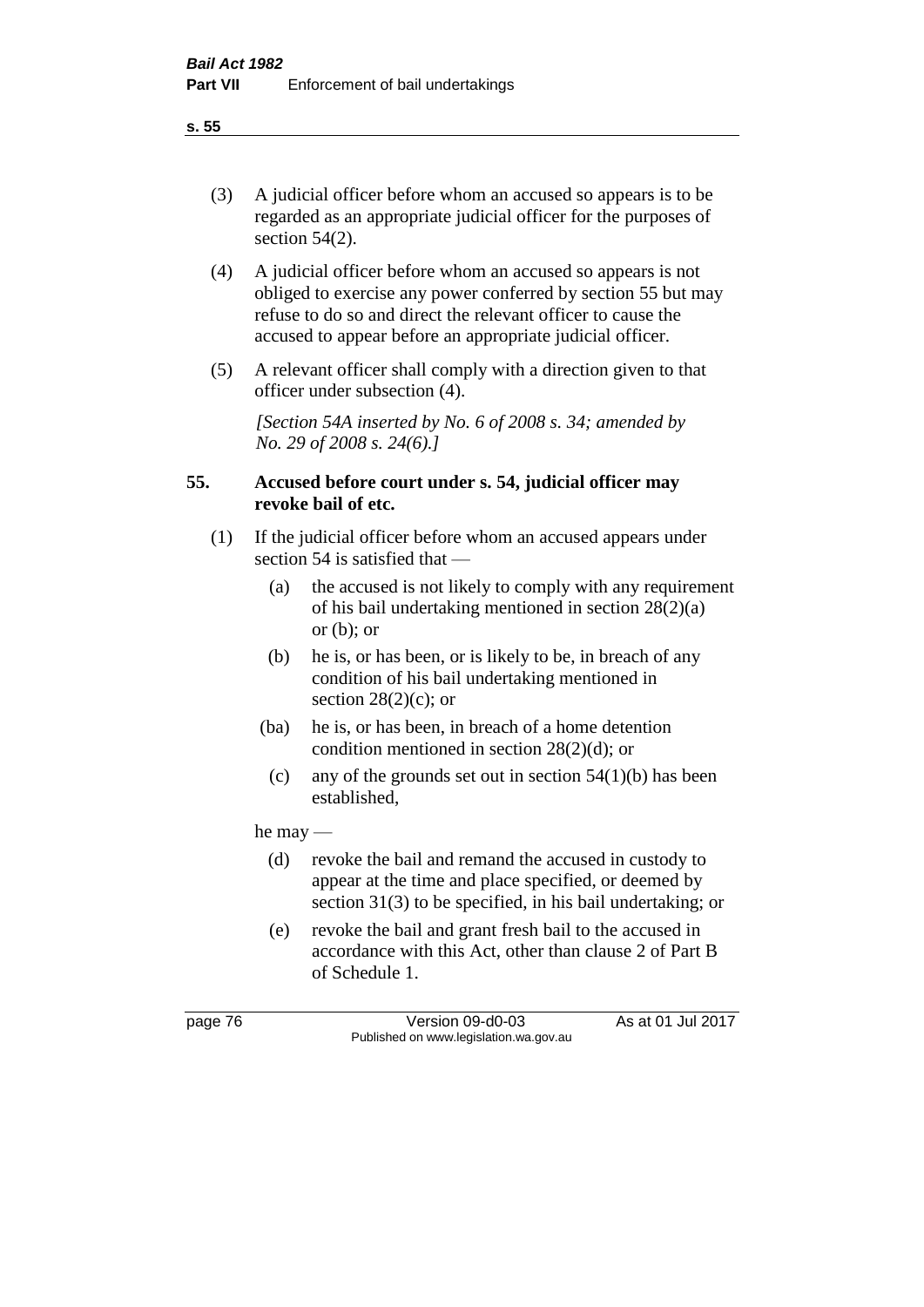(2) If the judicial officer before whom the accused so appears is not satisfied as to any of the matters mentioned in subsection (1)(a), (b), or (c) he shall release the accused on his existing bail undertaking and, with the consent in writing of the surety, on any existing surety undertaking.

*[Section 55 amended by No. 61 of 1990 s. 13; No. 45 of 1993 s. 12; No. 84 of 2004 s. 82.]* 

## *[56. Deleted by No. 6 of 2008 s. 35.]*

## **57. Offence under s. 51, court to order forfeiture of money under bail undertaking**

- (1) Where an accused is convicted of an offence against section  $51(1)$ ,  $(2)$  or  $(2a)$ , the court by which he is convicted shall, whether or not an application is made therefor by the prosecutor, order that the full amount agreed to be forfeited, in the accused's bail undertaking, be forfeited to the State.
- (2) Notwithstanding subsection (1), the court may decline to make an order thereunder or may order forfeiture in part only where the accused shows to the satisfaction of the judicial officer —
	- (a) that, by reason of a change of circumstances since the bail undertaking was entered into, an order for forfeiture, or for forfeiture in full (as the case may be), would cause excessive hardship to the accused or his dependants; and
	- (b) that such hardship would not be relieved by the exercise of one of the powers conferred by section 59.
- (3) Without prejudice to the recovery of such an amount as a civil debt due to the State, any amount to be paid under an order made under this section is to be paid, and its payment may be enforced under Part 5 of the *Fines, Penalties and Infringement Notices Enforcement Act 1994*, unless an order has been made under subsection (4).
- (4) If under this section the Supreme Court or the District Court makes an order requiring the payment of money, the court may

As at 01 Jul 2017 Version 09-d0-03 page 77 Published on www.legislation.wa.gov.au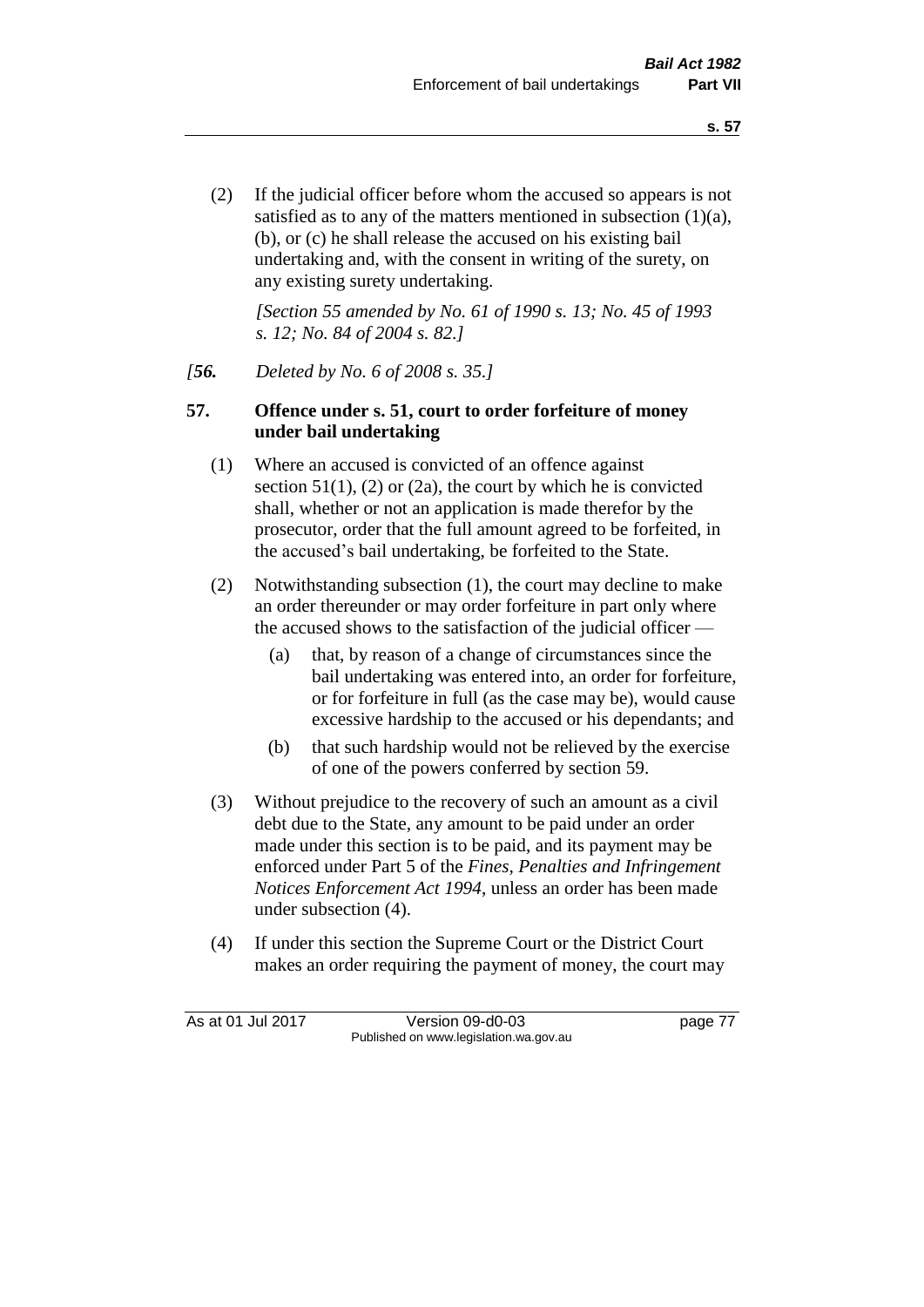make an order under section 59 of the *Sentencing Act 1995* in respect of the amount payable and for that purpose that section, with any necessary changes, applies as if the amount were a fine imposed on the accused.

*[Section 57 amended by No. 74 of 1984 s. 19; No. 92 of 1994 s. 7; No. 78 of 1995 s. 8; No. 54 of 1998 s. 11; No. 65 of 2003 s. 121(3); No. 84 of 2004 s. 82.]* 

# **58. Automatic forfeiture of money on expiration of one year after absconding**

- (1) If after the expiration of one year from the day on which the accused is required to appear in court in accordance with the requirement of his bail undertaking mentioned in section  $28(2)(a)$  he has not —
	- (a) been arrested under section 59B; or
	- (b) appeared in court in accordance with the requirement of his bail undertaking mentioned in section 28(2)(b); or
	- (c) otherwise surrendered himself or been taken into custody to be dealt with on the charge or charges for which the bail undertaking was entered into,

the full amount specified in the bail undertaking shall, on the expiration of the said period, be forfeited to the State by virtue of this section without any order of the court or other formality.

(2) Upon the occurrence of a forfeiture under subsection (1) any security given by the accused may be resorted to by the State as if an order of forfeiture had been made under section 57(1).

*[Section 58 amended by No. 65 of 2003 s. 121(3); No. 84 of 2004 s. 82; No. 6 of 2008 s. 18(3) and 36(2).]*

page 78 Version 09-d0-03 As at 01 Jul 2017 Published on www.legislation.wa.gov.au

**s. 58**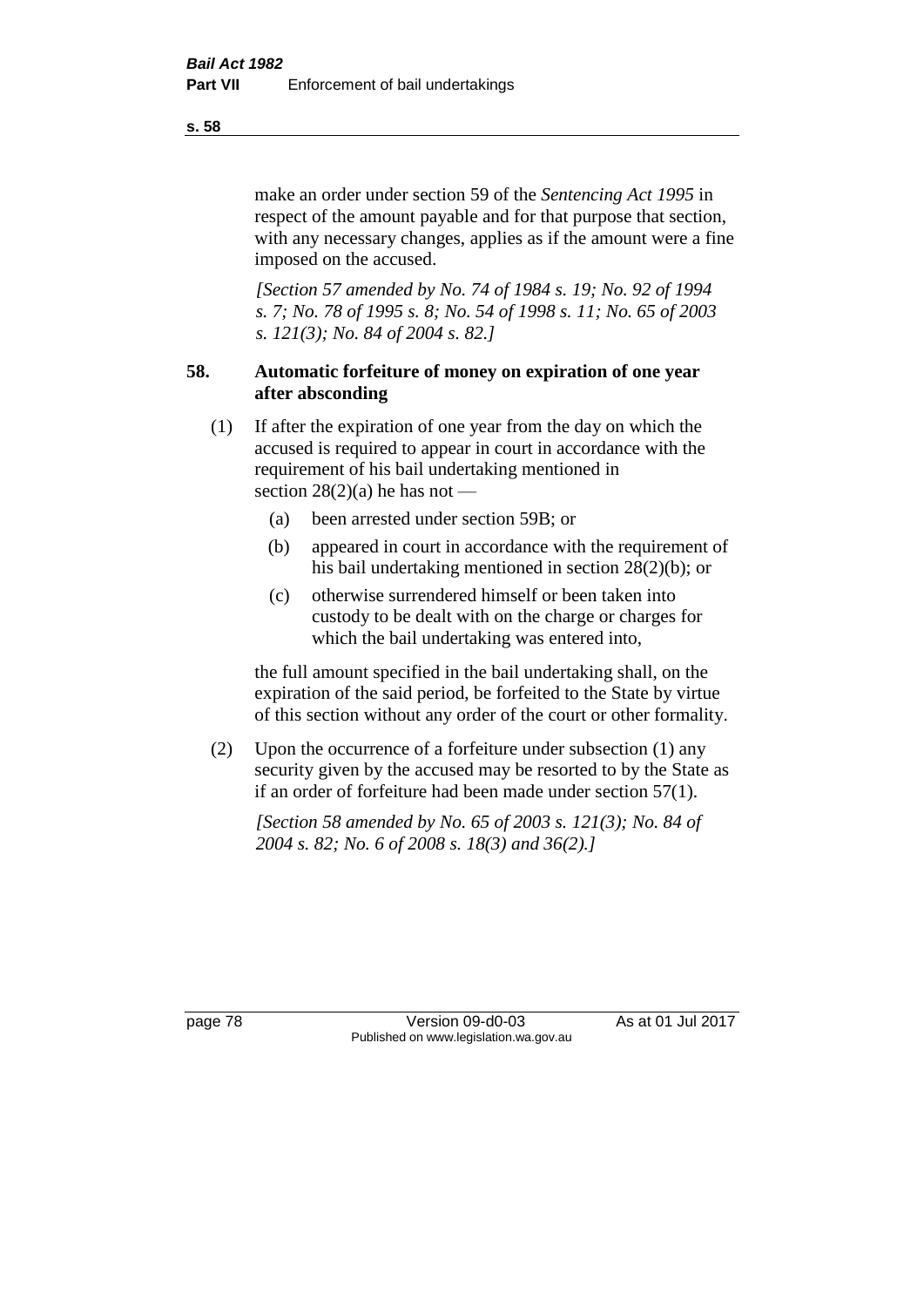**s. 59**

# **Part VIII — Miscellaneous**

# **59. Order for forfeiture, court's additional powers as to**

A court or an appropriate judicial officer who makes an order for forfeiture under section 49 or 57 may, when doing so, or at any time thereafter, further order —

- (a) that payment of any sum be made by specified instalments or be postponed to a specified date; or
- (b) that any security given be applied in or towards payment of the sum forfeited; or
- (c) that the accused or the surety, as the case may be, do all such things and execute all such documents as may be necessary, or as may be specified in the order, for the purpose of vesting any security in the State or enabling the State to realize the same or to resort thereto to recover the sum forfeited,

and the court or an appropriate judicial officer may at any time vary or revoke an order made under paragraph (a), (b), or (c).

*[Section 59 amended by No. 65 of 2003 s. 121(3); No. 84 of 2004 s. 82.]*

# **59A. If bail dispensed with, accused may be taken before judicial officer for reconsideration of matter**

 $(1)$  In this section —

*relevant officer* has the meaning given in section 54(1a).

(2) Where the requirement for bail has been dispensed with for an accused under section 7A, the relevant officer may cause the accused to appear before an appropriate judicial officer for reconsideration of the matter, if the relevant officer has reasonable grounds to believe that the accused is not likely to appear at the time and place specified in a notice under section 13A(3).

As at 01 Jul 2017 Version 09-d0-03 page 79 Published on www.legislation.wa.gov.au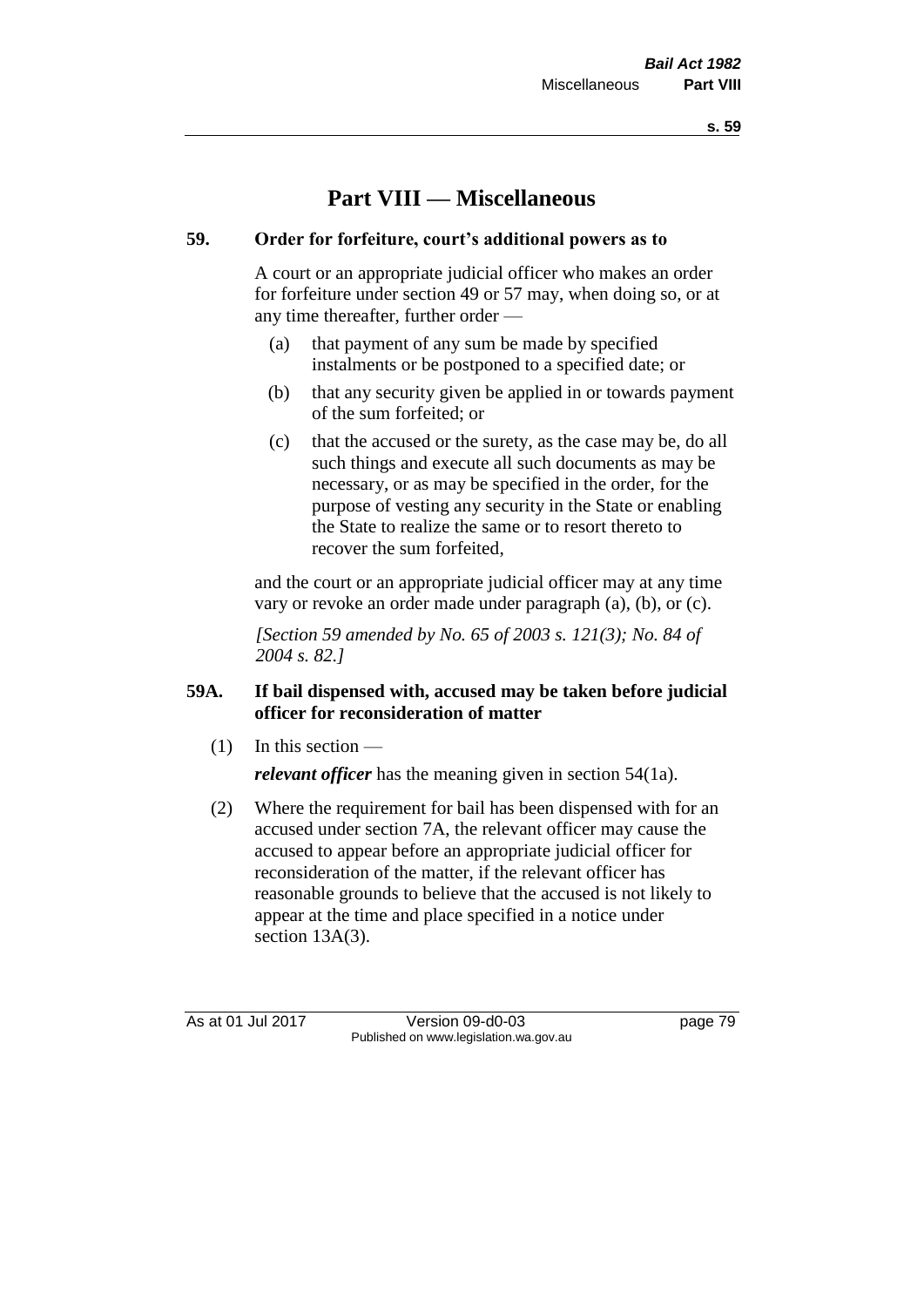- (3) Section 54(2), (2a), (3) and (4) apply, with necessary modifications, for the purposes of subsection (2).
- (4) The judicial officer before whom an accused appears under subsection (2) shall reconsider the accused's case and may, notwithstanding section 13 —
	- (a) again dispense with the requirement for bail; or
	- (b) grant bail; or
	- (c) refuse to grant bail,

in accordance with this Act, for the accused's appearance in court.

- $(5)$  If
	- (a) the court before which the accused is required to appear is the District Court, the Supreme Court or the Court of Appeal; and
	- (b) a police officer is satisfied that because of the urgency of the case it is not practicable for the prosecutor to exercise the power conferred by subsection (2),

the police officer may exercise that power.

(6) If a police officer, acting under subsection (5), exercises the power conferred by subsection (2), the police officer is to be regarded as the relevant officer for the purposes of this section.

*[Section 59A inserted by No. 6 of 2008 s. 36(1).]*

## **59B. Absconding accused, warrant for arrest of**

Where —

(a) at any time after that specified in an accused's bail undertaking for an accused's appearance the accused has failed to comply with the requirements of the accused's bail undertaking mentioned in section  $28(2)(a)$  or (b); or

page 80 Version 09-d0-03 As at 01 Jul 2017 Published on www.legislation.wa.gov.au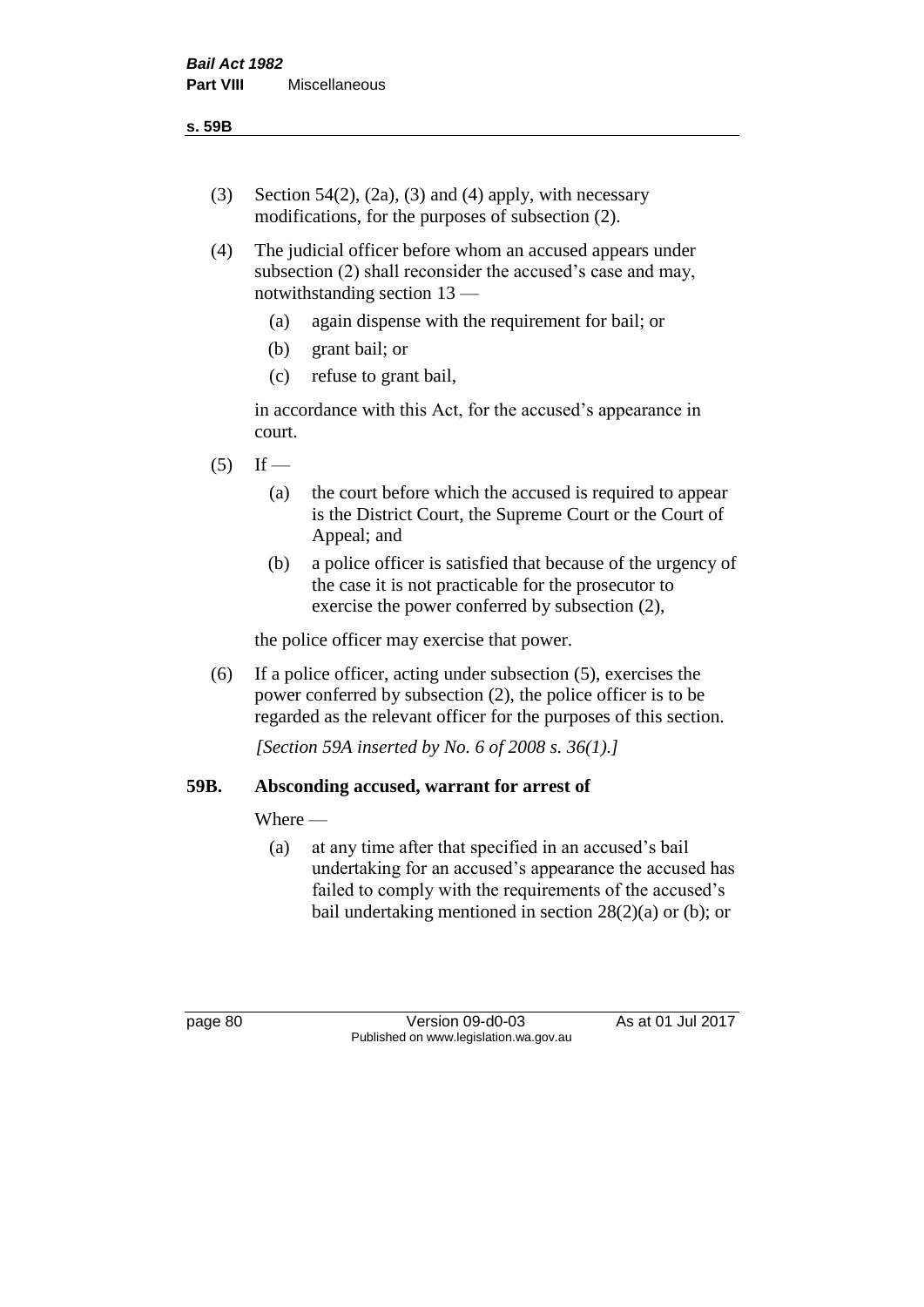(b) an accused has failed to appear at the time and place specified in a notice under section 13A(3),

the court before which the accused was required to appear may issue a warrant to arrest the accused and bring the accused before that court or a court of like jurisdiction.

*[Section 59B inserted by No. 6 of 2008 s. 36(1).]*

# **60. Change of address, accused and surety to notify**

Where the residential address of —

- (a) an accused who has been released on bail or for whom the requirement for bail has been dispensed with; or
- (b) a surety,

changes from that appearing on his bail undertaking, surety undertaking or notice under section 13A(3), as the case may be, he shall forthwith, in writing, notify details of the change to the registrar of the court before which, at the time when the change occurs, the accused is required to appear, and if without reasonable cause he fails to do so he commits an offence.

Penalty: \$1 000.

*[Section 60 amended by No. 50 of 2003 s. 37(5); No. 59 of 2004 s. 141; No. 84 of 2004 s. 82; No. 6 of 2008 s. 37.]*

# **61. Failing to bring arrested person before court or person able to grant bail, offence**

- (1) A person to whom this section applies commits an offence if, having arrested another for an offence, he wilfully and without reasonable excuse fails to take that other person, or cause him to be taken, as soon as is practicable —
	- (a) before an authorised officer or judicial officer empowered by this Act to grant bail for that offence; or
	- (b) before a court.
	- Penalty: \$1 000 or imprisonment for 12 months or both.

As at 01 Jul 2017 Version 09-d0-03 page 81 Published on www.legislation.wa.gov.au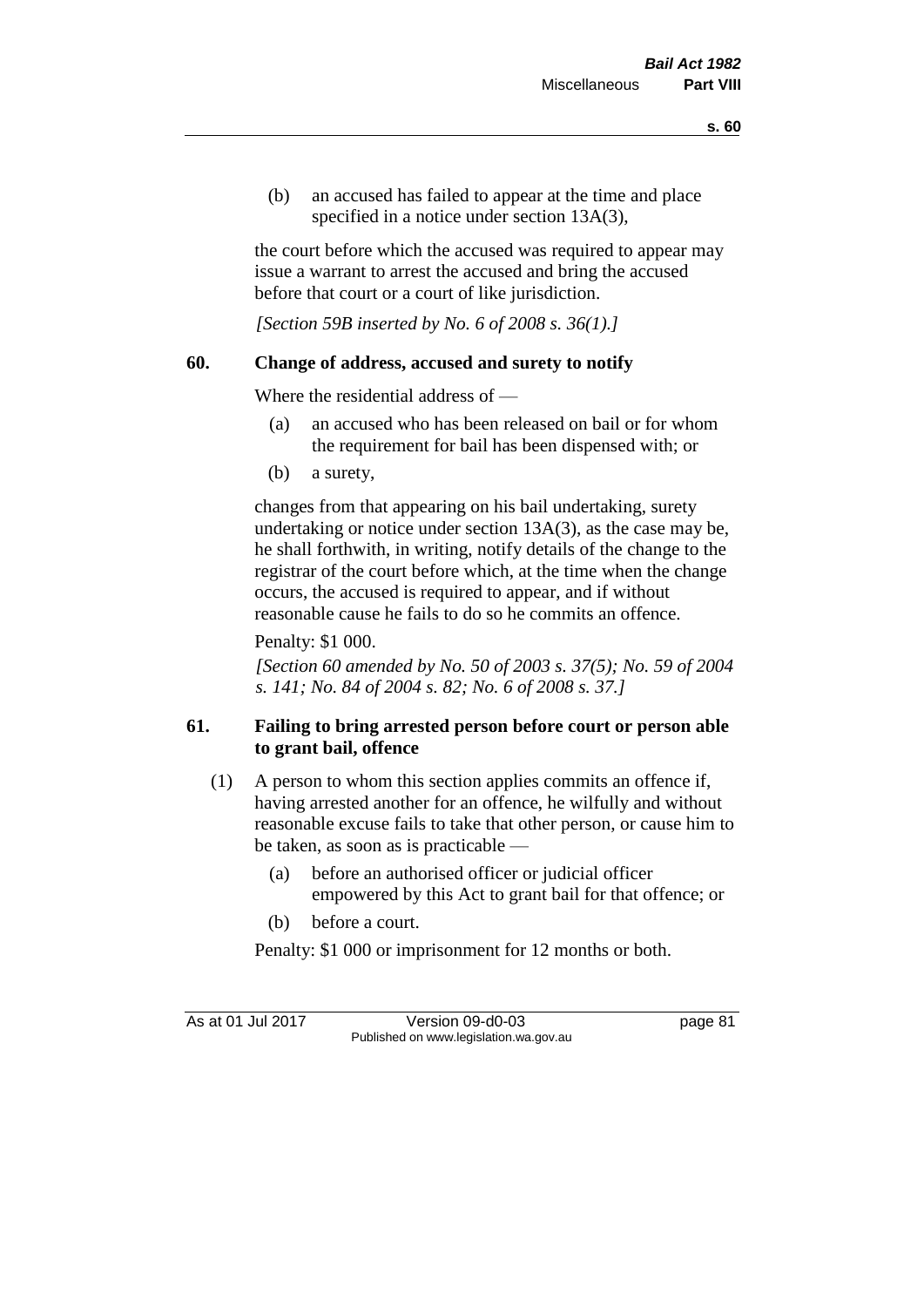#### **s. 62**

- (2) This section applies to a person who
	- (a) is not empowered by this Act to grant bail for the offence; or
	- (b) being so empowered, elects to act under section 6(7).

*[Section 61 amended by No. 15 of 1988 s. 17; No. 59 of 2006 s. 4(4); No. 6 of 2008 s. 38.]* 

# **62. Giving false information for bail purposes, offence**

A person who for the purpose of obtaining —

- (a) a grant of bail for himself or a variation of the terms and conditions thereof; or
- (b) approval of himself as a surety,

makes any statement which he knows is false in a material particular, or recklessly makes any statement which is false in a material particular, commits an offence.

Penalty: \$1 000 or imprisonment for 12 months or both.

# **63. Protection from personal liability**

A person shall not be liable in civil proceedings on account of anything done, or omitted to be done, by him in good faith in the course of carrying out any provision of this Act, or purporting to be so done or omitted; but the liability (if any) of any other person (including the State or the Commonwealth) as his employer is not affected by this section and shall be determined as if it had not been passed.

*[Section 63 amended by No. 65 of 2003 s. 121(4).]*

## **64. Proving appearance or non-appearance by accused**

Where it is required for the purposes of this Act to prove —

(a) that an accused did not appear before a particular court, at a particular place, on a particular day, at a particular time or during a particular period; or

page 82 Version 09-d0-03 As at 01 Jul 2017 Published on www.legislation.wa.gov.au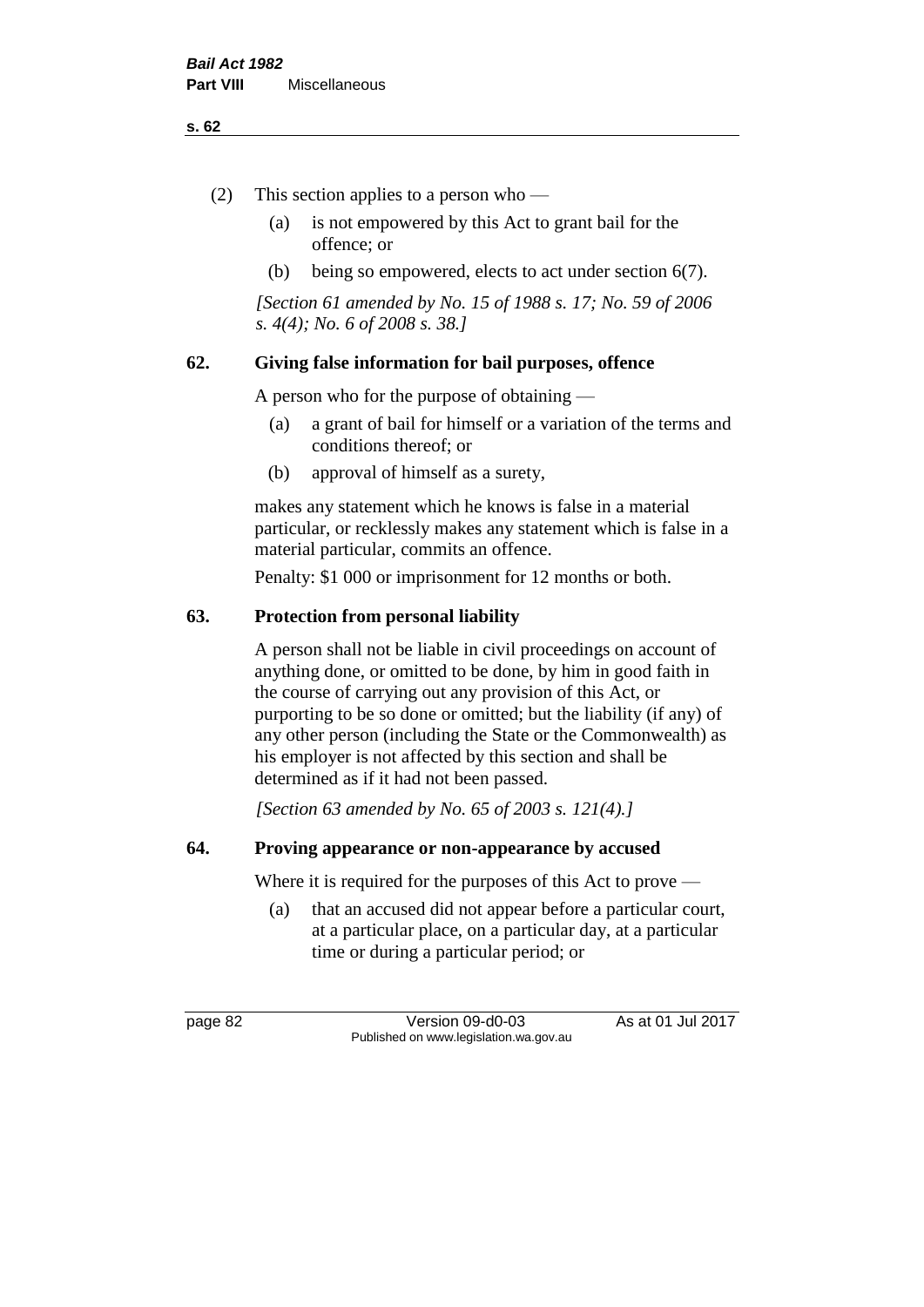(b) the day, time or period when or during which an accused did appear before a particular court at a particular place,

a certificate as to any such matter, purporting to be signed by a judicial officer or registrar of the court before which the accused was required to appear, shall be evidence of the matter so certified.

*[Section 64 amended by No. 59 of 2004 s. 141; No. 84 of 2004 s. 82.]* 

# **65. Bail undertakings by child, effect of**

A bail undertaking entered into by a person who is under the age of 18 years shall bind him as if he were of full age.

# **66. Other powers or duties to grant bail abolished**

- (1) Any power or duty that, at the commencement of this Act, exists apart from statute to grant bail to an accused awaiting an appearance in court for an offence, is abolished.
- (2) Subsection (1) has effect notwithstanding anything in section 16 of the *Supreme Court Act 1935*.
- (3) In subsection (1) *statute* means an Act of the Parliament of Western Australia, other than the *Supreme Court Act 1935*.

*[Section 66 amended by No. 84 of 2004 s. 82.]*

## **66A. Delegation by registrar of court**

- (1) The registrar of a court may, either generally or as otherwise provided by the instrument of delegation, by instrument signed by him, delegate to an officer of that court any function conferred on him by or under this Act other than —
	- (a) this power of delegation; or
	- (aa) a function conferred by section  $11(3)$  or  $36(1)(a)$ ; or
	- (b) any function that a judicial officer has required him to perform personally.

As at 01 Jul 2017 Version 09-d0-03 page 83 Published on www.legislation.wa.gov.au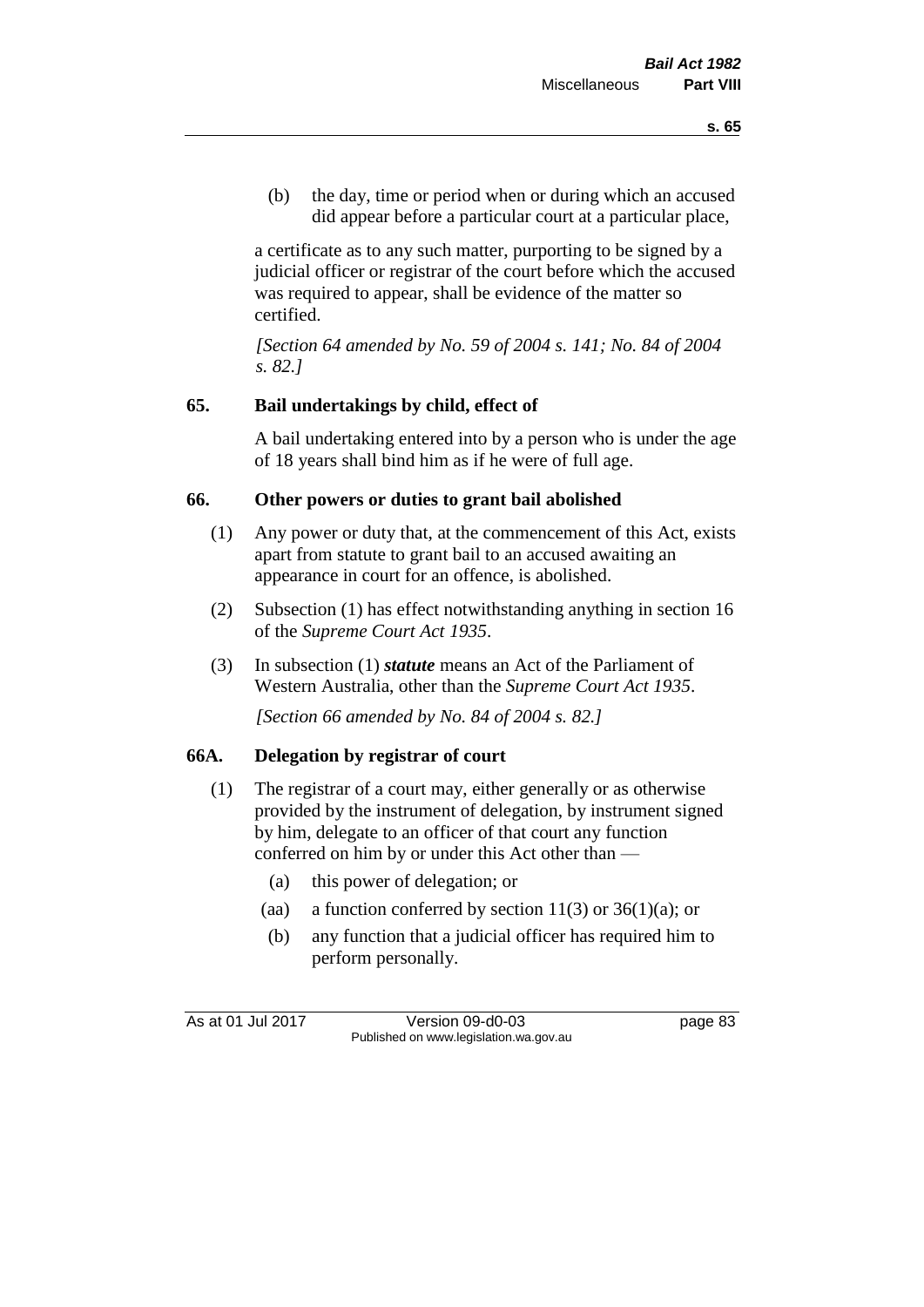**s. 66B**

(2) The superintendent of a detention centre under the *Young Offenders Act 1994* may, either generally or as otherwise provided by the instrument of delegation, by instrument signed by him, delegate to an officer of the Public Sector agency principally assisting the Minister administering that Act in its administration any function conferred on him by or under this Act, other than this power of delegation.

*[Section 66A inserted by No. 15 of 1988 s. 18; amended by No. 49 of 1988 s. 89; No. 31 of 1993 s. 8; No. 59 of 2004 s. 141; No. 65 of 2006 s. 52; No. 6 of 2008 s. 39.]* 

# **66B. Video link or audio link, use of in bail proceedings**

 $(1)$  In this section —

*audio link* means facilities (including telephone) that enable, at the same time, a judicial officer or authorised officer at one place to hear the accused at another place and vice versa;

*bail proceedings* means any proceedings under this Act including —

- (a) proceedings on a case for bail;
- (b) proceedings relating to the variation or revocation of bail;
- (c) proceedings on an application under section 48 or 49;
- (d) proceedings on an appeal under section 15A or 53;

*video link* means facilities (including closed circuit television) that enable, at the same time, a judicial officer or authorised officer at one place to see and hear the accused at another place and vice versa.

- (2) Bail proceedings may be conducted by means of a video link or an audio link.
- (3) Without limiting subsection (2), if a provision of this Act requires or authorises an accused to be brought before, or appear before, a court, judicial officer or authorised officer, the accused

page 84 Version 09-d0-03 As at 01 Jul 2017 Published on www.legislation.wa.gov.au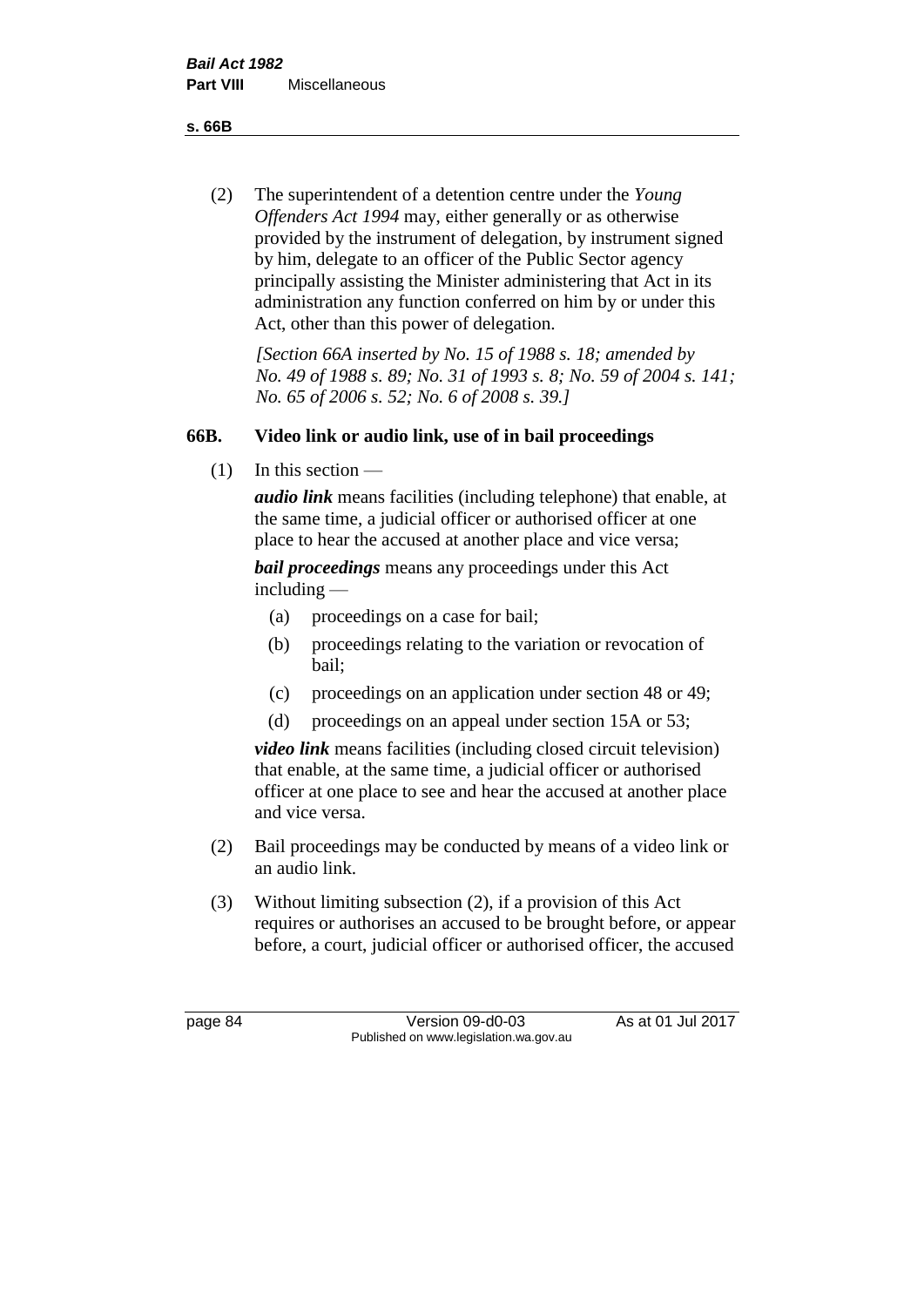may be brought before, or appear before, the court or officer by means of a video link or an audio link.

- (4) An audio link is not to be used under this section unless a video link is not available and cannot reasonably be made available.
- (5) Nothing in this section prevents a court, judicial officer or authorised officer from requiring that an accused be brought before, or appear before, the court or officer in person for the purposes of bail proceedings.

*[Section 66B inserted by No. 6 of 2008 s. 40(1).]*

## **67. Regulations**

- (1) The Governor may make regulations, not inconsistent with this Act, prescribing such things as are required or permitted by this Act to be prescribed or as it is necessary or expedient to prescribe for the purposes thereof.
- (2) Without limiting the generality of subsection (1) regulations  $\text{max}$  —
	- (a) make provision for or with respect to the making of applications —
		- (i) for or in relation to bail;
		- (ii) for the approval of sureties;
		- (iii) for the approval of security to be given by accused persons and sureties;
		- (iv) for the cancellation of a surety undertaking;
		- (v) for an order under section 49,

and for the manner in which such applications are to be made and the procedure to be followed on such applications;

(ba) in any case where the regulations provide that any information, document or record, or a copy of any document or record, is to be or can be provided to a person in electronic form, determine when information

As at 01 Jul 2017 Version 09-d0-03 page 85 Published on www.legislation.wa.gov.au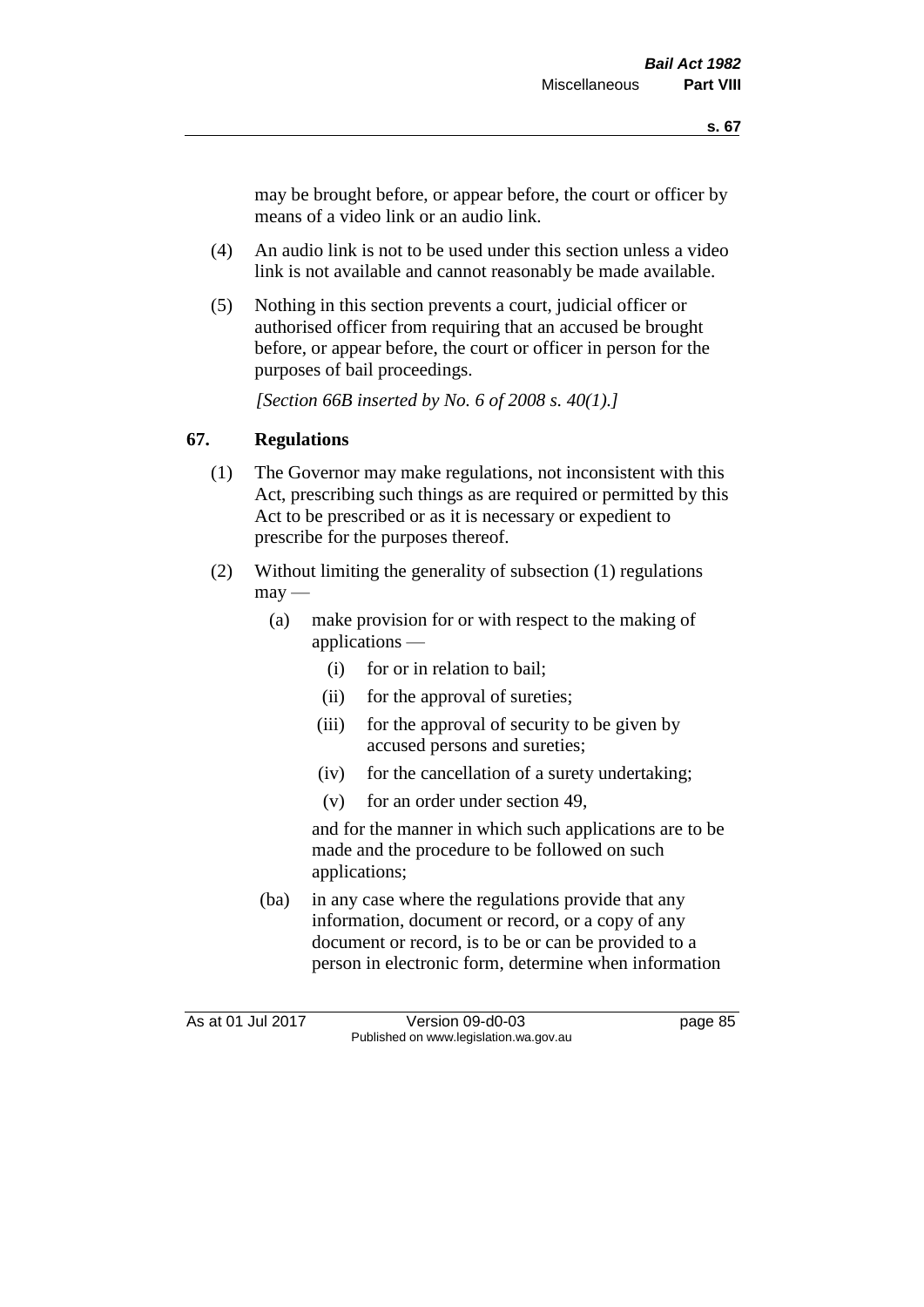or a document, record or copy provided to a person in that form is to be taken to be, or to be presumed to be, received by, or brought to the attention of, the person;

- (b) for the purposes of clause 5 of Part A of Schedule 1, prescribe the officer or officers who may grant bail for any prescribed appearance or class of appearance in court by an accused who is in custody;
- (c) make provision for, or with respect to the management, control, supervision and good order of premises established for the accommodation of persons to whom bail has been granted.
- (3) Regulations made under this section may provide that a contravention or failure to comply with a regulation constitutes an offence and may provide for penalties not exceeding a fine of \$500 for offences against the regulations.

*[Section 67 amended by No. 45 of 1993 s. 12; No. 84 of 2004 s. 83(3); No. 2 of 2008 s. 56(6); No. 6 of 2008 s. 30(3); No. 20 of 2013 s. 31.]* 

*[68. Omitted under the Reprints Act 1984 s. 7(4)(g).]*

page 86 Version 09-d0-03 As at 01 Jul 2017 Published on www.legislation.wa.gov.au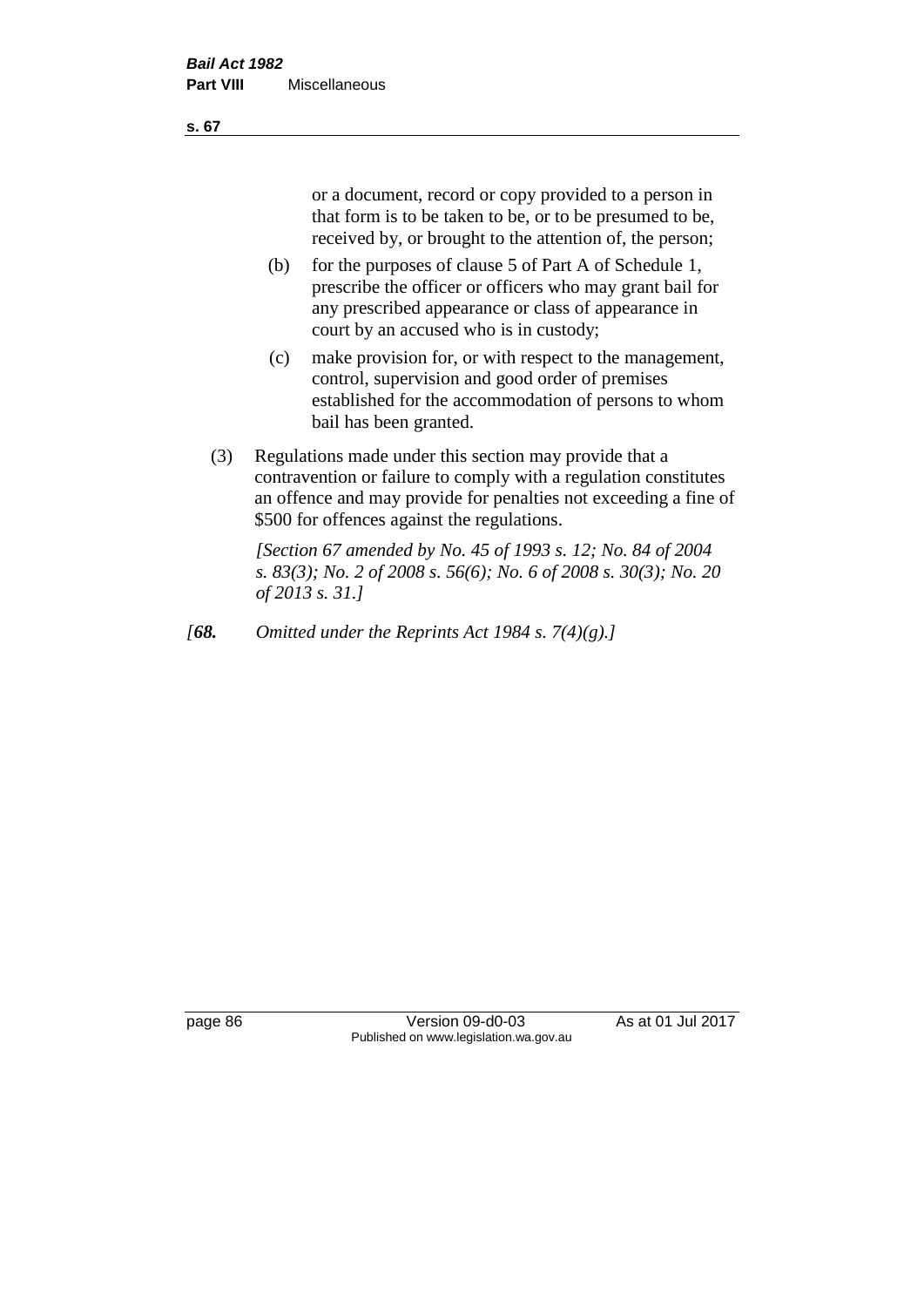# **Schedule 1 — Jurisdiction as to bail and related matters**

[s. 13, 17]

*[Heading inserted by No. 6 of 2008 s. 41(1).]*

# **Part A** — **Jurisdiction relating to bail**

*[Heading inserted by No. 6 of 2008 s. 41(2)(a).]*

#### **First Column**

#### **Second Column**

*Appearances in court*

*By whom bail may be granted or (where applicable) dispensed with*

*[Heading amended by No. 6 of 2008 s. 41(2)(b) and (c).]*

# **1. Initial appearance**

(1) The initial appearance in a court of summary jurisdiction or the Children's Court by an accused in, or in connection with, proceedings for an offence.

In any case —

- (a) a justice; or
- (b) an authorised police officer; and

in addition, in the case of a child, an authorised community services officer.

(2) The initial appearance in the District Court or the Supreme Court, not being the initial appearance to which clause 3 applies. A judge of the District Court or a judge of the Supreme Court, as the case requires.

*[Clause 1 amended by No. 15 of 1988 s. 19; No. 49 of 1988 s. 90(a)(i); No. 59 of 2004 s. 141; No. 84 of 2004 s. 10(1) and 82.]*

As at 01 Jul 2017 Version 09-d0-03 page 87 Published on www.legislation.wa.gov.au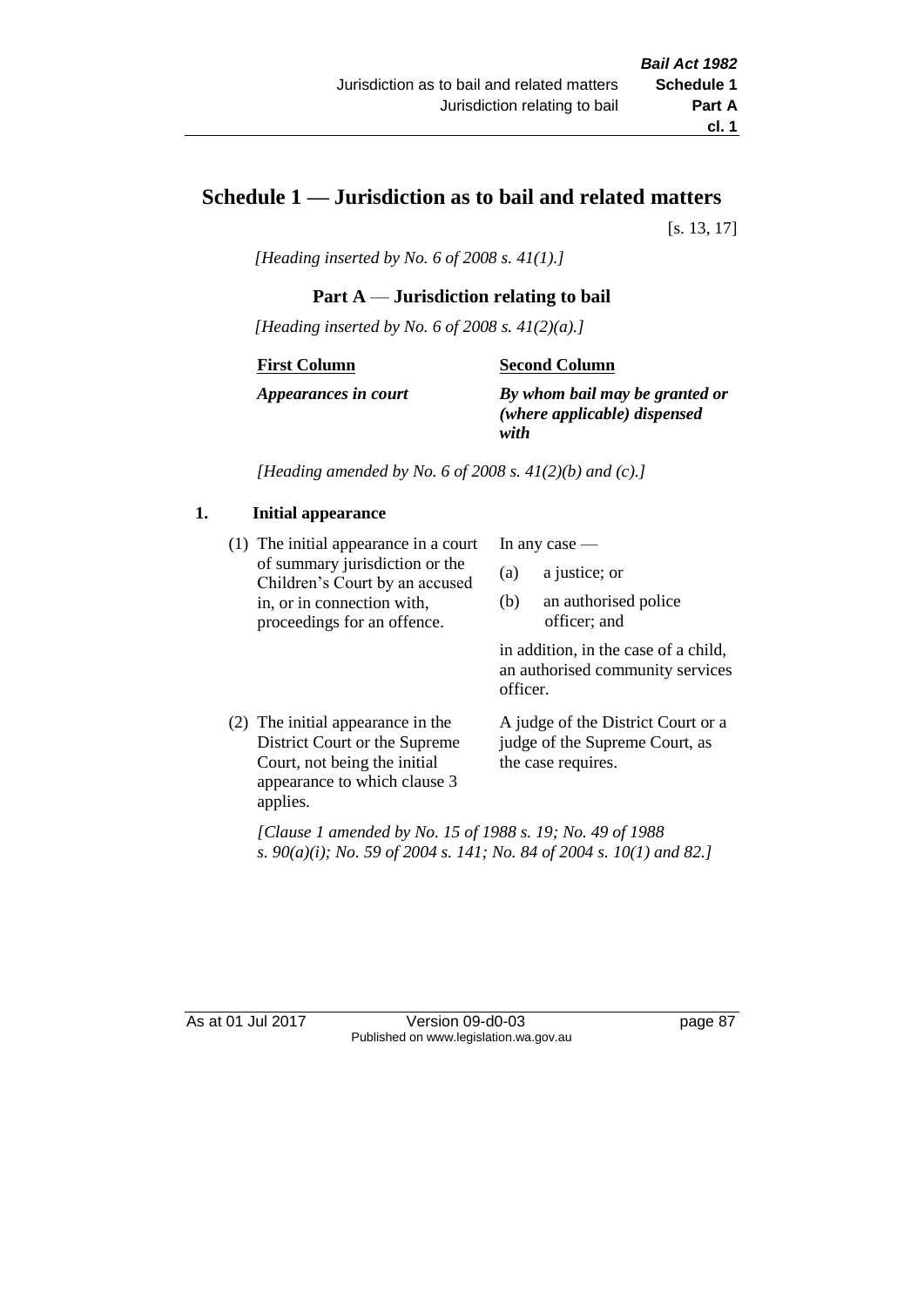| <b>First Column</b>  | <b>Second Column</b>                                                   |
|----------------------|------------------------------------------------------------------------|
| Appearances in court | By whom bail may be granted or<br>(where applicable) dispensed<br>with |

#### **2. Appearance after adjournment**

Appearance in any court or before The judicial officer who orders a judicial officer by an accused after any adjournment of proceedings for an offence, not being a committal under clause 3.

the adjournment.

*[Clause 2 amended by No. 84 of 2004 s. 82.]*

## **3. Appearance on committal to Supreme Court or District Court**

The initial appearance by an accused in the Supreme Court or District Court after he has been committed thereto under any Act to be tried or sentenced or otherwise dealt with. The judicial officer who orders the committal.

*[Clause 3 amended by No. 84 of 2004 s. 82.]*

## **4. Appearance in connection with appeal, rehearing etc.**

| (1) Appearance in connection with an If the appeal is being determined<br>application or appeal made under<br>the Criminal Appeals Act 2004 or<br>with any order made in<br>determining the application or<br>appeal. | by a single judge of the Supreme<br>Court, a single judge of the<br>Supreme Court;<br>If the appeal is being determined<br>by the Court of Appeal, the Court<br>of Appeal or a single judge of<br>appeal. |
|-----------------------------------------------------------------------------------------------------------------------------------------------------------------------------------------------------------------------|-----------------------------------------------------------------------------------------------------------------------------------------------------------------------------------------------------------|
| (2) Appearance in connection with a<br>rehearing of proceedings ordered<br>under section 28 of the<br>Children's Court of Western<br>Australia Act 1988.                                                              | The Children's Court.                                                                                                                                                                                     |

page 88 Version 09-d0-03 As at 01 Jul 2017 Published on www.legislation.wa.gov.au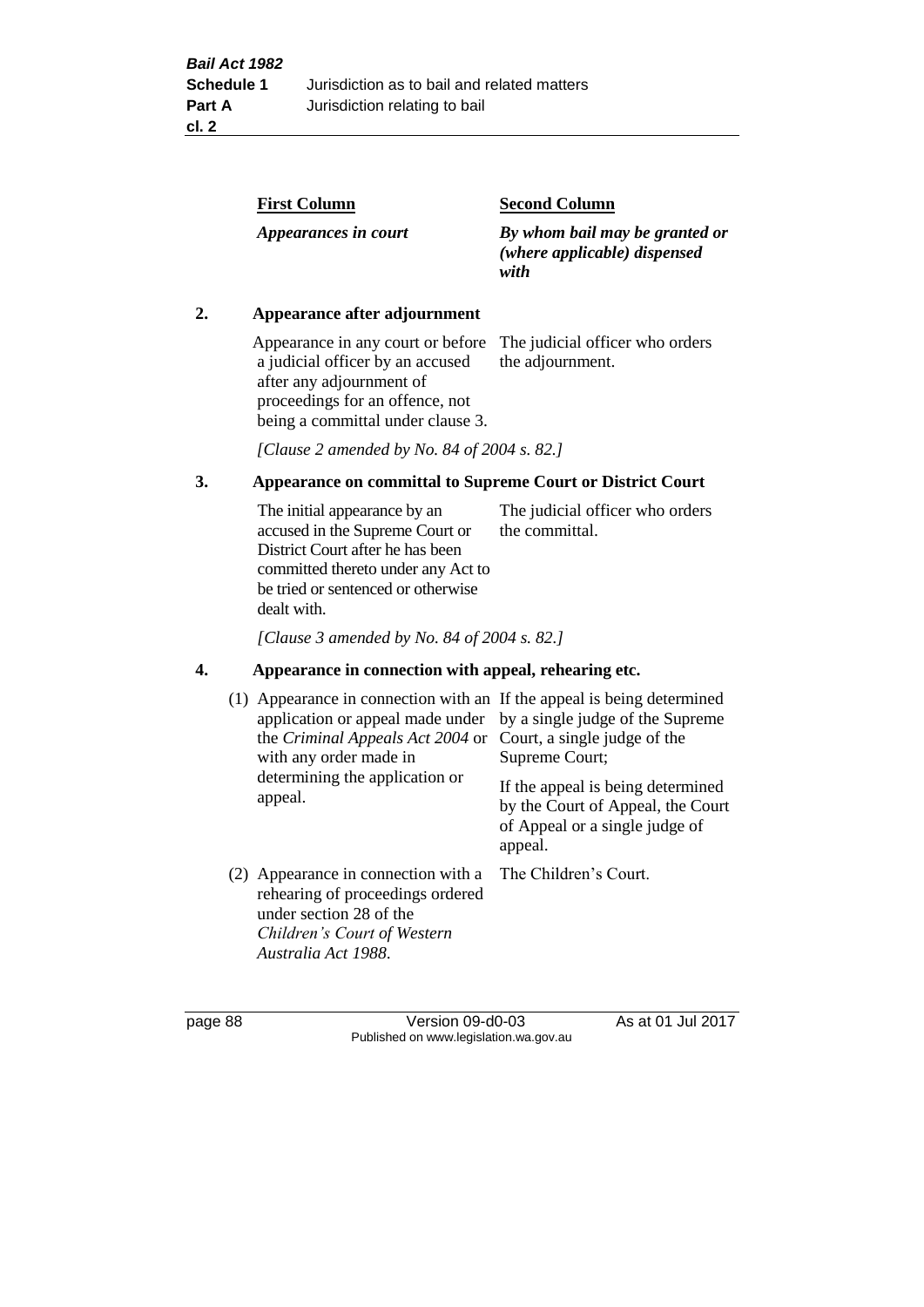| <b>First Column</b>                                                  | <b>Second Column</b>                                                   |  |
|----------------------------------------------------------------------|------------------------------------------------------------------------|--|
| Appearances in court                                                 | By whom bail may be granted or<br>(where applicable) dispensed<br>with |  |
| (3) Appearance in connection with<br>the reconsideration of an order | The Children's Court constituted<br>by the President.                  |  |

*[Clause 4 inserted by No. 84 of 2004 s. 10(2).]*

#### **5. Appearance prescribed by regulation**

under section 40 of the *Children's Court of Western* 

*Australia Act 1988*.

| Appearance in a court for any  | The judicial or other officer   |
|--------------------------------|---------------------------------|
| other purpose or following any | prescribed by such regulations. |
| other occurrence prescribed by |                                 |
| regulations under this Act.    |                                 |

#### **6. Appearances not otherwise provided for**

Any appearance in a court not otherwise provided for in this Part or by regulations under this Act.

The judicial officer who, or court which, orders the appearance.

#### **7. Term used: proceedings for an offence**

In this Part, unless the contrary intention appears —

*proceedings for an offence* in clause 2 (but not in clause 1) includes any of the following proceedings relating to that offence —

- (a) appeal proceedings; and
- (b) proceedings on a writ of *habeas corpus*; and
- (c) proceedings on the re-appearance of an offender under section 50 of the *Sentencing Act 1995*.

*[Clause 7 inserted by No. 84 of 2004 s. 10(3).]*

As at 01 Jul 2017 Version 09-d0-03 page 89 Published on www.legislation.wa.gov.au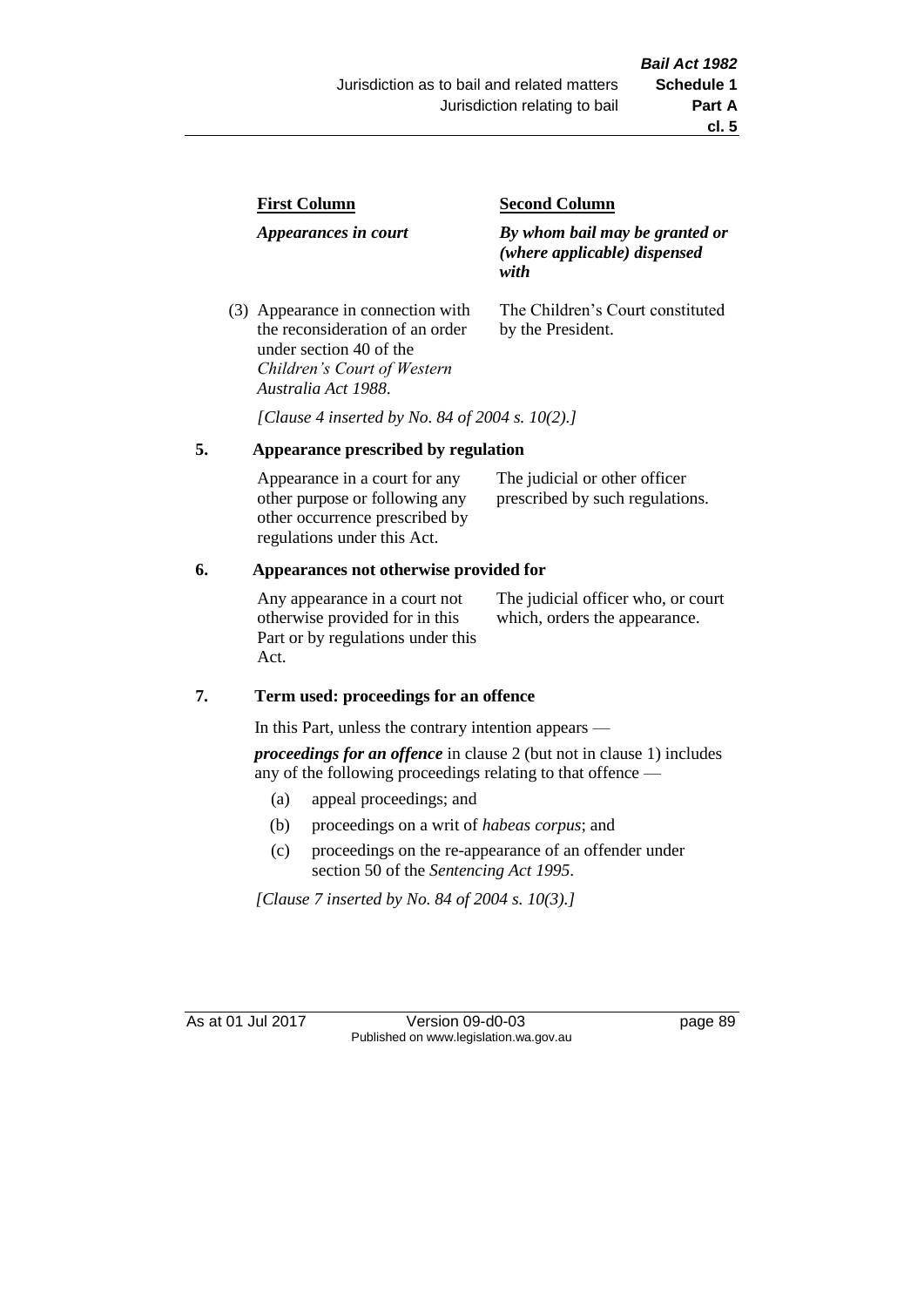#### **Part B** — **Cessation of powers relating to bail**

*[Heading inserted by No. 6 of 2008 s. 41(3)(a).]*

#### **1. Upon decision by judge, power of other officers ceases**

(1) In this clause —

*judge* means a judge of the Supreme Court, the Children's Court or the District Court.

- (2) After a judge has granted or refused bail for an appearance by an accused the power to grant bail for that appearance ceases to be vested  $in -$ 
	- (a) any judicial officer whose jurisdiction is inferior to that of the judge; or
	- (b) any authorised officer.
- (3) After a judge has dispensed with the requirement for bail for an appearance by an accused the power to grant or refuse bail for that appearance ceases to be vested in any officer referred to in subclause  $(2)(a)$  or  $(b)$ .

*[Clause 1 inserted by No. 6 of 2008 s. 41(3)(b).]*

#### **1A. Upon decision by Court of Appeal, other powers cease**

After the Court of Appeal on an appeal under section 15A —

- (a) has granted or refused bail for an appearance by an accused, the power to grant or refuse bail for that appearance; or
- (b) has dispensed with the requirement for bail for an appearance by an accused, the power to grant or refuse bail for that appearance,

ceases to be vested in any judicial officer or in any authorised officer.

*[Clause 1A inserted by No. 6 of 2008 s. 41(3)(b).]*

#### **2. Upon decision by judicial officer, his power and that of his peers ceases**

Except where clause 4 applies, the power to grant, refuse or dispense with bail for an appearance by an accused ceases to be vested in any judicial officer (including a judge of the Supreme Court) after he, or

page 90 Version 09-d0-03 As at 01 Jul 2017 Published on www.legislation.wa.gov.au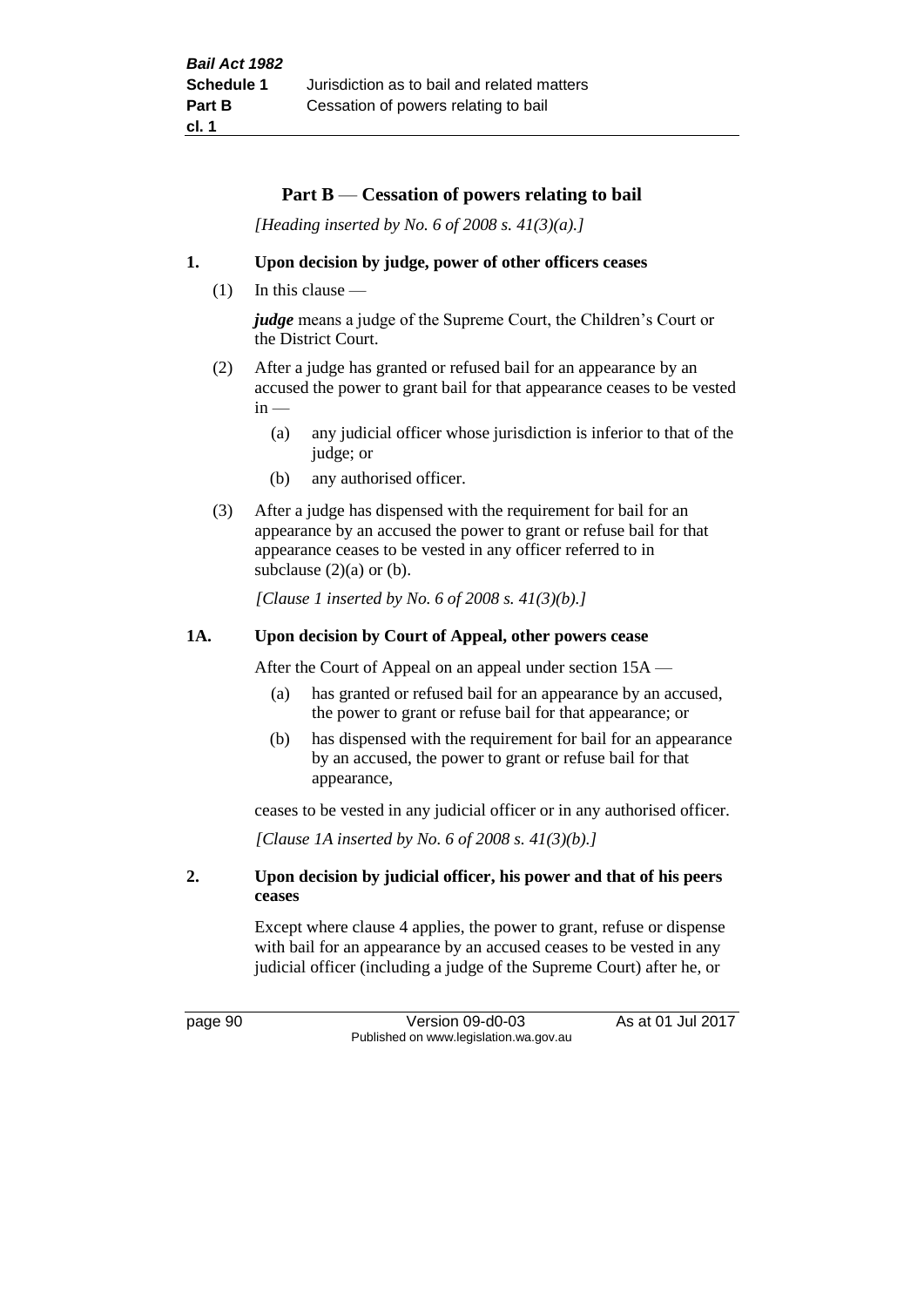another judicial officer whose jurisdiction is co-extensive with his, has granted, refused or dispensed with bail for that appearance.

*[Clause 2 amended by No. 84 of 2004 s. 82; No. 6 of 2008 s. 41(3)(c) and (d).]*

#### **3. Upon refusal of bail for initial appearance, certain powers cease**

- (1) After an authorised officer has refused bail for an initial appearance by an accused, the power to grant bail for that appearance ceases to be vested in another authorised officer, but a justice may nevertheless grant bail for that appearance.
- (2) After a justice has refused bail for an initial appearance by an accused, the power to grant bail for that appearance ceases to be vested in an authorised officer or another justice.

*[Clause 3 inserted by No. 6 of 2008 s. 41(3)(e).]*

#### **4. Judicial officer's powers if accused proves new facts or changed circumstances**

Notwithstanding clause 2, where an accused has been refused bail for an appearance or has been granted bail therefor on terms or conditions with which he is unable or unwilling to comply, the judicial officer who granted or refused bail or another judicial officer whose jurisdiction is co-extensive with his has power to grant bail for that appearance or to vary the terms or conditions of bail previously granted therefor if the accused makes application and satisfies him that —

- (a) new facts have been discovered, new circumstances have arisen or the circumstances have changed since bail was previously granted or refused for that appearance; or
- (b) he failed to adequately present his case for bail on the previous occasion when it was considered; or
- (c) where bail was granted subject to a home detention condition, he has, since the previous occasion when his case for bail was considered, complied with the home detention condition for a period of one month or more.

*[Clause 4 amended by No. 61 of 1990 s. 14; No. 84 of 2004 s. 82.]*

As at 01 Jul 2017 Version 09-d0-03 page 91 Published on www.legislation.wa.gov.au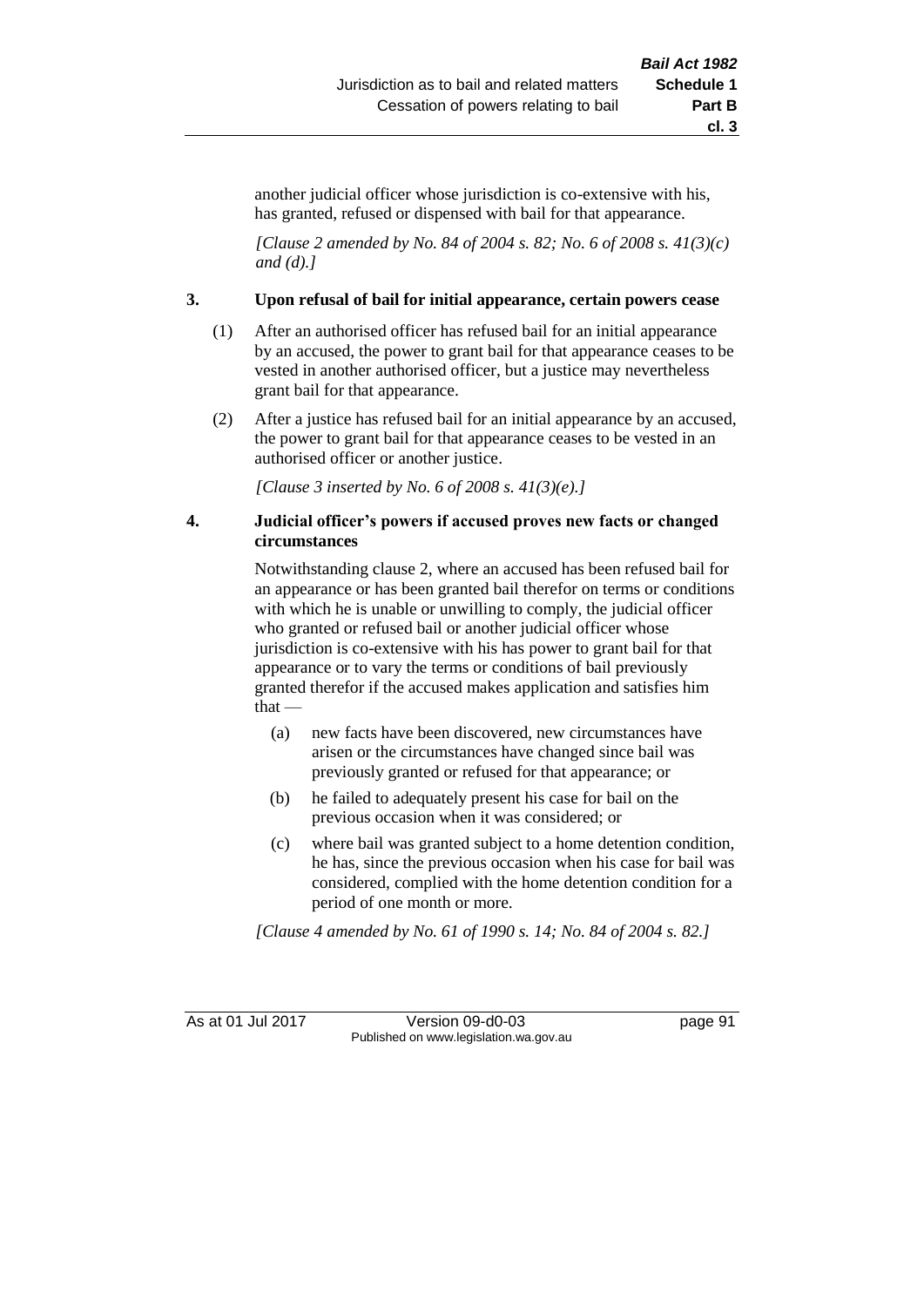## **Part C — Manner in which jurisdiction to be exercised**

*[Heading deleted by No. 6 of 2008 s. 41(4)(a).]*

## **1. Bail before conviction at discretion of court or judicial officer except for child**

Subject to clauses 3A and 3C, the grant or refusal of bail to an accused, other than a child, who is in custody awaiting an appearance in court before conviction for an offence shall be at the discretion of the judicial officer or authorised officer in whom jurisdiction is vested, and that discretion shall be exercised having regard to the following questions as well as to any others which he considers relevant —

- (a) whether, if the accused is not kept in custody, he may  $-$ 
	- (i) fail to appear in court in accordance with his bail undertaking; or
	- (ii) commit an offence; or
	- (iii) endanger the safety, welfare, or property of any person; or
	- (iv) interfere with witnesses or otherwise obstruct the course of justice, whether in relation to himself or any other person;
- (b) whether the accused needs to be held in custody for his own protection;
- (c) whether the prosecutor has put forward grounds for opposing the grant of bail;
- (d) whether, as regards the period when the accused is on trial, there are grounds for believing that, if he is not kept in custody, the proper conduct of the trial may be prejudiced;
- (e) whether there is any condition which could reasonably be imposed under Part D which would —
	- (i) sufficiently remove the possibility referred to in paragraphs (a) and (d); or
	- (ii) obviate the need referred to in paragraph (b); or
	- (iii) remove the grounds for opposition referred to in paragraph (c);

page 92 Version 09-d0-03 As at 01 Jul 2017 Published on www.legislation.wa.gov.au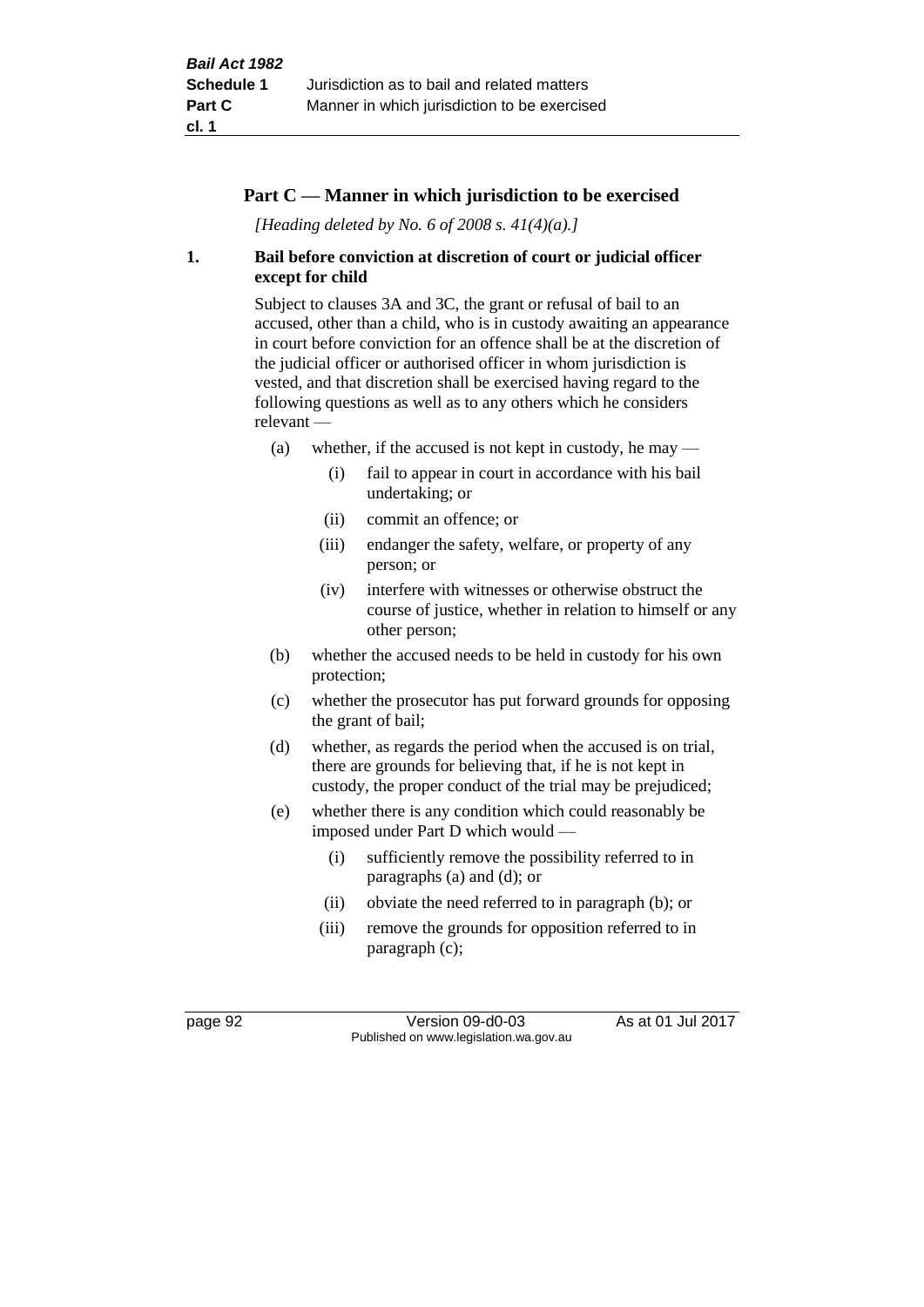- (f) where the accused is charged with an offence that is alleged to have been committed in respect of a child, whether a condition should be imposed under Part D requiring the accused to reside at a place other than the place where the child resides;
- (g) whether the alleged circumstances of the offence or offences amount to wrongdoing of such a serious nature as to make a grant of bail inappropriate.

*[Clause 1 amended by No. 14 of 1992 s. 11; No. 45 of 1993 s. 10(2)(a); No. 54 of 1998 s. 8(a) and (b); No. 84 of 2004 s. 82; No. 6 of 2008 s. 41(4)(b).]*

## **2. Child to have qualified right to bail**

(1) In this clause —

*responsible person* means a parent, relative, employer or other person who, in the opinion of the judicial officer or authorised officer, is in a position to both influence the conduct of the child and provide the child with support and direction.

- (2) Subject to subclause (3), a child accused who is in custody awaiting an appearance in court before conviction for an offence has a right to be granted bail unless —
	- (a) in the opinion of the judicial officer or authorised officer in whom jurisdiction is vested —
		- (i) one or more of the questions set out in clause  $1(a)$ , (b), (d) and (g) must be answered in the affirmative; and
		- (ii) there is no condition which he could reasonably impose under Part D which would satisfy the relevant provision of clause 1(e);

or

(b) there is no responsible person willing to enter into an undertaking of the kind described in subclause (3)(c),

and if the child is refused bail he shall be dealt with in accordance with section 19(2) of the *Young Offenders Act 1994*.

As at 01 Jul 2017 Version 09-d0-03 page 93 Published on www.legislation.wa.gov.au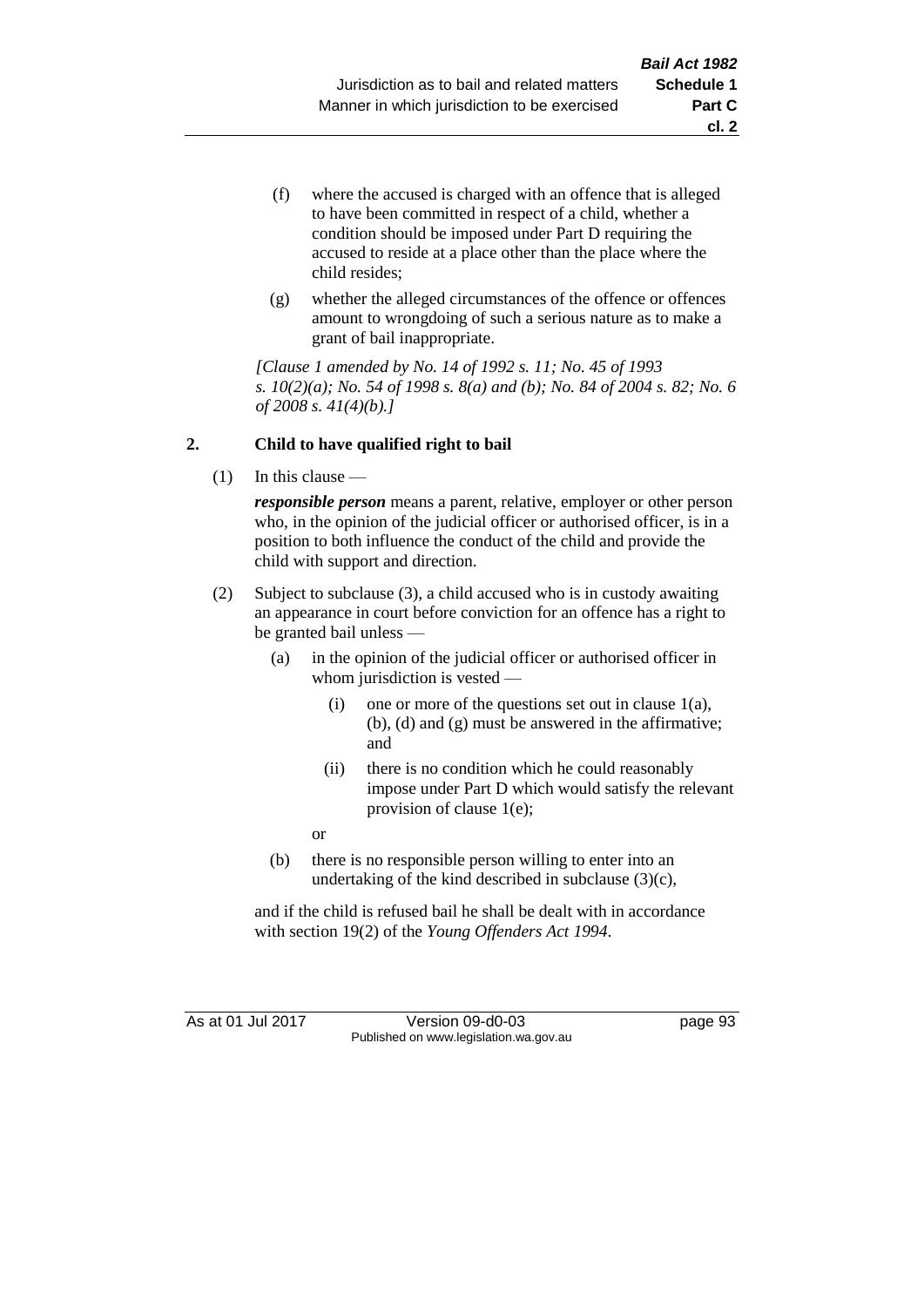- (3) The right of a child accused under subclause (2) is subject to  $-$ 
	- (a) clauses 3A and 3C; and
	- *[(b) deleted]*
	- (c) there being imposed as a condition on the grant of bail a requirement that before the release of the child on bail a responsible person undertakes in writing in the approved form to ensure that the child complies with any requirement of his bail undertaking mentioned in section  $28(2)(a)$ , (b), (c) and (d).
- (4) Subclauses (2)(b) and (3)(c) do not apply to a child accused if it appears to the judicial officer or authorised officer that the accused —
	- (a) is over the age of 17 years; and
	- (b) has sufficient maturity to live independently without the guidance or control of a parent or guardian.
- (5) For the purposes of this clause, the provisions of sections 46, 47, 48, 54, 55(2), 60 and  $67(2)(a)(iv)$  apply with all necessary changes as  $if -$ 
	- (a) references in those provisions to a surety and a surety undertaking were references to a responsible person and to an undertaking referred to in subclause (3)(c) respectively; and
	- (b) section  $54(1)(b)(i)$  read as follows
		- (i) a person who has entered into an undertaking referred to in clause 2(3)(c) of Part C of Schedule 1 should no longer be regarded as a responsible person for the purposes of that clause, or is dead;
- (6) Where a child accused is released on bail his right to be at liberty is subject to the exercise of the powers in section 17A.

*[Clause 2 inserted by No. 45 of 1993 s. 10(2)(b); amended by No. 57 of 1997 s. 21(3)(a); No. 54 of 1998 s. 8(c); No. 34 of 2004 Sch. 2 cl. 3(3); No. 84 of 2004 s. 82; No. 6 of 2008 s. 41(4)(c) and 43(4).]*

page 94 Version 09-d0-03 As at 01 Jul 2017 Published on www.legislation.wa.gov.au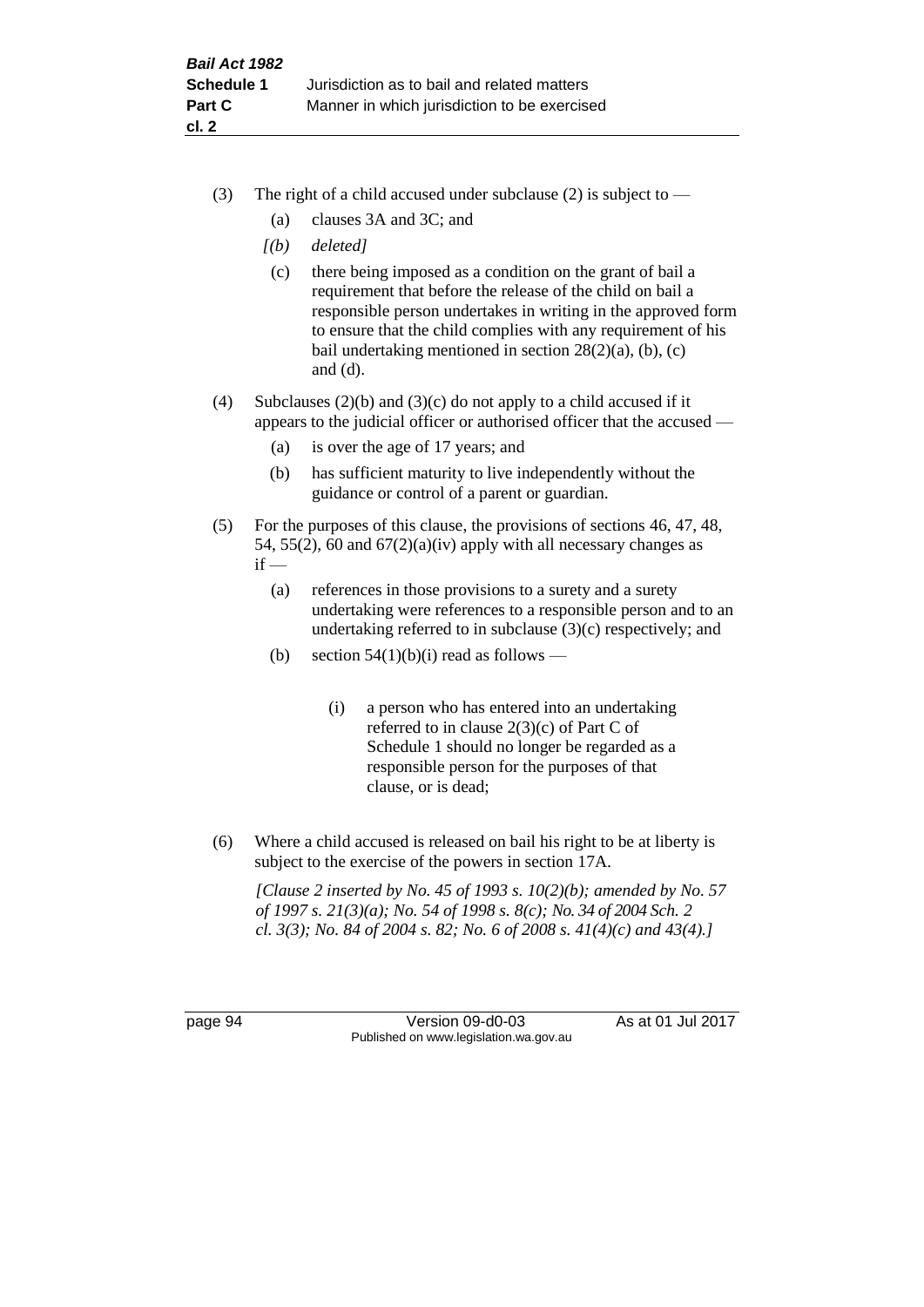#### **3. Matters relevant to cl. 1(a)**

In considering whether an accused may do any of the things mentioned in clause 1(a), the judicial officer or authorised officer shall have regard to the following matters, as well as to any others which he considers relevant —

- (a) the nature and seriousness of the offence or offences (including any other offence or offences for which he is awaiting trial) and the probable method of dealing with the accused for it or them, if he is convicted; and
- (b) the character, previous convictions, antecedents, associations, home environment, background, place of residence, and financial position of the accused; and
- (c) the history of any previous grants of bail to him; and
- (d) the strength of the evidence against him.

*[Clause 3 amended by No. 84 of 2004 s. 82.]*

#### **3A. Bail for accused charged with serious offence committed while on bail or early release for another serious offence**

- (1) Notwithstanding clause 1, 2 or 4 or any other provision of this Act, where —
	- (a) an accused is in custody
		- (i) awaiting an appearance in court before conviction for a serious offence; or
		- (ii) waiting to be sentenced or otherwise dealt with for a serious offence of which the accused has been convicted;

and

- (b) the serious offence is alleged to have been committed while the accused was —
	- (i) on bail for; or
	- (ii) at liberty under an early release order made in respect of,

another serious offence,

the judicial officer or (if section 16A does not apply) the authorised officer in whom jurisdiction is vested shall refuse to grant bail for the

As at 01 Jul 2017 Version 09-d0-03 page 95 Published on www.legislation.wa.gov.au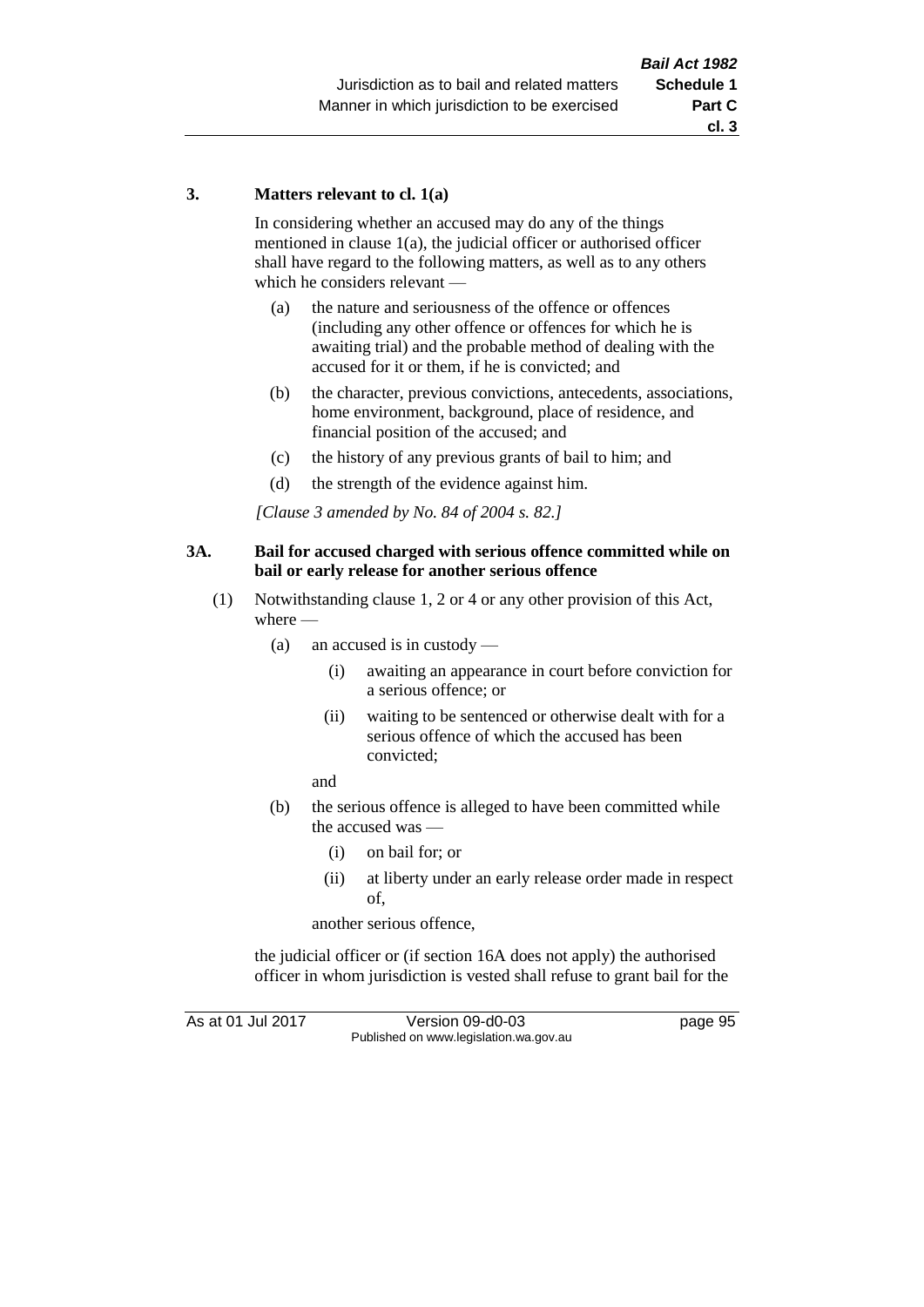serious offence referred to in paragraph (a) unless the judicial officer or authorised officer —

- (c) is satisfied that there are exceptional reasons why the accused should not be kept in custody and, if clause 3B applies, is so satisfied only after complying with that clause; and
- (d) is also satisfied that bail may properly be granted having regard to the provisions of clauses 1 and 3 or, in the case of a child accused, clauses 2 and 3.
- (2) Notwithstanding section 7(1), where an accused is refused bail under subclause (1) for an appearance for a serious offence his case for bail need not be considered again under that subsection for an appearance for that offence unless he satisfies the judicial officer who may order his detention that —
	- (a) new facts have been discovered, new circumstances have arisen or the circumstances have changed since bail was refused; or
	- (b) he failed to adequately present his case for bail on the occasion of that refusal.
- (3) Where a child accused is refused bail under subclause (1) he shall be dealt with in accordance with section 19(2) of the *Young Offenders Act 1994*.

*[Clause 3A inserted by No. 45 of 1993 s. 10(2)(c); amended by No. 57 of 1997 s. 21(3)(b); No. 54 of 1998 s. 7 and 13(1); No. 84 of 2004 s. 82; No. 6 of 2008 s. 41(4)(d).]*

## **3B. Exceptional reasons under cl. 3A(1), determining**

- (1) This clause applies where it appears to the judicial officer or (if section 16A does not apply) the authorised officer that all or any of the acts alleged to constitute a serious offence referred to in clause 3A(1)(b) would, if proved in the appropriate proceedings, amount to a breach by the accused of a protective condition or order.
- (2) The judicial officer or authorised officer shall, before making a decision that there are exceptional reasons for the purposes of clause 3A(1)(c), make enquiry, or cause enquiry to be made, whether there has already been —
	- (a) any breach by the accused of the protective condition or order that has been proved in proceedings; or

page 96 Version 09-d0-03 As at 01 Jul 2017 Published on www.legislation.wa.gov.au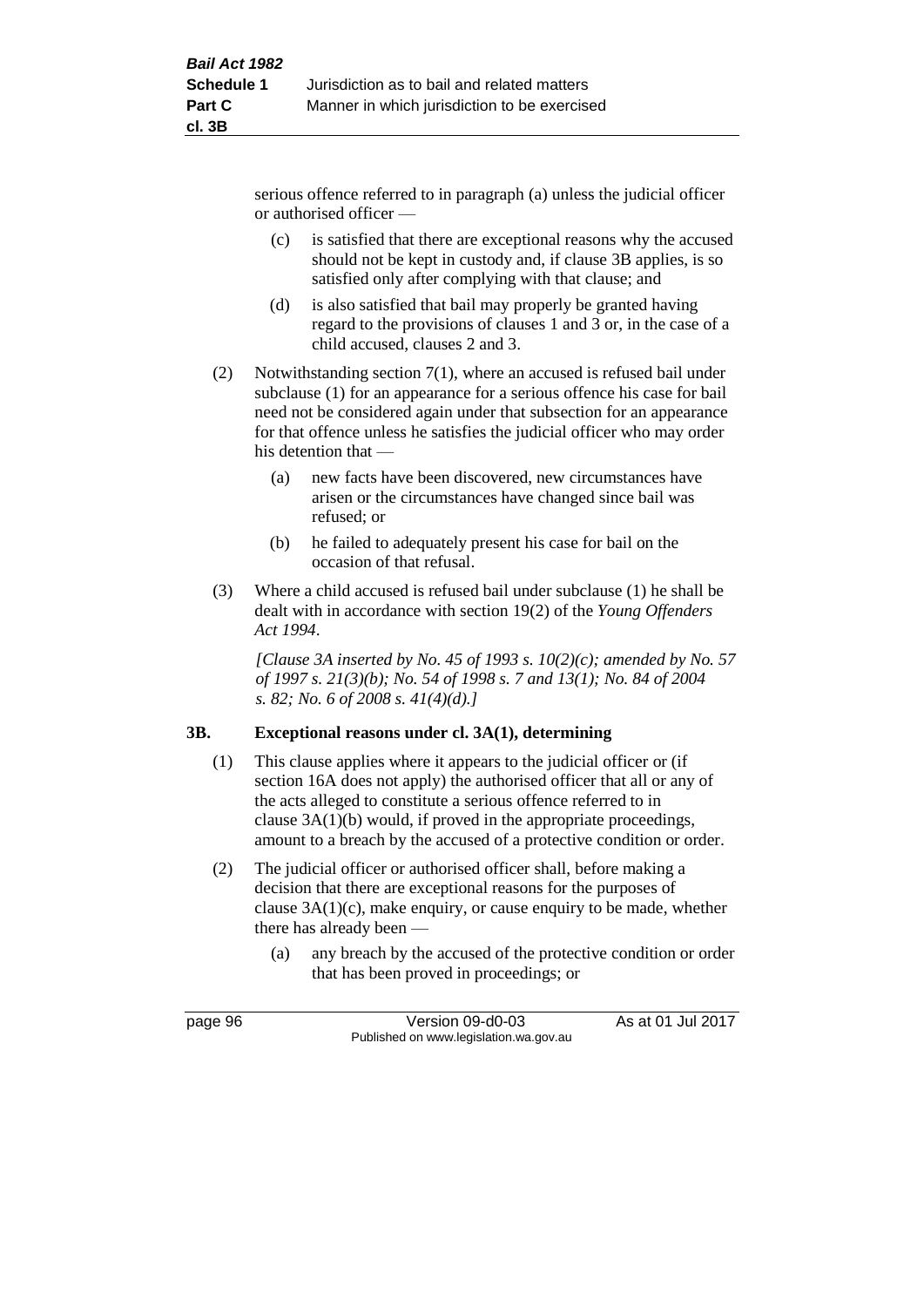- (b) any alleged breach by the accused of the protective condition or order that has not been so proved, including an allegation that has not been the subject of a prosecution or any other communication to any relevant official; or
- (c) any alleged breach by the accused of any other protective condition or order that has been the subject of a prosecution.
- (3) On becoming aware of any such alleged breach, the judicial officer or authorised officer shall give each person for whose protection a protective condition or order referred to in subclause (2) was imposed or made (a *relevant person*) a reasonable opportunity to give evidence by affidavit on matters relating to that protective condition or order.
- (4) The judicial officer or authorised officer shall in making any decision for the purposes of clause  $3A(1)(c)$  —
	- (a) give due weight to  $-$ 
		- (i) any evidence given under subclause (3); and
		- (ii) any adverse effect that a grant of bail to the accused would have on a relevant person; and
		- (iii) any difficulty that a relevant person might have in proving any future breach of a protective condition or order;

and

- (b) consider whether it would be appropriate to refuse bail and make a hospital order under section 5 of the *Criminal Law (Mentally Impaired Accused) Act 1996*; and
- (c) in the case of a condition imposed for a purpose mentioned in clause  $2(2)(c)$  or (d) of Part D, treat any alleged breach of the condition as a serious matter even if the conduct alleged to amount to the breach in itself appears to be trivial; and
- (d) consider whether any alleged breach of a protective condition or order that has occurred shows that the purpose of the condition or order has not been achieved and that the accused should be kept in custody.
- (5) The provisions of this clause do not limit the matters that the judicial officer or authorised officer may take into account for the purposes of clause  $3A(1)(c)$ .

As at 01 Jul 2017 Version 09-d0-03 page 97 Published on www.legislation.wa.gov.au

**cl. 3B**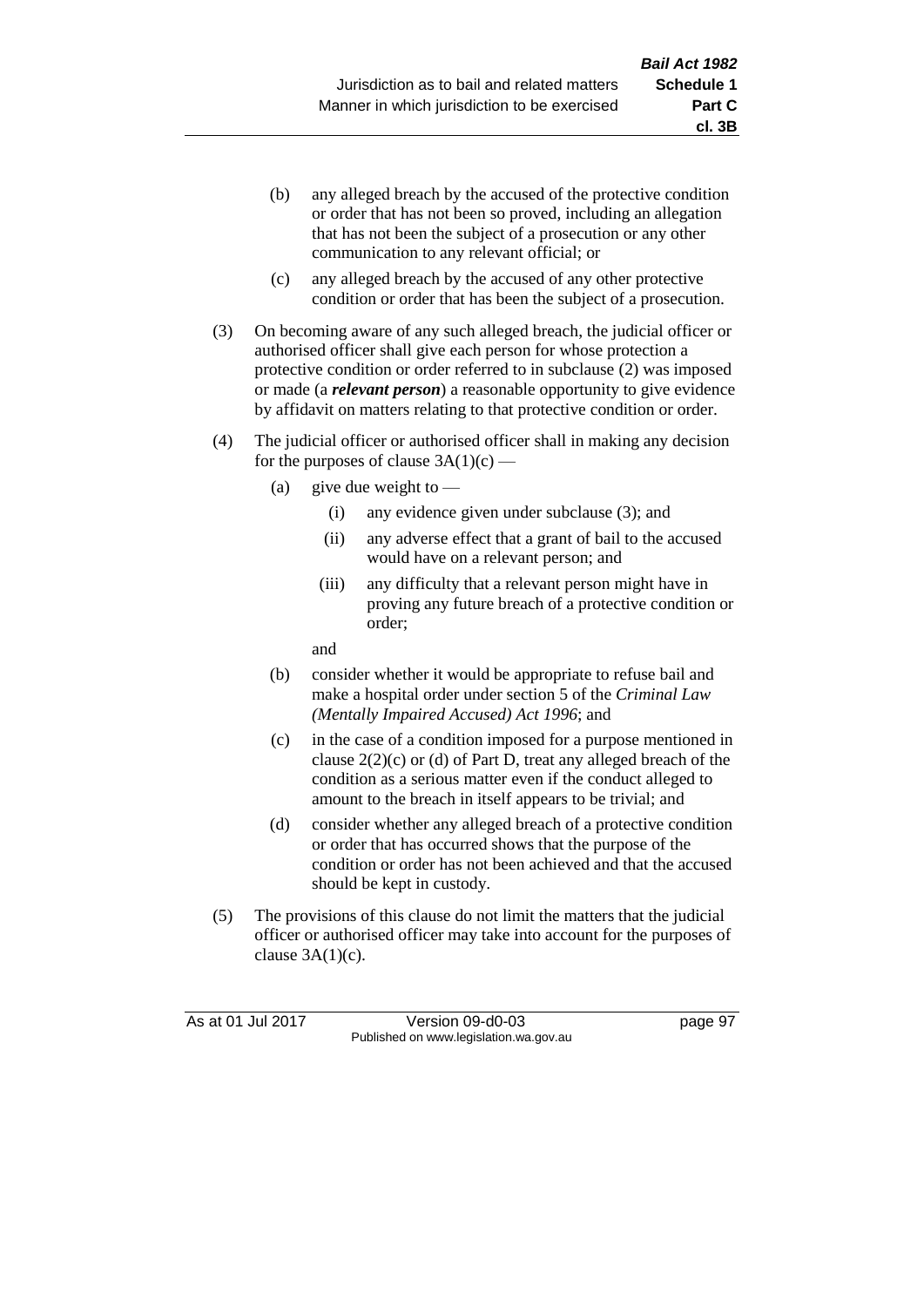(6) In this clause —

#### *protective condition or order* means —

- (a) a condition imposed for a purpose mentioned in clause  $2(2)(c)$ or (d) of Part D; or
- (b) a family violence restraining order or a violence restraining order or a police order under the *Restraining Orders Act 1997*; or
- (c) a Part VII order under the *Justices Act 1902* <sup>3</sup>
	- (i) that under section 86 of the *Restraining Orders Act 1997* is taken to be a misconduct restraining order under that Act; and
	- (ii) that shows on the face of the order that the causing or threatening of personal injury by the accused was a ground for the making of the order.

*[Clause 3B inserted by No. 54 of 1998 s. 13(2); amended by No. 38 of 2004 s. 60; No. 59 of 2004 s. 141; No. 84 of 2004 s. 11 and 82; No. 49 of 2016 s. 89.]*

## **3C. Bail in murder cases**

Notwithstanding clause 1, 2 or 4 or any other provision of this Act, where an accused is in custody —

- (a) awaiting an appearance in court before conviction for an offence of murder; or
- (b) waiting to be sentenced or otherwise dealt with for an offence of murder of which the accused has been convicted,

the judicial officer in whom jurisdiction is vested shall refuse to grant bail for the offence unless the judicial officer is satisfied that —

- (c) there are exceptional reasons why the accused should not be kept in custody; and
- (d) bail may properly be granted having regard to the provisions of clauses 1 and 3 or, in the case of a child, clauses 2 and 3.

*[Clause 3C inserted by No. 6 of 2008 s. 41(4)(e); amended by No. 29 of 2008 s. 24(7).]*

page 98 Version 09-d0-03 As at 01 Jul 2017 Published on www.legislation.wa.gov.au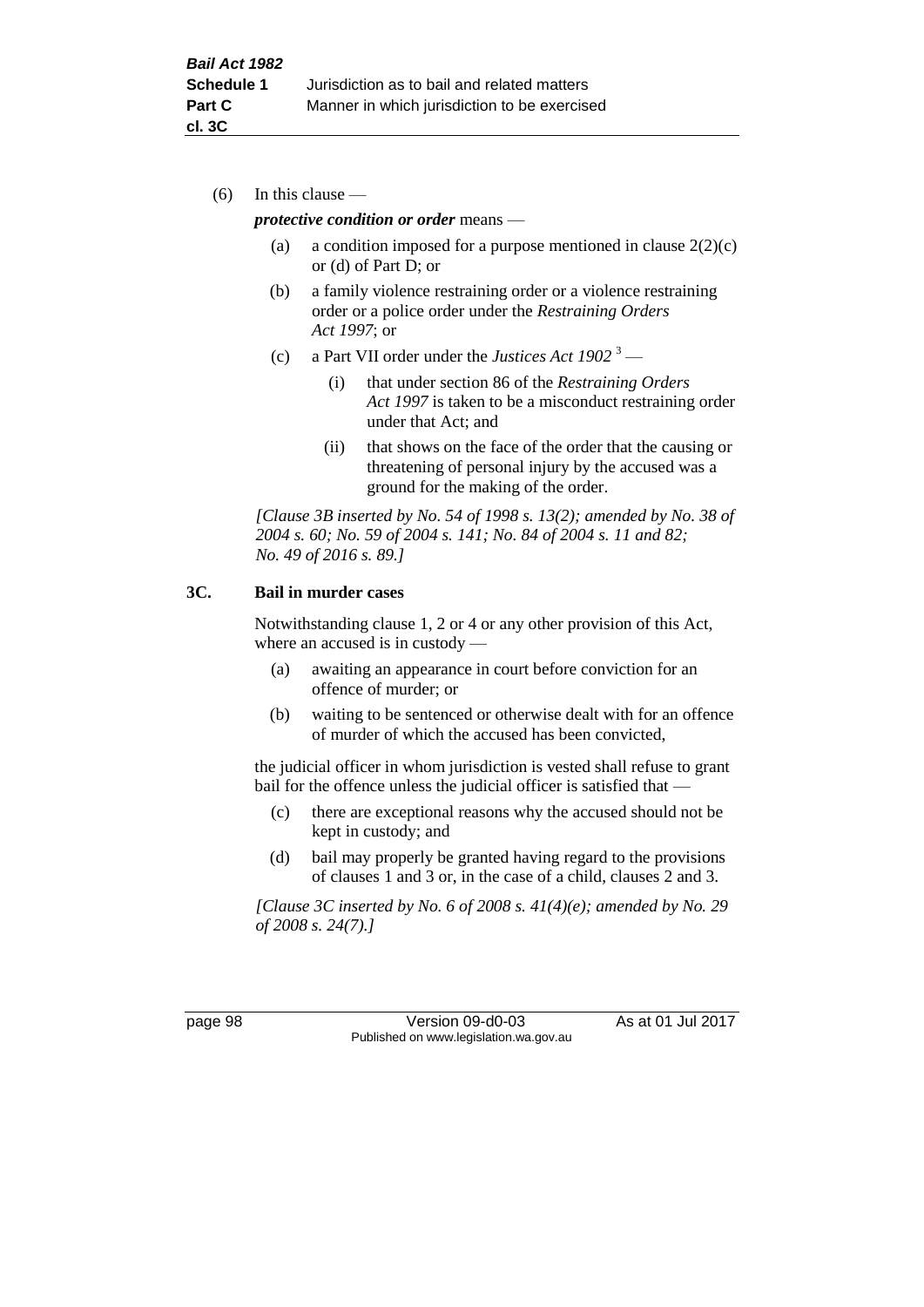# **4. Bail after conviction for accused awaiting sentence**

- (1) Subject to clauses 3A and 3C, the grant or refusal of bail to an accused, other than a child, who is in custody waiting to be sentenced or otherwise dealt with for an offence of which the accused has been convicted shall be at the discretion of the judicial officer in whom jurisdiction is vested, and that discretion shall be exercised having regard to the questions set out in clause 1 as well as to any others which the judicial officer considers relevant.
- (2) A child accused who is in custody waiting to be sentenced or otherwise dealt with for an offence of which the child accused has been convicted has the same right to be granted bail as a child accused referred to in clause 2(2), and the provisions of clause 2 apply accordingly.

*[Clause 4 inserted by No. 6 of 2008 s. 41(4)(f).]*

# **4A. Bail after conviction for accused awaiting disposal of appeal**

In deciding whether or not to grant bail to an accused who is in custody waiting for the disposal of appeal proceedings, the judicial officer shall consider whether there are exceptional reasons why the accused should not be kept in custody, and shall only grant bail to the accused if satisfied that —

- (a) exceptional reasons exist; and
- (b) it is proper to do so having regard to the provisions of clauses 1 and 3 or, in the case of a child, clauses 2 and 3.

*[Clause 4A inserted by No. 6 of 2008 s. 41(4)(f).]*

# **5. Exception to cl. 4A for bail in appeal under** *Criminal Appeals Act 2004* **Part 2**

Clause 4A does not apply to the bail of a person who is awaiting the disposal of appeal proceedings under Part 2 of the *Criminal Appeals Act 2004*; such a person shall be deemed for the purposes of this Part to be awaiting an appearance in court before conviction for an offence.

*[Clause 5 inserted by No. 33 of 1989 s. 18; amended by No. 59 of 2004 s. 141; No. 84 of 2004 s. 11; No. 6 of 2008 s. 41(4)(g).]*

As at 01 Jul 2017 Version 09-d0-03 page 99 Published on www.legislation.wa.gov.au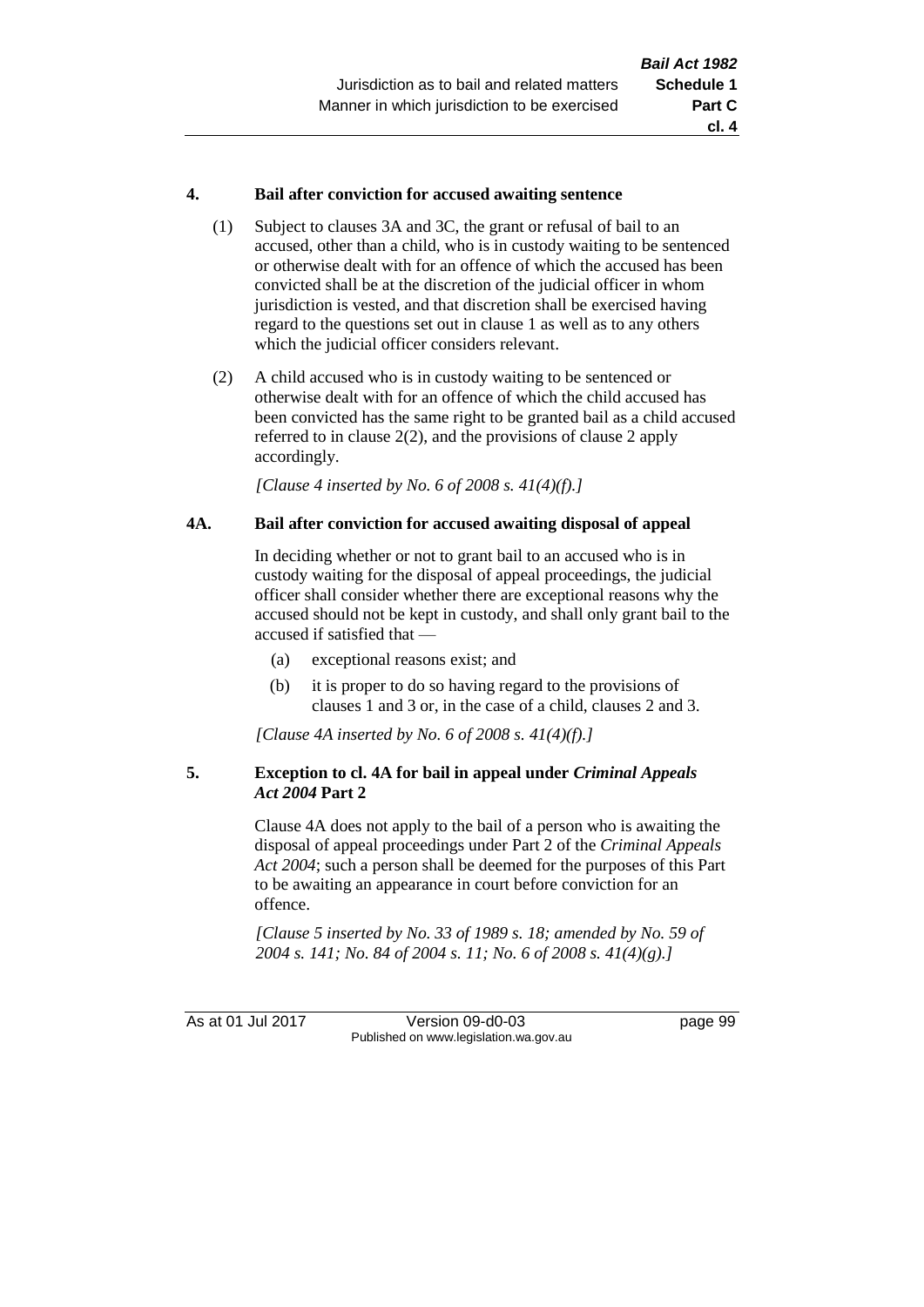### **6. Bail of people on community or similar orders**

For the purpose of determining whether clause 4 applies, a person in custody —

- (a) under section 50, 79, 84E, 128, 129 or 132 of the *Sentencing Act 1995* in connection with a possible breach of a conditional release order, a sentence of suspended imprisonment or conditional suspended imprisonment or a community order imposed under that Act; or
- (b) under section 43 of the *Young Offenders Act 1994* in respect of an alleged breach of a youth community based order, an intensive youth supervision order or a conditional release order made under that Act,

is to be taken as not having been convicted of the offence for which the sentence was imposed.

*[Clause 6 inserted by No. 78 of 1995 s. 8; amended by No. 27 of 2004 s. 13(3).]*

*[Heading deleted by No. 6 of 2008 s. 41(4)(h).]*

# **7. Bail for initial appearance to be for not more than 30 days**

In fixing the terms of bail of an accused for his initial appearance in court for an offence, a justice or an authorised officer shall require him to make the appearance within the period of 30 days commencing on and including the day on which the accused was arrested for the offence.

*[Clause 7 amended by No. 84 of 2004 s. 82; No. 6 of 2008 s. 41(4)(i).]*

# **8. Bail on adjournment in court of summary jurisdiction to be for not more than 30 days except by consent**

In fixing the terms of bail of an accused for an appearance in court after an adjournment of proceedings for an offence, a judicial officer sitting as a court of summary jurisdiction shall require him to make the appearance within the period of 30 days commencing on and including the day on which the proceedings are adjourned, unless the accused consents to appear on a later day.

*[Clause 8 amended by No. 49 of 1988 s. 90(c); No. 59 of 2004 s. 141; No. 84 of 2004 s. 82.]*

page 100 Version 09-d0-03 As at 01 Jul 2017 Published on www.legislation.wa.gov.au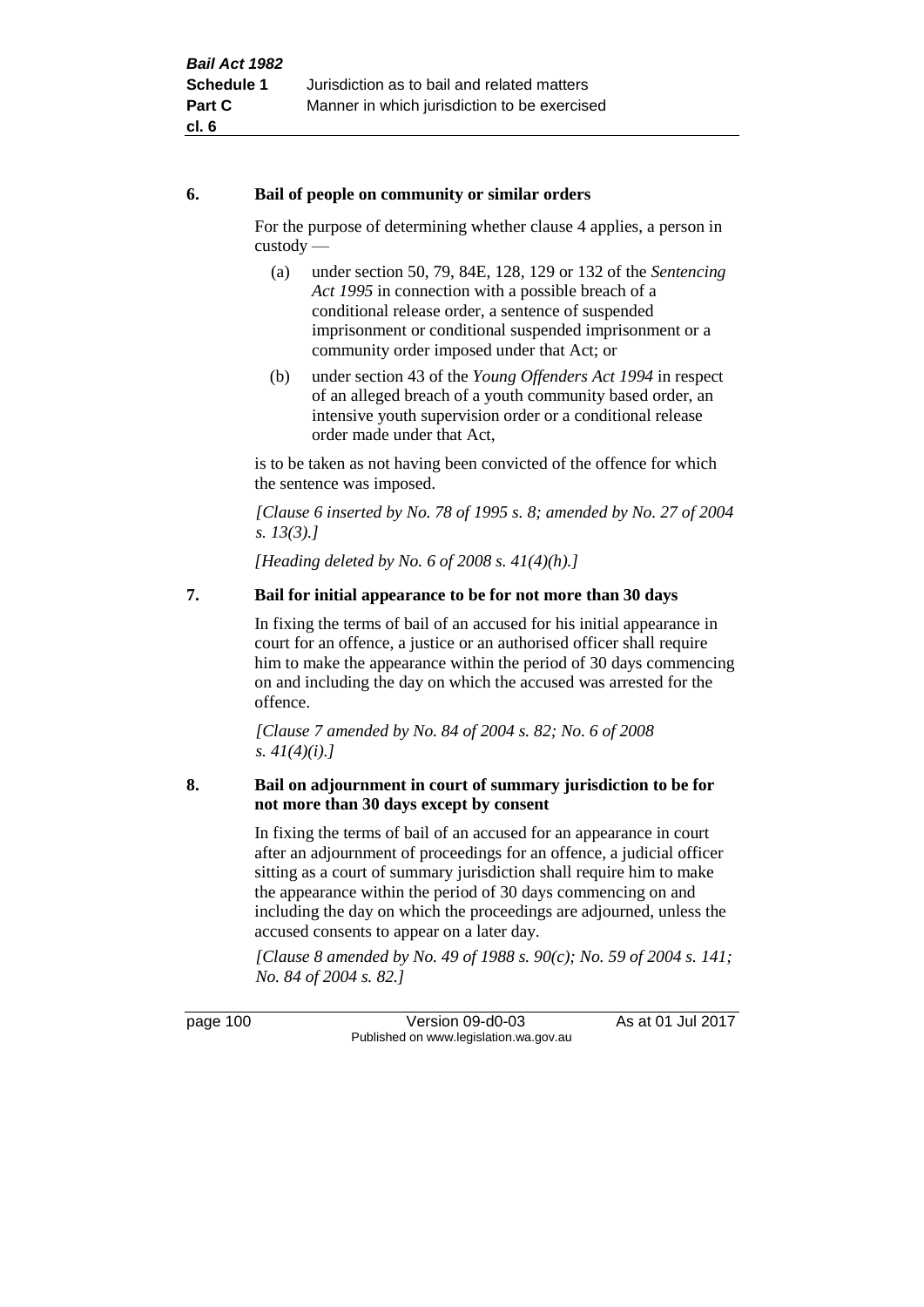# **9. Calculating periods for cl. 7 and 8**

The periods specified in clauses 7 and 8 shall be calculated to include any Sunday or public holiday.

# **Part D — Conditions which may be imposed on a grant of bail**

### **1. Conditions as to forfeiture, sureties, security etc.**

- (1) A judicial officer or authorised officer, on a grant of bail, may impose conditions under this clause if he considers that it is desirable to do so to ensure the performance of the accused's bail undertaking.
- (2) If a judicial officer or authorised officer considers that it is desirable as mentioned in subclause (1), he may in addition to releasing the accused on his bail undertaking impose any one or more of the following conditions —
	- (a) that the accused in his bail undertaking agree to forfeit a specified amount of money if he fails to comply with any requirement of his bail undertaking mentioned in section  $28(2)(a)$  or (b); or
	- (b) that a surety or a specified number of sureties enter into a surety undertaking or surety undertakings whereby he or they agree to forfeit a specified amount or specified amounts of money if the accused fails to comply with any requirement of his bail undertaking mentioned in section 28(2)(a) or (b); or
	- (c) that any of them the accused and the surety or sureties give security of a specified value, including the deposit of a specified amount of cash, for the performance of their respective obligations; or
	- (d) that any of them the accused and the surety or sureties deposit with a specified officer any specified passbook or document relating to the title to, or ownership of, any account or other asset offered as security for the performance of their respective obligations; or
	- (e) that any of them the accused and the surety or sureties, at his or their own expense or otherwise, enter into such mortgage, charge, assignment or other transaction, or take such other step, as may be required, including completion of the

As at 01 Jul 2017 Version 09-d0-03 page 101 Published on www.legislation.wa.gov.au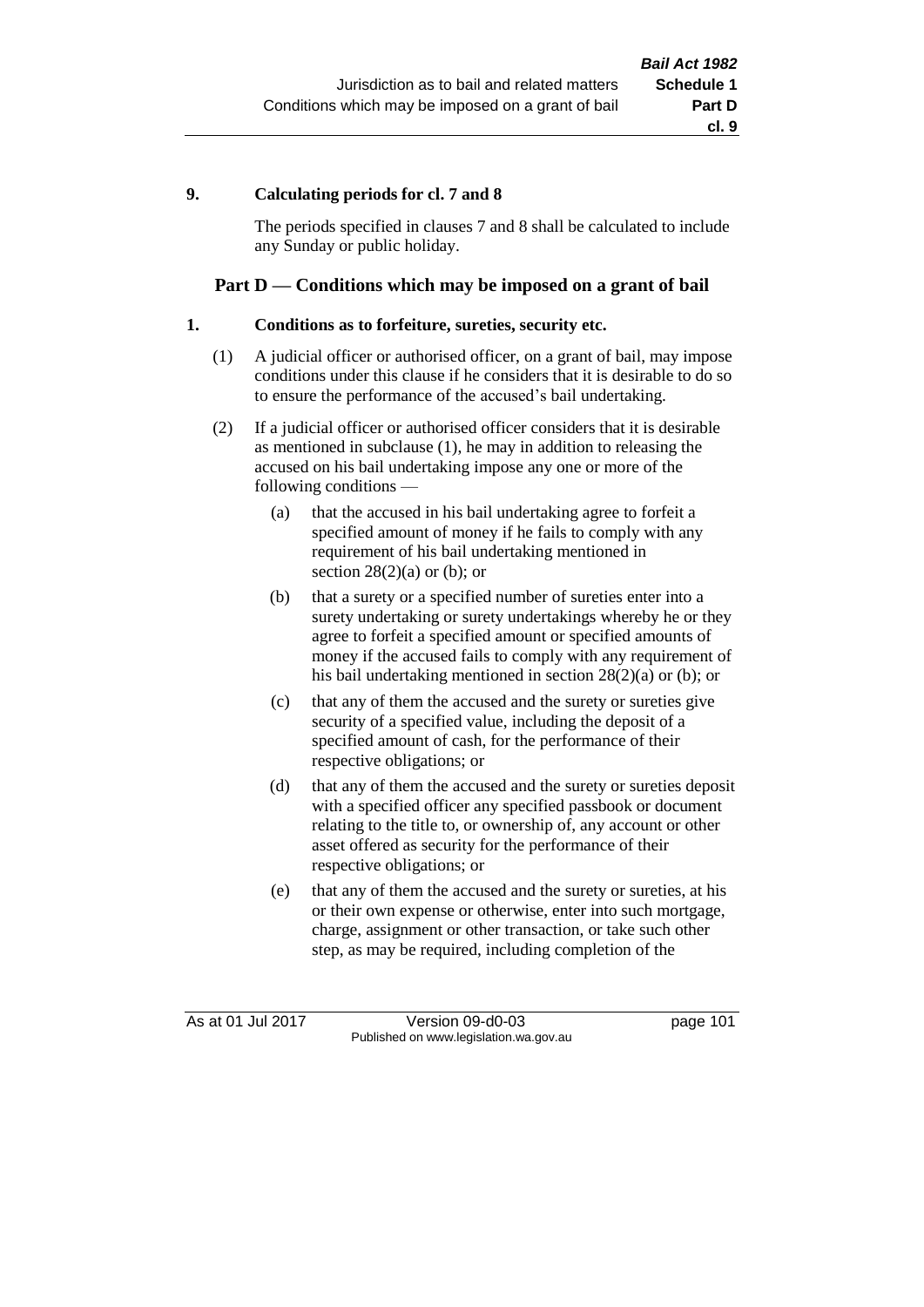necessary documents, to render any security effective and enforceable by the State.

- (3) The nature and sufficiency of any security, and the documentation therefor, required under subclause (2) shall be determined by the judicial officer or authorised officer who imposed the condition or, if no determination is so made —
	- (a) by the person before whom the bail undertaking is entered into, where the security is to be given by the accused; and
	- (b) where the security is to be given by a surety, by any person authorised under section 36 to approve the surety or before whom the surety undertaking is entered into.
- (4) When a bail undertaking ceases to have effect as provided in section 34(a) to (d), or upon an accused being acquitted of a charge under section  $51(1)$  or (2) or discharged from further proceedings therefor, each of them the accused, or where section 34(b) applies his personal representative, and any surety is entitled to have returned to him any security given under subclause (2).
- (5) When a surety undertaking ceases to have effect as provided in section 47(a) to (f), a surety is entitled to have returned to him any security given under subclause  $(2)$ .

*[Clause 1 amended by No. 65 of 2003 s. 121(3); No. 84 of 2004 s. 82; No. 6 of 2008 s. 18(3).]*

# **2. Other conditions**

- (1) A judicial officer or authorised officer, on a grant of bail, may impose conditions —
	- (a) to be complied with before the accused is released on bail or while the accused is on bail; or
	- (b) as to the accused's conduct while on bail; or
	- (c) as to where the accused shall reside while on bail,

if he considers that it is desirable for any purpose mentioned in subclause (2), (2b), (3) or (4).

page 102 Version 09-d0-03 As at 01 Jul 2017 Published on www.legislation.wa.gov.au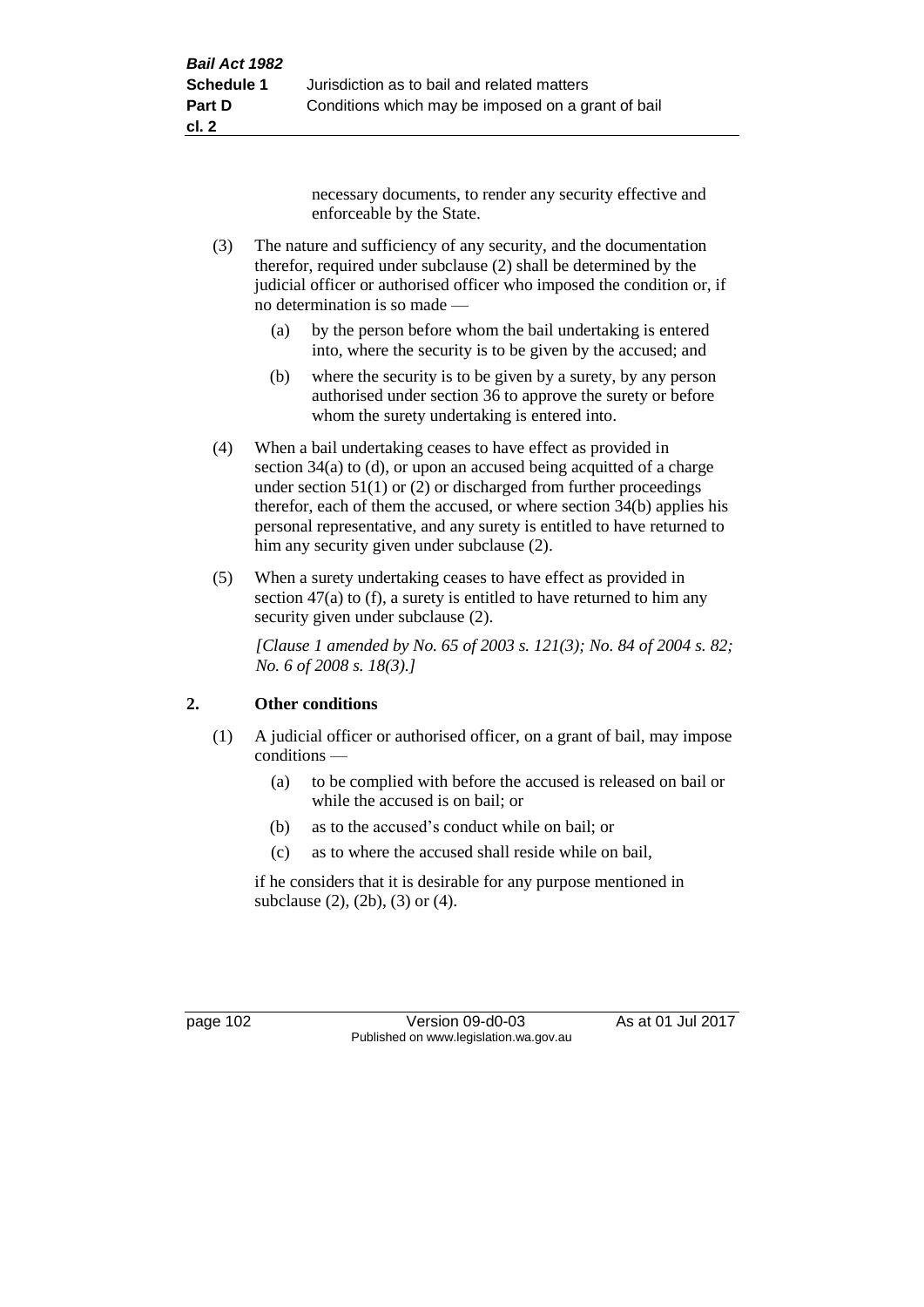- (1a) Without limiting subclause (1), a judicial officer or authorised officer shall, on a grant of bail to a child accused, consider whether it is desirable for any purpose mentioned in subclause (2) to impose a condition as to —
	- (a) any period in each day during which the child is to remain at a particular place; or
	- (b) any person with whom the child is not to associate or communicate; or
	- (c) any place that the child is not to frequent; or
	- (d) the attendance by the child at a school or other educational institution; or
	- (e) any other matter,

and the judicial officer or authorised officer may impose any such condition.

- (2) Any condition may be imposed under subclause (1) or (1a) to ensure that an accused —
	- (a) appears in court in accordance with his bail undertaking; or
	- (b) does not while on bail commit an offence; or
	- (c) does not endanger the safety, welfare or property of any person; or
	- (d) does not interfere with witnesses or otherwise obstruct the course of justice, whether in relation to himself or any other person; or
	- (e) as regards the period when the accused is on trial, does not prejudice the proper conduct of the trial.
- (2a) Before imposing a condition on a grant of bail for a purpose mentioned in subclause (2)(c) or (d) a judicial officer or authorised officer is to consider whether that purpose would be better served, or could be better assisted, by a restraining order made under the *Restraining Orders Act 1997* and whether, in the case of a judicial officer, to exercise the power in section 63 of that Act or, in the case of an authorised officer, to make a telephone application under that Act.

As at 01 Jul 2017 Version 09-d0-03 page 103 Published on www.legislation.wa.gov.au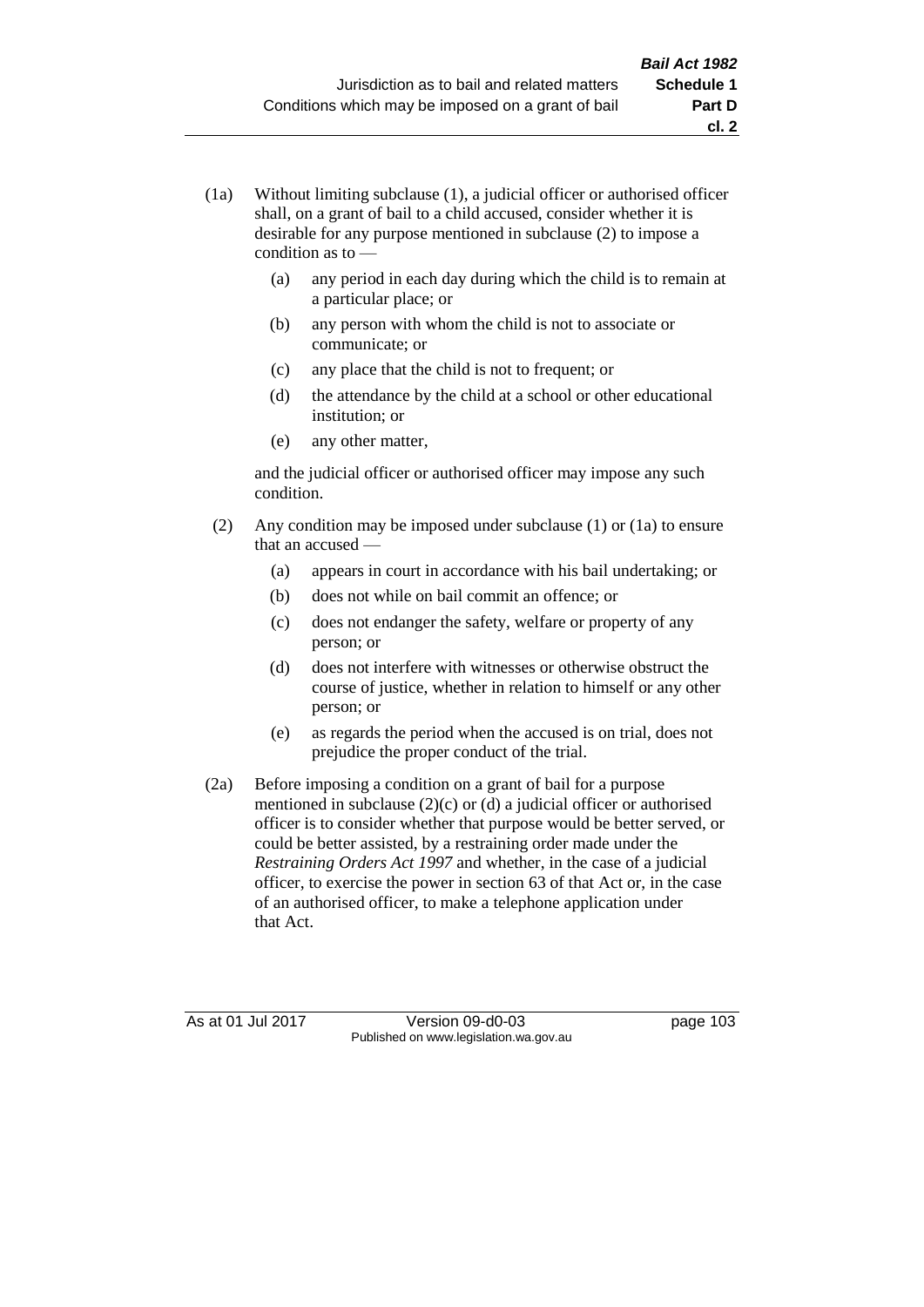- (2b) Where a judicial officer is of the opinion that the accused should while on bail —
	- (a) be counselled for a behavioural problem; or
	- (b) attend a course or programme that may assist with such a problem,

the judicial officer may under subclause (1) impose a condition for that purpose that requires the accused to —

- (c) attend a prescribed person to be counselled; or
- (d) attend a prescribed course or programme,

that is specified by the judicial officer in the condition.

- (3) Where a judicial officer who grants bail to an accused is of the opinion that the accused's physical condition ought to be examined the officer may, under subclause (1), impose any condition which the officer considers desirable for the purpose of ensuring that the accused is examined by a medical practitioner.
- (3a) Where a judicial officer who grants bail to an accused is of the opinion that the accused's mental condition ought to be assessed or examined the officer may, under subclause (1), impose any condition which the officer considers desirable for the purpose of ensuring that the accused's mental condition is assessed or examined including a condition —
	- (a) that the accused be assessed, either by a medical practitioner or by an authorised mental health practitioner as defined in the *Mental Health Act 2014* section 4, for the purpose of deciding whether to make a referral under section 26 of that Act;
	- (b) that the accused be admitted to an authorised hospital (as defined in the *Mental Health Act 2014* section 4);
	- (c) that the accused be examined by a psychiatrist.
- (4) Where a judicial officer is of the opinion that an accused is suffering from alcohol or drug abuse and is in need of care or treatment either on that account, or to enable him to be prepared for his trial, the judicial officer may, under subclause (1), impose any condition which he considers desirable for the purpose of ensuring that the accused receives such care or treatment, including that he lives in, or from

page 104 Version 09-d0-03 As at 01 Jul 2017 Published on www.legislation.wa.gov.au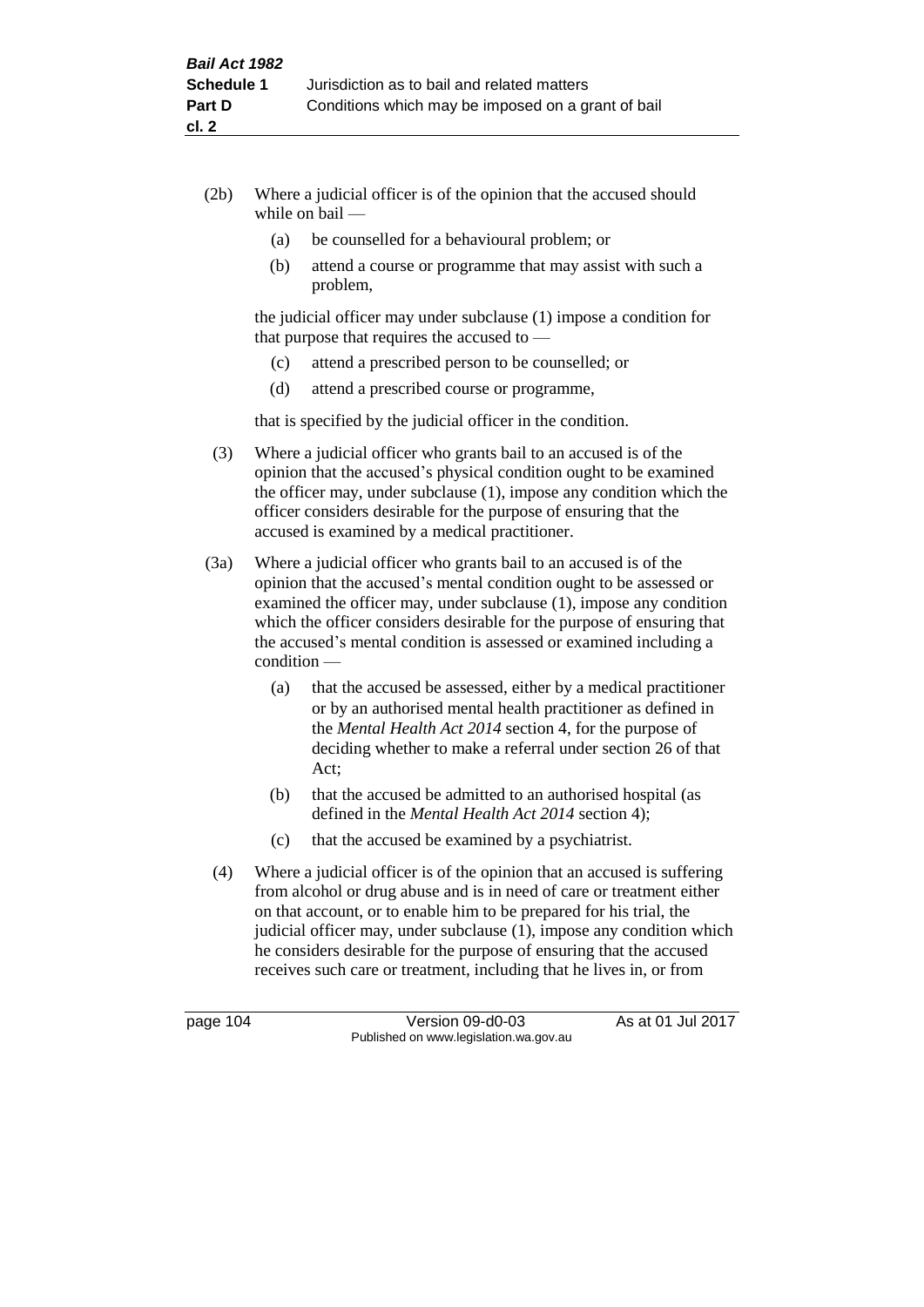time to time attends at, a specified institution or place in order to receive such care or treatment.

- (5) Where a judicial officer imposes a condition for a purpose mentioned in subclause (2b), (3), (3a) or (4), the judicial officer shall cause to be sent to the person who is to counsel, assess or examine the accused, or the place at which the accused is to attend, a statement of the reasons for imposing the condition.
- (6) Where a condition is imposed under this clause that an accused shall reside in premises established for the accommodation of persons to whom bail has been granted, that condition shall be deemed to include a further condition that the accused shall comply with such rules as are for the time being laid down for the maintenance of the good order of those premises, whether such rules are made under section 67 or by the authority responsible for the good order of the premises.
- (7) In this clause —

*medical practitioner* means a person registered under the *Health Practitioner Regulation National Law (Western Australia)* in the medical profession;

*psychiatrist* has the meaning given in the *Mental Health Act 2014* section 4.

*[Clause 2 amended by No. 45 of 1993 s. 10(3); No. 69 of 1996 s. 3; No. 54 of 1998 s. 12; No. 84 of 2004 s. 82; No. 22 of 2008 Sch. 3 cl. 4; No. 35 of 2010 s. 29; No. 25 of 2014 s. 35.]*

*[Clause 2. Modifications to be applied in order to give effect to Cross-border Justice Act 2008: clause altered 1 Nov 2009. See endnote 1M.]*

# **3. Home detention condition**

- (1) A judicial officer may, subject to this clause, impose a home detention condition as a condition on a grant of bail.
- (2) A home detention condition shall not be imposed unless the accused is over the age of 17 years and the judicial officer is satisfied -
	- (a) after considering a report from a community corrections officer about the accused and his circumstances, that the accused is suitable to be subject to a home detention condition; and

As at 01 Jul 2017 Version 09-d0-03 page 105 Published on www.legislation.wa.gov.au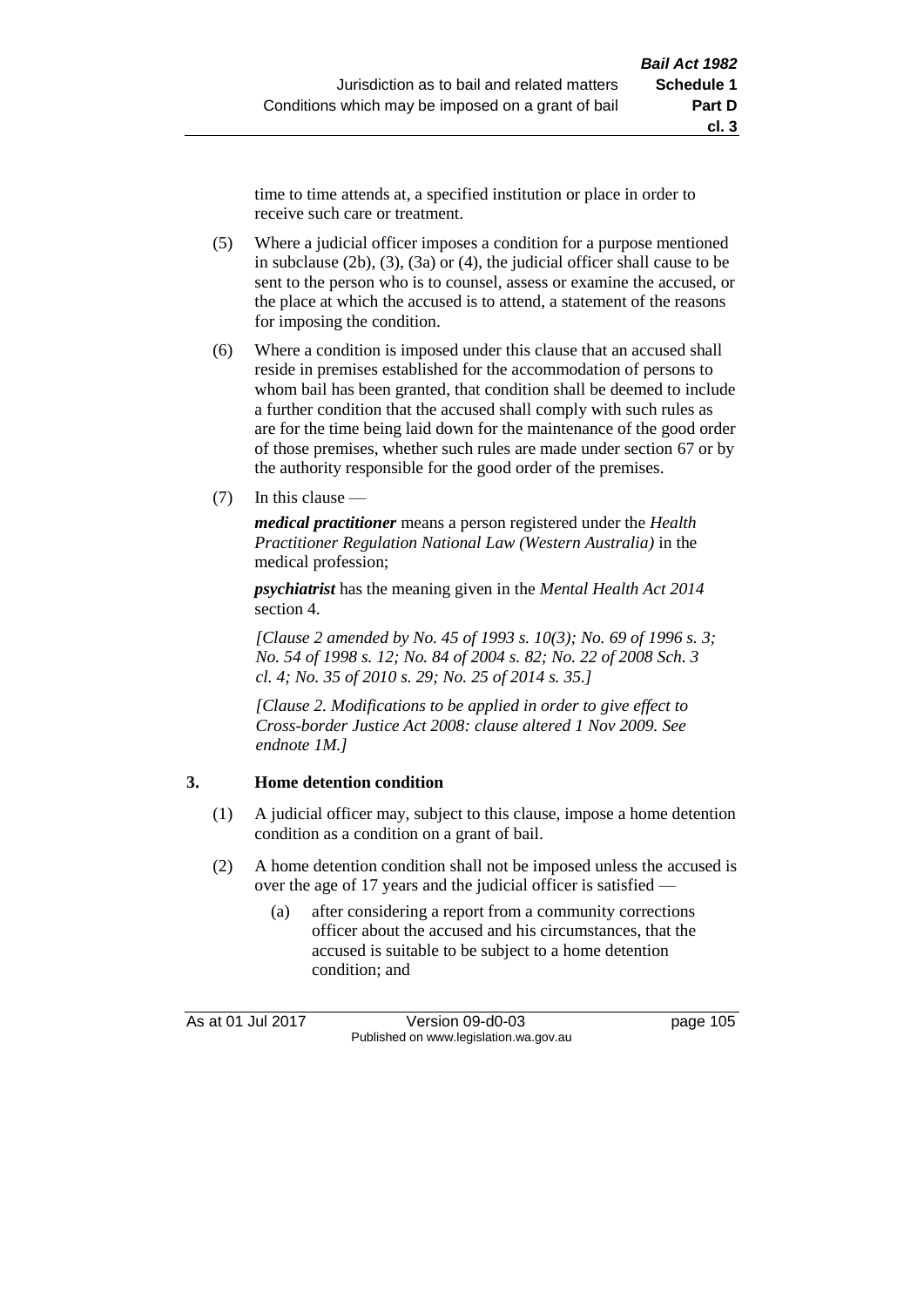- (b) that the place where it is proposed the accused will remain while subject to the home detention condition is a suitable place; and
- (c) that unless a home detention condition is imposed, the accused will not be released on bail.
- (3) A home detention condition is a condition that while the accused is on bail the accused shall —
	- (a) remain at and not leave the place specified in the bail record form and in the bail undertaking (or in a notice under section 50E) until the time specified, or deemed by section 31(3) to be specified, in the bail undertaking except —
		- (i) to work in gainful employment approved by a community corrections officer; or
		- (ii) with the approval of a community corrections officer, to seek gainful employment; or
		- (iii) to obtain urgent medical or dental treatment for the accused; or
		- (iv) for the purpose of averting or minimizing a serious risk of death or injury to the accused or to another person; or
		- (v) to obey an order issued under a written law (such as a summons) requiring the accused's presence elsewhere; or
		- (vi) for a purpose approved of by a community corrections officer; or
		- (vii) on the direction of a community corrections officer; and
	- (b) not leave the State; and
	- (c) comply with every reasonable direction of a community corrections officer; and
	- (d) comply with such of the conditions specified in the list provided under section 24A(4) as may be specified in a notice given under section 50E(b); and

page 106 Version 09-d0-03 As at 01 Jul 2017 Published on www.legislation.wa.gov.au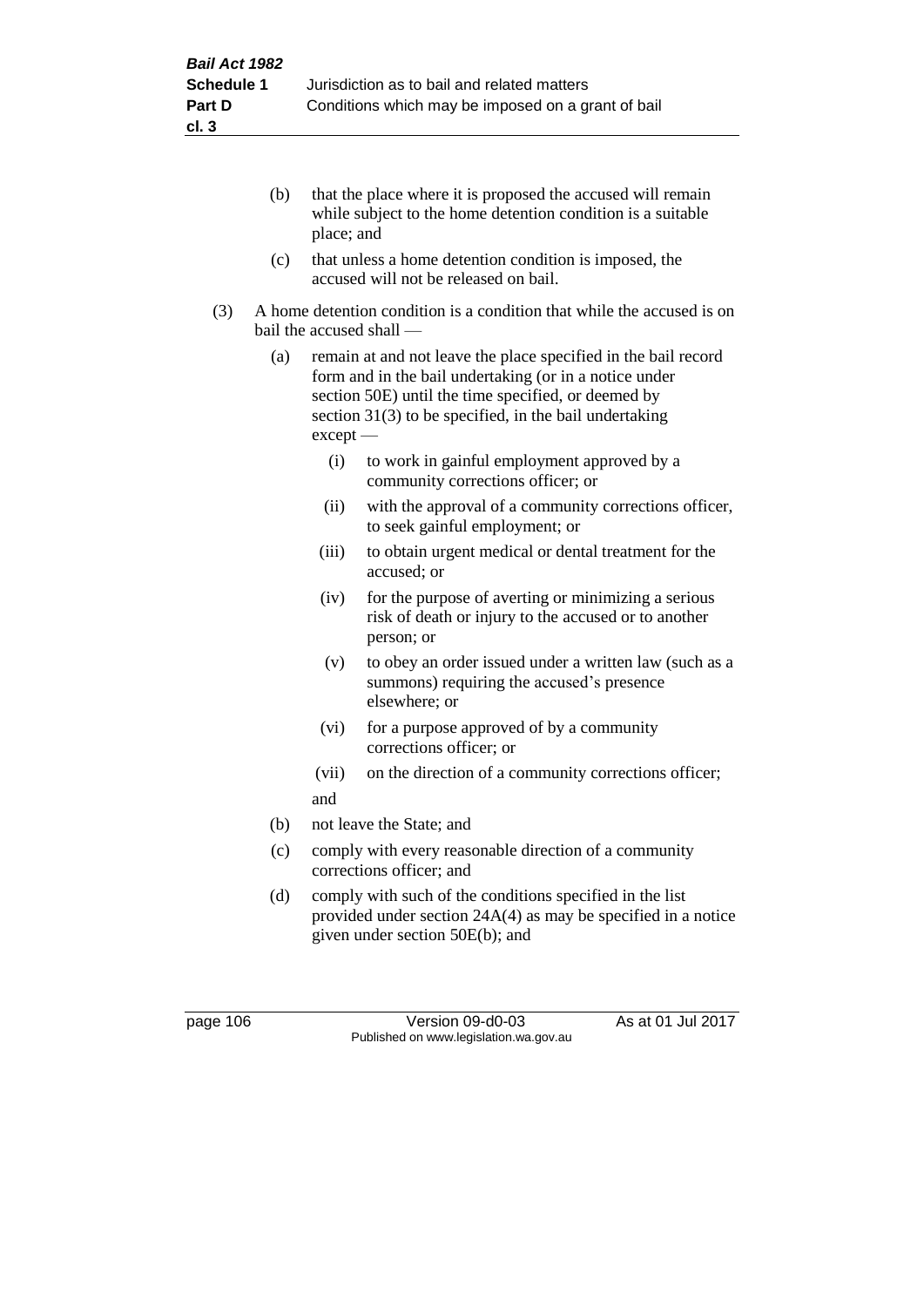(e) when requested to do so, produce a copy of his bail undertaking and any notice by the CEO (corrections) under section 50E for inspection by a community corrections officer or a member of the Police Force.

*[Clause 3 inserted by No. 61 of 1990 s. 15; amended by No. 31 of 1993 s. 9; No. 84 of 2004 s. 82; No. 65 of 2006 s. 53.]*

*[Clause 3. Modifications to be applied in order to give effect to Cross-border Justice Act 2008: clause altered 1 Nov 2009. See endnote 1M.]*

As at 01 Jul 2017 Version 09-d0-03 page 107 Published on www.legislation.wa.gov.au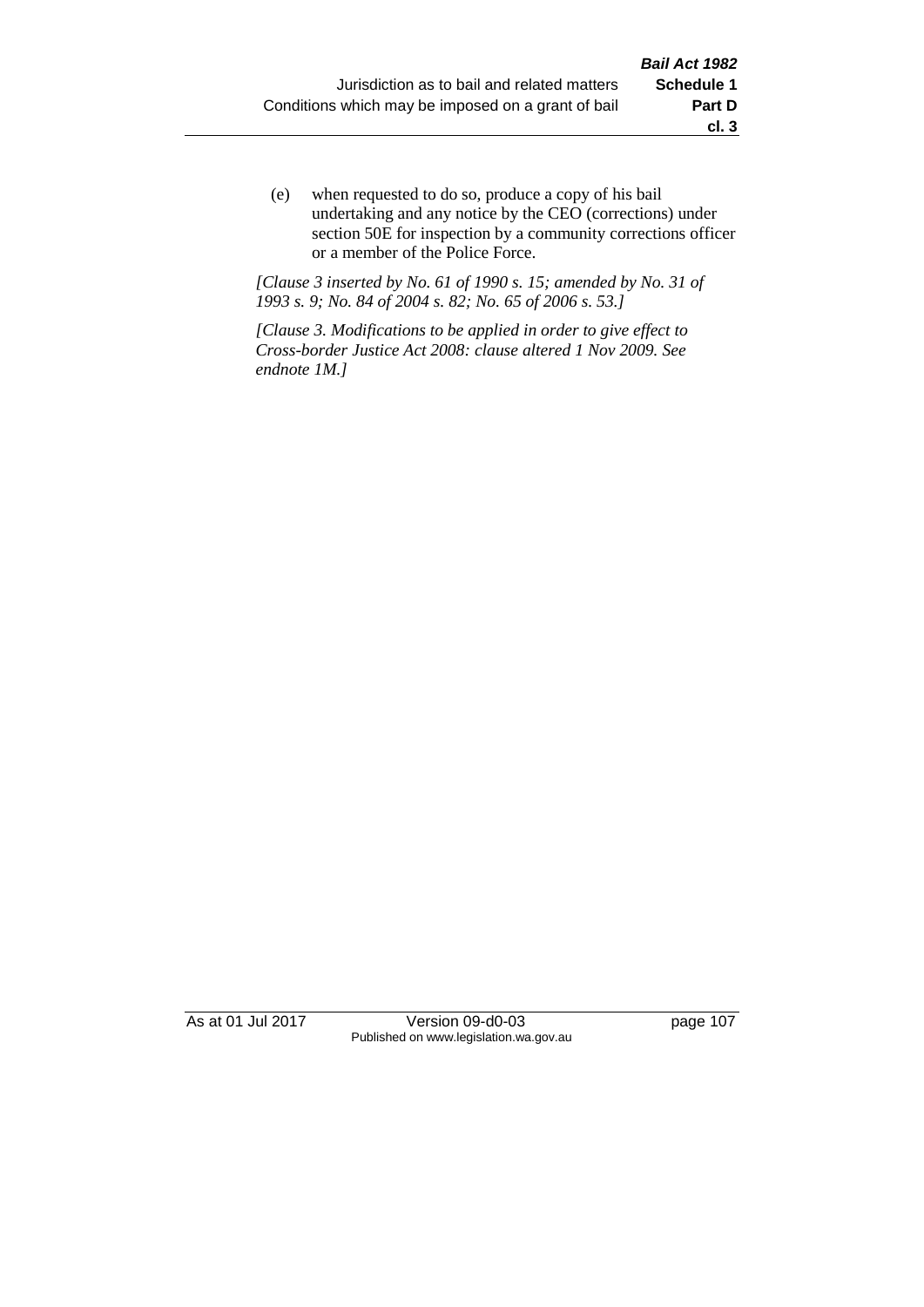**cl. 1**

# **Schedule 2 — Serious offences**

 $[s. 3(1)]$ 

*[Heading inserted by No. 6 of 2008 s. 42(1).]*

|    | <b>Enactment</b>         | <b>Description of offence</b>                                                    |
|----|--------------------------|----------------------------------------------------------------------------------|
| 1. | <b>The Criminal Code</b> |                                                                                  |
|    | s. $221E(1)$             | Participating in activities of<br>criminal organisation                          |
|    | s. $221F(1)$             | Instructing commission of offence<br>for benefit of criminal organisation        |
|    | s. 279                   | Murder                                                                           |
|    | s. 280                   | Manslaughter                                                                     |
|    | s. 281                   | Unlawful assault causing death                                                   |
|    | s. 283                   | Attempt to murder                                                                |
|    | s. 292                   | Disabling in order to commit<br>indictable offence                               |
|    | s. 294                   | Acts intended to cause grievous<br>bodily harm or to resist or prevent<br>arrest |
|    | s. 297                   | Grievous bodily harm                                                             |
|    | s. 301                   | Wounding and similar acts                                                        |
|    | s. $304(2)$              | Acts or omissions, with intent to<br>harm, causing bodily harm or<br>danger      |
|    | s. 317                   | Assault occasioning bodily harm                                                  |
|    | s. $317A(a)$             | Assault with intent to commit or<br>facilitate a crime                           |
|    | s. $317A(b)$             | Assault with intent to do grievous<br>bodily harm                                |
|    | s. 318                   | Serious assaults                                                                 |
|    | s. 323                   | Indecent assault                                                                 |
|    |                          |                                                                                  |

page 108 Version 09-d0-03 As at 01 Jul 2017 Published on www.legislation.wa.gov.au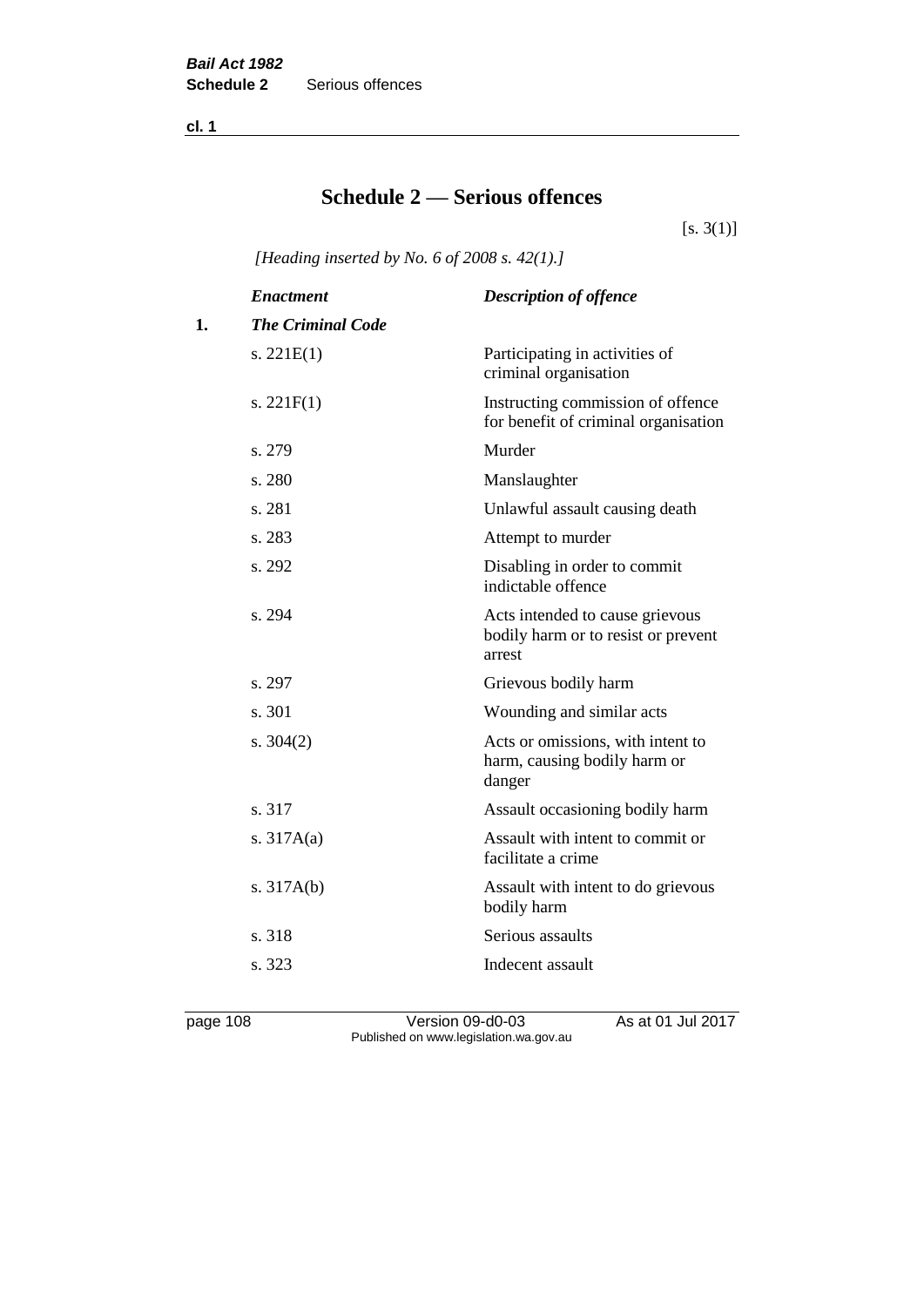|      | <b>Enactment</b>                               | <b>Description of offence</b>                                                                                                                                                               |  |
|------|------------------------------------------------|---------------------------------------------------------------------------------------------------------------------------------------------------------------------------------------------|--|
|      | s. 324                                         | Aggravated indecent assault                                                                                                                                                                 |  |
|      | s. 325                                         | Sexual penetration without consent                                                                                                                                                          |  |
|      | s. 326                                         | Aggravated sexual penetration<br>without consent                                                                                                                                            |  |
|      | s. 331B                                        | Sexual servitude                                                                                                                                                                            |  |
|      | s. 331C                                        | Conducting business involving<br>sexual servitude                                                                                                                                           |  |
|      | s. 331D                                        | Deceptive recruiting for<br>commercial sexual services                                                                                                                                      |  |
|      | s. 332                                         | Kidnapping                                                                                                                                                                                  |  |
|      | s. 333                                         | Deprivation of liberty                                                                                                                                                                      |  |
|      | s. 338E                                        | Stalking                                                                                                                                                                                    |  |
|      | s. 378                                         | Stealing a motor vehicle                                                                                                                                                                    |  |
|      | s. 392                                         | Robbery                                                                                                                                                                                     |  |
|      | s. 393                                         | Assault with intent to rob                                                                                                                                                                  |  |
|      | s. 401                                         | <b>Burglary</b>                                                                                                                                                                             |  |
|      | s. 444                                         | Criminal damage, if the property is<br>destroyed or damaged by fire                                                                                                                         |  |
| 2.   | <b>Bush Fires Act 1954</b>                     |                                                                                                                                                                                             |  |
|      | s. 32                                          | Wilfully lighting a fire or causing a<br>fire to be lit under such<br>circumstances as to be likely to<br>injure or damage a person or<br>property                                          |  |
| 2AA. | <b>Criminal Organisations Control Act 2012</b> | Association by controlled person<br>with another controlled person<br>Association by controlled person<br>with another controlled person<br>on 3 or more occasions within<br>3 month period |  |
|      | s. $99(1)$                                     |                                                                                                                                                                                             |  |
|      | s. $99(3)$                                     |                                                                                                                                                                                             |  |
|      |                                                |                                                                                                                                                                                             |  |

As at 01 Jul 2017 Version 09-d0-03 page 109 Published on www.legislation.wa.gov.au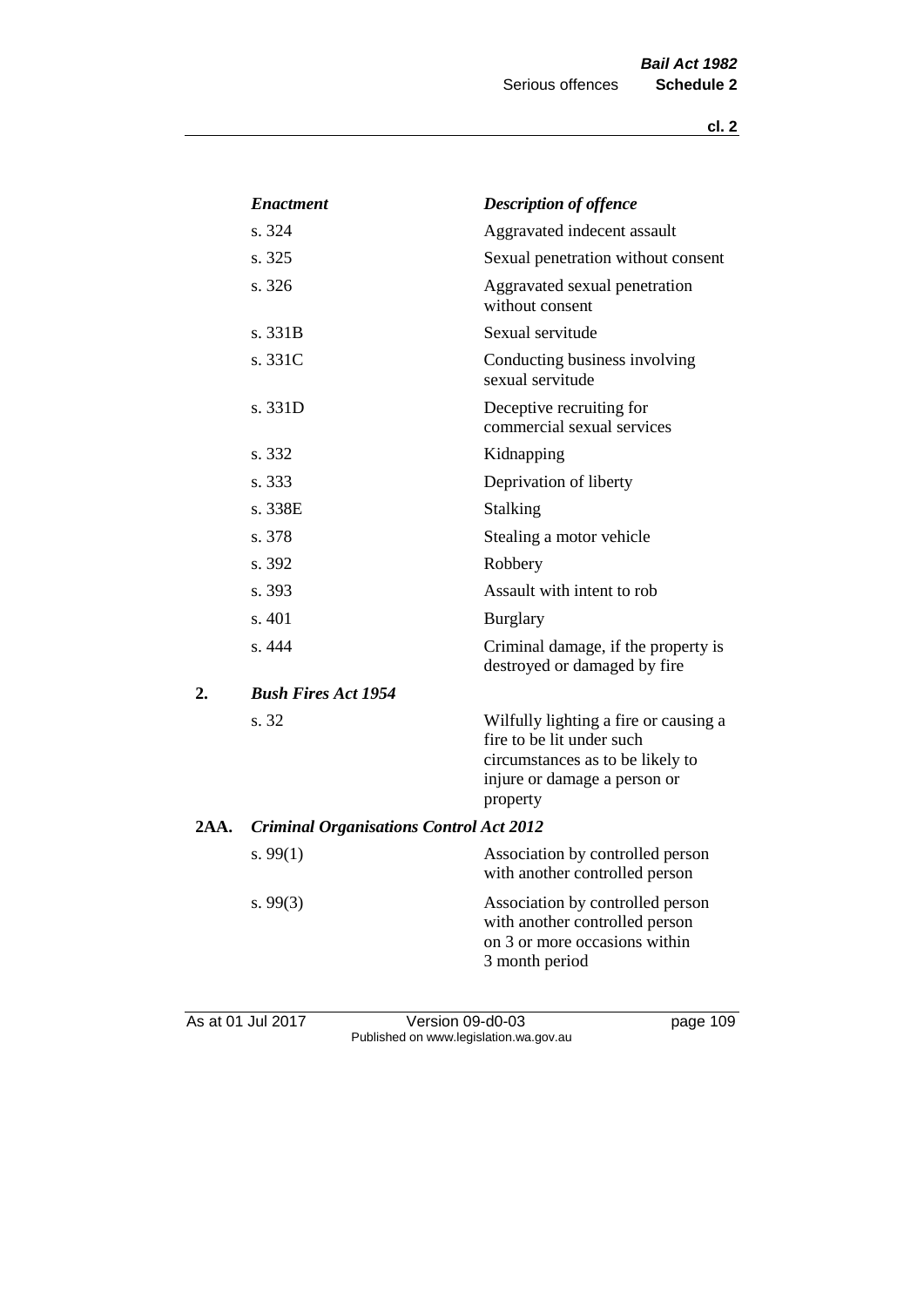**cl. 2a**

|     | <b>Enactment</b>                | <b>Description of offence</b>                                                                                                                                                                                                                                                                                                             |
|-----|---------------------------------|-------------------------------------------------------------------------------------------------------------------------------------------------------------------------------------------------------------------------------------------------------------------------------------------------------------------------------------------|
|     | s. 102                          | Offence for controlled person to<br>get funds to, from or for declared<br>criminal organisation                                                                                                                                                                                                                                           |
|     | s. 103                          | Other contravention of interim<br>control order or control order                                                                                                                                                                                                                                                                          |
|     | s. 106                          | Recruiting members for declared<br>criminal organisation                                                                                                                                                                                                                                                                                  |
|     | s. $107(2)$                     | Permitting premises to be<br>habitually used as place of resort<br>by members of declared criminal<br>organisation                                                                                                                                                                                                                        |
|     | s. $107(3)$                     | Being knowingly concerned in the<br>management of premises<br>habitually used as place of resort<br>by members of declared criminal<br>organisation                                                                                                                                                                                       |
| 2a. | <b>Misuse of Drugs Act 1981</b> |                                                                                                                                                                                                                                                                                                                                           |
|     | s. $6(1)$                       | Offences concerned with<br>prohibited drugs generally                                                                                                                                                                                                                                                                                     |
|     | s. $7(1)$                       | Offences concerned with<br>prohibited plants generally                                                                                                                                                                                                                                                                                    |
|     | s. $14(1)$                      | Possessing a quantity of a<br>category 1 item or a category 2<br>item in circumstances where the<br>life, health or safety of a child<br>under 16 years of age was<br>endangered, or bodily harm (as<br>defined in The Criminal Code<br>section $1(1)$ and $(4)$ ) was caused to<br>such a child, by the acts<br>constituting the offence |
|     | s. $33(1)(a)$                   | Attempting to commit an offence<br>under section $6(1)$ or $7(1)$                                                                                                                                                                                                                                                                         |

page 110 Version 09-d0-03 As at 01 Jul 2017 Published on www.legislation.wa.gov.au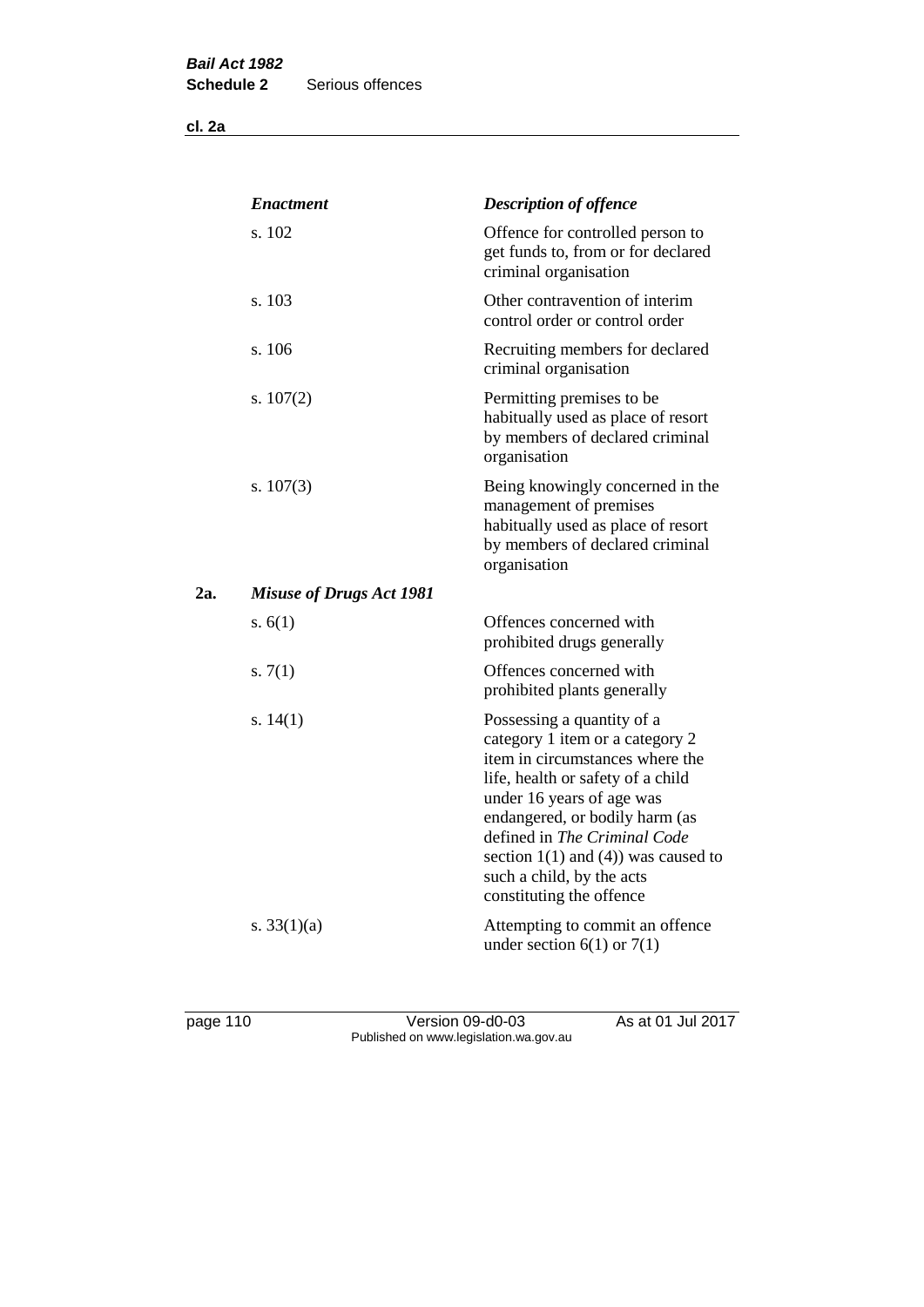|                                                                    | <b>Enactment</b>                   | <b>Description of offence</b>                                                                                                                                         |  |  |
|--------------------------------------------------------------------|------------------------------------|-----------------------------------------------------------------------------------------------------------------------------------------------------------------------|--|--|
|                                                                    | s. $33(2)(a)$                      | Conspiracy to commit an offence<br>under s. $6(1)$ or $7(1)$                                                                                                          |  |  |
| $2b$ .                                                             | <b>Restraining Orders Act 1997</b> |                                                                                                                                                                       |  |  |
|                                                                    | s. $61(1)$                         | Breach of a violence restraining<br>order                                                                                                                             |  |  |
|                                                                    | s. $61(2a)$                        | Breach of a police order                                                                                                                                              |  |  |
|                                                                    | s. $86(2)$                         | Breach of a Part VII order under<br>the Justices Act 1902 <sup>3</sup> —                                                                                              |  |  |
|                                                                    |                                    | that under section 86 of the<br>(a)<br>Restraining Orders Act 1997<br>is taken to be a misconduct<br>restraining order under that<br>Act; and                         |  |  |
|                                                                    |                                    | that shows on the face of the<br>(b)<br>order that the causing or<br>threatening of personal<br>injury by the accused was a<br>ground for the making of the<br>order. |  |  |
| 3.                                                                 | <b>Road Traffic Act 1974</b>       |                                                                                                                                                                       |  |  |
|                                                                    | s. 59                              | Dangerous driving causing death,<br>injury, etc.                                                                                                                      |  |  |
|                                                                    | s. 59A                             | Dangerous driving causing bodily<br>harm                                                                                                                              |  |  |
| [Schedule 2 inserted by No. 45 of 1993 s. 11; amended by No. 82 of |                                    |                                                                                                                                                                       |  |  |

*1994 s. 13; No. 38 of 1998 s. 4(2); No. 54 of 1998 s. 15; No. 23 of 2001 s. 10(1); No. 4 of 2004 s. 24 and 26; No. 38 of 2004 s. 61; No. 62 of 2004 s. 9(1); No. 84 of 2004 s. 82; No. 6 of 2008 s. 42(2); No. 29 of 2008 s. 24(8); No. 47 of 2011 s. 19; No. 56 of 2011 s. 11; No. 49 of 2012 s. 172.]* 

As at 01 Jul 2017 Version 09-d0-03 page 111 Published on www.legislation.wa.gov.au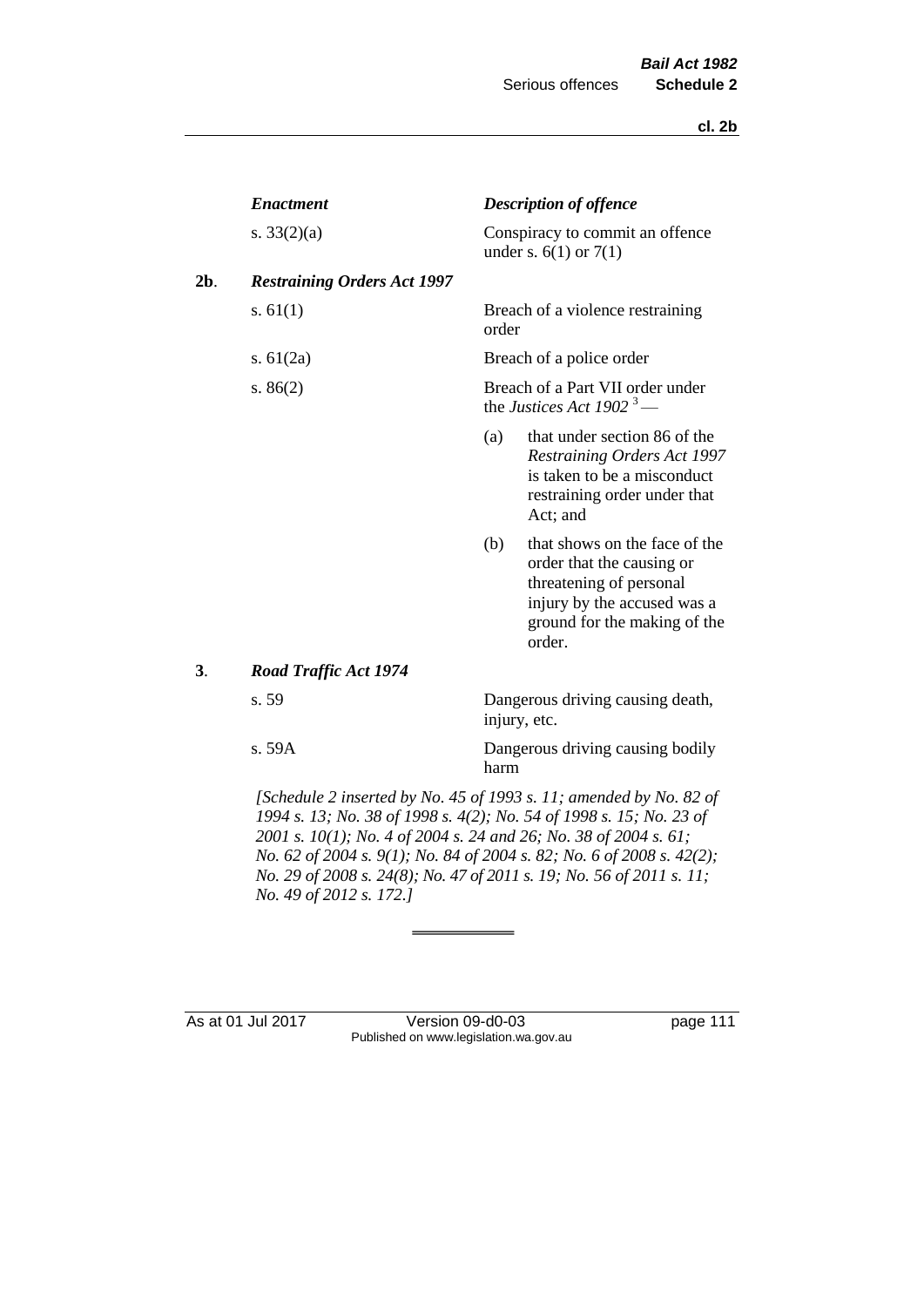# **Notes**

<sup>1</sup> This is a compilation of the *Bail Act 1982* and includes the amendments made by the other written laws referred to in the following table  $^{1M, 1a, 4, 5}$ . The table also contains information about any reprint.

# **Compilation table**

| <b>Short title</b>                                                                                                                                | <b>Number</b><br>and year                              | Assent      | Commencement                                                        |
|---------------------------------------------------------------------------------------------------------------------------------------------------|--------------------------------------------------------|-------------|---------------------------------------------------------------------|
| Bail Act 1982                                                                                                                                     | 86 of 1982                                             | 18 Nov 1982 | 6 Feb 1989 (see s. 2 and<br>Gazette 27 Jan 1989 p. 263)             |
| <b>Acts Amendment</b><br>(Abolition of Capital<br>Punishment) Act 1984<br>Pt. III                                                                 | 52 of 1984                                             | 5 Sep 1984  | 3 Oct 1984                                                          |
| <b>Bail Amendment</b><br>Act 1984 <sup>6</sup>                                                                                                    | 74 of 1984<br>(as amended<br>by $15$ of<br>1988 s. 20) |             | 29 Nov 1984 6 Feb 1989 (see s. 2 and<br>Gazette 27 Jan 1989 p. 263) |
| <b>Bail Amendment</b><br>Act 1988                                                                                                                 | 15 of 1988                                             | 6 Sep 1988  | 6 Feb 1989 (see s. 2 and<br>Gazette 27 Jan 1989 p. 263)             |
| Reprint of the Bail Act 1982 under the Reprints Act 1984 and the Bail Amendment<br>Act 1988 s. 21 <sup>7</sup> (includes amendments listed above) |                                                        |             |                                                                     |
| Criminal Law<br>Amendment Act 1988<br>Pt.4                                                                                                        | 70 of 1988                                             | 15 Dec 1988 | 6 Feb 1989 (see s. 2(2)(b) and<br>Gazette 27 Jan 1989 p. 263)       |
| <b>Acts Amendment</b><br>(Children's Court)<br>Act 1988 Pt. 13                                                                                    | 49 of 1988                                             | 22 Dec 1988 | 1 Dec 1989 (see s. 2 and<br>Gazette 24 Nov 1989 p. 4327)            |
| Justices Amendment<br>Act 1989 s. 18                                                                                                              | 33 of 1989                                             | 22 Dec 1989 | 1 Jun 1991 (see s. 2 and<br>Gazette 17 May 1991 p. 2455)            |
| <b>Community Corrections</b><br><b>Legislation Amendment</b><br>Act 1990 Pt. 2                                                                    | 61 of 1990                                             | 17 Dec 1990 | 3 Apr 1991 (see s. 2 and<br>Gazette 22 Mar 1991 p. 1209)            |
| Child Welfare<br>Amendment Act<br>$(No. 2)$ 1990 s. 15                                                                                            | 83 of 1990                                             | 22 Dec 1990 | 1 Aug 1991 (see s. 2 and<br>Gazette 1 Aug 1991 p. 3983)             |
| Children's Court of<br>Western Australia<br>Amendment Act<br>$(No. 2)$ 1991 s. 21                                                                 | 15 of 1991                                             | 21 Jun 1991 | 9 Aug 1991 (see s. 2(2) and<br>Gazette 9 Aug 1991 p. 4101)          |

page 112 Version 09-d0-03 As at 01 Jul 2017 Published on www.legislation.wa.gov.au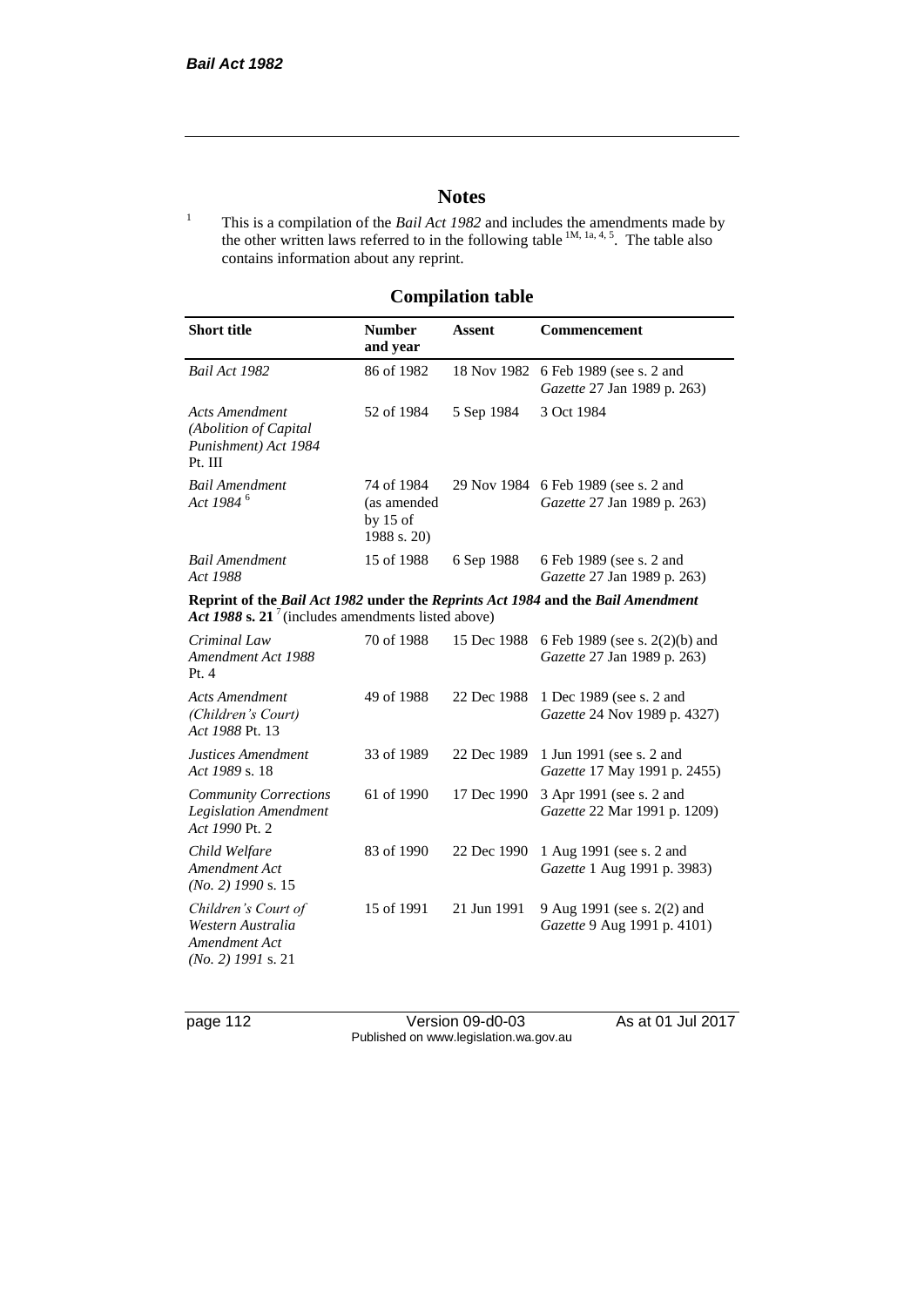| <b>Short title</b>                                                                                | <b>Number</b><br>and year | Assent      | <b>Commencement</b>                                                                                                                                                   |
|---------------------------------------------------------------------------------------------------|---------------------------|-------------|-----------------------------------------------------------------------------------------------------------------------------------------------------------------------|
| Reprint of the <i>Bail Act 1982</i> as at 17 Oct 1991 (includes amendments listed above)          |                           |             |                                                                                                                                                                       |
| <b>Acts Amendment (Sexual</b><br>Offences) Act 1992 Pt. 3                                         | 14 of 1992                | 17 Jun 1992 | 1 Aug 1992 (see s. 2 and<br>Gazette 28 Jul 1992 p. 3671)                                                                                                              |
| <b>Acts Amendment</b><br>(Ministry of Justice)<br>Act 1993 Pt. $3^8$                              | 31 of 1993                | 15 Dec 1993 | 1 Jul 1993 (see s. 2)                                                                                                                                                 |
| Criminal Procedure<br>Amendment Act 1993<br>Pt. $2^9$                                             | 45 of 1993                | 20 Dec 1993 | Act other than s. 7-9 and<br>10(2)(b): 17 Jan 1994<br>(see s. $2(1)$ );<br>s. 7-9 and 10(2)(b): 4 Mar 1994<br>(see s. $2(2)$ and <i>Gazette</i><br>4 Mar 1994 p. 915) |
| Criminal Law<br>Amendment Act 1994<br>s. $13(1)$ and $(2)$                                        | 82 of 1994                | 23 Dec 1994 | 20 Jan 1995 (see s. 2(2))                                                                                                                                             |
| <b>Acts Amendment (Fines,</b><br>Penalties and<br><b>Infringement Notices</b> )<br>Act 1994 Pt. 3 | 92 of 1994                | 23 Dec 1994 | 1 Jan 1995 (see s. 2(1) and<br>Gazette 30 Dec 1994 p. 7211)                                                                                                           |
| Sentencing<br>(Consequential<br>Provisions) Act 1995 Pt. 5                                        | 78 of 1995                | 16 Jan 1996 | 4 Nov 1996 (see s. 2 and<br>Gazette 25 Oct 1996 p. 5632)                                                                                                              |
| Coroners Act 1996 s. 61                                                                           | 2 of 1996                 |             | 24 May 1996 7 Apr 1997 (see s. 2 and<br>Gazette 18 Mar 1997 p. 1529)                                                                                                  |
| Mental Health<br>(Consequential<br>Provisions) Act 1996 Pt. 2                                     | 69 of 1996                |             | 13 Nov 1996 13 Nov 1997 (see s. 2)                                                                                                                                    |
|                                                                                                   |                           |             |                                                                                                                                                                       |

**Reprint of the** *Bail Act 1982* **as at 13 Mar 1997** (includes amendments listed above except those in the *Coroners Act 1996* and the *Mental Health (Consequential Provisions) Act 1996*) (corrections in *Gazette* 25 Jul 1997 p. 3909 and 14 Nov 1997 p. 6426)

| Statutes (Repeals and<br>Minor Amendments)<br>Act 1997 s. 21 | 57 of 1997 |                         | 15 Dec 1997 15 Dec 1997 (see s. 2(1))                                                                         |
|--------------------------------------------------------------|------------|-------------------------|---------------------------------------------------------------------------------------------------------------|
| Criminal Law<br>Amendment Act<br>$(No. 1)$ 1998 s. 4(2)      | 38 of 1998 | 25 Sep 1998 23 Oct 1998 |                                                                                                               |
| Bail Amendment<br>Act 1998 <sup>10</sup>                     | 54 of 1998 | 11 Jan 1999             | s. 1 and 2: 11 Jan 1999;<br>Pt. 4 and 7: 15 May 1999<br>(see s. 2 and <i>Gazette</i><br>11 May 1999 p. 1905); |

As at 01 Jul 2017 Version 09-d0-03 page 113 Published on www.legislation.wa.gov.au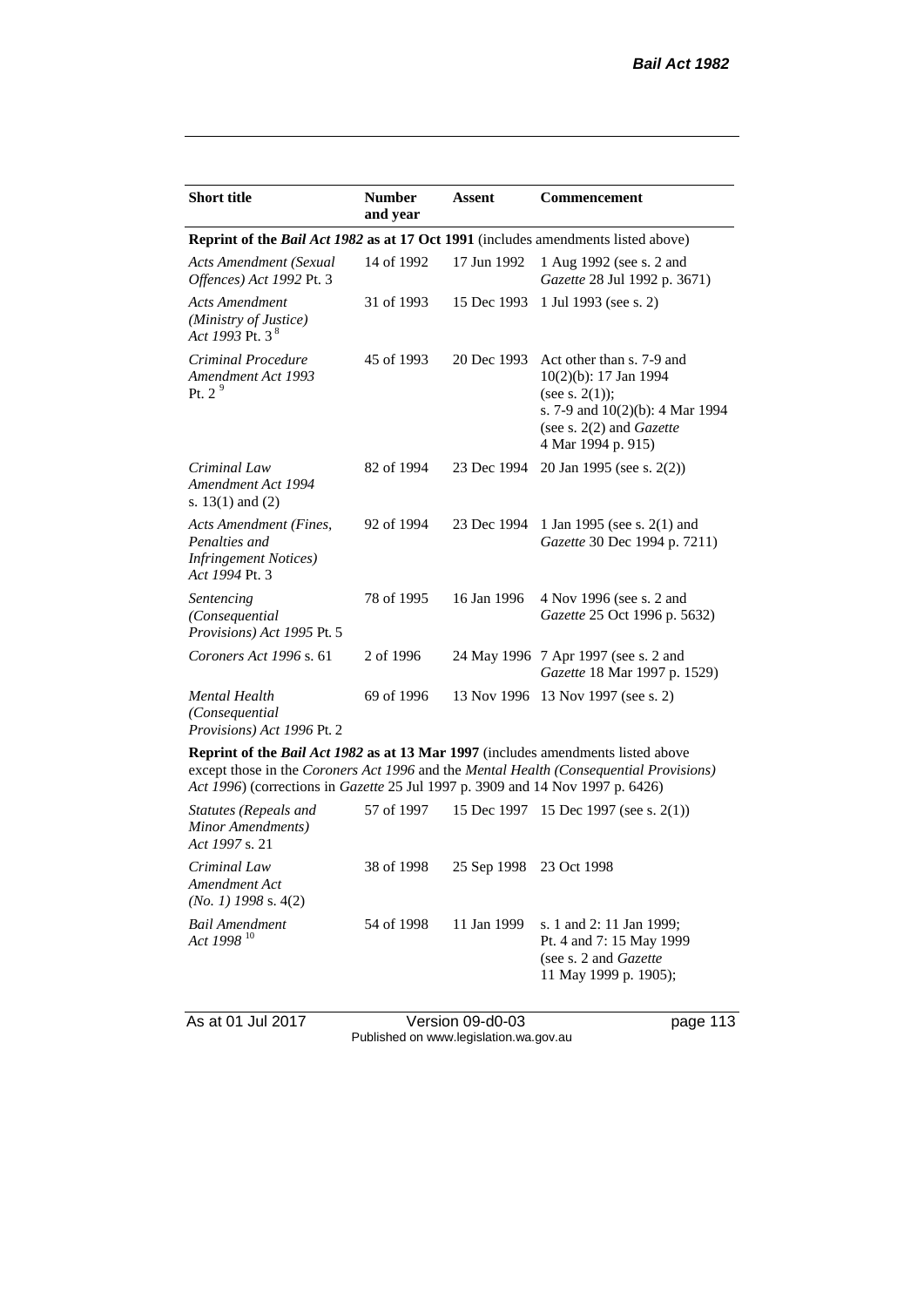| <b>Short title</b>                                                                                                                                        | <b>Number</b><br>and year | Assent                  | Commencement                                                                                                                                                                                                                         |
|-----------------------------------------------------------------------------------------------------------------------------------------------------------|---------------------------|-------------------------|--------------------------------------------------------------------------------------------------------------------------------------------------------------------------------------------------------------------------------------|
|                                                                                                                                                           |                           |                         | Pt. 2, 3 and 5 (other than s. 12):<br>8 Mar 2000 (see s. 2 and<br>Gazette 7 Mar 2000 p. 1039);<br>s. 12: 1 Sep 2000 (see s. 2 and<br>Gazette 29 Aug 2000 p. 4985);<br>Pt. 6: 4 Dec 2000 (see s. 2 and<br>Gazette 4 Dec 2000 p. 6799) |
| <b>Reprint of the Bail Act 1982 as at 27 Aug 1999</b> (includes amendments listed above<br>except those in the Bail Amendment Act 1998 Pt. 2, 3, 5 and 6) |                           |                         |                                                                                                                                                                                                                                      |
| Court Security and<br><b>Custodial Services</b><br>(Consequential<br>Provisions) Act 1999 Pt. 3                                                           | 47 of 1999                | 8 Dec 1999              | 18 Dec 1999 (see s. 2 and<br>Gazette 17 Dec 1999 p. 6175-6)                                                                                                                                                                          |
| Criminal Law Amendment<br>Act 2001 s. $10(1)$                                                                                                             | 23 of 2001                | 26 Nov 2001 24 Dec 2001 |                                                                                                                                                                                                                                      |
| Criminal Investigation<br>(Identifying People)<br>Act 2002 Sch. 2 cl. 1                                                                                   | 6 of 2002                 | 4 Jun 2002              | 20 Nov 2002 (see s. 2 and<br>Gazette 19 Nov 2002 p. 5505)                                                                                                                                                                            |
| Criminal Law (Procedure)<br>Amendment Act 2002 Pt. 4<br>Div. 1                                                                                            | 27 of 2002                | 25 Sep 2002             | 27 Sep 2002 (see s. 2 and<br>Gazette 27 Sep 2002 p. 4875)                                                                                                                                                                            |
| <b>Sentencing Legislation</b><br>Amendment and Repeal<br>Act 2003 s. 29(3) and 37                                                                         | 50 of 2003                | 9 Jul 2003              | s. 29(3): 31 Aug 2003 (see s. 2)<br>and Gazette 29 Aug 2003<br>p. 3833);<br>s. 37: 15 May 2004 (see s. 2 and<br>Gazette 14 May 2004 p. 1445)                                                                                         |
| Acts Amendment and<br>Repeal (Courts and Legal<br>Practice) Act 2003 s. 88<br>and 121 <sup>11</sup>                                                       | 65 of 2003                | 4 Dec 2003              | 1 Jan 2004 (see s. 2 and Gazette<br>30 Dec 2003 p. 5722)                                                                                                                                                                             |
| <b>Statutes (Repeals and</b><br>Minor Amendments)<br>Act 2003 s. 29                                                                                       | 74 of 2003                | 15 Dec 2003             | 15 Dec 2003 (see s. 2)                                                                                                                                                                                                               |
| Criminal Code Amendment<br>Act 2004 s. 24, 26 and 58                                                                                                      | 4 of 2004                 | 23 Apr 2004             | 21 May 2004 (see s. 2)                                                                                                                                                                                                               |
| Sentencing Legislation<br>Amendment Act 2004 s. 13                                                                                                        | 27 of 2004                | 14 Oct 2004             | 31 May 2006 (see s. 2 and<br><i>Gazette</i> 30 May 2006 p. 1965)                                                                                                                                                                     |
| Children and Community<br>Services Act 2004 Sch. 2<br>cl.3                                                                                                | 34 of 2004                | 20 Oct 2004             | 1 Mar 2006 (see s. 2 and<br>Gazette 14 Feb 2006 p. 695)                                                                                                                                                                              |

page 114 Version 09-d0-03 As at 01 Jul 2017 Published on www.legislation.wa.gov.au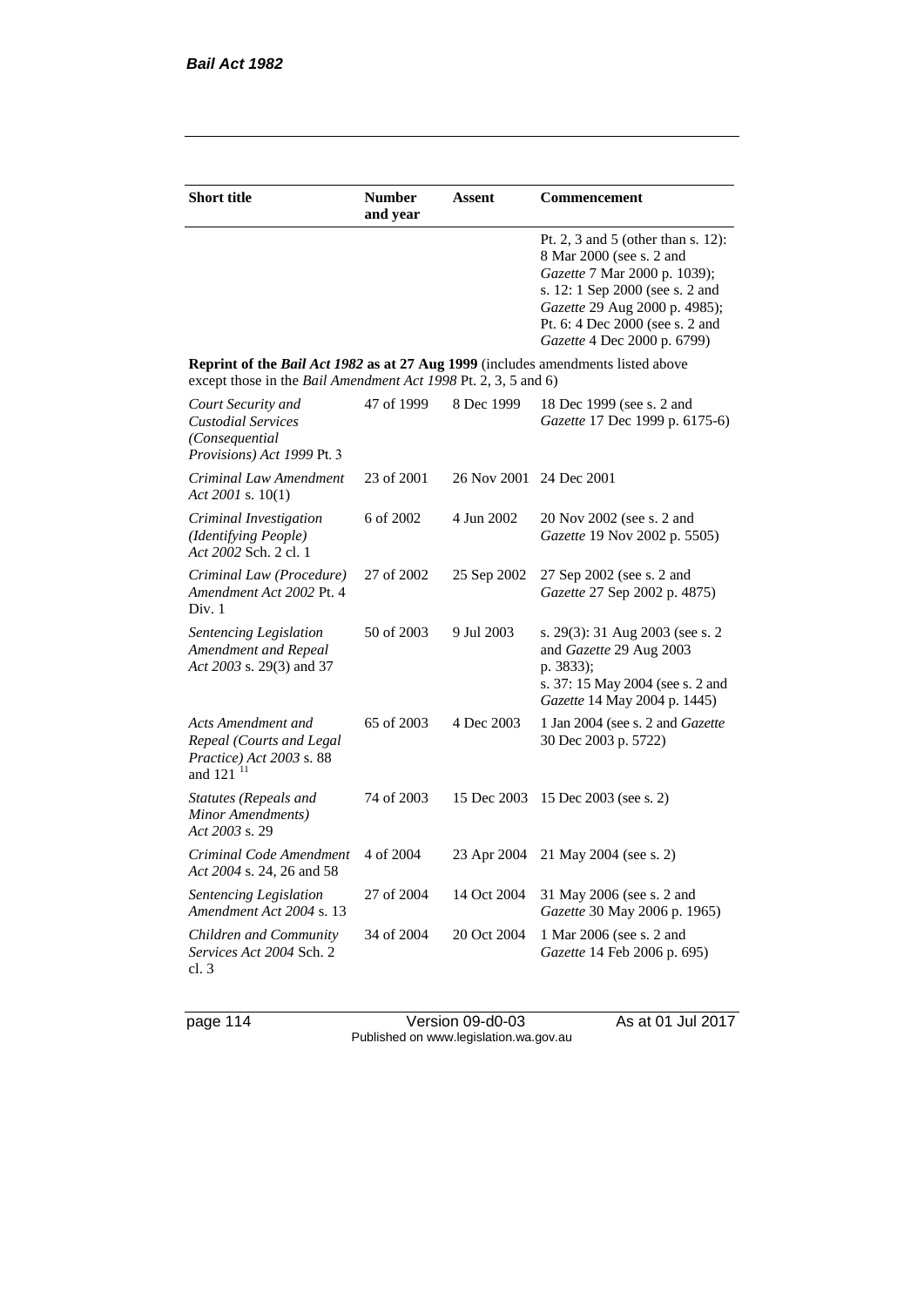| <b>Short title</b>                                                                                           | <b>Number</b><br>and year | <b>Assent</b> | Commencement                                                                                                                                                                                                                                                           |  |  |
|--------------------------------------------------------------------------------------------------------------|---------------------------|---------------|------------------------------------------------------------------------------------------------------------------------------------------------------------------------------------------------------------------------------------------------------------------------|--|--|
| <b>Acts Amendment (Family</b><br>and Domestic Violence)<br>Act 2004 Pt. 3                                    | 38 of 2004                | 9 Nov 2004    | 1 Dec 2004 (see s. 2 and<br><i>Gazette</i> 26 Nov 2004 p. 5309)                                                                                                                                                                                                        |  |  |
| Acts Amendment (Court of<br>Appeal) Act 2004 s. 28                                                           | 45 of 2004                | 9 Nov 2004    | s. $28(1)$ , (2) and (4) (other than<br>the amendment to s. $7A(1)$ :<br>1 Feb 2005 (see. s. 2 and<br><i>Gazette</i> 14 Jan 2005 p. 163);<br>s. $28(3)$ and $(4)$ (the<br>amendment to s. $7A(1)$ :<br>2 May 2005 (see. s. 2 and<br><i>Gazette</i> 14 Jan 2005 p. 163) |  |  |
| <b>Courts Legislation</b><br>Amendment and Repeal<br>Act 2004 s. 141 <sup>12</sup>                           | 59 of 2004                | 23 Nov 2004   | 1 May 2005 (see s. 2 and<br>Gazette 31 Dec 2004 p. 7128)                                                                                                                                                                                                               |  |  |
| Misuse of Drugs<br>Amendment Act 2004 s. 9(1)                                                                | 62 of 2004                | 24 Nov 2004   | 1 Jan 2005 (see s. 2 and <i>Gazette</i><br>10 Dec 2004 p. 5965)                                                                                                                                                                                                        |  |  |
| Criminal Procedure and<br>Appeals (Consequential and<br>Other Provisions) Act 2004<br>Pt. 3 and s. 82 and 83 | 84 of 2004                | 16 Dec 2004   | 2 May 2005 (see s. 2 and<br>Gazette 31 Dec 2004 p. 7129<br>(correction in Gazette)<br>7 Jan 2005 p. 53))                                                                                                                                                               |  |  |
| <b>Reparint 5: The Rail Act 1082 as at 1 Apr 2005</b> (includes amondments listed above except               |                           |               |                                                                                                                                                                                                                                                                        |  |  |

**Reprint 5: The** *Bail Act 1982* **as at 1 Apr 2005** (includes amendments listed above except those in the *Sentencing Legislation Amendment Act 2004*, the *Children and Community Services Act 2004*, the *Acts Amendment (Court of Appeal) Act 2004* s. 28(3) and (4) (the amendment to s. 7A(1)), the *Courts Legislation Amendment and Repeal Act 2004* and the *Criminal Procedure and Appeals (Consequential and Other Provisions) Act 2004*)

| Planning and Development<br>(Consequential and<br><b>Transitional Provisions</b> )<br>Act 2005 s. 15 | 38 of 2005 | 12 Dec 2005 | 9 Apr 2006 (see s. 2 and<br>Gazette 21 Mar 2006 p. 1078)                      |
|------------------------------------------------------------------------------------------------------|------------|-------------|-------------------------------------------------------------------------------|
| Criminal Investigation<br>(Consequential Provisions)<br>Act 2006 Pt. 2                               | 59 of 2006 |             | 16 Nov 2006 1 Jul 2007 (see s. 2 and <i>Gazette</i><br>22 Jun 2007 p. 2838)   |
| <b>Prisons and Sentencing</b><br><b>Legislation Amendment</b><br>Act 2006 Pt. 5                      | 65 of 2006 | 8 Dec 2006  | 4 Apr 2007 (see s. 2 and Gazette<br>3 Apr 2007 p. 1491)                       |
| <b>Reprint 6: The Bail Act 1982 as at 14 Sep 2007</b> (includes amendments listed above)             |            |             |                                                                               |
| Criminal Law and Evidence 2 of 2008<br>Amendment Act 2008 s. 56                                      |            |             | 12 Mar 2008 27 Apr 2008 (see s. 2 and<br><i>Gazette</i> 24 Apr 2008 p. 1559)  |
| Bail Amendment Act 2008<br>Pt. $2^{13}$                                                              | 6 of 2008  |             | 31 Mar 2008 1 Mar 2009 (see s. 2(b) and<br><i>Gazette</i> 27 Feb 2009 p. 511) |

As at 01 Jul 2017 Version 09-d0-03 page 115 Published on www.legislation.wa.gov.au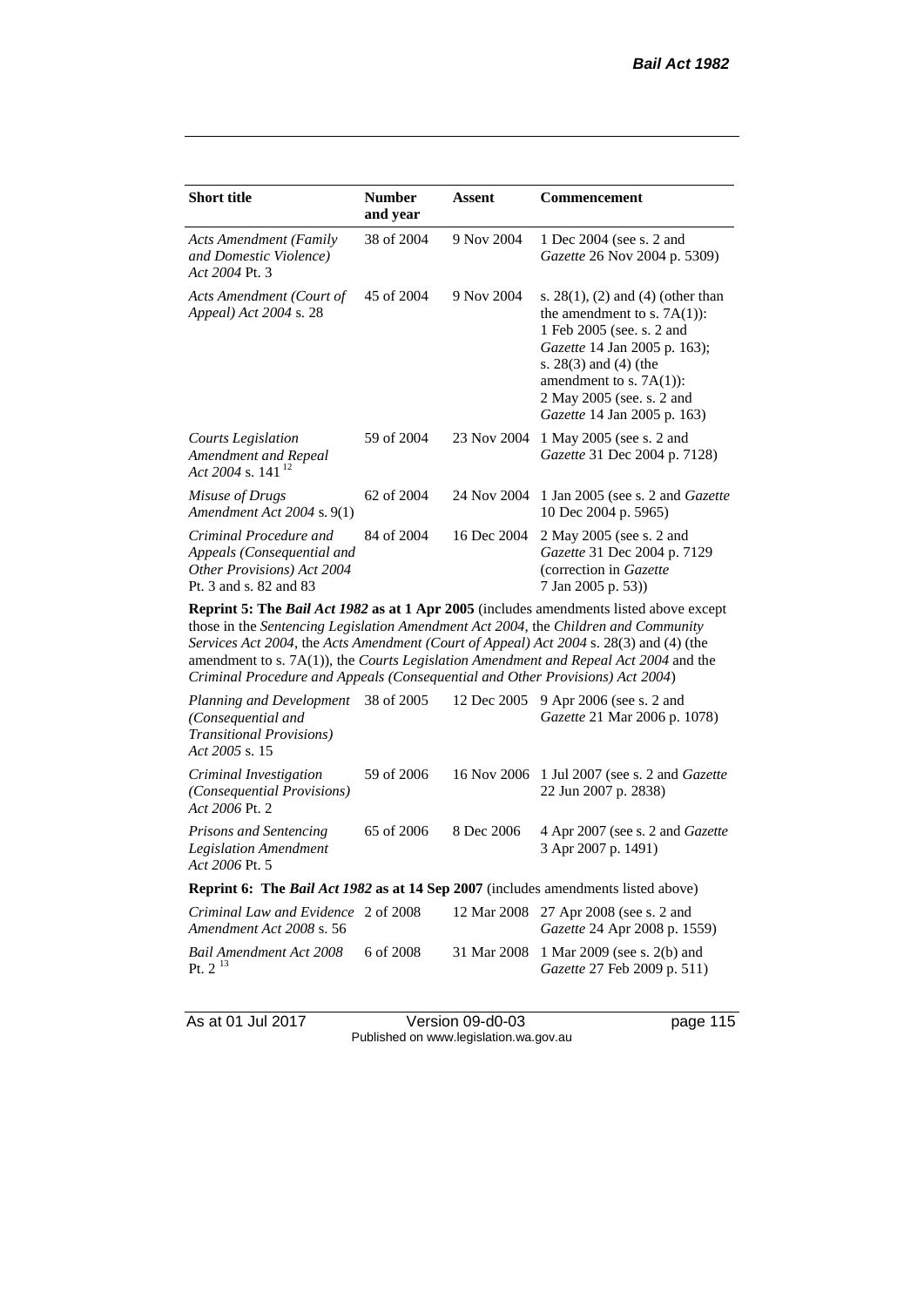| <b>Short title</b>                                                                                              | <b>Number</b><br>and year | Assent      | Commencement                                                                                                                                                                                                         |
|-----------------------------------------------------------------------------------------------------------------|---------------------------|-------------|----------------------------------------------------------------------------------------------------------------------------------------------------------------------------------------------------------------------|
| <b>Medical Practitioners</b><br>Act 2008 Sch. 3 cl. 4                                                           | 22 of 2008                |             | 27 May 2008 1 Dec 2008 (see s. 2 and<br>Gazette 25 Nov 2008 p. 4989)                                                                                                                                                 |
| Criminal Law Amendment<br>(Homicide) Act 2008 s. 24                                                             | 29 of 2008                | 27 Jun 2008 | 1 Aug 2008 (see s. 2(d) and<br>Gazette 22 Jul 2008 p. 3353)                                                                                                                                                          |
| <b>Reprint 7: The Bail Act 1982 as at 6 Mar 2009</b> (includes amendments listed above)                         |                           |             |                                                                                                                                                                                                                      |
| Police Amendment<br>Act 2009 s. 12                                                                              | 42 of 2009                | 3 Dec 2009  | 13 Mar 2010 (see s. 2(b) and<br>Gazette 12 Mar 2010 p. 941)                                                                                                                                                          |
| <b>Health Practitioner</b><br><b>Regulation National Law</b><br>$(WA)$ Act 2010 Pt. 5 Div. 4                    | 35 of 2010                | 30 Aug 2010 | 18 Oct 2010 (see s. 2(b) and<br>Gazette 1 Oct 2010 p. 5075-6)                                                                                                                                                        |
| <b>Electronic Transactions</b><br>Act 2011 s. 25                                                                | 46 of 2011                | 25 Oct 2011 | 1 Aug 2012 (see s. 2(c) and<br>Gazette 31 Jul 2012 p. 3683)                                                                                                                                                          |
| <b>Statutes (Repeals and</b><br>Minor Amendments)<br>Act 2011 s. 19                                             | 47 of 2011                | 25 Oct 2011 | 26 Oct 2011 (see s. 2(b))                                                                                                                                                                                            |
| Misuse of Drugs<br>Amendment Act 2011 Pt. 3                                                                     | 56 of 2011                | 21 Nov 2011 | 24 Mar 2012 (see s. 2(b) and<br>Gazette 23 Mar 2012 p. 1363)                                                                                                                                                         |
| those in the Electronic Transactions Act 2011)                                                                  |                           |             | <b>Reprint 8: The Bail Act 1982 as at 6 Jul 2012</b> (includes amendments listed above except                                                                                                                        |
| Criminal Organisations<br>Control Act 2012 s. 172                                                               | 49 of 2012                | 29 Nov 2012 | 2 Nov 2013 (see s. 2(b) and<br>Gazette 1 Nov 2013 p. 4891)                                                                                                                                                           |
| <b>Courts and Tribunals</b><br>(Electronic Processes<br>Facilitation) Act 2013 Pt. 3<br>Div. $1$ (s. 21-31)     | 20 of 2013                | 4 Nov 2013  | Pt. $3$ Div. 1 (other than s. 22,<br>23, 25 and 27-30):<br>25 Nov 2013 (see s. 2(b) and<br>Gazette 22 Nov 2013 p. 5391);<br>s. 22, 23, 25 and 27-30:<br>13 Sep 2014 (see s. 2(b) and<br>Gazette 12 Sep 2014 p. 3279) |
| Reprint 9: The Bail Act 1982 as at 1 May 2015 (includes amendments listed above)                                |                           |             |                                                                                                                                                                                                                      |
| <b>Mental Health Legislation</b><br>Amendment Act 2014 Pt. 4<br>Div. 4 Subdiv. 2                                | 25 of 2014                | 3 Nov 2014  | 30 Nov 2015 (see s. 2(b) and<br>Gazette 13 Nov 2014 p. 4632)                                                                                                                                                         |
| Restraining Orders and<br><b>Related Legislation</b><br>Amendment (Family<br>Violence) Act 2016<br>Pt. 3 Div. 1 | 49 of 2016                | 29 Nov 2016 | 1 Jul 2017 (see s. 2(b) and<br>Gazette 7 Feb 2017 p. 1157)                                                                                                                                                           |

page 116 Version 09-d0-03 As at 01 Jul 2017 Published on www.legislation.wa.gov.au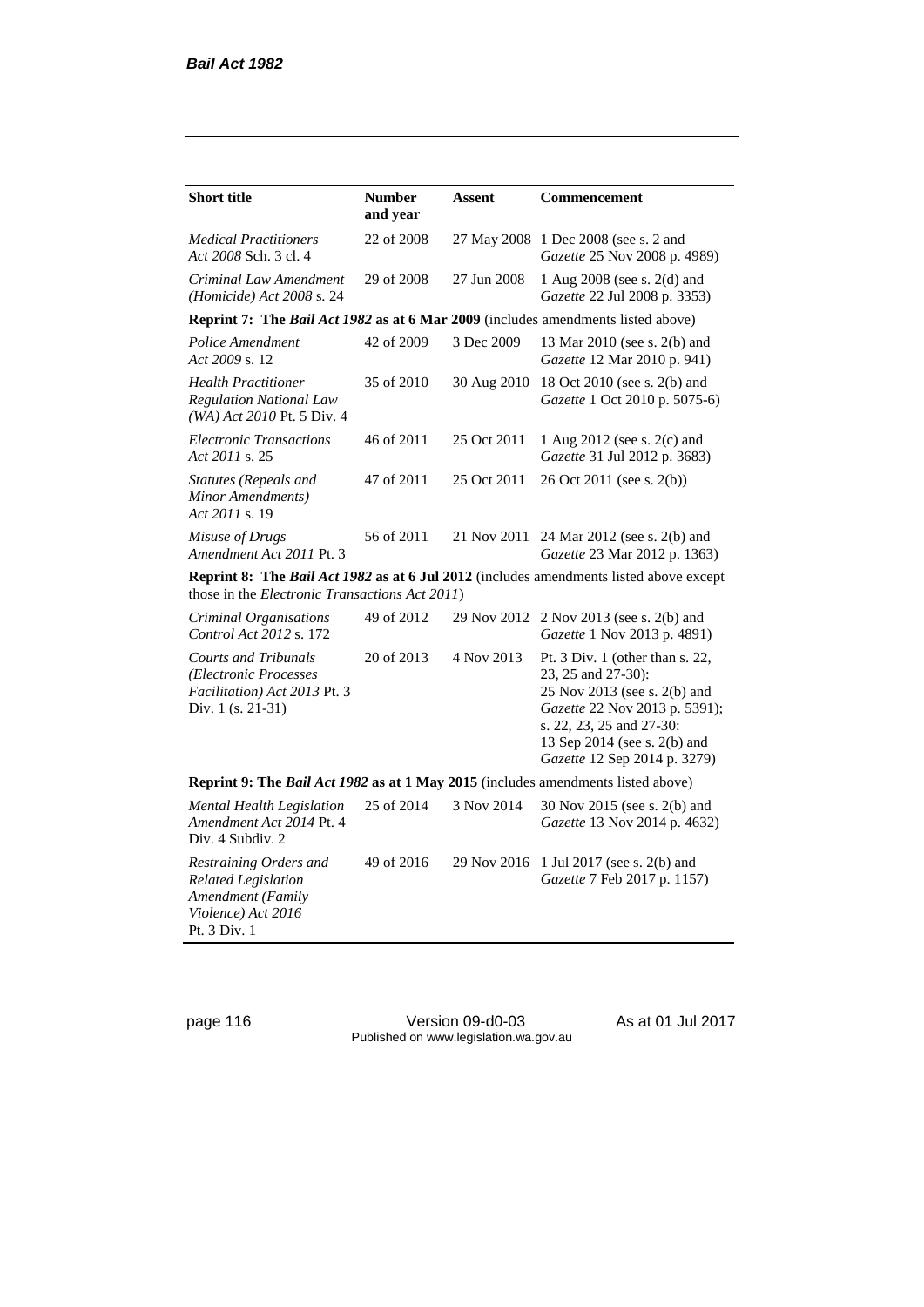<sup>1a</sup> On the date as at which this compilation was prepared, provisions referred to in the following table had not come into operation and were therefore not included in this compilation. For the text of the provisions see the endnotes referred to in the table.

| <b>Short title</b>                                                                    | <b>Number</b><br>and year | Assent | <b>Commencement</b>                                                            |
|---------------------------------------------------------------------------------------|---------------------------|--------|--------------------------------------------------------------------------------|
| Dangerous Sexual<br><b>Offenders</b> Legislation<br>Amendment Act 2017<br>$Pt 2^{14}$ | 21 of 2017                |        | 13 Dec 2017 29 Mar 2018 (see s. 2(b) and<br>Gazette 16 Mar 2018<br>p. $916-17$ |

**Provisions that have not come into operation**

<sup>1M</sup> Under the *Cross-border Justice Act 2008* section 14, in order to give effect to that Act, this Act must be applied with the modifications prescribed by the *Cross-border Justice Regulations 2009* Part 3 Division 3 as if this Act had been altered in that way. If a modification is to replace or insert a numbered provision, the new provision is identified by the superscript 1M appearing after the provision number. If a modification is to replace or insert a definition, the new definition is identified by the superscript 1M appearing after the defined term.

<sup>2</sup> Repealed by the *Sentencing Legislation Amendment and Repeal Act 2003*.

- <sup>3</sup> The short title of the *Justices Act 1902* was changed to the *Criminal Procedure (Summary) Act 1902* by the *Courts Legislation Amendment and Repeal Act 2004*  s. 23. The Act was then repealed by the *Criminal Procedure and Appeal (Consequential and Other Provisions) Act 2004* s. 4.
- <sup>4</sup> The amendment in the *Sentencing Legislation Amendment and Repeal Act 1999* s. 26 had not come into operation when it was repealed by the *Sentencing Legislation Amendment and Repeal Act 2003* s. 31.
- <sup>5</sup> The *Machinery of Government (Miscellaneous Amendments) Act 2006* Pt. 3 Div. 1 was repealed by the *Statutes (Repeals and Minor Amendments) Act 2011* s. 23(2) before it purported to come into operation.
- <sup>6</sup> The *Bail Amendment Act 1984* s. 10 and 11 were repealed by the *Bail Amendment Act 1988* s. 20.
- <sup>7</sup> The *Bail Act 1982* was not in operation at the time when the reprint was compiled, but the reprinting was authorised by the *Bail Amendment Act 1988* s. 21.
- <sup>8</sup> The *Acts Amendment (Ministry of Justice) Act 1993* Pt. 19 is a transitional provision that is of no further effect.
- <sup>9</sup> The *Criminal Procedure Amendment Act 1993* s. 13 is a transitional provision that is of no further effect.

As at 01 Jul 2017 Version 09-d0-03 page 117 Published on www.legislation.wa.gov.au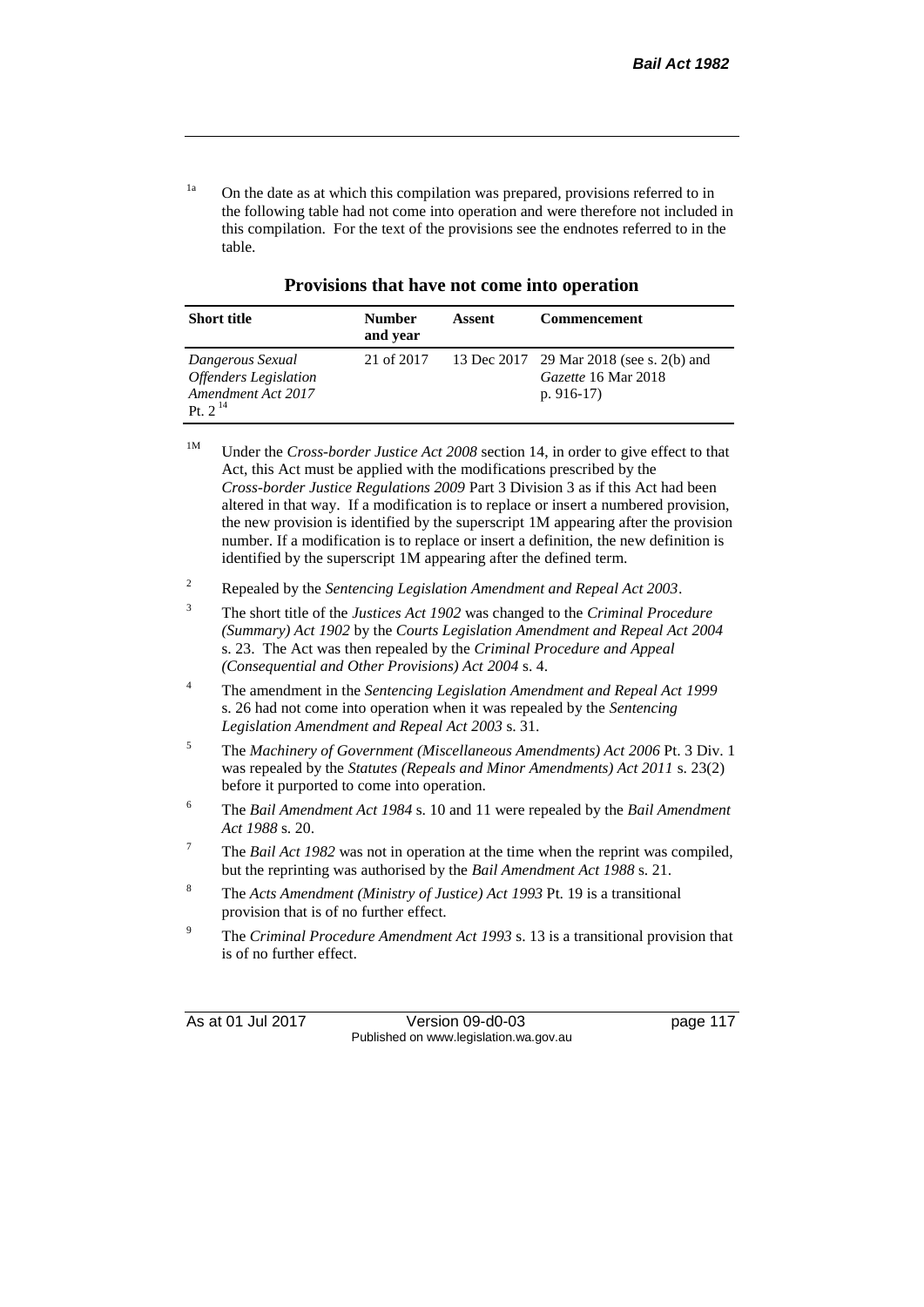- <sup>10</sup> The *Bail Amendment Act 1998* s. 6(2) is a transitional provision that is of no further effect.
- <sup>11</sup> The *Acts Amendment and Repeal (Courts and Legal Practice) Act 2003* s. 97 reads as follows:

#### **97. References to Crown Solicitor**

If in a written law or other document or instrument there is a reference to the Crown Solicitor that reference may, where the context so requires, be read as if it had been amended to be a reference to the State Solicitor.

- <sup>12</sup> The amendment in the *Courts Legislation Amendment and Repeal Act 2004* s. 141 (amending Sch. 1 Pt. A cl. 4) is not included because the clause it sought to amend had been amended by the *Acts Amendment (Court of Appeal) Act 2004* s. 28(4) before the amendment purported to come into operation.
- <sup>13</sup> The *Bail Amendment Act 2008* s. 6(2), 9(4)-(11), 10(2), 11(3), 15(5)-(8), 16(2), 18(4)-(5), 21(3), 22(2), 23(4), 24(6)-(7), 27(2)-(3), 28(6), 30(4)-(5), 31(2)-(3), 32(3)-(4), 33(6), 40(2), 41(5)-(9), 42(3) and 44 are transitional provisions.
- <sup>14</sup> On the date as at which this compilation was prepared, the *Dangerous Sexual Offenders Legislation Amendment Act 2017* Pt. 2 had not come into operation. It reads as follows:

# **Part 2 —** *Bail Act 1982* **amended**

#### **3. Act amended**

This Part amends the *Bail Act 1982*.

#### **4. Section 6 amended**

In section 6(2)(b) delete "clause 3A of Part C of Schedule 1." and insert:

Schedule 1 Part C clauses 3A and 3D.

# **5. Section 7 amended**

In section 7(5) delete "clause 3A of Part C of Schedule 1." and insert:

Schedule 1 Part C clauses 3A and 3D.

page 118 Version 09-d0-03 As at 01 Jul 2017 Published on www.legislation.wa.gov.au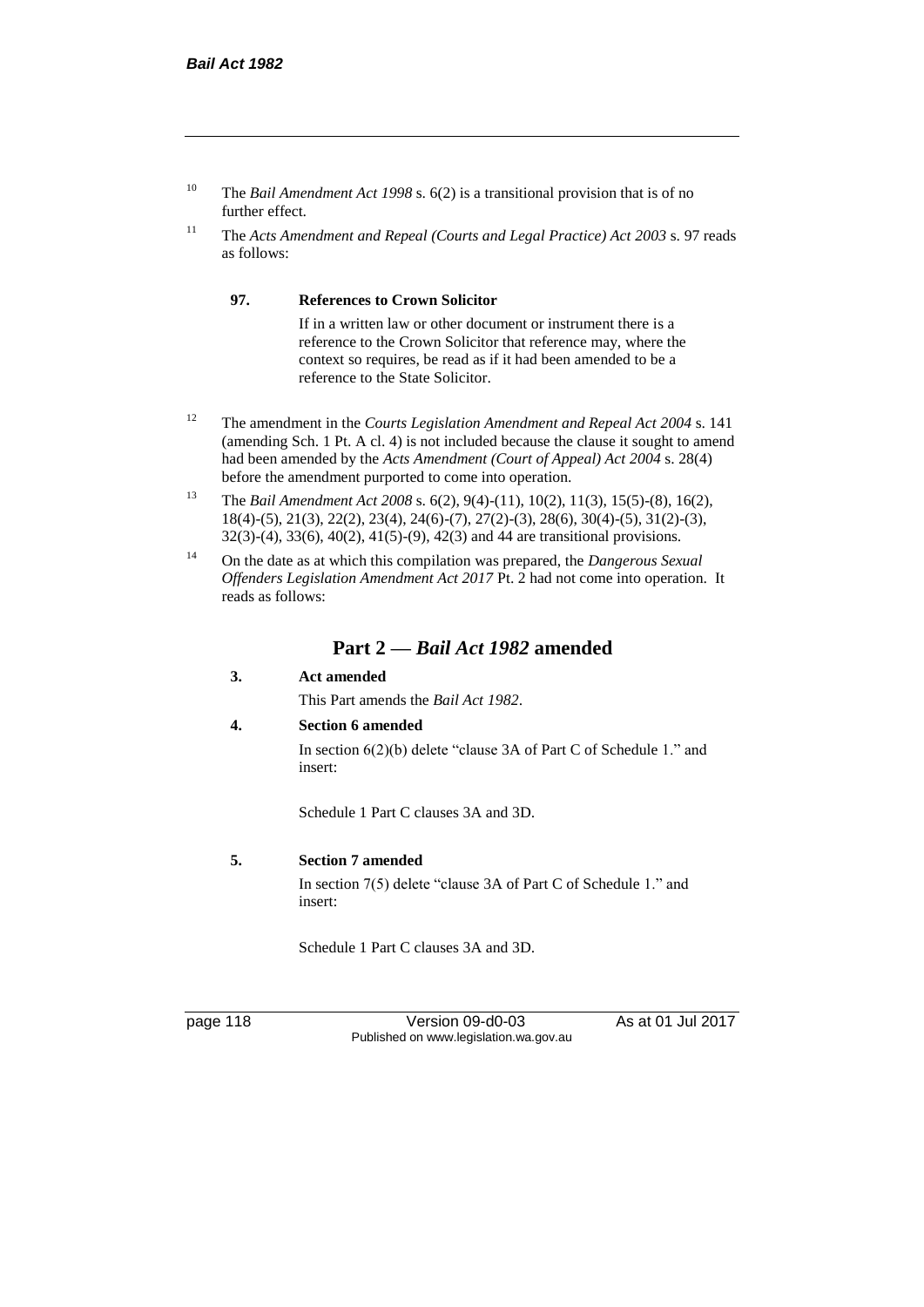#### **6. Section 26 amended**

(1) In section 26(1)(ba) delete "a serious offence to which Schedule 1 Part C clause  $3A$ " and insert:

an offence to which Schedule 1 Part C clause 3A or 3D

(2) In section 26(2)(aa) delete "a serious offence to which Schedule 1 Part C clause 3A" and insert:

an offence to which Schedule 1 Part C clause 3A or 3D

### **7. Schedule 1 Part C clause 1 amended**

In Schedule 1 Part C clause 1 delete "clauses 3A and 3C," and insert:

clauses 3A, 3C and 3D,

### **8. Schedule 1 Part C clause 2 amended**

In Schedule 1 Part C clause 2(3) delete paragraph (a) and insert:

(a) clauses 3A, 3C and 3D; and

### **9. Schedule 1 Part C clause 3D inserted**

After Schedule 1 Part C clause 3C insert:

#### **3D. Bail in cases of offence under** *Dangerous Sexual Offenders Act 2006* **section 40A**

# (1) In this clause *section 40A offence* means the offence under the *Dangerous*

*Sexual Offenders Act 2006* section 40A of contravening a requirement of a supervision order; *victim* has the meaning given in the *Dangerous Sexual Offenders Act 2006* section 3(1).

- (2) This clause applies where an accused is in custody
	- (a) awaiting an appearance in court before conviction for a section 40A offence; or

As at 01 Jul 2017 Version 09-d0-03 page 119 Published on www.legislation.wa.gov.au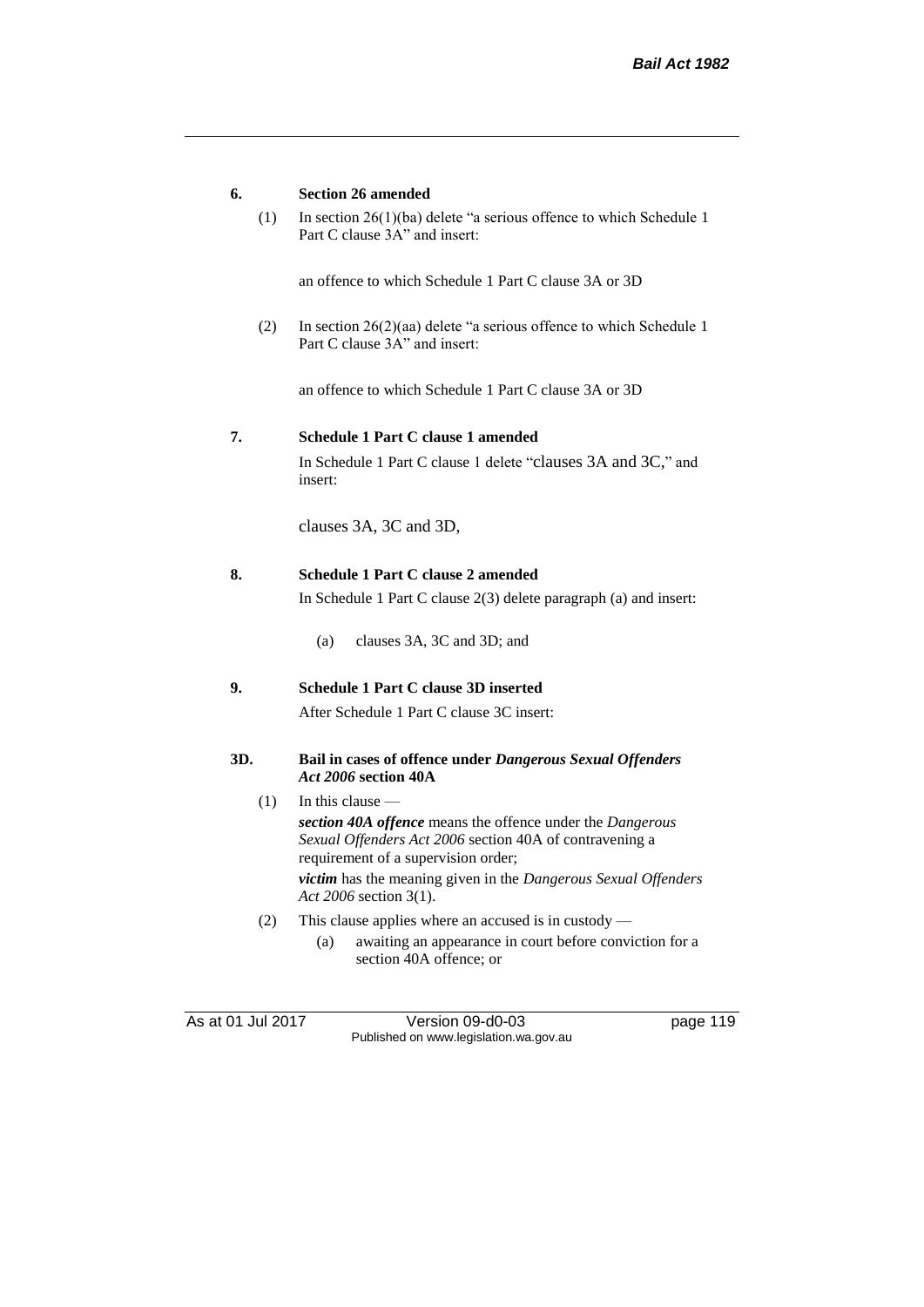- (b) waiting to be sentenced or otherwise dealt with for a section 40A offence of which the accused has been convicted.
- (3) Despite clause 1, 2 or 4 or any other provision of this Act, where this clause applies the judicial officer or (if section 16A does not apply) the authorised officer in whom jurisdiction is vested must refuse to grant bail for the section 40A offence unless the judicial officer or authorised officer —
	- (a) is satisfied that there are exceptional reasons why the accused should not be kept in custody; and
	- (b) is satisfied that bail may properly be granted having regard to the provisions of clauses 1 and 3 or, in the case of a child, clauses 2 and 3.
- (4) The judicial officer or authorised officer must in making any decision for the purposes of subclause (3) —
	- (a) have regard to  $-$ 
		- (i) any history of proven or alleged contraventions of supervision orders by the accused; and
		- (ii) any adverse effect that a grant of bail to the accused would have on a victim of the accused; and
	- (b) consider whether it would be appropriate to refuse bail and make a hospital order under the *Criminal Law (Mentally Impaired Accused) Act 1996* section 5; and
	- (c) consider whether the conduct alleged to amount to the contravention in itself appears to be minor or trivial.
- (5) Subclause (4) does not limit the matters that the judicial officer or authorised officer may take into account for the purposes of subclause (3).
- (6) Despite section 7(1), where an accused is refused bail under subclause (3) for an appearance for a section 40A offence the accused's case for bail need not be considered again under that subsection for an appearance for that offence unless the accused satisfies the judicial officer who may order detention that —
	- (a) new facts have been discovered, new circumstances have arisen or the circumstances have changed since bail was refused; or
	- (b) the accused failed adequately to present the case for bail on the occasion of that refusal.

page 120 Version 09-d0-03 As at 01 Jul 2017 Published on www.legislation.wa.gov.au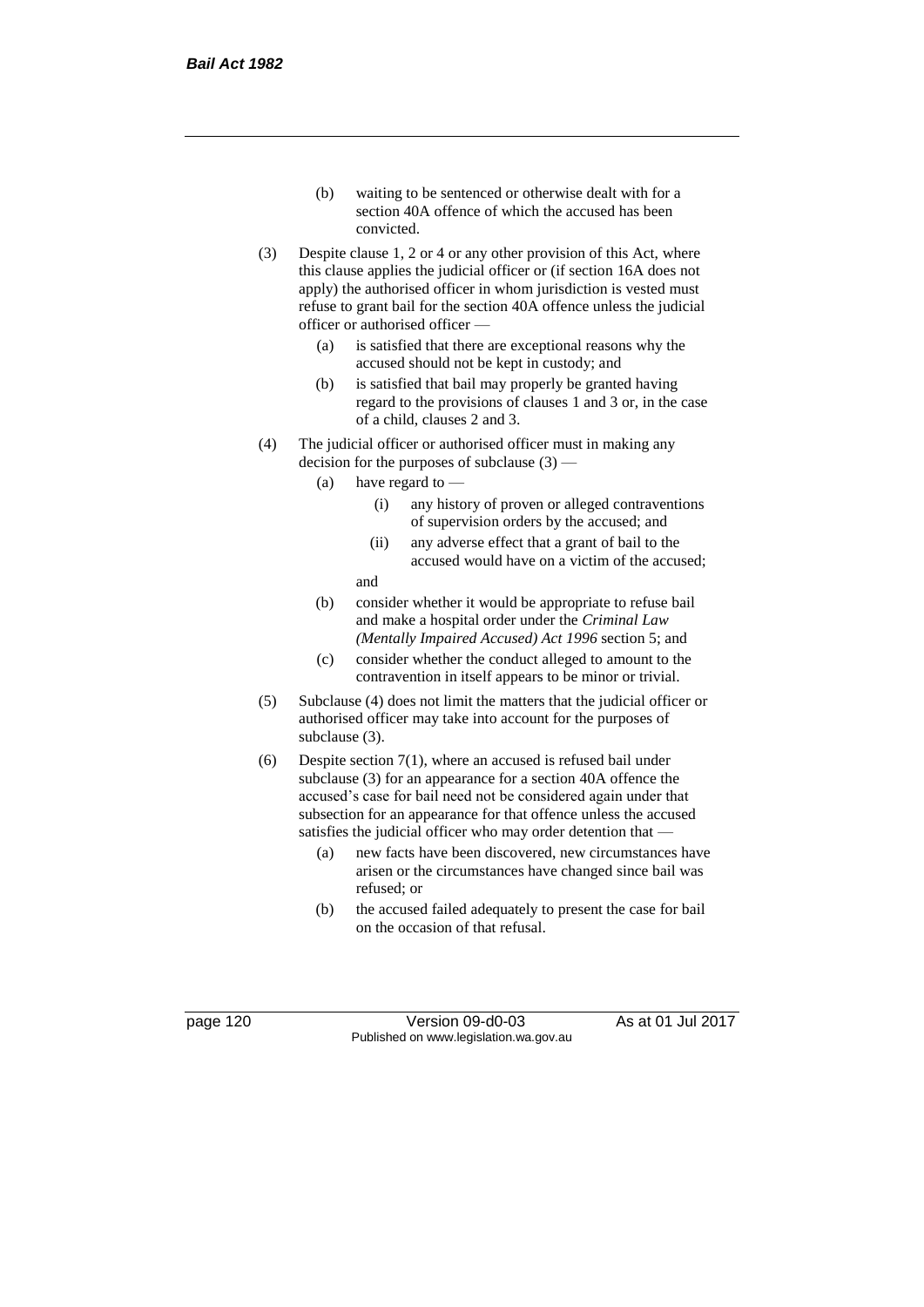(7) A child accused who is refused bail under subclause (3) must be dealt with in accordance with the *Young Offenders Act 1994* section 19(2).

### **10. Schedule 1 Part C clause 4 amended**

In Schedule 1 Part C clause 4(1) delete "clauses 3A and 3C," and insert:

clauses 3A, 3C and 3D,

As at 01 Jul 2017 Version 09-d0-03 page 121 Published on www.legislation.wa.gov.au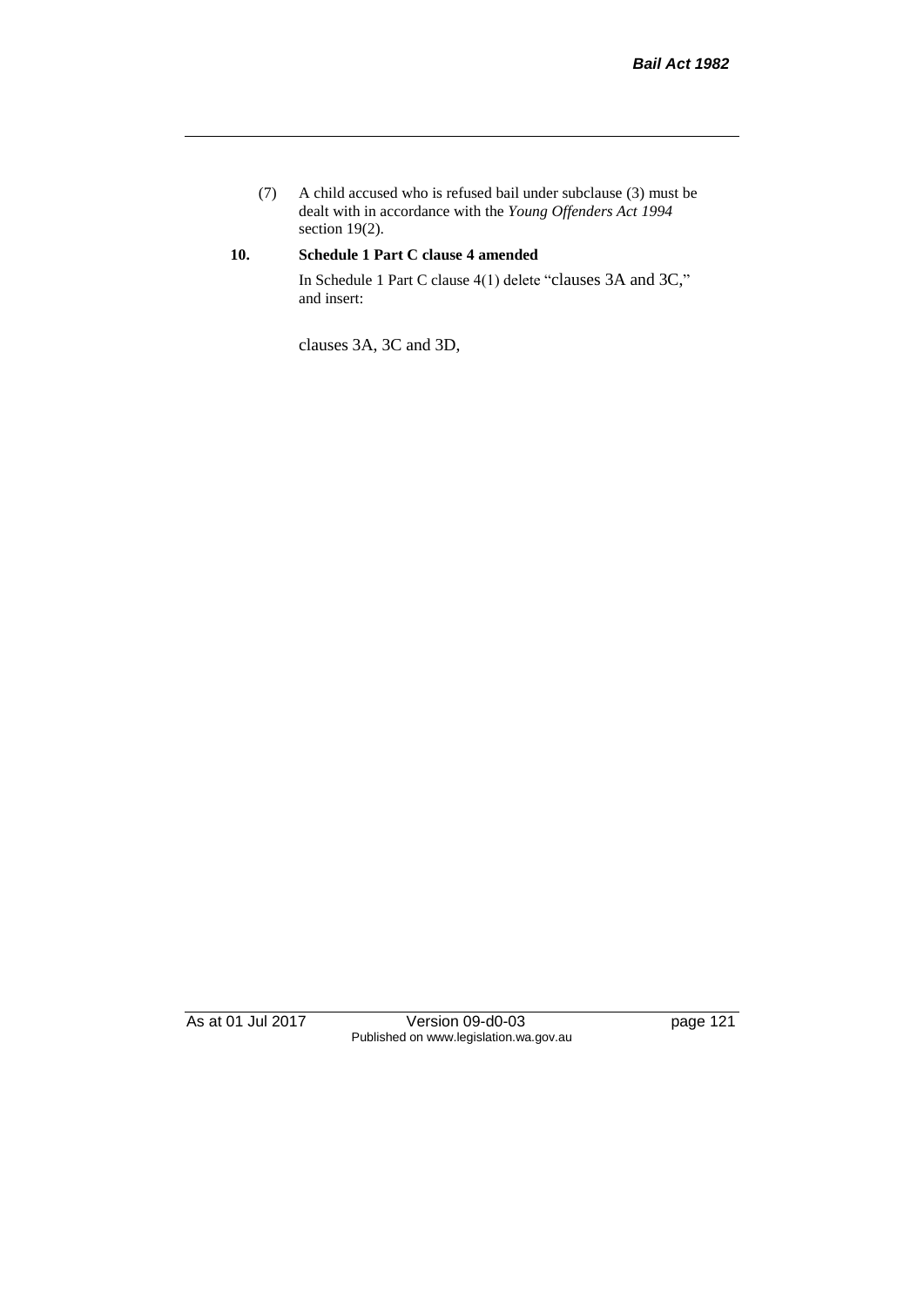### Defined terms

# **Defined terms**

[This is a list of terms defined and the provisions where they are defined. The list is not part of the law.]

| <b>Defined term</b><br><u> 2008 - Andrea Andrew Maria (b. 1982)</u> | Provision(s) |
|---------------------------------------------------------------------|--------------|
|                                                                     |              |
|                                                                     |              |
|                                                                     |              |
|                                                                     |              |
|                                                                     |              |
|                                                                     |              |
|                                                                     |              |
|                                                                     |              |
|                                                                     |              |
|                                                                     |              |
|                                                                     |              |
|                                                                     |              |
|                                                                     |              |
|                                                                     |              |
|                                                                     |              |
|                                                                     |              |
|                                                                     |              |
|                                                                     |              |
|                                                                     |              |
|                                                                     |              |
|                                                                     |              |
|                                                                     |              |
|                                                                     |              |
|                                                                     |              |
|                                                                     |              |
|                                                                     |              |
|                                                                     |              |
|                                                                     |              |
|                                                                     |              |
|                                                                     |              |
|                                                                     |              |
|                                                                     |              |
|                                                                     |              |
|                                                                     |              |
|                                                                     |              |
|                                                                     |              |
|                                                                     |              |
|                                                                     |              |
|                                                                     |              |
|                                                                     |              |

page 122

Version 09-d0-03 Published on www.legislation.wa.gov.au As at 01 Jul 2017